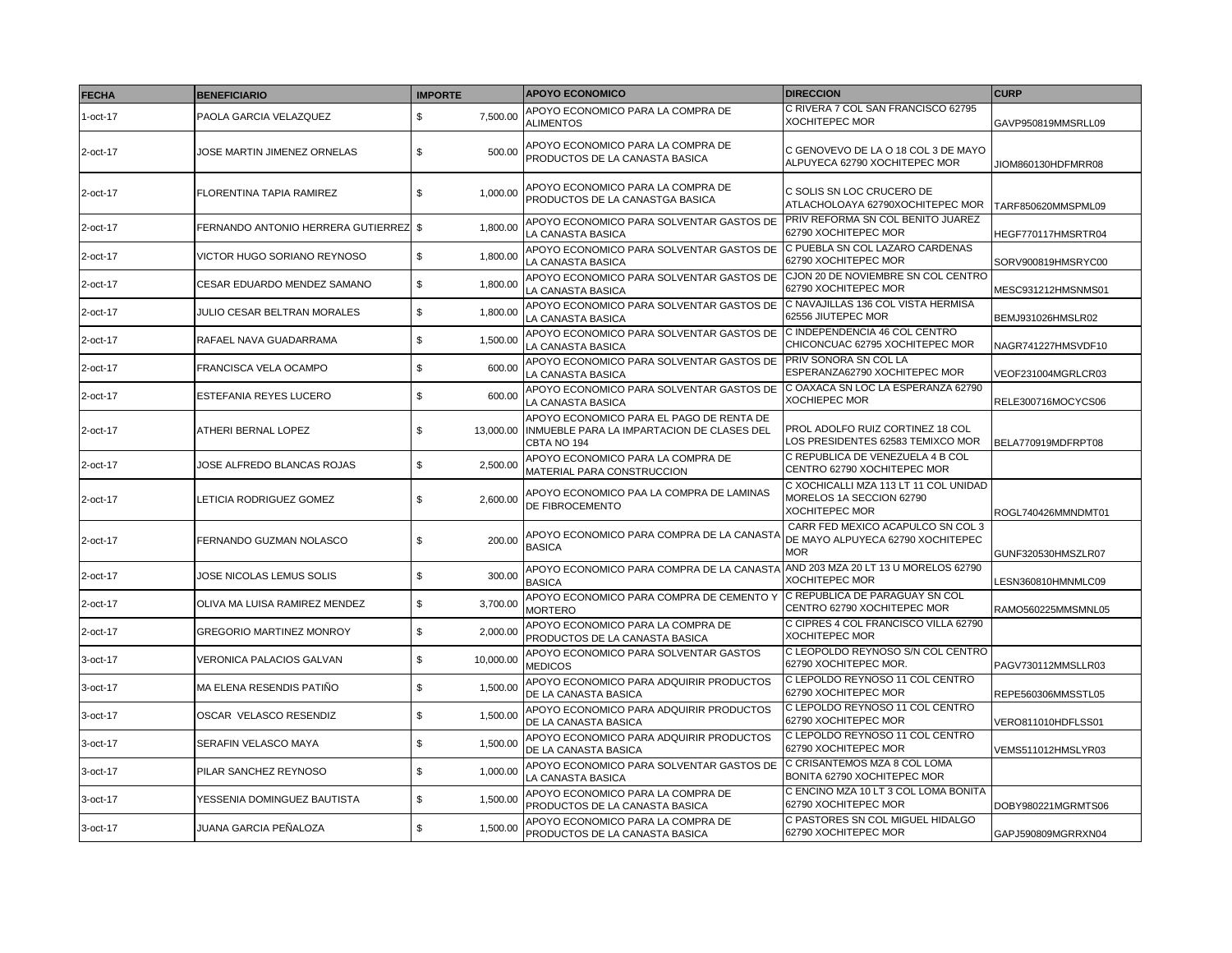| 3-oct-17 | TOMASA AVILA ANGULO             | \$<br>1,500.00 | APOYO ECONOMICO PARA LA COMPRA DE<br>PRODUCTOS DE LA CANASTA BASICA                                                                                                | C CIPRES 4 COL FRANCISCO VILLA 62790<br><b>XOCHITEPEC MOR</b>                            | AIAT650922MGRVNM04  |
|----------|---------------------------------|----------------|--------------------------------------------------------------------------------------------------------------------------------------------------------------------|------------------------------------------------------------------------------------------|---------------------|
| 4-oct-17 | SALVADOR PANTITLAN VAZQUEZ      | \$<br>1,500.00 | APOYO ECONOMICO PARA ADQUIRIR PRODUCTOS<br>DE LA CANASTA BASICA                                                                                                    | AV VICENTE GUERRERO 10 COL CENTRO<br>ALPUYECA 62790 XOCHITEPEC MOR                       | PAVS440202HMSNZL01  |
| 4-oct-17 | RITA ELENA AGUILAR TOLEDO       | \$<br>1.000.00 | APOYO ECONOMICO PARA ADQUIRIR PRODUCTOS<br>DE LA CANASTA BASICA                                                                                                    | C REPUBLICA DE BRASIL 12 COL CENTRO<br>62790 XOCHITEPEC MOR                              |                     |
| 4-oct-17 | TERESA RIVERA ZEPEDA            | \$<br>1.500.00 | APOYO ECONOMICO PARA SOLVENTAR LOS<br>GASTOS DE MI MAMA MARIA ZEPEDA MONDRAGON<br>QUE ESTA ENFERMA                                                                 | C REPUBLICA DE VENEZUELA 4 COL<br>CENTRO 62790 XOCHITEPEC MOR                            | RIZT641228MMSVPR00  |
| 4-oct-17 | MARIA RAQUEL LOZADA GONZALEZ    | \$<br>1,000.00 | APOYO ECONOMICO PARA ADQUIRIR PRODUCTOS<br>DE LA CANASTA BASICA                                                                                                    | PRIV LOS OLIVOS 4 COL 3 DE MAYO<br>ALPUYECA 62790 XOCHITEPEC MOR                         | OGR911028MMSZNQ01   |
| 4-oct-17 | <b>IRMA CARMONA ABARCA</b>      | \$<br>1,000.00 | APOYO ECONOMICO PARA ADQUIRIR PRODUCTOS<br>DE LA CANASTA BASICA                                                                                                    | C PLAZA JUAREZ 3 COL CENTRO 62790<br><b>XOCHITEPEC MOR</b>                               | CAAI560907MGRRBR00  |
| 4-oct-17 | OSCAR ISMAEL PASCUAL COCUYO     | \$<br>2.560.00 | APOYO ECONOMICO PARA GASTOS DE<br>INSTALACION DEL DESTACAMENTO DEL EJERCITO<br>MEXICANO, QUE SE ENCUENTRA APOSTADO, EN LA<br>PISTA AEREA DEL POBLADO DE CHICONCUAC | 4TA PRIV JESUS SOTO Y GAMA 51 COL<br>PLAN DE AYALA 62180 CUERNAVACA MOR                  |                     |
| 4-oct-17 | JOSE LUIS ROCHA GARCIA          | \$<br>2,400.00 | APOYO ECONOMICO PARA LA COMPRA DE LAMINAS<br>Y TINACO                                                                                                              | C MARGARITAS SN COL MIGUEL HIDALGO<br>62790 XOCHITEPEC MOR                               | ROGL620103HDFCRS06  |
| 4-oct-17 | LOURDES PATRICIA GAMA RODRIGUEZ | \$<br>300.00   | APOYO ECONOMICO PARA COMPRA DE LA CANASTA<br><b>BASICA</b>                                                                                                         | C VIOLETAS 319 COL NUEVA MORELOS<br>62790 XOCHITEPEC MOR                                 | GARL720324MMSMDR06  |
| 4-oct-17 | EUSTOLIA SALGADO MARTINEZ       | \$<br>300.00   | APOYO ECONOMICO PARA REALIZACION DE<br><b>ESTUDIOS MEDICOS</b>                                                                                                     | C VIOLETAS 319 COL NUEVA MORELOS<br>62790 XOCHITEPEC MOR                                 | SAME871109MGRLRS09  |
| 4-oct-17 | MARIA SILVIA MORALES HERRERA    | \$<br>240.00   | APOYO ECONOMICO PARA COMPRA DE LA CANASTA<br><b>BASICA</b>                                                                                                         | C OFELIO BLANCAS MZA 6 LT 17 FRACC<br>HUERTOS DE ALPUYECA 62790<br><b>XOCHITEPEC MOR</b> | MOHS621103MMSRRL03  |
| 4-oct-17 | ANTONIA MARQUEZ MILLAN          | \$<br>2,000.00 | APOYO ECONOMICO PARA PODER ASISITIR A<br>CONSULTA MEDICA A LA CD DE MEXICO                                                                                         | C LAURELES 2 FRACC REAL DEL PUENTE<br>62790 XOCHITEPEC MOR                               | MAMA6806+13MMSRLN04 |
| 4-oct-17 | MARCELA GOMEZ CAMERO            | \$<br>2,000.00 | APOUO ECONOMICO ARA LA COMPRA DE UNA<br>TONELADA DE CEMENTO                                                                                                        | AN D 2 COL UNIDAD MOREÑPS 62790<br><b>XOCHITEPEC MOR</b>                                 | GOCM470703MGRMMR06  |
| 4-oct-17 | MARIO PACHECO SALAMANCA         | \$<br>3,650.00 | APOYO ECONOMICO PARA LA COMPRA DE<br>MATERIAL PARA LA CONSTRUCCION                                                                                                 | C MARQUES 18 COL CENTGRO<br>ATLACHOLOAYA 62790 XOCHITEPEC MOR                            |                     |
| 5-oct-17 | MARIA DEL CARMEN NUÑEZ ORTEGA   | \$<br>2,000.00 | APOYO ECONOMICO PARA LA COMPRA DE<br>PRODUCTOS DE LA CANASTA BASICA                                                                                                | C REPUBLICA DE HAITI SN COL CENTRO<br>62790 XOCHITEPEC MOR                               | NUOC740610MMSXRR03  |
| 5-oct-17 | NATIVIDAD MARQUEZ BELLO         | \$<br>300.00   | APOYO ECONOMICO PARA COMPRA DE LA CANASTA C TABACHINES SN COL LA CRUZ 62790<br><b>BASICA</b>                                                                       | <b>XOCHITEPEC MOR</b>                                                                    | MABN651225MMSRLV01  |
| 5-oct-17 | MANUEL HERNANDEZ PEREZ          | \$<br>200.00   | APOYO ECONOMICO PARA COMPRA DE<br><b>MEDICAMENTOS</b>                                                                                                              | C VALERO TRUJANO SN COL LAZARO<br>CARDENAS 62790 XOCHITEPEC MOR                          | HEPM850707HMSRRN08  |
| 5-oct-17 | EMIGDIA NAJERA PEDROZA          | \$<br>200.00   | APOYO ECONOMICO PARA COMPRA DE LA CANASTA<br><b>BASICA</b>                                                                                                         | C VICENTE GUERRERO 17 COL SAN<br>MIGUEL LA UNION 62790 XOCHITEPEC<br><b>MOR</b>          | NAPE730805MMSJDM03  |
| 5-oct-17 | GUILLERMINA TORRECILLA MARTINEZ | \$<br>2.000.00 | APOYO ECONOMICO PARA LA COMPRA DE INSUMOS                                                                                                                          | C DEL ESTUDIANTE SN COL CENTRO<br>62790 XOCHITEPEC MOR                                   |                     |
| 6-oct-17 | <b>LETICIA DIMAS GONZALEZ</b>   | \$             | APOYO ECONOMICO PARA PARA PAGO DE PASAJES<br>2,500.00 Y MATERIAL NECESARIO PARA IMPARTIR CLASES<br>DE ZUMBA                                                        | C EL CANAL S/N COL NORTE 62665<br>PUENTE DE IXTLA MOR                                    | DIGL780224MGRMNT01  |
| 6-oct-17 | TANIA ESMERALDA ADAME GAONA     | \$<br>2,500.00 | APOYO ECONOMICO PARA PARA PAGO DE PASAJES<br>Y MATERIAL NECESARIO PARA IMPARTIR CLASES<br>DE ZUMBA                                                                 | PRIV INDEPENDENCIA I COL CENTRO<br>CHICONCUAC 62795 XOCHITEPEC MOR                       | AAGT850830MMSSDNN09 |
| 6-oct-17 | FELICITAS DIAZ GOMEZ            | \$<br>2.700.00 | APOYO ECONOMICO PARA REALIZAR EL PAGO DE<br><b>ATAUD</b>                                                                                                           | AV CUAUHTEMOC 4 COL UNIDAD<br>MORELOS 62790 XOCHITEPEC MOR                               | DIGR731222MMSZML05  |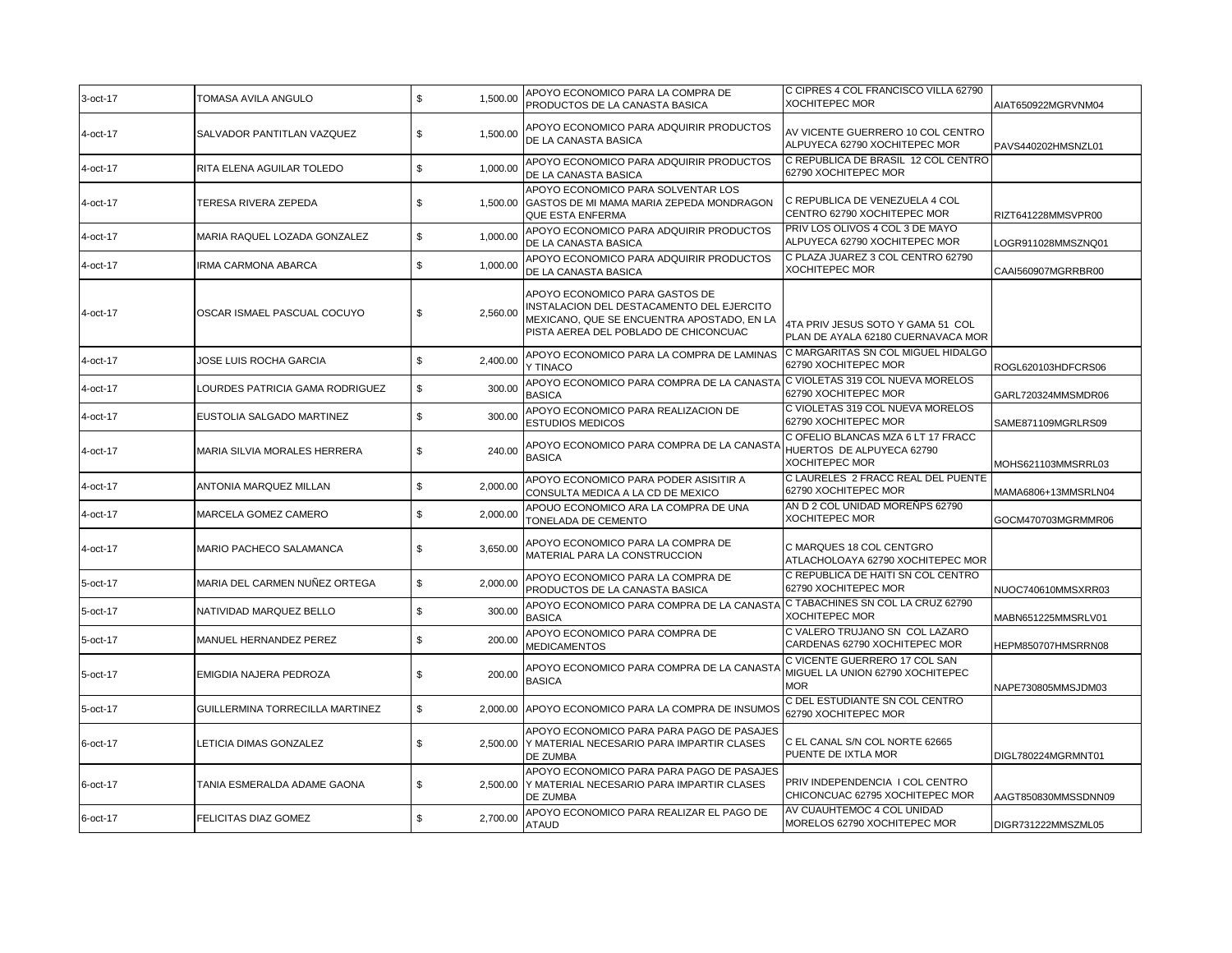| 6-oct-17 | SANDRA PEREZ ALVAREZ               | \$<br>2,000.00  | APOYO ECONOMICO PARA LA COMPRA DE<br>PRODUCTOS DE LA CANASTA BASICA      | C PORFIRIO DIAS 24 COL LAZARO<br>CARDENAS CHICONCUAC 62795<br><b>XOCHITEPEC MOR</b>         |                    |
|----------|------------------------------------|-----------------|--------------------------------------------------------------------------|---------------------------------------------------------------------------------------------|--------------------|
| 6-oct-17 | ALONDRA ROMERO HERNANDEZ           | \$<br>15,000.00 | APOYO ECONOMICO PARA EL PAGO DE ALIMENTOS<br>DEL PERSONAL DE FONDEN      | PRIV EMILIANO ZAPATA 4 COL CENTRO<br>62790 XOCHITEPEC MOR                                   | ROHA840317MMSMRL00 |
| 6-oct-17 | FLORIBERTA ORTIZ NICANOR           | \$<br>500.00    | APOYO ECONOMICO PARA COMPRA DE UN TINACO                                 | PRIV GUATEMALA SN COL CENTRO 62790<br><b>XOCHITEPEC MOR</b>                                 | OINF570118MMSRCL02 |
| 6-oct-17 | ALEJANDRA LEON GARCIA              | \$<br>2,600.00  | APOYO ECONOMICO PARA LA COMPRA DE LAMINAS<br>DE FIBROCEMENTO             | C VIOLETAS 159 COL MIGUEL HIDALFO<br>62790 XOCHITEPEC MOR                                   | LEGA940625MMSNRL05 |
| 6-oct-17 | <b>MARTHA LEOCADIO MARCELINO</b>   | \$<br>2.500.00  | APOYO ECONOMICO PARA LA COMPRA DE UN<br>TINACO Y LAMINAS DE FIBROCEMENTO | C AL CAMPO LA HUAMUCHILERA SN COL<br>EL PARAISO ATLACHOLOAYA 62790<br><b>XOCHITEPEC MOR</b> |                    |
| 9-oct-17 | KARIN LEONARDO ROJAS MENDOZA       | \$<br>10,000.00 | APOYO ECONOMICO PARA SURTIR TIENDA DE<br><b>ABARROTES</b>                | AND 404 MZA 61 LT 13 COL UNIDAD<br>MORELOS 1A SECC 62790 XOCHITEPEC<br><b>MOR</b>           | ROMK651106HGRJNR06 |
| 9-oct-17 | YOLANDA MALDONADO PALMA            | \$<br>1,200.00  | APOYO ECONOMICO PARA SOLVENTAR GASTOS<br><b>FUNERARIOS</b>               | C VICENTE GUERRERO SN COL CENTRO<br>ALPUYECA 62790 XOCHITEPEC MOR                           |                    |
| 9-oct-17 | LETICIA JUAREZ CORTEZ              | \$<br>1.000.00  | APOYO ECONOMICO PARA SOLVENTAR GASTOS DE<br>LA CANASTA BASICA            | C REPUBLICA DE PERU 3 COL CENTRO<br>62790XOCHITEPEC MOR                                     | JUCL820929MMSRRT00 |
| 9-oct-17 | ABRIL DINA ZULEIMA ORTEGA PADRON   | \$<br>1,700.00  | APOYO ECONOMICO PARA SOLVENTAR GASTOS DE<br>TRANSPORTE HACIA LA UAEM     | C VIA 2 COL REAL DEL PUENTE 62790<br><b>XOCHITEPEC MOR</b>                                  |                    |
| 9-oct-17 | JULIO CESAR BELTRAN MORALES        | \$<br>1,500.00  | APOYO ECONOMICO PARA SOLVENTAR GASTOS DE<br>LA CANASTA BASICA            | C NAVAJILLAS 136 COL VISTA HERMISA<br>62556 JIUTEPEC MOR                                    | BEMJ931026HMSLR02  |
| 9-oct-17 | <b>VICTOR HUGO SORIANO REYNOSO</b> | \$<br>1,500.00  | APOYO ECONOMICO PARA SOLVENTAR GASTOS DE<br>LA CANASTA BASICA            | C PUEBLA SN COL LAZARO CARDENAS<br>62790 XOCHITEPEC MOR                                     | SORV900819HMSRYC00 |
| 9-oct-17 | CESAR EDUARDO MENDEZ SAMANO        | \$<br>1,500.00  | APOYO ECONOMICO PARA SOLVENTAR GASTOS DE<br>LA CANASTA BASICA            | CJON 20 DE NOVIEMBRE SN COL CENTRO<br>62790 XOCHITEPEC MOR                                  | MESC931212HMSNMS01 |
| 9-oct-17 | RAFAEL NAVA GUADARRAMA             | \$<br>1,800.00  | APOYO ECONOMICO PARA SOLVENTAR GASTOS DE<br>LA CANASTA BASICA            | C INDEPENDENCIA 46 COL CENTRO<br>CHICONCUAC 62795 XOCHITEPEC MOR                            | NAGR741227HMSVDF10 |
| 9-oct-17 | FERNANDO ANTONIO HERRERA GUTIERREZ | \$<br>1,800.00  | APOYO ECONOMICO PARA SOLVENTAR GASTOS DE<br>LA CANASTA BASICA            | PRIV REFORMA SN COL BENITO JUAREZ<br>62790 XOCHITEPEC MOR                                   | HEGF770117HMSRTR04 |
| 9-oct-17 | <b>ESTEFANIA REYES LUCERO</b>      | \$<br>1,800.00  | APOYO ECONOMICO PARA SOLVENTAR GASTOS DE<br>LA CANASTA BASICA            | C OAXACA SN LOC LA ESPERANZA 62790<br><b>XOCHIEPEC MOR</b>                                  | RELE300716MOCYCS06 |
| 9-oct-17 | PILAR SANCHEZ REYNOSO              | \$<br>1,000.00  | APOYO ECONOMICO PARA SOLVENTAR GASTOS DE<br>LA CANASTA BASICA            | C CRISANTEMOS MZA 8 COL LOMA<br>BONITA 62790 XOCHITEPEC MOR                                 |                    |
| 9-oct-17 | FRANCISCA BELLO ALCARAZ            | \$<br>200.00    | APOYO ECONOMICO PARA COMPRA DE LA CANASTA<br><b>BASICA</b>               | AND 400 MZA 86 LT 13 COL UNIDAD<br>MORELOS 1A SECCION 62790<br>XOCHITEPEC MOR               | BEAF380102MMSLLR07 |
| 9-oct-17 | ANDRES OCAMPO CHAVEZ               | \$<br>500.00    | APOYO ECONOMICO PARA COMPRA DE LA CANASTA<br><b>BASICA</b>               | C REPUBLICA DE COSTA RICA 28 COL<br>CENTRO 62790 XOCHITEPEC MOR                             | OACA571020HGRCHN02 |
| 9-oct-17 | JUAN JOSE HURTADO CHAVEZ           | \$<br>1.500.00  | APOYO ECONOMICO PARA SOLVENTAR GASTOS<br><b>PERIODISTICO</b>             | C DEL GALLO SN COL EL FLORIDO 62633<br>MAZATEPEC MOR                                        | HUCJ631007HMSRHN01 |
| 9-oct-17 | LOURDES PATRICIA GAMA RODRIGUEZ    | \$<br>500.00    | APOYO ECONOMICO PARA COMPRA DE LA CANASTA<br><b>BASICA</b>               | IC VIOLETAS 319 COL NUEVA MORELOS<br>62790 XOCHITEPEC MOR                                   | GARL720324MMSMDR06 |
| 9-oct-17 | <b>ISAIAS TORRES MILLAN</b>        | \$<br>250.00    | APOYO ECONOMICO PARA COMPRA DE<br><b>MEDICAMENTOS</b>                    | PRIV SONORA SN COL LA ESPERANZA<br>62790 XOCHITEPEC MOR                                     | TOMI450707HMSRLS07 |
| 9-oct-17 | NATIVIDAD MARQUEZ BELLO            | \$<br>250.00    | APOYO ECONOMICO PARA COMPRA DE LA CANASTA<br><b>BASICA</b>               | C TABACHINES SN COL LA CRUZ 62790<br><b>XOCHITEPEC MOR</b>                                  | MABN651225MMSRLV01 |
| 9-oct-17 | ROMANA SALAZAR FLORES              | 200.00<br>\$    | APOYO ECONOMICO PARA COMPRA DE LA CANASTA<br><b>BASICA</b>               | C MORELIA SN COL CENTRO<br>ATLACHOLOAYA 62790 XOCHITEPEC MOR SAFR590831MMSLLM05             |                    |
| 9-oct-17 | RAFAEL ELISEO ADAN FLORES          | \$<br>100.00    | APOYO ECONOMICO PARA COMPRA DE LA CANASTA<br><b>BASICA</b>               | C BUGAMBILIAS 29 COL LA CANELA<br>62790 XOCHITEPEC MOR                                      | AAFR380614HGRDLF02 |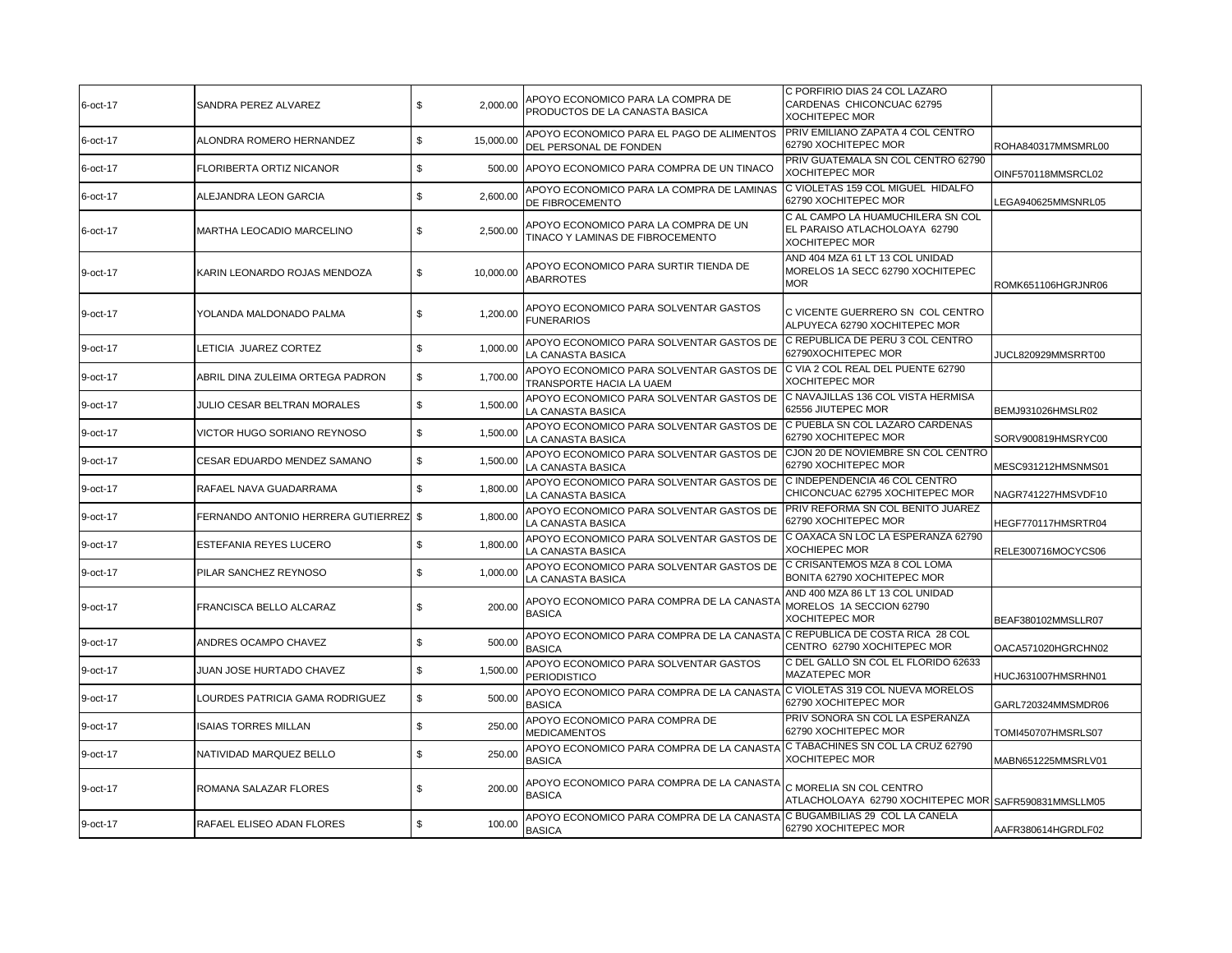| 9-oct-17  | MA CANDIDA BRITO ALONZO      | \$          | 3,000.00 | APOYO ECONOMICO PARA LA COMPRA DE UN<br>COMAL Y 2 MESAS PARA LA VENTA DE ALIMENTOS                                                                            | C LA UNION MZA 15 LT 16 FRACC<br>HUERTOS ALPUYECA 62790 XOCHITEPEC<br><b>MOR</b>       | BIAC721124MGRRLN04                                                 |
|-----------|------------------------------|-------------|----------|---------------------------------------------------------------------------------------------------------------------------------------------------------------|----------------------------------------------------------------------------------------|--------------------------------------------------------------------|
| 9-oct-17  | VERONICA HERNANDEZ ALVAREZ   | \$          | 2,000.00 | APOYO ECONOMICO PARA LA COMPRA DE<br>PRODUCTOS DE LA CANASTA BASICA                                                                                           | C LA CANELA SN LOC LA CANELA 62790<br><b>XOCHITERPEC MOR</b>                           |                                                                    |
| 10-oct-17 | MA ELENA RESENDIS PATIÑO     | \$          | 1,500.00 | APOYO ECONOMICO PARA ADQUIRIR PRODUCTOS<br>DE LA CANASTA BASICA                                                                                               | C LEPOLDO REYNOSO 11 COL CENTRO<br>62790 XOCHITEPEC MOR                                | REPE560306MMSSTL05                                                 |
| 10-oct-17 | OSCAR VELASCO RESENDIZ       | \$          | 1,500.00 | APOYO ECONOMICO PARA ADQUIRIR PRODUCTOS<br>DE LA CANASTA BASICA                                                                                               | C LEPOLDO REYNOSO 11 COL CENTRO<br>62790 XOCHITEPEC MOR                                | VERO811010HDFLSS01                                                 |
| 10-oct-17 | SERAFIN VELASCO MAYA         | \$          | 1,500.00 | APOYO ECONOMICO PARA ADQUIRIR PRODUCTOS<br>DE LA CANASTA BASICA                                                                                               | C LEPOLDO REYNOSO 11 COL CENTRO<br>62790 XOCHITEPEC MOR                                | VEMS511012HMSLYR03                                                 |
| 10-oct-17 | ANGEL PERALTA DORANTES       | \$          | 400.00   | APOYO ECONOMICO PARA ADQUIRIR PRODUCTOS<br>DE LA CANASTA BASICA                                                                                               | C ACAPULCO SN COL 3 DE MAYO<br>ALPUYECA 62797 XOCHITEPEC MOR                           |                                                                    |
| 10-oct-17 | ELIZABETH CRUZ MEJIA         | \$          | 2,000.00 | APOYO ECONOMICO PARA LA COMPRA DE UN KIT<br>DE BELLEZA                                                                                                        | C GUADALUPE VICTORIA 27 AMPL<br>LAZARO CARDENAS DEL RIO 62599<br><b>CUERNAVACA MOR</b> |                                                                    |
| 10-oct-17 | CAYETANO GONZALEZ BARANDA    | \$          | 2,000.00 | APOYO ECONOMICO PARA LA COMPRA DE LA<br><b>CANASTA BASICA</b>                                                                                                 | CJON CASCALOTE 26 COL FRANCISCO<br>VILLA 62790 XOCHITEPEC MOR                          | GOBC490807HMSNRY01                                                 |
| 10-oct-17 | SAMARIA MATEOS CARRILLO      | \$          | 2,000.00 | APOYO ECONOMICO PARA LA COMPRA DE UN KIT<br>DE BELLEZA                                                                                                        | C MIGUEL HIDALGO 60 COL BENITO<br>JUAREZ 62790 XOCHITEPEC MOR                          | MACS950326MMSTRM07                                                 |
| 10-oct-17 | GUSTAVO RENE BELLO GONZALEZ  | \$          | 500.00   | APOYO ECONOMICO PARA LA COMPRA DE LA<br>CANASTA BASICA                                                                                                        | PRIV EL CANAL SN COL LA CRUZ 62790<br><b>XOCHITEPEC MOR</b>                            |                                                                    |
| 10-oct-17 | JOSE ANTONIO NUÑEZ MARTINEZ  | \$          | 200.00   | APOYO ECONOMICO PARA LA COMPRA DE LA<br>CANASTA BASICA                                                                                                        | AND 202 MZA 9 LT 6 COL UNIDAD<br>MORELOS 1A SECCION 62790<br><b>XOCHITEPEC MOR</b>     | NUMA730130HMSXRN04                                                 |
| 10-oct-17 | ANTONIA OCAMPO ALVAREZ       | \$          | 3,000.00 | APOYO ECONOMICO PARA LA COMPRA DE LA<br><b>CANASTA BASICA</b>                                                                                                 | C AÑO NUEVO SN COL MIGUEL HIDALGO<br>62790 XOCHITEPEC MOR                              |                                                                    |
| 10-oct-17 | AURELIA CRUZ GUERRERO        | \$          | 3,500.00 | APOYO ECONOMICO PARA LA COMPRA DE LA<br><b>CANASTA BASICA</b>                                                                                                 | C ORQUIDEAS 25 COL MIGUEL HIDALGO<br>62790 XOCHITEPEC MOR                              | C ORQUIDEAS25 COL MIGUEL<br>HIDALGO 62790 XOCHITEPEC<br><b>MOR</b> |
| 10-oct-17 | PAULA MELO CEBALLOS          | \$          | 3,500.00 | APOYO ECONOMICO PARA LA COMPRA DE LA<br><b>CANASTA BASICA</b>                                                                                                 | C ALLENDE 30 COL AMPL MIGUEL<br>HIDALGO 62790 XOCHITEPEC MOR                           | MECP410317MGRLBL01                                                 |
| 10-oct-17 | MARTHA ROBLES RODRIGUEZ      | $\mathbb S$ | 100.00   | APOYO ECONOMICO PARA LA COMPRA DE<br>PRODUCTOS DE LA CANASTA BASICA                                                                                           | C CEDROS MZA 2LT 3 COL LAS FLORES<br>62790 XOCHITEPEC MOR                              | RORM870130MMSBDR04                                                 |
| 10-oct-17 | FERNANDO GUZMAN NOLASCO      | \$          | 200.00   | APOYO ECONOMICO PARA LA COMPRA DE<br>PRODUCTOS DE LA CANASTA BASICA                                                                                           | CARR FED MEXICO ACAPULCO SN COL 3<br>DE MAYO ALPUYECA 62790 XOCHITEPEC<br><b>MOR</b>   | GUNF320530HMSZLR07                                                 |
| 10-oct-17 | FLORIBERTA ORTIZ NICANOR     | \$          | 2,000.00 | APOYO ECONOMICO PARA LA COMPRA DE<br>MATERIAL PARA LA CONSTRUCCION                                                                                            | PRIV DE GUATEMALA SN COL CENTRO<br>62790 XOCHITEPEC MOR                                | OINF570118MMSRCL02                                                 |
| 11-oct-17 | DAVID MIRANDA GARCIA         | \$          | 3,000.00 | APOYO ECONOMICO PARA SOLVENTAR GASTOS DE<br>PASAJES Y MATERIAL PARA IMPARTIR CLASES DE<br><b>FUTBOL</b>                                                       | C ANONA 45 B U HAB JARDINES DE<br>XOCHITEPEC 62790 XOCHITEPEC MOR                      | MIGD530630HMNRRV06                                                 |
| 11-oct-17 | LUIS BARAJAS MANDUJANO       | \$          | 1,089.00 | APOYO ECONOMICO POR SER PERSONA DE LA<br><b>TERCERA EDAD</b>                                                                                                  | C VICENTE GUERRERO 3 COL SAN<br>MIGUEL LA UNION 62790 XOCHITEPEC<br><b>MORE</b>        | BAML420823HMNRNS01                                                 |
| 11-oct-17 | VIOLETA ASTUDILLO JUAREZ     | \$          |          | APOYO ECONOMICOP PARA SOLVENTAR GASTOS<br>800.00 PARA EL PAGO DE LA PERSONA QUE HACE EL ASEO C MAGNOLIAS 14 COL FRANCISCO VILLA<br>EN LA ESCUELA QUETZALCOALT | 62790 XOCHITEPEC MOR                                                                   | AUJV660730MMSSRL06                                                 |
| 11-oct-17 | YAJAIRA EREDIT MENDOZA GOMEZ | \$          | 5,000.00 | APOYO ECONOMICO PARA LA COMPRA DE<br>PRODUCTOS DE LA CANAST BASICA                                                                                            | AV AEROPUERTO SN COL MIGUEL<br>HIDALGO 62790 XOCHITEPEC MOR                            |                                                                    |
| 11-oct-17 | SOFIA SANCHEZ CARNALLA       | \$          | 340.00   | APOYO ECONOMICO PARA LA COMPRA DE<br>PRODUCTOS DE LA CANASTA BASICA                                                                                           | C DE LOS PINOS SN COL LAZARO<br>CARDENAS 62790 XOCHITEPEC MOR                          | SACS430430MMSNRF06                                                 |
| 11-oct-17 | JESUS ORAÑEGUIS AGUILAR      | \$          | 250.00   | APOYO ECONOMICO PARA LA COMPRA DE<br>PRODUCTOS DE LA CANASTA BASICA                                                                                           | C ESPERANZA SN COL CENTRO<br>ALPUYECA 62790 XOCHITEPEC                                 | OAAJ951206HMSRGS00                                                 |
| 11-oct-17 | HORACIO SERRANO VELAZCO      | \$          | 5,200.00 | APOYO ECONOMICO PARA LA COMPRA DE UNA<br>TONELADA DE CEMENTO                                                                                                  | C DEL ESTUDIANTE 3 COL CENTRO 62790<br><b>XOCHITEPEC MOR</b>                           | SEVH760318HMSRLR00                                                 |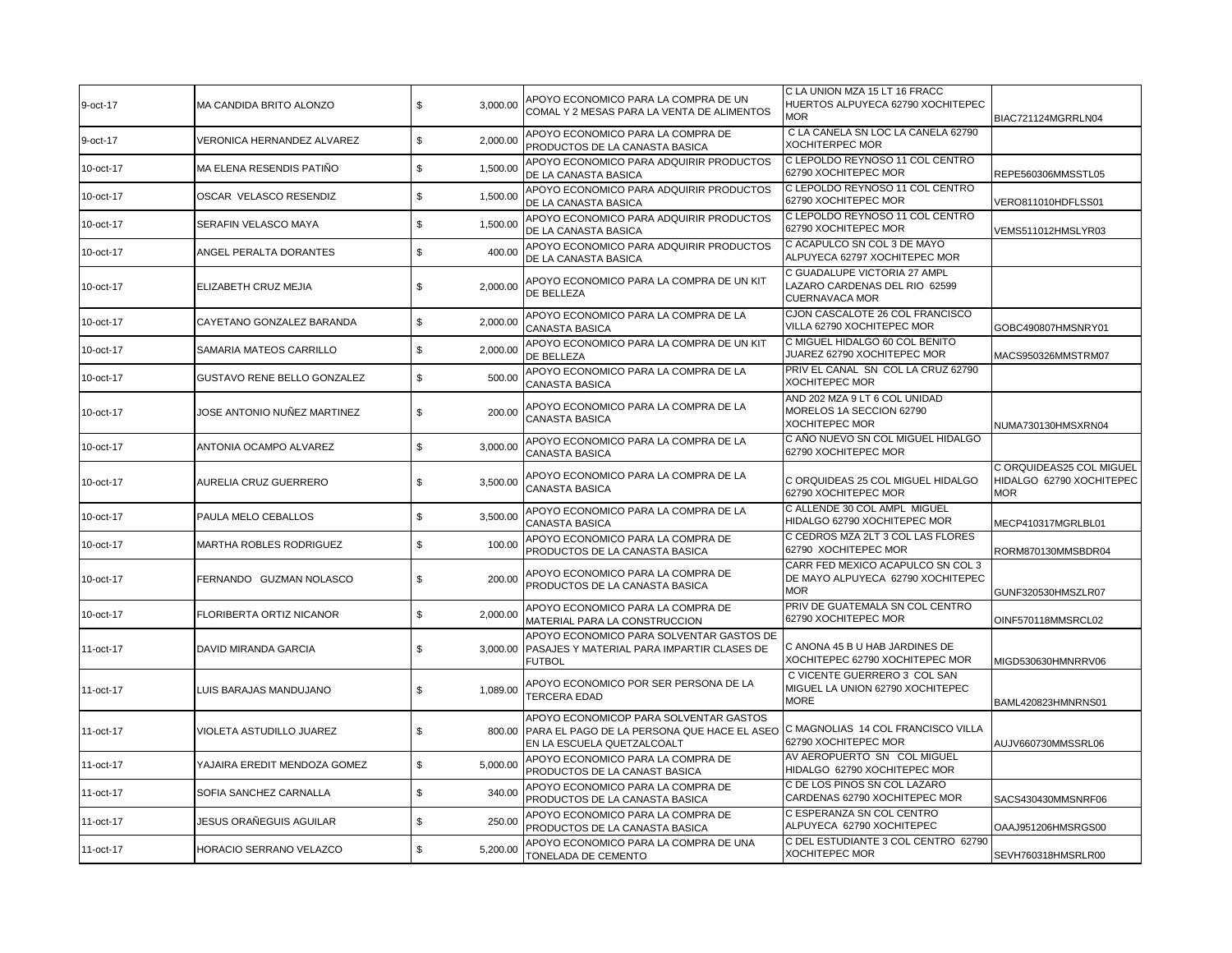| 11-oct-17 | ELIZABETH HERNANDEZ MARIN           | \$<br>2,500.00           | APOYO ECONOMICO PARA LA COMPRA DE UN<br>TANQUE DE GAS Y UNA PARRILLA                                                                             | CJON MARQUES 7 COL CENTRO DE<br>ATLACHOLOAYA 62790 XOCHIEPEC MOR    | HEME851112MMSRRL07  |
|-----------|-------------------------------------|--------------------------|--------------------------------------------------------------------------------------------------------------------------------------------------|---------------------------------------------------------------------|---------------------|
| 11-oct-17 | FRANCISCA OCHOA LOZANO              | \$<br>2,000.00           | APOYO ECONOMICO PARA LA COMPRA DE LAMINAS<br>DE FIBROCEMENTO                                                                                     | C OYAMELES 2 COL LAS FLORES 62790<br><b>XOCHITEPEC MOR</b>          | OOLF461009MGRCZR03  |
| 11-oct-17 | MARISOL CONCEPCION CASTAÑEDA        | \$<br>1,500.00           | APOYO ECONOMICO PARA LA COMPRA DE<br>PRODUCTOS DE LA CANASTA BASICA                                                                              | C OYAMELES 2 COL LAS FLORES 62790<br><b>XOCHITEPEC MOR</b>          | OOLF461009MGRCZR03  |
| 11-oct-17 | ZULEYMA TOLEDO MUÑOZ                | \$<br>1,500.00           | APOYO ECONOMICO PARA LA COMPRA DE<br>PRODUCTOS DE LA CANASTA BASICA                                                                              | C PUEBLA 64 COL LAZARO CARDENAS<br>62790 XOCHITEPEC MOR             | TOMZ941014MMSLXL09  |
| 12-oct-17 | VICTOR MIGUEL ANGEL TELLEZ MARQUINA | $\mathbb S$<br>17,400.00 | APOYO ECONOMICO PARA SOLVENTAR GASTOS<br>PARA REALIZAR UNA CORRIDA DE TOROS                                                                      | PRIV LOS VARGAS 6 COL. CENTRO 62790<br><b>XOCHITEPEC MOR.</b>       | TEMV840821HMSLRC02  |
| 12-oct-17 | PEDRO ANTONIO GONZALEZ RAMOS        | \$<br>2,000.00           | APOYO ECONOMICO PARA COMPRA DE LAMINAS DE<br><b>FIBROCEMENTO</b>                                                                                 | AV EMILIANO ZAPATA SN COL SAN<br>FRANCISCO 62795 XOCHITEPEC MOR     |                     |
| 12-oct-17 | ROSA ISELA NAVA MONTES              | \$<br>3,000.00           | APOYO ECONOMICO PARA PAGO DE INSCRIPCION<br>DE LA SELECCION FEM DE XOCHITEPEC                                                                    | AV JOSE MARIA MORELOS 69 A COL<br>CENTRO 62640 AMACUZAC MOR         |                     |
| 12-oct-17 | MARIA DE LOURDES GALINDO GALLARDO   | \$<br>1,500.00           | APOYO ECONOMICO PARA LA COMPRA DE LAMINAS<br>DE FIBROCEMENTO                                                                                     | C LA PERA 33 COL LA CRUZ 692790<br><b>XOCHITEPEC MOR</b>            | GAGL500828MDFLLR19  |
| 12-oct-17 | EDITH GUADALUPE REA LEON            | \$<br>2,000.00           | APOYO ECONOMICO POR ELABORACION DE<br>TAPETE ARTESANAL DEL DIA DE MUERTOS                                                                        | C REPUBLICA DE HAITI 4 COL CENTRO<br>62790 XOCHITEPEC MOR           | RELE760414MMSXND01  |
| 12-oct-17 | JUAN CARLOS REBOLLAR RODRIGUEZ      | \$<br>2,000.00           | APOYO ECONOMICO POR ELABORACION DE<br>TAPETE ARTESANAL DEL DIA DE MUERTOS                                                                        | PRIV HIDALGO 75 COL LAZARO<br>CARDENAS 62790 XOCHITEPEC MOR         | RERJ93081817H709    |
| 12-oct-17 | DAVID TREJO DAMIAN                  | \$<br>250.00             | APOYO ECONOMICO PARA LA COMPRA DE<br>PRODUCTOS DE LA CANASTA BASICA                                                                              | AV DE LOS PINOS 30 COL REAL DEL<br>PUENTE 62790 XOCHITEPEC MOR      | TEDD8010228HMSRMV05 |
| 12-oct-17 | ITZAYANA BAUTISTA MONTIEL           | \$<br>1,000.00           | APOYO ECONOMICO PARA LA COMPRA DE<br>PRODUCTOS DE LA CANASTA BASICA                                                                              | C SOR JUANA INES DE LA CRUZ SN COL<br>LA CRUZ 62790 XOCHITEPEC MOR  | BAMI951130MMSTNT00  |
| 12-oct-17 | MARICELA JAIMES LEON                | $\mathbb S$<br>1,000.00  | APOYO ECONOMICO PARA LA COMPRA DE<br>PRODUCTOS DE LA CANASTA BASICA                                                                              | PRIV LOS OLIVOS 4 COL 3 DE MAYO<br>ALPUYECA 62790 XOCHITEPEC MOR    |                     |
| 12-oct-17 | RAFAEL RAMIREZ RODRIGUEZ            | 3,000.00<br>\$           | APOYO ECONOMICO PARA LA COMPRA DE<br>MATERIAL PARA CONSTRUCCION                                                                                  | C ANAHUAC SN COL CENTRO<br>ATLACHOLOAYA 62790 XOCHITEPEC MOR        |                     |
| 12-oct-17 | LUISA GALVAN JUAREZ                 | \$<br>2,000.00           | APOYO ECONOMICO PARA LA COMPRA DE<br>PRODUCTOS DE LA CANASTA BASICA                                                                              | C PIEDRA POMA SN EL PEDREGAL 62790<br><b>XOCHITEPEC MOR</b>         | GAJL5500622MMSLRS06 |
| 12-oct-17 | AMBROSIO GUADARRAMA GONZALEZ        | \$<br>1,300.00           | APOYO ECONOMICO PARA LA COMPRA DE UN<br><b>TINACO</b>                                                                                            | CDA DE JALISCO 20 COL LAZARO<br>CARDENAS 62790 XOCHITEPEC MOR       | GUGA651207HMSDNM06  |
| 13-oct-17 | BERTHA LETICIA WILHELM FERRIZ       | \$<br>2.000.00           | APOYO ECONOMICO PARA SOLVENTAR GASTOS DE<br>PASAJES Y MATERIAL PARA IMPARTIR TALLERES DE C ACOCULCO 7 COL LA CRUZ 62790<br><b>CLASES DE YOGA</b> | <b>XOCHITEPEC MOR</b>                                               | PESB591115MMSRNR00  |
| 13-oct-17 | ROBERTO BRITO SILVA                 | \$<br>2,000.00           | APOYO ECONOMICO PARA SOLVENTAR GASTOS DE<br>PASAJES Y MATERIAL PARA IMPARTIR TALLERES<br>DE EDUCACION FISICA                                     | AV JOSE MARIA MORELOS 69 A COL<br>CENTRO 62640 AMACUZAC MOR         | BISR880408HMSRLB09  |
| 13-oct-17 | ALBERTO MILLAN MELCHOR              | \$<br>1,500.00           | APOYO ECONOMICO PARA SOLVENTAR GASTOS DE<br>PASAJES Y MATERIAL PARA IMPARTIR TALLERES<br>DE ZUMBA                                                | CJON CALVARIO 1 COL CENTRO<br>ALPUYECA 61790 XOCHITEPEC MOR         | MIMA761204HMSLLL04  |
| 13-oct-17 | FRANCISCO JAVIER GUTIERREZ CORTEZ   | \$<br>1,500.00           | APOYO ECONOMICO PARA SOLVENTAR GASTOS DE<br>PASAJES Y MATERIAL PARA IMPARTIR TALLERES<br>DE DEPORTES                                             | AND CHICHEITZA 59 U HABJOSE MA<br>MORELOS Y PAVON 62909 JOJUTLA MOR | GUCF660518HMSTRR09  |
| 13-oct-17 | JAIRO RODRIGO ALVAREZ BECERRIL      | \$<br>1,500.00           | APOYO ECONOMICO PARA SOLVENTAR GASTOS DE<br>PASAJES Y MATERIAL PARA IMPARTIR TALLERES<br>DE ZUMBA                                                | AV EMILIANO ZAPATA SN COL SAN<br>FRANCISCO 62795 XOCHITEPEC MOR     | AABJ920814HMSLCR02  |
| 13-oct-17 | ULISES JONATHAN CARRILLO CUEVAS     | \$<br>1,500.00           | APOYO ECONOMICO PARA SOLVENTAR GASTOS DE<br>PASAJES Y MATERIAL PARA IMPARTIR TALLERES<br>DE NATACION                                             | C JUAN ESCUTIA 14 COL SAN JOSE EL<br>CUARTEL 52400 TENANCINGO MEX   | CACU790403HMSRVL06  |
| 13-oct-17 | DIANA FABIOLA BELLO CUELLAR         | \$<br>1.500.00           | APOYO ECONOMICO PARA SOLVENTAR GASTOS DE<br>PASAJES Y MATERIAL PARA IMPARTIR TALLERES DE<br>DANZA                                                | C NORTE 10 COL MARGARITA MAZA DE<br>JUAREZ 62017 CUERNAVACA MOR     | BECD930929MMSLLLN00 |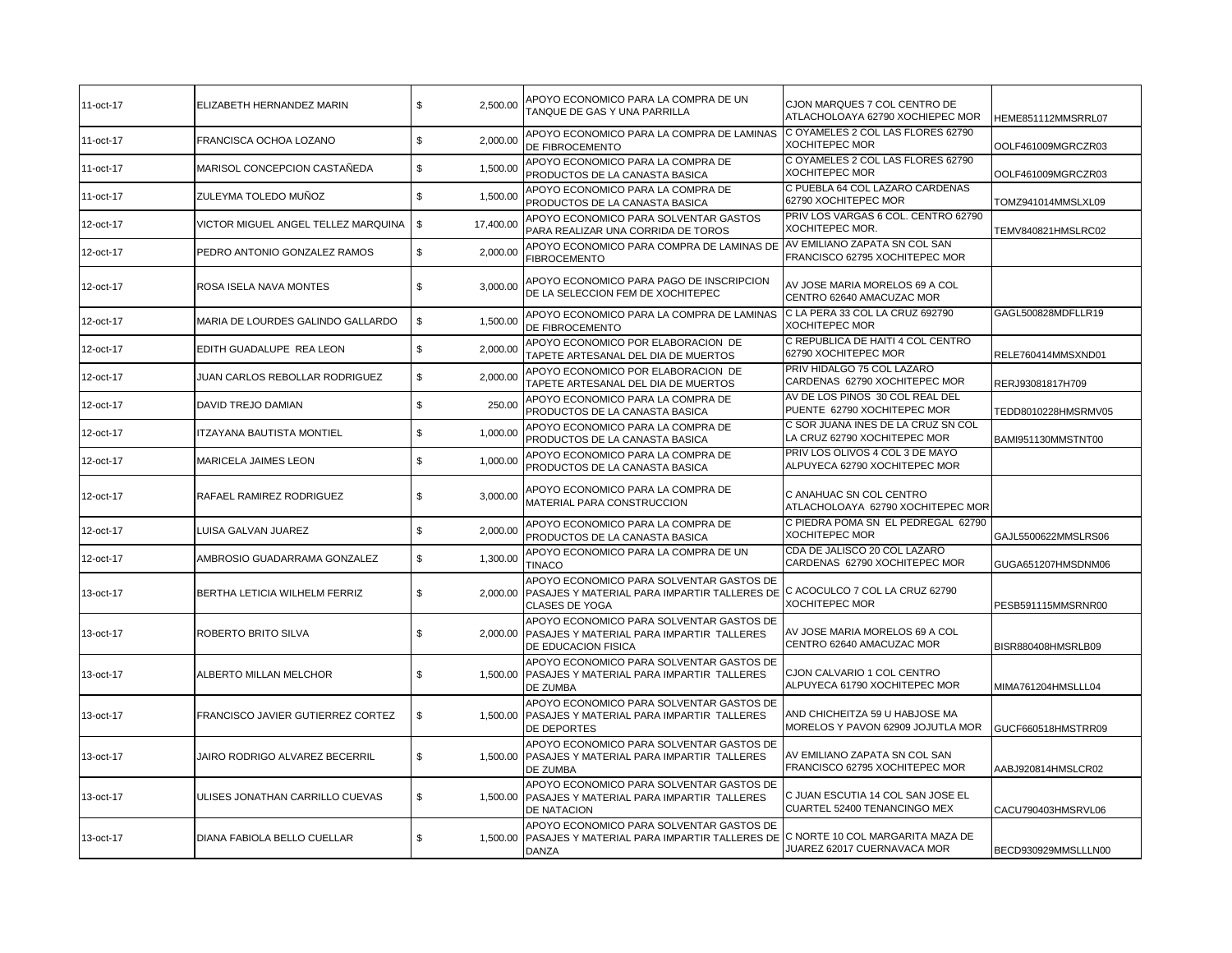| 13-oct-17 | ALFREDO SOTO ARANDA               | \$             | APOYO ECONOMICO PARA SOLVENTAR GASTOS DE<br>1,500.00   PASAJES Y MATERIAL PARA IMPARTIR TALLERES DE<br><b>GUITARRA Y CANTO</b>                 | PRIV LA SELVA S/N COL SAN FRANCISCO<br>62795 XOCHITEPEC MOR                                | SOAA830403HMSTRL02 |
|-----------|-----------------------------------|----------------|------------------------------------------------------------------------------------------------------------------------------------------------|--------------------------------------------------------------------------------------------|--------------------|
| 13-oct-17 | ERIK JOEL PEREZ GOMEZ             | \$             | APOYO ECONOMICO PARA SOLVENTAR GASTOS DE<br>1,000.00 PASAJES Y MATERIAL PARA IMPARTIR TALLERES DE<br><b>FLAG FOOTBALL</b>                      | C REPUBLICA DE NICARAGUA 31 COL<br>CENTRO 62790 XOCHITEPEC MOR                             | PEGE931114HDFRMR05 |
| 13-oct-17 | AMANCIA TECORRAL EUGENIO          | \$<br>1,500.00 | APOYO ECONOMICO PARA SOLVENTAR GASTOS DE<br>PASAJES Y MATERIAL PARA IMPARTIR TALLERES DE C MANGO SN COL MIGUEL HIDALGO 62790<br>NAHUATL        | <b>XOCHITEPEC MOR</b>                                                                      | TEEA820329MGRCGM00 |
| 13-oct-17 | ROBERTO MORALES MORENO            | \$<br>1,500.00 | APOYO ECONOMICO PARA SOLVENTAR GASTOS DE<br>PASAJES Y MATERIAL PARA IMPARTIR TALLERES DE C DE LA VIA SN COL REAL DEL PUENTE<br><b>BOX</b>      | 62790 XOCHITEPEC MOR                                                                       | MOMR700607HDFRRB08 |
| 13-oct-17 | GERARDO ORTEGA QUESADA            | \$<br>900.00   | APOYO ECONOMICO PARA SOLVENTAR GASTOS DE<br>PASAJES Y MATERIAL PARA IMPARTIR TALLERES DE PRIV SAN GASPAR 2 U HAB EL SEMINARIO<br><b>MUSICA</b> | 62767 EMILIANO ZAPATA MOR                                                                  | OEQG640703HDFRSR03 |
| 13-oct-17 | DIEGO ORLANDO DIAZ CASTILLO       | \$<br>1,500.00 | APOYO ECONOMICO PARA SOLVENTAR GASTOS DE<br>PASAJES Y MATERIAL PARA CLASES DE FUTBOL<br><b>PLAYERO</b>                                         | PASEO DE LA LIBERTAD 82 U HAB<br>PASEOS DE XOCHITEPEC 62790<br>XOCHITEPEC MOR              | DICD840501HDFZSG04 |
| 13-oct-17 | INGRID MEYRAN PATIÑO              | \$<br>3,000.00 | APOYO ECONOMICO PARA SOLVENTAR GASTOS DE<br>PASAJES Y MATERIAL PARA IMPARTIR TALLERES DE CARRETERA ATLACHOLOAYA KM 1 COL<br><b>BALLET</b>      | EL PARAISO 62790 XOCHITEPEC MOR                                                            | MEPI770426MDFYTN02 |
| 13-oct-17 | JORGE LUIS HERNANDEZ ROJAS        | \$<br>2,000.00 | APOYO ECONOMICO PARA GASTOS DE LA CANASTA<br><b>BASICA</b>                                                                                     | C REPUBLICA DE HAITI 18 COL CENTRO<br>62790 XOCHITEPEC MOR                                 | HERJ751114HMSRJR07 |
| 13-oct-17 | KEILA MARESA LOPEZ JUAREZ         | \$<br>1,000.00 | APOYO ECONOMICO PARA PAGO DE VIATICOS Y<br>PASAJES PARA TRASLADARME A LA U.A.E.M                                                               | AV LA CRUZ 51 COL LA CRUZ 62790<br>XOCHITEPEC MOR                                          | LOJK960429MMCPRL07 |
| 13-oct-17 | DIOMIRA SUGEIS MEDINA RIVERA      | \$<br>2,000.00 | APOYO ECONOMICO PARA SOLVENTAR GASTOS DE<br>LA CANASTA BASICA                                                                                  | AV VICENTE GUERRERO 54 COL CENTRO<br>ALPUYECA 62790 XOCHITEPEC MOR                         | MERD831110MNTDVM03 |
| 13-oct-17 | LEYDI ABIGAIL HERNANDEZ CRUZ      | \$<br>1.000.00 | APOYO ECONOMICO PARA PAGO DE PASAJES PARA<br>TRASLADARME A REALIZAR MIS PRACTICAS<br><b>PROFESIONALES</b>                                      | C BERNABE BRAVO NO 33<br>ATLACHOLOAYA 62790 XOCHITEPEC MOR                                 |                    |
| 13-oct-17 | VERONICA RABADAN SANDOVAL         | \$<br>1,000.00 | APOYO ECONOMICO PARA SOLVENTAR GASTOS DE<br>LA CANASTA BASICA                                                                                  | C GIRASOLES 26 COL NUEVA MORELOS<br>62790 XOCHITEPEC MOR                                   | RASV720704MMSBNR00 |
| 13-oct-17 | DANIEL ROMERO VERGARA             | \$<br>1,400.00 | APOYO ECONOMICO PARA PAGO DE PASAJES PARA<br>TRASLADARME A REALIZAR MIS PRACTICAS<br><b>PROFESIONALES</b>                                      | C GUAYABO No 6 COL MIGUEL HIDALGO<br>62790 XOCHITEPEC MOR                                  |                    |
| 13-oct-17 | LIBNY HALI LEON MOJICA            | \$<br>2,000.00 | APOYO ECONOMICO PARA PAGO DE PASAJES PARA<br>TRASLADARMEA REALIZAR MI SERVICIO SOCIAL                                                          | AV MEXICO BALSAS 215 COL SAN MATEOS<br>PTE DE IXTLA MOR.                                   |                    |
| 13-oct-17 | LAYLA YURIKO FLORES GAMARRA       | \$<br>1,500.00 | APOYO ECONOMICO PARA SOLVENTAR GASTOS DE<br>LA CANASTA BASICA                                                                                  | C REPUBLICA DE COLOMBIA 5 COL<br>CENTRO 62790 XOCHITEPEC MOR                               |                    |
| 13-oct-17 | ENRIQUE ALVARO DELGADO MONDRAGON  | \$             | APOYO ECONOMICO POR VIATICOS PARA PODER<br>4,900.00 ACUDIR A RESOLVER PROBLEMAS DEL AGUA<br><b>POTABLE</b>                                     | AV EMILIANO ZAPATA S/N COL LAZARO<br>CARDENAS CHICONCUAC 62790<br><b>XOCHITEPEC MOR</b>    | DEME610715HMSLNN07 |
| 13-oct-17 | FRANCISCA OCHOA LOZANO            | \$<br>2,500.00 | APOYO ECONOMICO PARA SOLVENTAR GASTOS DE<br>LA CANASTA BASICA                                                                                  | C OYAMELES 2 COL LAS FLORES 62790<br><b>XOCHITEPEC MOR</b>                                 | OOLF461009MGRCZR03 |
| 13-oct-17 | RITA BAEZ PEREZ                   | \$<br>2,500.00 | APOYO ECONOMICO POR SER PERSONA DE LA<br><b>TERCERA EDAD</b>                                                                                   | C BENITO JUAREZ SN COL EL CALVARIO<br>ATLACHOLOAYA 62790 XOCHITEPEC MOR BAPR400522MMSZRT01 |                    |
| 13-oct-17 | SANTANA GODINEZ OLIVARES          | \$<br>2,500.00 | APOYO ECONOMICO PARA SOLVENTAR GASTOS DE<br>LA CANASTA BASICA                                                                                  | C TIZOC MZA 133 LT 1 COL UNIDAD<br>MORELOS 1A SECCION 62790<br><b>XOCHITEPEC MOR</b>       | GOOS840418MMSDLN00 |
| 13-oct-17 | <b>GUADALUPE CATALAN SANTIAGO</b> | \$<br>2,500.00 | APOYO ECONOMICO PARA SOLVENTAR GASTOS DE<br>LA CANASTA BASICA                                                                                  | CJON PUEBLA 22 COL LAZARO<br>CARDENAS 62790 XOCHITEPEC MOR                                 | CASG881210MMSTND05 |
| 13-oct-17 | ESTHER CABRERA RAMIREZ            | \$<br>2,500.00 | APOYO ECONOMICO POR SER PERSONA DE LA<br><b>TERCERA EDAD</b>                                                                                   | C TABACHINES CN COL LOMA BONITA<br>62790 XOCHITEPEC MOR                                    | CARE390408MMSBMS07 |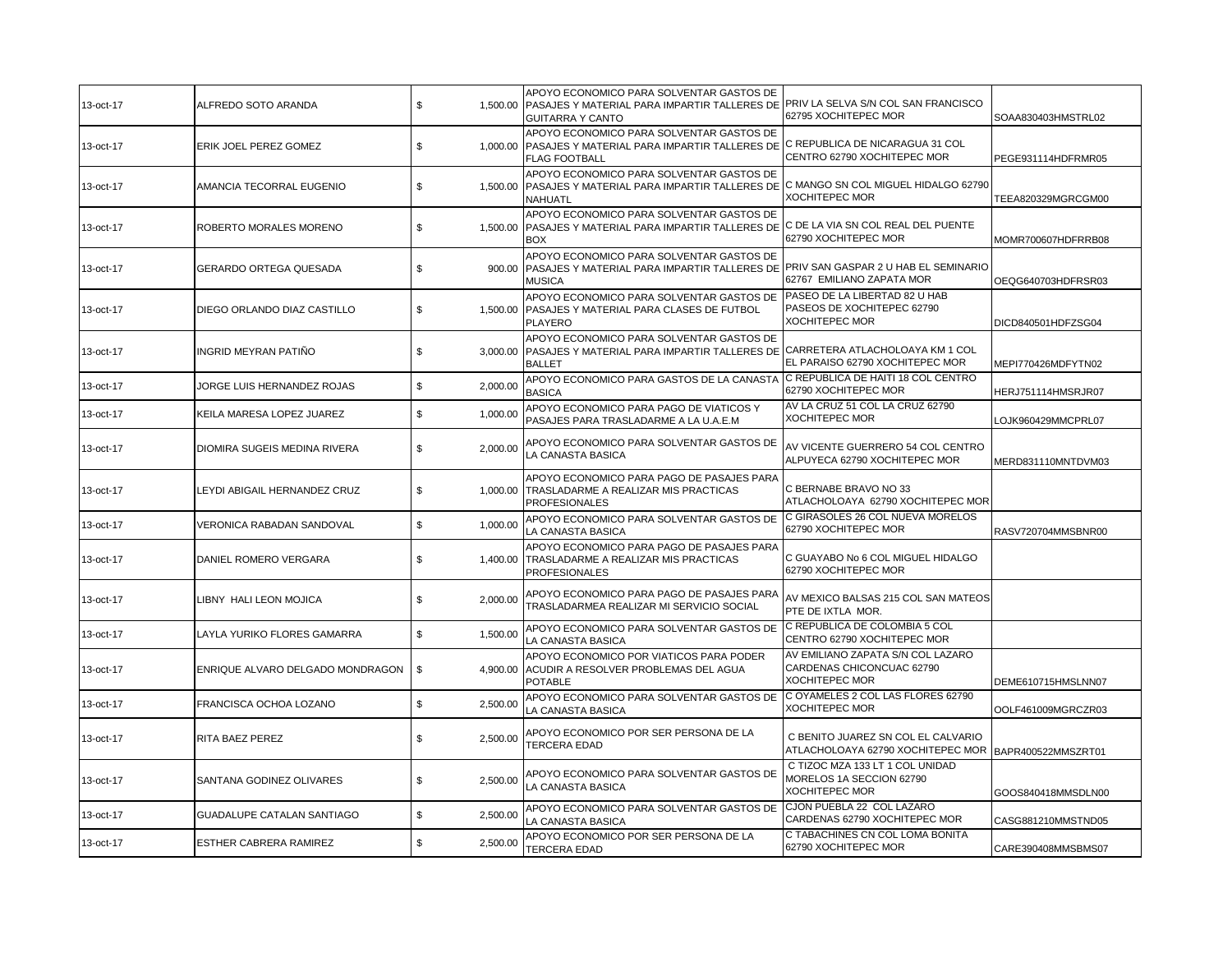| 13-oct-17 | YOLANDA CRUZ SALAS                | $\mathbb S$<br>2,500.00 | APOYO ECONOMICO PARA SOLVENTAR GASTOS DE<br>LA CANASTA BASICA                                    | CJON ACOCULCO SN COL LA CRUZ 62790<br><b>XOCHITEPEC MOR</b>                                | SCUSY590615MMSRLL09  |
|-----------|-----------------------------------|-------------------------|--------------------------------------------------------------------------------------------------|--------------------------------------------------------------------------------------------|----------------------|
| 13-oct-17 | MARGARITA PORFIRIO MEDRANO        | \$<br>1,500.00          | APOYO ECONOMICO PARA LA COMPRA DE<br>PRODUCTOS DE LA CANAST BASICA                               | PRIV NIÑOS HEROES 4 COL SAN<br>FRANCISCO CHICONCUAC 62795<br><b>XOCHITEPEC MOR</b>         | POMM780609MMSRDR06   |
| 13-oct-17 | NARCIZA GAMARRA ARCE              | 1,000.00<br>\$          | APOYO ECONOMICO PARA LA COMPRA DE<br>PRODUCTOS DE LA CANAST BASICA                               | CJON 20 DE NOVIEMBRE 13 COL CENTRO<br>62790 XOCHITEPEC MOR                                 | GAAN641029MMSMRR08   |
| 13-oct-17 | DAVID CORTES PARRA                | \$<br>700.00            | APOYO ECONOMICO PARA SOLVENTAR GASTOS DE<br>MI EDAD                                              | C REPUBLICA DEL PERU 1 COL CENTRO<br>62790 XOCHITEPEC MOR                                  |                      |
| 13-oct-17 | LUIS GOMEZ CRUZ                   | \$<br>500.00            | APOYO ECONOMICO PARA LA COMPRA DE<br>PRODUCTOS DE LA CANAST BASICA                               | C LA CANELA S/N LOC LA CANELA 62790<br><b>XOCHITEPEC MOR</b>                               | GOCL400819HJCMRS05   |
| 13-oct-17 | ANDRES OCAMPO CHAVEZ              | \$<br>1,000.00          | APOYO ECONOMICO PARA LA COMPRA DE<br>PRODUCTOS DE LA CANAST BASICA                               | C REPUBLICA DE COSTA RICA 28 COL<br>CENTRO 62790 XOCHITEPEC MOR                            | OACA 571020HGRCHN02  |
| 13-oct-17 | ZAIRA JOCELYN BARRANCO CARRILLO   | 2,500.00<br>\$          | APOYO ECONOMICO PARA LA COMPRA DE<br>PRODUCTOS DE LA CANAST BASICA                               | C ARROYO DULCE 14 D UHAB ARROYOS<br>DE XOCHITEPEC 62790 XOCHITEPEC MOR BACZ9111015MMSRRR04 |                      |
| 13-oct-17 | DAVID CASTRO GONZALEZ             | \$<br>1,000.00          | APOYO ECONOMICO PARA LA COMPRA DE<br>PRODUCTOS DE LA CANAST BASICA                               | AV MORELOS MZA 1 LT 10 COL LOMA<br>BONITA 62790 XOCHITEPEC MOR                             | CAGD781212HMCSNV04   |
| 13-oct-17 | MARIA ELENA ESQUIVEL GARCIA       | \$<br>800.00            | APOYO ECONOMICO PARA LA COMPRA DE<br>PRODUCTOS DE LA CANAST BASICA                               | C 13 DE SEPTIEMBRE S/N LOC LA CANELA<br>62790 XOCHITEPEC MOR                               | EUGE530818MMSSRL02   |
| 13-oct-17 | LOURDES PATRICIA GAMA RODRIGUEZ   | \$<br>1,500.00          | APOYO ECONOMICO PARA LA COMPRA DE<br>PRODUCTOS DE LA CANAST BASICA                               | C TULIPANES 20 AMPL MIGUEL HIDALGO<br>62790 XOCHITEPEC MOR                                 |                      |
| 13-oct-17 | MARIA DEL CARMEN NUÑEZ ORTEGA     | \$<br>700.00            | APOYO ECONOMICO PARA SOLVENTAR GASTOS DE C REPUBLICA DE HAITI SN COL CENTRO<br>LA CANASTA BASICA | 62790 XOCHITEPEC MOR                                                                       | NUOC740610MMSXRR03   |
| 13-oct-17 | YENNI NAYELI GOMEZ SANCHEZ        | \$<br>1,000.00          | APOYO ECONOMICO PARA LA COMPRA DE<br>PRODUCTOS DE LA CANASTA BASICA                              | AND LLAMARADA 1 COL LOMA BONITA<br>62790 XOCHITEPEC MOR                                    | GOSY931203MMSMNN07   |
| 13-oct-17 | VICENTE ALEJANDRO FIGUEROA JUAREZ | \$<br>1,500.00          | APOYO ECONOMICO PARA LA COMPRA DE<br>PRODUCTOS DE LA CANASTA BASICA                              | C REPUBLICA DE BOLIVIA S/N COL.<br>CENTRO 62790 XOCHITEPEC MOR                             | FIJV720220HMSGRC02   |
| 13-oct-17 | ROSA BARON GUADARRAMA             | \$<br>1,000.00          | APOYO ECONOMICO PARA SOLVENTAR GASTOS DE<br>MI EDAD                                              | C REPUBLICA DE PARAGUAY 16 COL<br>CENTRO 62790 XOCHITEPEC MOR                              | BAGR500803MMSRDS08   |
| 13-oct-17 | ALBINA HERNANDEZ SOTO             | \$<br>2,500.00          | APOYO ECONOMICO PARA SOLVENTAR GASTOS DE<br>LA CANASTA BASICA                                    | C AMERICA CENTRAL 33 COL CENTRO<br>ATLACHOLOAYA 62790 XOCHITEPEC MOR                       |                      |
| 13-oct-17 | MARTHA ZAGAL GARCIA               | $\mathbb S$<br>500.00   | APOYO ECONOMICO PARA SOLVENTAR GASTOS DE<br>LA CANASTA BASICA                                    | AV DE LOS PINOS 42 PBLO REAL DEL<br>PUENTE 62790 XOCHITEPEC MOR                            | ZAGM670223MMSGRR02   |
| 13-oct-17 | SILVINA ALATORRE PAREDES          | \$<br>400.00            | APOYO ECONOMICO PARA LA COMPRA DE LA<br>CANASTA BASICA                                           | AV DE LA CRUZ S/N COL REAL DEL<br>PUENTE 62790 XOCHITEPEC MOR                              | AAPS540912MMSLRL06   |
| 13-oct-17 | CARLOS AVILEZ DELGADO             | \$<br>800.00            | APOYO ECONOMICO PARA LA COMPRA DE<br>MEDICAMENTOS                                                | CJON CASCALOTE 26 COL FRANCISC<br>VILLA 62790 XOCHITEPEC MOR                               | GOBC490807HMSNRY01   |
| 13-oct-17 | TOMAS FLORES CASTELO              | \$<br>500.00            | APOYO ECONOMICO PARA LA COMPRA DE<br>PRODUCTOS DE LA CANASTA BASICA                              | C JOSE MARIA MORELOS COL CENTRO<br>ALPUYECA 62790 XOCHITEPEC MOR                           | FOCT580906HMSLSM13   |
| 13-oct-17 | DAVID TREJO DAMIAN                | \$<br>800.00            | APOYO ECONOMICO PARA LA COMPRA DE<br>PRODUCTOS DE LA CANASTA BASICA                              | AV DE LOS PINOS 30 COL REAL DEL<br>PUENTE 62790 XOCHITEPEC MOR                             | TEDD8010228HMSRMV05  |
| 13-oct-17 | MA CANDIDA BRITO ALONZO           | \$<br>320.00            | APOYO ECONOMICO PARA LA COMPRA DE LAMINAS                                                        | C LA UNION MZA 15 LT 16 FRACC<br>HUERTOS ALPUYECA 62790 XOCHITEPEC<br><b>MOR</b>           | BIAC721124MGRRLN04   |
| 13-oct-17 | AMBROSIO GUADARRAMA GONZALEZ      | \$<br>500.00            | APOYO ECONOMICO PARA SOLVENTAR GASTOS<br>PARA LA COMPRA DE UN TINACO                             | CDA DE JALISCO 20 COL LAZARO<br>CARDENAS 62790 XOCHITEPEC MOR                              | GUGA651207HMSDNM06   |
| 13-oct-17 | SOCORRO RODRIGUEZ RODRIGUEZ       | \$<br>1,500.00          | APOYO ECONOMICO PARA SOLVENTAR GASTOS DE<br>LA CANASTA                                           | C GUAYABO SN COL MIGUEL HIDALGO<br>62790 XOCHITEPEC MOR                                    | RORS700627MMCDDC06   |
| 14-oct-17 | ADRIANA DOMINGUEZ MARTINEZ        | \$                      | 1,200.00 APOYO ECONOMICO PARA GASTOS FUNERARIOS                                                  | C REFORMA SN COL CENTRO<br>CHICONCUAC 62795 XOCHITEPEC MOR                                 | DOMA820618MMSMRD08   |
| 16-oct-17 | ESLY NAGAI MORGADO GONZALEZ       | \$<br>2,500.00          | APOYO ECONOMICO PARA SOLVENTAR GASTOS DE<br>LA CANASTA BASICA                                    | PRIV TABACHINES SN COL LAZARO<br>CARDENAS 62790 XOCHITEPEC MOR                             | MOGE87111617MMSRNS00 |
| 16-oct-17 | ABRIL DINA ZULEIMA ORTEGA PADRON  | \$<br>1,700.00          | APOYO ECONOMICO PARA SOLVENTAR GASTOS DE<br>TRANSPORTE HACIA LA UAEM                             | C VIA 2 COL REAL DEL PUENTE 62790<br><b>XOCHITEPEC MOR</b>                                 |                      |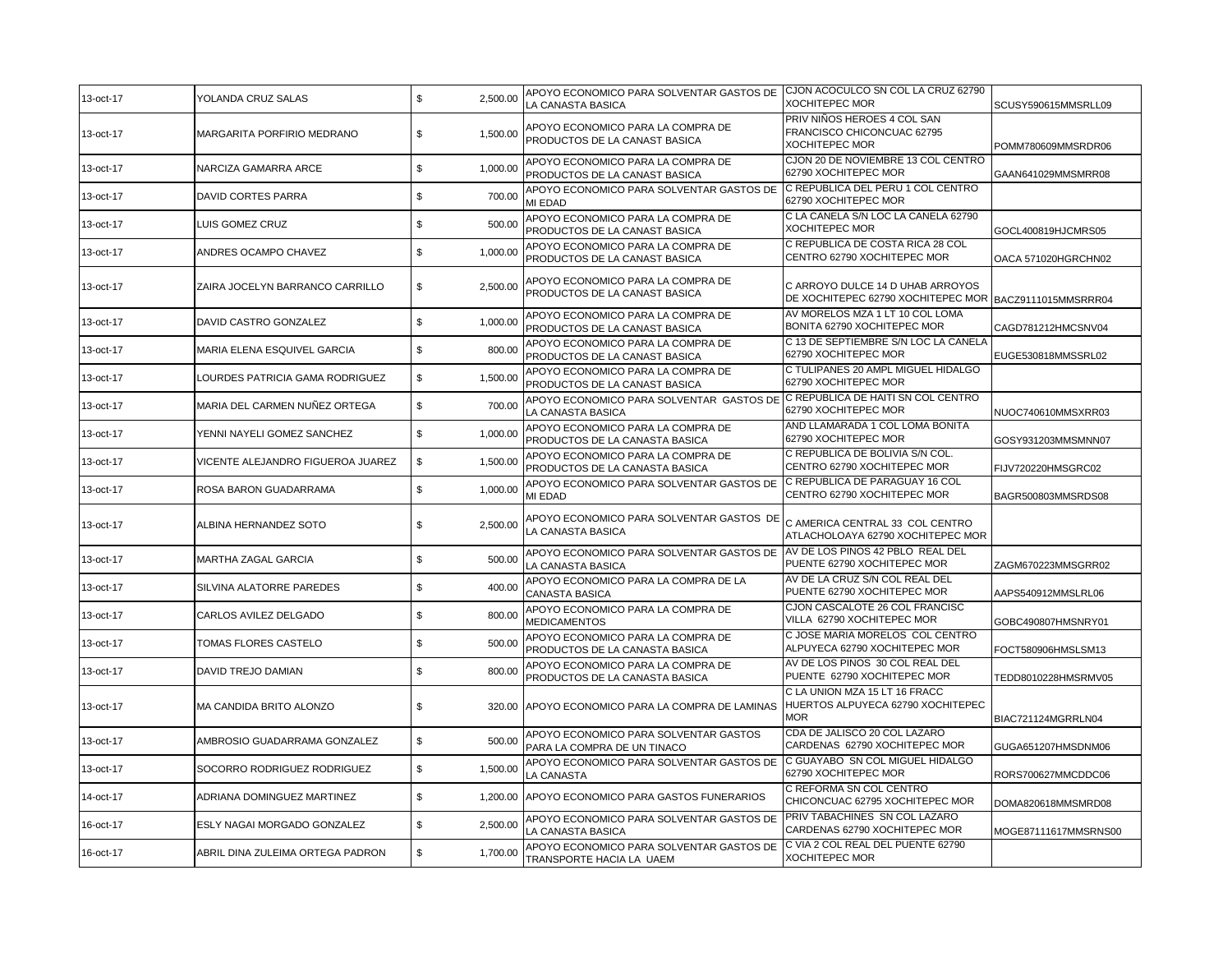| 16-oct-17 | MARIA ANGELICA DOMINGUEZ PEREZ          | \$<br>3,000.00            | APOYO ECONOMICO PARA ADQUIRIR PRODUCTOS<br>PARA LA CANASTA BASICA                                             | AV PALMAS NORTE SN COL LAS PALMAS<br>ALPUYECA 62797 XOCHITEPEC                        |                    |
|-----------|-----------------------------------------|---------------------------|---------------------------------------------------------------------------------------------------------------|---------------------------------------------------------------------------------------|--------------------|
| 16-oct-17 | FERNANDO RODRIGUEZ REZA                 | \$<br>1,000.00            | APOYO ECONOMICO PARA LA COMPRA DE<br>PRODUCTOS DE LA CANASTA BASICA                                           | C 13 DE SEPTIEMBRE 4 COL LA CANELA<br>62790 XOCHITEPEC MOR                            | RORF420627HMSDZR00 |
| 16-oct-17 | MINERVA NAVARRO MILLAN                  | 1,000.00<br>\$            | APOYO ECONOMICO PARA LA COMPRA DE<br>PRODUCTOS DE LA CANASTA BASICA                                           | C MIGUEL AGUSTIN PRO SN COL SAN<br>FRANCISCO CHICONCUAC 62795<br>XOCHITEPEC MOR       |                    |
| 16-oct-17 | VERONICA PALACIOS GALVAN                | \$<br>2,000.00            | APOYO ECONOMICO PARA SOLVENTAR GASTOS DE<br>LA CANASTA BASICA                                                 | IC LEOPOLDO REYNOSO S/N COL CENTRO<br>62790 XOCHITEPEC MOR.                           | PAGV730112MMSLLR03 |
| 16-oct-17 | YADIRA ALMAZAN RIOS                     | \$<br>2,500.00            | APOYO ECONOMICO PARA SOLVENTAR GASTOS DE<br>LA CANASTA BASICA                                                 | AV JOSE MARIA MORELOS 21 COL<br>CENTRO XOCHITEPEC MOR                                 | AARY740811MMSLSD06 |
| 16-oct-17 | MIRELBA PEREZ CAMPOS                    | \$<br>1,500.00            | APOYO ECONOMICO PARA SOLVENTAR GASTOS DE<br>LA CANASTA BASICA                                                 | PRIV DE LOS FLORES 7 COL LA CRUZ<br>62790 XOCHITEPEC MOR                              |                    |
| 16-oct-17 | LAURA ELIZABETH MORALES PEREZ           | \$<br>1,500.00            | APOYO ECONOMICO PARA SOLVENTAR GASTOS DE<br>LA CANASTA BASICA                                                 | C VERACRUZ 28 COL LAZARO CARDENAS<br>61790 XOCHITEPEC MOR                             | MOPL920818MMSRRR06 |
| 16-oct-17 | AUSENCIO MEDINA FLORES                  | 1,500.00<br>\$            | APOYO ECONOMICO PARA SOLVENTAR GASTOS DE<br>MEDICAMENTOS                                                      | C HAITI S/N COL LAZARO CARDENAS<br>62790 XOCHITEPEC MOR                               | MEFA531218HMSDLS01 |
| 16-oct-17 | JOSE ARELLANO ROMAN                     | \$<br>1,000.00            | APOYO ECONOMICO PARA SOLVENTAR GASTOS DE<br>PASAJES Y MATERIAL PARA IMPARTIR TALLERES DE<br><b>BASQUETBOL</b> | C EMILIANO ZAPATA SN COL SAN<br>MIGUIEN LA UNION 62790 XOCHITEPEC<br>MOR.             | AERJ700319HMSRMS08 |
| 16-oct-17 | CARLOS IVAN VALLE VARGAS                | \$<br>1.500.00            | APOYO ECONOMICO PARA SOLVENTAR GASTOS DE<br>LA CANASTA BASICA                                                 | C VERACRUZ 28 COL LAZARO CARDENAS<br>62790 XOCHITEPEC MOR                             | VAVC940616HMSLRR09 |
| 16-oct-17 | MINERVA NORIEGA AGUIRRE                 | \$<br>300.00              | APOYO ECONOMICO PARA SOLVENTAR GASTOS DE<br>LA CANASTA BASICA                                                 | AV VICENTE GUERRERO 33 CON CENTRO<br>ALPUYECA 62790 XOCHITEPEC MOR                    | NOAM631117MMSRGN05 |
| 16-oct-17 | MARIA GLORIA SANCHEZ VALLE              | \$<br>1,500.00            | APOYO ECONOMICO PARA SOLVENTAR GASTOS DE C REPUBLICA DEL PERU 7 COL CENTRO<br>LA CANASTA BASICA               | 62790 XOCHITEPEC MOR                                                                  |                    |
| 16-oct-17 | ADRIAN ROMERO CASTAÑEDA                 | \$<br>500.00              | APOYO ECONOMICO PARA SOLVENTAR GASTOS DE<br>LA CANASTA BASICA                                                 | CJON DEL ESTUDIANTE 5 COL CENTRO<br>62790 XOCHITEPEC MOR                              | ROCA540830HMSMSD01 |
| 16-oct-17 | ADRIAN ROMERO CASTAÑEDA                 | \$<br>1,500.00            | APOYO ECONOMICO PARA SOLVENTAR GASTOS DE<br>LA CANASTA BASICA                                                 | CJON DEL ESTUDIANTE 5 COL CENTRO<br>62790 XOCHITEPEC MOR                              | ROCA540830HMSMSD01 |
| 16-oct-17 | CLARA ILIANA HERNANDEZ CABRERA          | \$<br>2,500.00            | APOYO ECONOMICO PARA LA COMPRA DE<br>MATERIAL Y MEDICAMENTOS PARA ODONTOLOGIA                                 | C DEL ESTUDIANTE 3 COL CENTRO 62790<br>XOCHITEPEC MOR                                 | HECC890105MMSRBL08 |
| 16-oct-17 | MARIA CRISTINA CASTRO NEGRETE           | \$<br>1,500.00            | APOYO ECONOMICO PARA SOLVENTAR GASTOS DE<br>LA CANASTA BASICA                                                 | C REPUBLICA DEL PERU 7 COL CENTRO<br>62790 XOCHITEPEC MOR                             | CANC620621MMSSGR04 |
| 16-oct-17 | JULIO CESAR BELTRAN MORALES             | 1,500.00<br>\$            | APOYO ECONOMICO PARA SOLVENTAR GASTOS DE<br>LA CANASTA BASICA                                                 | C NAVAJILLAS 136 COL VISTA HERMISA<br>62556 JIUTEPEC MOR                              | BEMJ931026HMSLR02  |
| 16-oct-17 | VICTOR HUGO SORIANO REYNOSO             | ${\mathbb S}$<br>1.500.00 | APOYO ECONOMICO PARA SOLVENTAR GASTOS DE<br>LA CANASTA BASICA                                                 | C PUEBLA SN COL LAZARO CARDENAS<br>62790 XOCHITEPEC MOR                               | SORV900819HMSRYC00 |
| 16-oct-17 | CESAR EDUARDO MENDEZ SAMANO             | \$<br>1,500.00            | APOYO ECONOMICO PARA SOLVENTAR GASTOS DE<br>LA CANASTA BASICA                                                 | CJON 20 DE NOVIEMBRE SN COL CENTRO<br>62790 XOCHITEPEC MOR                            | MESC931212HMSNMS01 |
| 16-oct-17 | RAFAEL NAVA GUADARRAMA                  | 1,800.00<br>\$            | APOYO ECONOMICO PARA SOLVENTAR GASTOS DE<br>LA CANASTA BASICA                                                 | C INDEPENDENCIA 46 COL CENTRO<br>CHICONCUAC 62795 XOCHITEPEC MOR                      | NAGR741227HMSVDF10 |
| 16-oct-17 | FERNANDO ANTONIO HERRERA GUTIERREZ \$   | 1,800.00                  | APOYO ECONOMICO PARA SOLVENTAR GASTOS DE<br>LA CANASTA BASICA                                                 | PRIV REFORMA SN COL BENITO JUAREZ<br>62790 COL BENITO JUAREZ XOCHITEPEC<br><b>MOR</b> | HEGF770117HMSRTR04 |
| 16-oct-17 | ESTEFANIA REYES LUCERO                  | \$<br>1,800.00            | APOYO ECONOMICO PARA SOLVENTAR GASTOS DE<br>LA CANASTA BASICA                                                 | C OAXACA SN LOC LA ESPERANZA 62790<br>XOCHIEPEC MOR                                   | RELE300716MOCYCS06 |
| 16-oct-17 | LUCIANO LOPEZ SALAZAR                   | \$<br>2,000.00            | APOYO ECONOMICO PARA SOLVENTAR GASTOS DE<br>LA CANASTA BASICA                                                 | C PLAZA COLON 7 CON CENTRO 62590<br><b>XOCHITEPEC MOR</b>                             | LOSL480107HMSPLC00 |
| 16-oct-17 | PILAR SANCHEZ REYNOSO                   | \$<br>1,000.00            | APOYO ECONOMICO PARA LA COMPRA DE LA<br>CANASTA BASICA                                                        | C CRISANTEMOS MZA 8 COL LOMA<br>BONITA 62790 XOCHITEPEC MOR                           |                    |
| 16-oct-17 | NIELSER DE LOS REMEDIOS DELGADO HERN \$ | 2,500.00                  | APOYO ECONOMICO PARA LA COMPRA DE LA<br><b>CANASTA BASICA</b>                                                 | C ILLHUICAMINA SN U MORELOS 62790<br><b>XOCHITEPEC MOR</b>                            | DEHN720621MMSLRL08 |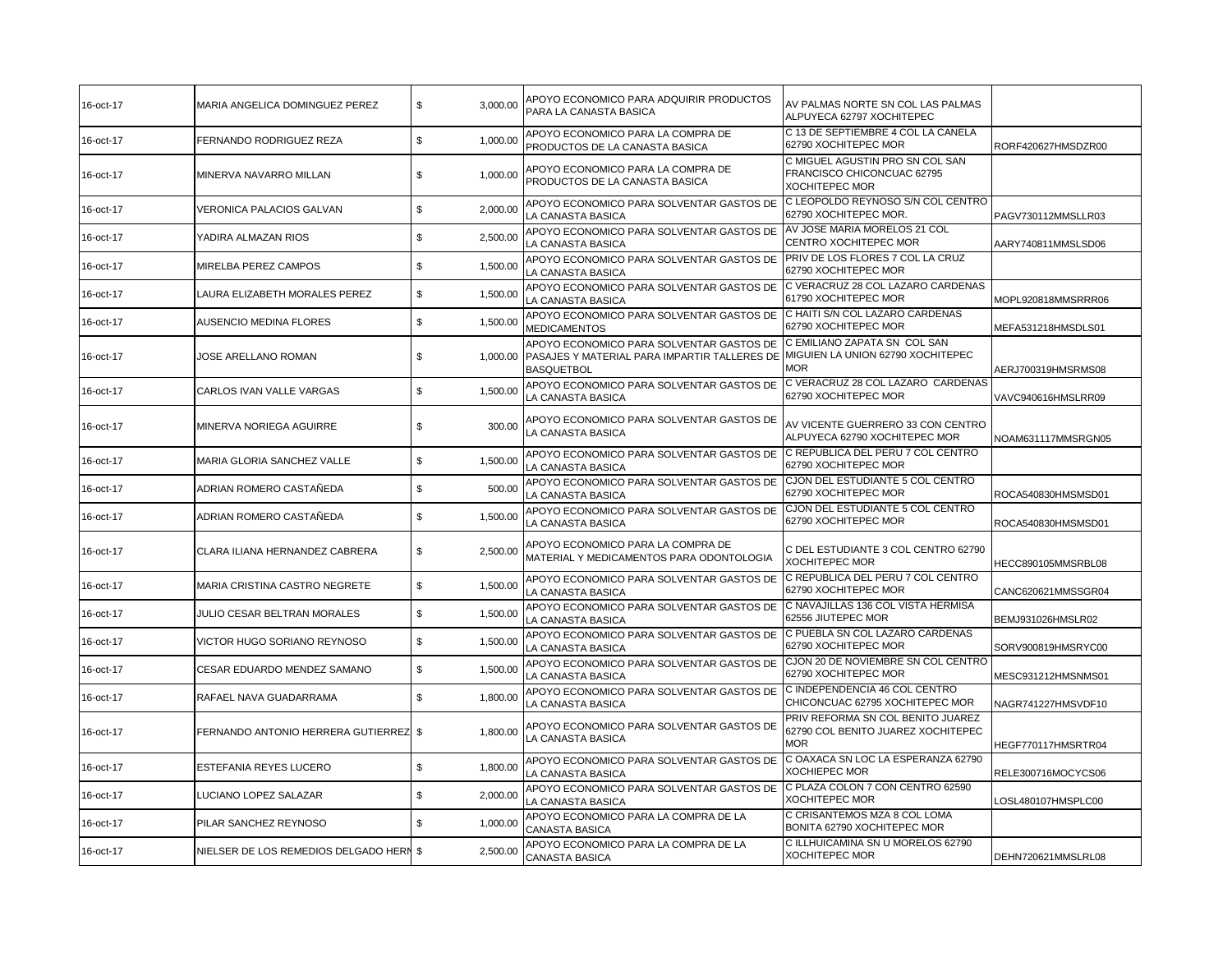| 16-oct-17 | FIDELIA BERNARDA VELAZQUEZ ALVAREZ | \$<br>2,350.00 | APOYO ECONOMICO PARA EL PAGO DE UNA TOMA<br>DE AGUA                                                                | C 5 DE FEBRERO SN COL LOMA BONITA<br>62790 XOCHITEPEC MOR                          | VEAF740119MGRLLD05 |
|-----------|------------------------------------|----------------|--------------------------------------------------------------------------------------------------------------------|------------------------------------------------------------------------------------|--------------------|
| 16-oct-17 | BRISELDA MONTIEL MORALES           | \$<br>1,500.00 | APOYO ECONOMICO PARA LA COMPRA DE<br>PRODUCTOS DE LA CANASTA BASICA                                                | C CAZAHUATE SN COL LOMA BONITA<br>62790 XOCHITEPEC MOR                             |                    |
| 16-oct-17 | PEDRO ROMERO VARGAS                | \$<br>2,500.00 | APOYO ECONOMICO PARA LA COMPRA DE TINACO Y<br>LAMINAS                                                              | C INDEPENDENCIA SN COL<br>CAZAHUATERA 62790 XOCHITEPEC MOR                         | ROVP610703HMSMRD03 |
| 16-oct-17 | <b>GABINO TAPIA CRECENCIO</b>      | \$<br>1,500.00 | APOYO ECONOMICO PARA LA COMPRA DE<br>PRODUCTOS DE LA CANASTA BASICA                                                | AND 202 MZA 9 LT 6 COL UNIDAD<br>MORELOS 1A SECCION 62790<br><b>XOCHITEPEC MOR</b> |                    |
| 16-oct-17 | FRANCISCA ROSETE VALIENTE          | 200.00<br>\$   | APOYO ECONOMICO PARA SOLVENTAR GASTOS DE<br>LA CANASTA                                                             | C MARQUEZ 7 COL CENTRO<br>ATLACHOLOAYA 62790 XOCHITEPEC MOR ROVF841204MPLSLR03     |                    |
| 16-oct-17 | MARTHA CASTREJON RIOS              | \$<br>2,000.00 | APOYO ECONOMICO PARA LA COMPRA DE<br>MATERIAL PARA CONSTRUCCION                                                    | C MICHOACAN SN COL LAZARO<br>CARDENAS 62795 XOCHITEPEC MOR                         |                    |
| 16-oct-17 | MACRINA RIOS SALAZAR               | \$<br>2,000.00 | APOYO ECONOMICO PARA LA COMPRA DE LAMINAS<br>DE FIBROCEMENTO                                                       | C CALVARIO 5 LOC ATLACHOLOAYA 62790<br><b>XOCHITEPEC MOR</b>                       | RISM480530MMSSLC02 |
| 16-oct-17 | SOCORRO RAMIREZ BRITO              | \$<br>1,500.00 | APOYO ECONOMICO PARA LA COMPRA DE<br>PRODUCTOS DE LA CANASTA BASICA                                                | C LA UNION MZA 3 LT 1 FRACC HUERTOS<br>DE ALPUYECA 62790 XOCHITEPEC MOR            | RABS700513MGRMRC01 |
| 16-oct-17 | SUFRINIO FLORES CATALAN            | \$<br>3,000.00 | APOYO ECONOMICO PARA LA COMPRA DE<br>MATERIAL PARA LA CONSTRUCCION                                                 | AV VICENTE GUERRERO 77 COL CENTRO<br>ALPUYECA 62790 XOCHITEPEC MOR                 | FOCS610311HMSLTF05 |
| 16-oct-17 | FRANCISCO BOSQUES HERNANDEZ        | \$<br>2,000.00 | APOYO ECONOMICO PARA LA COMPRA DE<br>MATERIAL PARA LA CONSTRUCCION                                                 | C MARQUES SN COL CENTRO<br>ATLACHOLOAYA 62790 XOCHITEPEC MOR BOHF601010HMSSRR09    |                    |
| 17-oct-17 | GILBERTO MARISCAL FERRERIRA        | \$             | APOYO ECONOMICO PARA ADQUIRIR PRODUCTOS<br>1,500.00 PARA LA CANASTA BASICA POR SER PERSONA<br><b>DISCAPACITADA</b> | TABACHINES 546 COL NUEVA MORELOS<br>62790 XOCHITEPEC MOR                           | MAFG681201HMSRRL04 |
| 17-oct-17 | BERTHA PEREZ SANCHEZ               | \$<br>1,000.00 | APOYO ECONOMICO PARA LA COMPRA DE LA<br><b>CANASTA BASICA</b>                                                      | C ACOCULCO 7 COL LA CRUZ 62790<br>XOCHITEPEC MOR                                   | PESB591115MMSRNR00 |
| 17-oct-17 | <b>JESUS SALGADO BARON</b>         | \$<br>5,000.00 | APOYO ECONOMICO PARA LA COMPRA DE LA<br><b>CANASTA BASICA</b>                                                      | C ALTAMIRANO SN COL CENTRO 62790<br><b>XOCHITEPEC MOR</b>                          |                    |
| 17-oct-17 | SERAFIN VELASCO MAYA               | \$<br>600.00   | APOYO ECONOMICO PARA LA COMPRA DE LA<br>CANASTA BASICA                                                             | C LEPOLDO REYNOSO 11 COL CENTRO<br>62790 XOCHITEPEC MOR                            | VEMS511012HMSLYR03 |
| 17-oct-17 | MA ELENA RESENDIS PATIÑO           | \$<br>1,500.00 | APOYO ECONOMICO PARA LA COMPRA DE LA<br><b>CANASTA BASICA</b>                                                      | C LEPOLDO REYNOSO 11 COL CENTRO<br>62790 XOCHITEPEC MOR                            | REPE560306MMSSTL05 |
| 17-oct-17 | OSCAR VELASCO RESENDIZ             | \$<br>1,500.00 | APOYO ECONOMICO PARA LA COMPRA DE LA<br>CANASTA BASICA                                                             | C LEPOLDO REYNOSO 11 COL CENTRO<br>62790 XOCHITEPEC MOR                            | VERO811010HDFLSS01 |
| 17-oct-17 | GERTRUDIS IRLANDA PORTILLO ALARCON | \$<br>1,500.00 | APOYO ECONOMICO PARA EL PAGO DE SERVICIOS<br><b>DEL VACTOR</b>                                                     | C VICENTE GUERRERO 22 COL SAN<br>MIGUEL LA UNION 62790 XOCHITEPEC<br><b>MOR</b>    |                    |
| 17-oct-17 | GUSTAVO RENE BELLO GONZALEZ        | \$<br>500.00   | APOYO ECONOMICO PARA SOLVENTAR GASTOS DE<br>LA CANASTA                                                             | PRIV DEL CANAL SN COL LA CRUZ 62790<br><b>XOCHITEPEC MOR</b>                       |                    |
| 17-oct-17 | AUSENCIA VELAZQUEZ SALGADO         | \$<br>2,000.00 | APOYO ECONOMICO PARA SOLVENTAR GASTOS DE<br>LA CANASTA                                                             | C JACARANDAS 85 B COL MIGUEL<br>HIDALGO 62790 XOCHITEPEC MOR                       | VESA321219MGRLLS07 |
| 17-oct-17 | SELENE ADALID ARELLANO HERNANDEZ   | \$<br>2,600.00 | APOYO ECONOMICO PARA LA COMPRA DE LAMINAS<br>DE FIBROCEMENTO                                                       | C LAURELES SN COL MIGUEL HIDALGO<br>62790 XOCHITEPEC MOR                           | AEHS860201MMSRRL05 |
| 17-oct-17 | MA FLORA TAPIA JESUS               | \$<br>2,500.00 | APOYO ECONOMICO PARA LA COMPRA DE UN<br>COMAL Y DOS MESAS                                                          | C PORFIRIO DIAZ SN COL LAZARO<br>CARDENAS 62790 XOCHITEPEC MOR                     |                    |
| 17-oct-17 | FERNANDO GUSTAVO TECUAUTZIN        | \$<br>3,500.00 | APOYO ECONOMICO PARA LA COMPRA DE 35<br>VARILLAS                                                                   | C 13 DE SEPTIEMBRE 10 COL AMPL<br>CANELA 62790 XOCHITEPEC MOR                      |                    |
| 18-oct-17 | NATIVIDAD VARGAS PINZON            | \$<br>1,500.00 | APOYO ECONOMICO PARA ADQUIRIR PRODUCTOS<br>PARA LA CANASTA BASICA                                                  | C VERACRUZ 28 COL LAZARO CARDENAS<br>62795 XOCHITEPEC MOR                          | VAPN670101MMSRNT02 |
| 18-oct-17 | ALMA MARTINEZ DIAZ                 | \$<br>1,000.00 | APOYO ECONOMICO PARA LA COMPRA DE<br>PRODUCTOS DE LA CANASTA BASICA                                                | AV CRISANTEMOS MZA 64 LT 3 U<br>MORELOS 62790 XOCHITEPEC MOR                       |                    |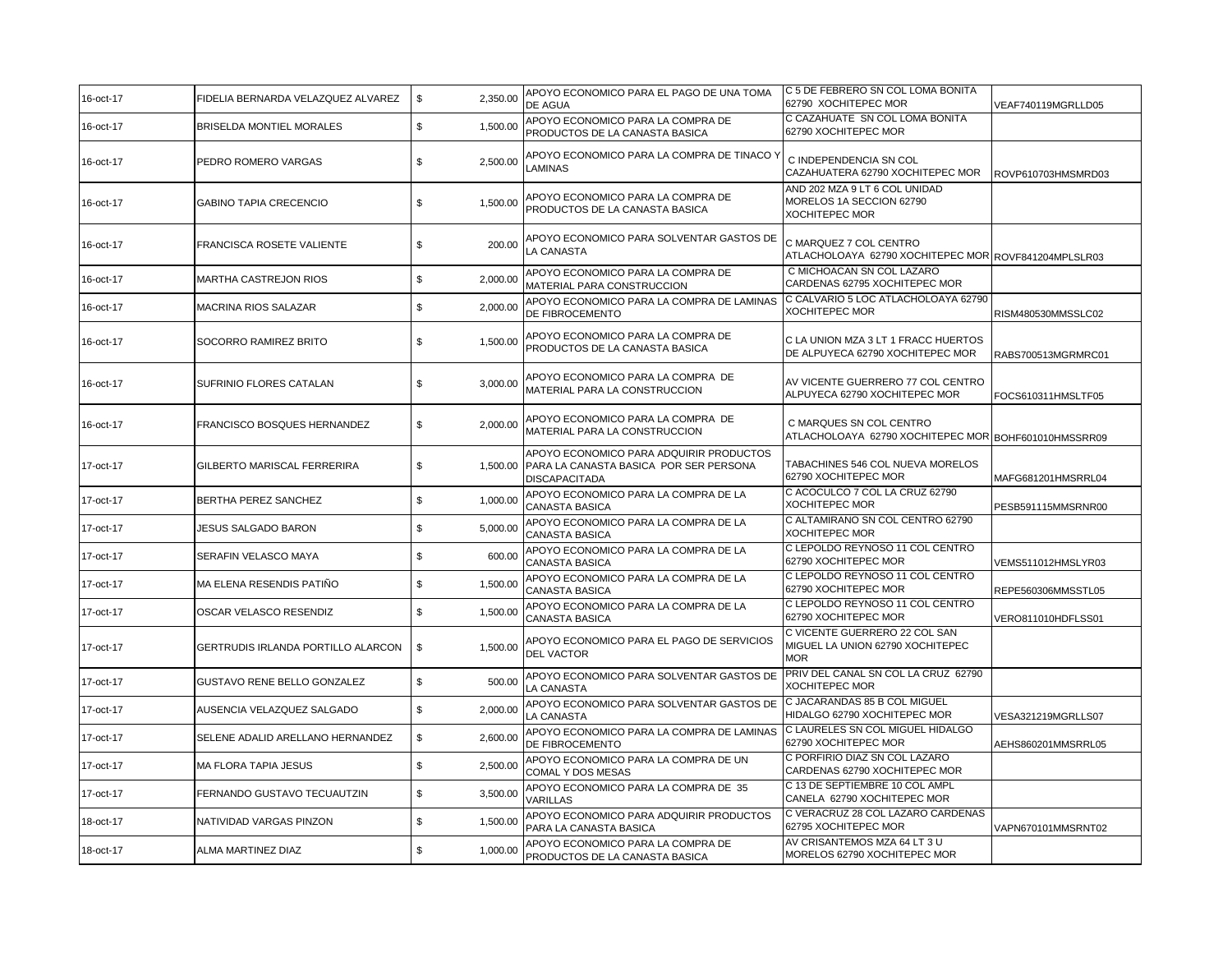| 18-oct-17 | MARIA LOPEZ SOTELO                     | \$<br>3,000.00 | APOYO ECONOMICO PARA EL PAGO DE TOMA DE<br>AGUA                                                                     | PRIV DE INDEPENDENCIA 46 COL SAN<br>FRANCISCO CHICONCUAC 62795<br><b>XOCHITEPEC MOR</b> | LOVM400402MGRPZR03  |
|-----------|----------------------------------------|----------------|---------------------------------------------------------------------------------------------------------------------|-----------------------------------------------------------------------------------------|---------------------|
| 18-oct-17 | MARGARITA ESPINOZA GODINEZ             | \$<br>200.00   | APOYO ECONOMICO PARA SOLVENTAR GASTOS DE<br>LA CANASTA                                                              | AND MOCTEZUMA 7 UNIDAD MORELOS<br>62790 XOCHITEPEC MOR                                  |                     |
| 18-oct-17 | JOSE ALFREDO BLANCAS ROJAS             | \$<br>200.00   | APOYO ECONOMICO PARA SOLVENTAR GASTOS DE<br>LA CANASTA                                                              | C REPUBLICA DE VENEZUELA 4 B COL<br>CENTRO 62790 XOCHITEPEC MOR                         |                     |
| 18-oct-17 | ARACELI TOLENTINO RIVERA               | \$<br>300.00   | APOYO ECONOMICO PARA LA REALIZACION DE<br><b>ESTUDIOS MEDICOS</b>                                                   | C 25 DE DICIEMBRE SN COL MIGUEL<br>HIDALGO 62790 XOCHITEPEC MOR                         | TORA920417MGRLVR05  |
| 18-oct-17 | ANGEL MENDIOLA HUERTA                  | \$<br>1,400.00 | APOYO ECONOMICO PARA LA COMPRA DE BALONES C LAURELES SN COL MIGUEL HIDALGO<br>Y REDES DE FUTBOL                     | 62790 XOCHITEPEC MOR                                                                    | MEHA800722HMSNRN07  |
| 18-oct-17 | ANA ERIKA BELLO ARELLANO               | \$<br>1,400.00 | APOYO ECONOMICO PARA LA COMPRA DE<br>PRODUCTOS DE LA CANASTA BASICA                                                 | C ORQUIDEAS SN COL MIGUEL HIDALGO<br>62790 XOCHITEPEC MOR                               |                     |
| 18-oct-17 | ALMA CRISTINA TELLEZ NORIEGA           | \$<br>1,300.00 | APOYO ECONOMICO PARA LA COMPRA DE UN<br><b>TINACO</b>                                                               | C BAJA CALIFORNIA NORTE SN COL LAS<br>PALMAS ALPUYECA 62790 XOCHITEPEC<br><b>MOR</b>    | TENA950310MMSLRL06  |
| 18-oct-17 | TEODORA ZAMORA CAMACHO                 | \$<br>2,000.00 | APOYO ECONOMICO PARA LA COMPRA DE<br>UNIFORMES DEPORTIVOS                                                           | C EL CANAL SN COL LA CRUZ 62790<br><b>XOCHITEPEC MOR</b>                                |                     |
| 19-oct-17 | PEDRO ALVAREZ JAIME                    | \$             | APOYO ECONOMICO PARA EL PAGO DE BANDA DE<br>2,000.00 VIENTO PARA EL ARRANQUE DE OBRA DE LA COL<br>CENTRO XOCHITEPEC | C ZOOLOGIA 10 PBLO REAL DE PUENTE<br>62790 XOCHITEPEC MOR                               | AAJP740604HMSLMD08  |
| 19-oct-17 | URIEL JAIME DIAZ                       | \$             | APOYO ECONOMICO PARA EL PAGO DE BANDA DE<br>2,000.00 VIENTO PARA EL ARRANQUE DE OBRA DE LA COL<br>BENITO JUAREZ     | C DE LOS PINOS S/N COL REAL DEL<br>PUENTE 62790 XOCHITEPEC MOR                          | JMDZUR900306        |
| 19-oct-17 | GREGORIO HECTOR ALVAREZ JAIME          | \$<br>2,000.00 | APOYO ECONOMICO PARA EL PAGO DE BANDA DE<br>VIENTO PARA EL ARRANQUE DE OBRA DE LA COL<br>LOMA BONITA                | C LEOPOLDO REYNOSO S/N COL CENTRO<br>62790 XOCHITEPEC MOR.                              |                     |
| 19-oct-17 | KARINA BERMUDEZ ALAVEZ                 | \$             | 1,200.00 APOYO ECONOMICO PARA GASTOS FUNERARIOS                                                                     | C LLAMARADAS MZA 181 LT 7 COL UNIDAD<br>MORELOS 62790 XOCHITEPEC MOR                    |                     |
| 19-oct-17 | AVELINA VELAZQUEZ NAVA                 | \$<br>1,000.00 | APOYO ECONOMICO PARA LA COMPRA DE<br>PRODUCTOS DE LA CANASTA BASICA                                                 | C JACARANDAS SN COL JARDINES DE<br>ALPUYECA 62790 XOCHITEPEC MOR                        |                     |
| 19-oct-17 | REYNA NATIVIDAD ARCE ORTEGA            | \$<br>2,000.00 | APOYO ECONOMICO PARA LA COMPRA DE UN KIT<br>DE BELLEZA                                                              | C LAURELES SN COL MIGUEL HIDALGO<br>62790 XOCHITEPEC MOR                                | AEOR921112MMSRRY08  |
| 19-oct-17 | MARIA GLORIA ORTEGA ROMANIZ            | \$<br>1,500.00 | APOYO ECONOMICO PARA SOLVENTAR GASTOS DE<br>LA CANASTA                                                              | C LAURELES SN COL MIGUEL HIDALGO<br>62790 XOCHITEPEC MOR                                |                     |
| 19-oct-17 | TERESA GARCIA SANCHEZ                  | 2,500.00<br>\$ | APOYO ECONOMICO PARA ASISTIR A CONSULTA A<br>LA CDMX                                                                | C PASTORES 12 COL MIGUEL HIDALGO<br>62790 XOCHITEPEC MOR                                | CAST670708MMSRNR04  |
| 19-oct-17 | FRANCISCO GABRIEL VELAZQUEZ REYNOSO \$ | 2,000.00       | APOYO ECONOMICO PARA LA COMPRA DE<br>MATERIAL PARA CONSTRUCCION                                                     | AV VICENTE GUERRERO SN COL CENTRO<br>ALPUYECA 62790 XOCHITEPEC MOR                      |                     |
| 20-oct-17 | PEDRO BELTRAN SOLORZANO                | \$<br>377.50   | APOYO ECONOMICO PARA LA COMPRA DE<br>PRODUCTOS DE LA CANASTA BASICA                                                 | CJON CALVARIO 1 COL CENTRO<br>ALPUYECA 61790 XOCHITEPEC MOR                             |                     |
| 20-oct-17 | FRANCISCO VILLAMAR FLORES              | \$<br>800.00   | APOYO ECONOMICO PARA LA COMPRA DE<br>PRODUCTOS DE LA CANASTA BASICA                                                 | C CUAUHTEMOTZIN SN COL 3 DE MAYO<br>ALPUYECA 62790                                      | VIFF081010HMSLLR05  |
| 20-oct-17 | ISAAC AYALA REZA                       | \$<br>800.00   | APOYO ECONOMICO PARA LA COMPRA DE<br>PRODUCTOS DE LA CANASTA BASICA                                                 | C JOSE MARIA MORELOS 9 COL CENTRO<br>ALPUYECA 62790 XOCHITEPEC MOR                      |                     |
| 20-oct-17 | LEONOR GUZMAN FLORES                   | \$<br>1,000.00 | APOYO ECONOMICO PARA LA COMPRA DE<br>PRODUCTOS DE LA CANASTA BASICA                                                 | CARR MEXICO ACAPULCO 15 COL 3 DE<br>MAYO ALPUYECA 62797 XOCHITEPEC                      |                     |
| 20-oct-17 | APOLONIA ALONZO SALINAS                | \$<br>400.00   | APOYO ECONOMICO PARA LA COMPRA DE<br>PRODUCTOS DE LA CANASTA BASICA                                                 | C PALMA SN COL LOMA BONITA 62790<br><b>XOCHITEPEC MOR</b>                               | AOSA650817MGRLLP08  |
| 20-oct-17 | TANIA ESMERALDA ADAME GAONA            | \$<br>2.500.00 | APOYO ECONOMICO PARA PAGO DE PASAJES Y<br>MATERIAL NECESARIO PARA IMPARTIR CLASES DE<br><b>ZUMBA</b>                | PRIV INDEPENDENCIA I COL CENTRO<br>CHICONCUAC 62795 XOCHITEPEC MOR                      | AAGT850830MMSSDNN09 |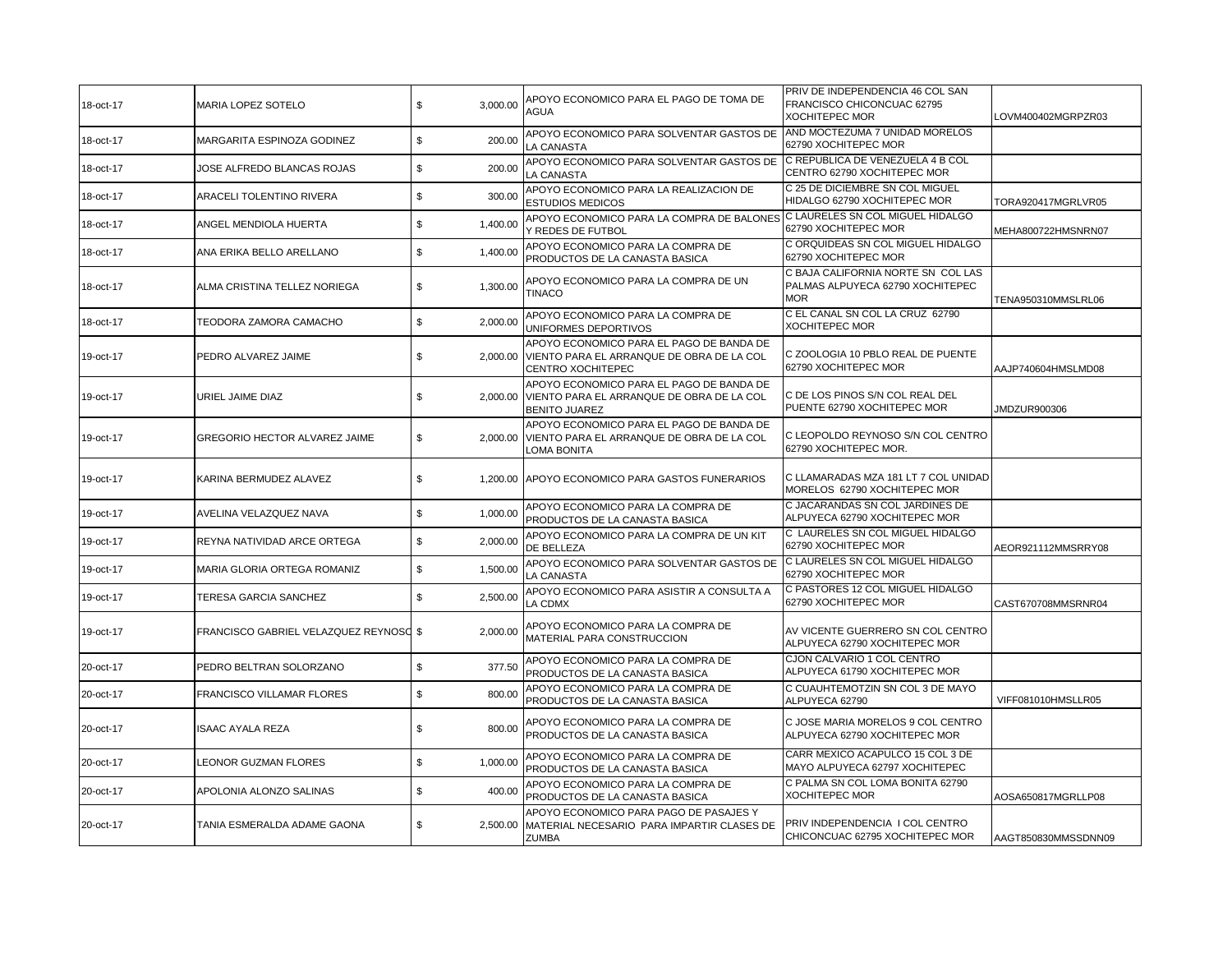| 20-oct-17 | SERGIO DAVID CASTAÑEDA JACOB          | \$<br>5,000.00 | APOYO ECONOMICO PARA PAGO DE PROFESROL<br>DE ATLETISMO Y NATACION                                             | C REPUBLICA DE BRASIL 16 COL CENTRO<br>62790 XOCHITEPEC MOR                              |                    |
|-----------|---------------------------------------|----------------|---------------------------------------------------------------------------------------------------------------|------------------------------------------------------------------------------------------|--------------------|
| 20-oct-17 | LETICIA DIMAS GONZALEZ                | \$             | APOYO ECONOMICO PARA PAGO DE PASAJES Y<br>2,500.00 MATERIAL NECESARIO PARA IMPARTIR CLASES DE<br><b>ZUMBA</b> | C EL CANAL S/N COL NORTE 62665<br>PUENTE DE IXTLA MOR                                    | DIGL780224MGRMNT01 |
| 20-oct-17 | VERONICA OCHOA ORTEGA                 | \$<br>5,500.00 | APOYO ECONOMICO PARA LLEVAR A CABO<br>CAMPA; A DE ESTERILIZACION CANINA                                       | AV VICENTE GUERRERO 27 B COL<br>CENTRO ALPUYECA 62790 XOCHITEPEC<br><b>MOR</b>           | OOOV710830MMSCRR06 |
| 20-oct-17 | SILVIA VALLE JIMENEZ                  | \$<br>2,000.00 | APOYO ECONOMICO PARA LA COMPRA DE<br>PRODUCTOS DE LA CANASTA BASICA                                           | C MICHOACAN SN COL LAZARO<br>CARDENAS 62790 XOCHITEPEC MOR                               | VAJS851011MMSLML07 |
| 20-oct-17 | YAZMIN PANTITLAN ESTEBAN              | \$             | APOYO ECONOMICO PARA LA COMPRA DE<br>2,000.00 MATERIALES PARA ASISTIR A CURSO DE CORTE Y<br>CONFECCION        | C SONORA 12 COL LAZARO CARDENAS<br>62790 XOCHITEPEC MOR                                  |                    |
| 20-oct-17 | GUILLERMO BLANCAS GARCIA              | \$<br>500.00   | APOYO ECONOMICO PARA COMPRA DE CANASTA<br><b>BASICA</b>                                                       | C BUGAMBILIAS 26 COL LA CRUZ 62790<br><b>XOCHITEPEC MOR</b>                              | BAGG350625HMSLRL12 |
| 23-oct-17 | JUAN GUADALUPE AGUILAR ZAMORANO       | \$<br>1,200.00 | APOYO ECONOMICO PARA LA COMPRA DE<br>PRODUCTOS DE LA CANASTA BASICA                                           | C DEL ESTUDIANTE SN COL CENTRO<br>XOCHITEPEC 62790 XOCHITEPEC MOR                        | AUZJ651227HMSGMN05 |
| 23-oct-17 | ABRIL DINA ZULEIMA ORTEGA PADRON      | \$<br>1,700.00 | APOYO ECONOMICO PARA SOLVENTAR GASTOS DE<br>TRANSPORTE HACIA LA UAEM                                          | C VIA 2 COL REAL DEL PUENTE 62790<br><b>XOCHITEPEC MOR</b>                               |                    |
| 23-oct-17 | HECTOR SALINAS ALVAREZ                | \$<br>2,000.00 | APOYO ECONOMICO PARA ADQUIRIR PRODUCTOS<br>DE LA CANASTA BASICA                                               | C EMILIANO ZAPATA 6 COL SAN<br>FRANCISCO CHICONCUAC 62795<br><b>XOCHITEPEC MOR</b>       |                    |
| 23-oct-17 | RAFAEL NAVA GUADARRAMA                | \$<br>1,800.00 | APOYO ECONOMICO PARA ADQUIRIR PRODUCTOS<br>DE LA CANASTA BASICA                                               | C INDEPENDENCIA 46 COL CENTRO<br>CHICONCUAC 62795 XOCHITEPEC MOR                         | NAGR741227HMSVDF10 |
| 23-oct-17 | FERNANDO ANTONIO HERRERA GUTIERREZ \$ | 1,800.00       | APOYO ECONOMICO PARA ADQUIRIR PRODUCTOS<br>DE LA CANASTA BASICA                                               | PRIV REFORMA SN COL BENITO JUAREZ<br>62790 COL BENITO JUAREZ XOCHITEPEC<br><b>MOR</b>    | HEGF770117HMSRTR04 |
| 23-oct-17 | VICTOR HUGO SORIANO REYNOSO           | 1,500.00<br>\$ | APOYO ECONOMICO PARA ADQUIRIR PRODUCTOS<br>DE LA CANASTA BASICA                                               | C PUEBLA SN COL LAZARO CARDENAS<br>62790 XOCHITEPEC MOR                                  | SORV900819HMSRYC00 |
| 23-oct-17 | ESTEFANIA REYES LUCERO                | \$<br>1,800.00 | APOYO ECONOMICO PARA ADQUIRIR PRODUCTOS<br>DE LA CANASTA BASICA                                               | C OAXACA SN LOC LA ESPERANZA 62790<br><b>XOCHIEPEC MOR</b>                               | RELE300716MOCYCS06 |
| 23-oct-17 | CESAR EDUARDO MENDEZ SAMANO           | \$<br>1,500.00 | APOYO ECONOMICO PARA ADQUIRIR PRODUCTOS<br>DE LA CANASTA BASICA                                               | CJON 20 DE NOVIEMBRE SN COL CENTRO<br>62790 XOCHITEPEC MOR                               | MESC931212HMSNMS01 |
| 23-oct-17 | JULIO CESAR BELTRAN MORALES           | \$<br>1,500.00 | APOYO ECONOMICO PARA ADQUIRIR PRODUCTOS<br>DE LA CANASTA BASICA                                               | C NAVAJILLAS 136 COL VISTA HERMISA<br>62556 JIUTEPEC MOR                                 | BEMJ931026HMSLR02  |
| 23-oct-17 | YAJAIRA EREDIT MENDOZA GOMEZ          | \$<br>5,000.00 | APOYO ECONOMICO PARA LA COMPRA DE<br>PRODUCTOS DE LA CANASTA BASICA                                           | AV AEROPUERTO SN COL MIGUEL<br>HIDALGO 62790 XOCHITEPEC MOR                              |                    |
| 23-oct-17 | PILAR SANCHEZ REYNOSO                 | \$<br>1,000.00 | APOYO ECONOMICO PARA SOLVENTAR GASTOS DE<br>LA CANASTA BASICA                                                 | C CRISANTEMOS MZA 8 COL LOMA<br>BONITA 62790 XOCHITEPEC MOR                              |                    |
| 23-oct-17 | CESAR MARTINEZ OCMAPO                 | \$             | 1,200.00 APOYO ECONOMICO PARA GASTOS FUNERARIOS                                                               | C TULIPANES SN COL LOMA BONITA<br>62790XOCHITEPEC MOR                                    | MAOC880520HGRRCS02 |
| 23-oct-17 | YESICA ROSARIO BELTRAN GONZALEZ       | \$<br>1,500.00 | APOYO ECONOMICO PARA SOLVENTAR GASTOS<br><b>ESCOLARES</b>                                                     | C GIRASOLES SN COL FRANCISCO VILLA<br>62790 XOCHITEPEC MOR                               |                    |
| 23-oct-17 | MA. SILVIA VELEZ MENDOZA              | \$<br>3,000.00 | APOYO ECONOMICO PARA SOLVENTAR GASTOS<br><b>MEDICOS</b>                                                       | C DALIAS SN COL FRANCISCO VILLA 62790<br><b>XOCHITEPEC MOR</b>                           | VEMS610421MMSLNL13 |
| 23-oct-17 | VIRGINIA JULIA BELTRAN DOMINGUEZ      | \$             | 550.00 APOYO ECONOMICO PARA LA COMPRA DE LAMINAS                                                              | C LA PERA 15 COL LA CRUZ 62790<br><b>XOCHITEPEC MOR</b>                                  | BEDV630619MMCLMR07 |
| 23-oct-17 | MARIA CHAUTLA HERRERA                 | \$<br>1,500.00 | APOYO ECONOMICO PARA LA COMPRA DE<br>PRODUCTOS DE LA CANASTA BASICA                                           | C VISTA HERMOSA SN COL MIGUEL<br>HIDALGO 62790 XOCHITEPEC MOR                            | CAHM641006MGRHRR03 |
| 23-oct-17 | ERIKA GUZMAN RODRIGUEZ                | \$<br>1,000.00 | APOYO ECONOMICO PARA LA COMPRA DE<br>PRODUCTOS DE LA CANASTA BASICA                                           | C EL PEDREGAL SN COL EL CALVARIO<br>ATLACHOLOAYA 62790 XOCHITEPEC MOR GURE870608MGRZDR04 |                    |
| 24-oct-17 | VERONICA PALACIOS GALVAN              | \$<br>418.00   | APOYO ECONOMICO PARA SOLVENTAR GASTOS DE<br><b>MEDICAMENTOS</b>                                               | C LEOPOLDO REYNOSO S/N COL CENTRO<br>62790 XOCHITEPEC MOR.                               | PAGV730112MMSLLR03 |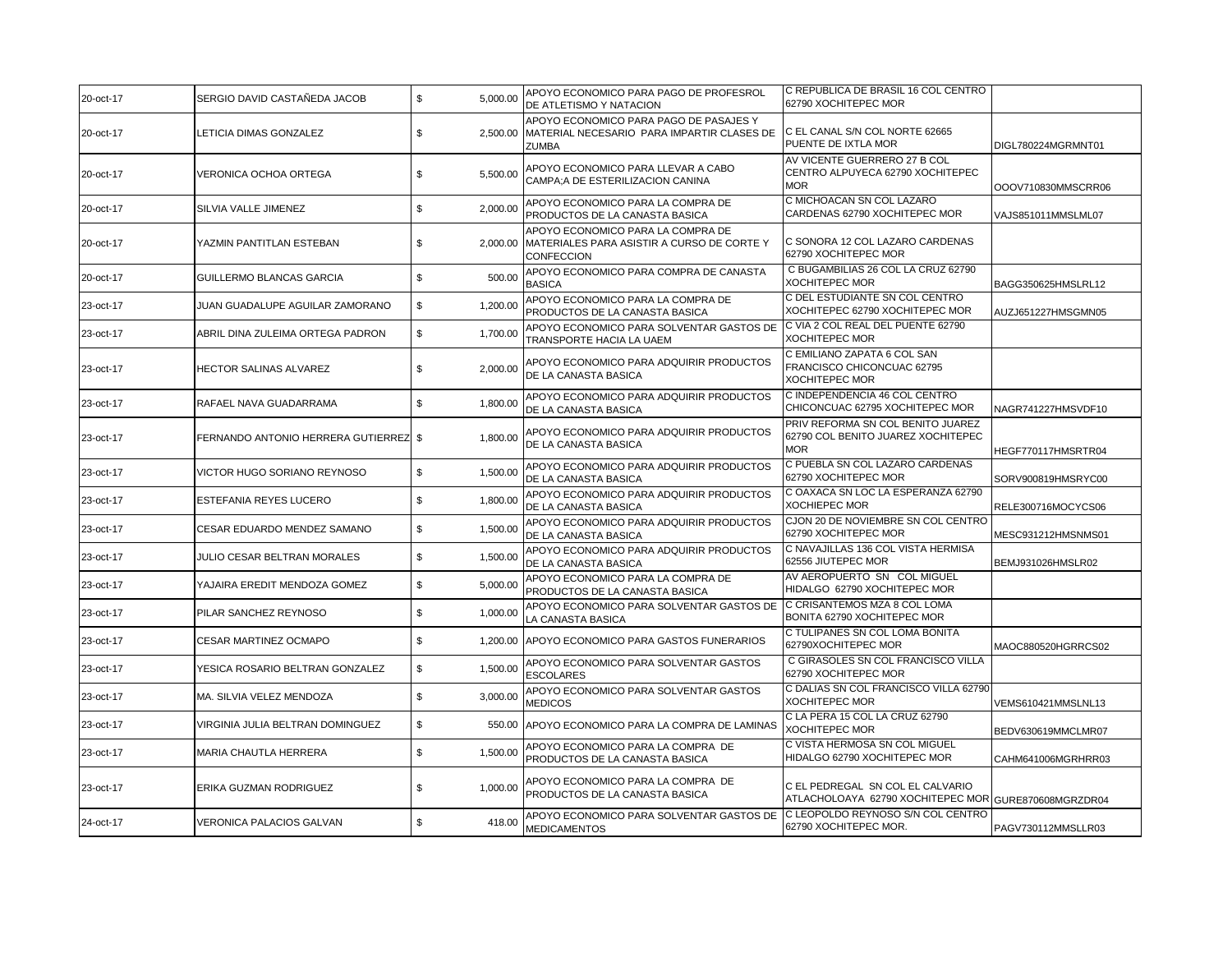| 24-oct-17 | OMAR SALGADO ALONSO              | \$             | APOYO ECONOMICO PARA SOLVENTAR GASTOS DE<br>10,000.00 TECHUMBRE EN EL PANTEON DE LA COL. LOMA<br><b>BONITA</b> | C PALMA 15 COL LOMA BONITA 62790<br><b>XOCHITEPEC MOR</b>                                  | SAAO910927HGRLLM19  |
|-----------|----------------------------------|----------------|----------------------------------------------------------------------------------------------------------------|--------------------------------------------------------------------------------------------|---------------------|
| 24-oct-17 | ODILIA SANDOBAL GUZMAN           | \$<br>1,200.00 | APOYO ECONOMICO PARA GASTOS FUNERARIOS                                                                         | C SAN RAMON SN COL LAS PALMAS<br>ALPUYECA 62790 XOCHITEPEC MOR                             | SAGO610820MMSNZD18  |
| 24-oct-17 | JOAQUIN AYALA GOMEZ              | \$<br>1,200.00 | APOYO ECONOMICO PARA GASTOS FUNERARIOS                                                                         | C INDEPENDENCIA 42 COL CENTRO<br>CHICONCUAC 62795 XOCHITEPEC MOR                           | AAGJ651010HMSYMQ00  |
| 24-oct-17 | MELANIE MUÑOZ FIGUEROA           | \$<br>2,500.00 | APOYO ECONOMICO PARA LA COMPRA DE<br>PRODUCTOS DE LA CANASTA BASICA                                            | C PASEO DE LA BONDAD 1 CASA 67 U HAB<br>PASEOS DE XOCHITPEC MOR 62790                      | MUFM980415MDFXGL04  |
| 24-oct-17 | LILIANA AGUIRRE CANDIDO          | \$             | 2,500.00 APOYO ECONOMICO PARA LA COMPRA DE LAMINAS                                                             | C NARANJO SN COL MIGUEL HIDALGO<br>62790 XOCHITEPEC MOR                                    | AUCL880910MMCGNL04  |
| 24-oct-17 | JOSE DANIEL RENDON GUZMAN        | \$<br>2,500.00 | APOYO ECONOMICO PARA LA COMPRA DE UNA<br>VITRINA                                                               | C JOSE MARIA MORELOS 9 COLCENTRO<br>ALPUYECA 62790 XOCHITEPEC MOR                          | REGD780905HMSNZN09  |
| 24-oct-17 | ESLEIDY GUADARRAMA PEREZ         | \$<br>2,000.00 | APOYO ECONOMICO PARA SOLVENTAR GASTOS<br><b>ESCOLARES</b>                                                      | C VERACRUZ 28 COL LAZARO CARDENAS<br>62790 XOCHITEPEC MOR                                  | GUPE9507055MMSDRS08 |
| 24-oct-17 | JOSE JUAREZ OCAMPO               | 2,000.00<br>\$ | APOYO ECONOMICO PARA LA COMPRA DE UNA<br>HIDROLAVADORA KARCHER                                                 | C ORQUIDEAS SN COL MIGUEL HIDALGO<br>62790 XOCHITEPEC MOR                                  | JUOJ790609HGRRCS03  |
| 25-oct-17 | JOSE LUIS CARDENAS MARQUEZ       | \$<br>1,500.00 | APOYO ECONOMICO PARA SOLVENTAR GASTOS DE<br>PASAJES Y MATERIAL PARA IMPARTIR CLASES DE<br><b>DANZA</b>         | C REPUBLICA DE PARAGUAY 24 COL<br>CENTRO 62790 XOCHITEPEC MOR.                             | CAML830116HMSRRS08  |
| 25-oct-17 | MARIA ELENA ESQUIVEL GARCIA      | \$<br>800.00   | APOYO ECONOMICO PARA SOLVENTAR GASTOS DE<br>LA CANASTA BASICA                                                  | C 13 DE SEPTIEMBRE S/N LOC LA CANELA<br>62790 XOCHITEPEC MOR                               | EUGE530818MMSSRL02  |
| 25-oct-17 | IRMA CARMONA ABARCA              | \$<br>500.00   | APOYO ECONOMICO PARA SOLVENTAR GASTOS<br><b>MEDICOS</b>                                                        | C PLAZA JUAREZ 3 COL CENTRO 62790<br><b>XOCHITEPEC MOR</b>                                 | CAAI560907MGRRBR00  |
| 25-oct-17 | NORMA RODRIGUEZ GUTIERREZ        | \$<br>1,500.00 | APOYO ECONOMICO PARA COMPRA DE<br>PRODUCTOS DE LA CANASTA BASICA                                               | C REPUBLICA DE COTA RICA SN COL<br>CENTRO 62790 XOCHITEPEC MOR                             | ROGN670308MDFDTR04  |
| 25-oct-17 | CECILIA MEDINA SOTO              | \$<br>1,000.00 | APOYO ECONOMICO PARA LA COMPRA DE<br>PRODUCTOS DE LA CANASTA BASICA                                            | PROL AMERICA CENTRAL SN COL<br>CAZAHUATERA ATLACHOLOAYA 62790<br>XOCHITEPEC MOR            |                     |
| 25-oct-17 | GIOVANA LARA BETANCOURT          | \$<br>2,000.00 | APOYO ECONOMICO PARA LA COMPRA DE UN KIT<br>DE BELLEZA                                                         | C ARROYO DULCE 23 U HAB ARROYOS DE<br>XOCHITEPEC 62790 XOCHITEPEC MOR                      | LABG970422MMSRTV07  |
| 25-oct-17 | MARIA CRISTINA CASTRO NEGRETE    | 1,500.00<br>\$ | APOYO ECONOMICO PAR ASOLVENTAR GASTOS<br><b>MEDICOS</b>                                                        | C REPUBLICA DEL PERU 20 COL CENTRO<br>62790 XOCHITEPEC MOR                                 | CANC620621MMSSGR04  |
| 25-oct-17 | RITA VERONICA ESTRADA BERNABE    | \$<br>2,000.00 | APOYO ECONOMICO PARA LA COMPRA DE<br>MATERIAL PARA CONSTRUCCION                                                | C CLAVELES SN COL FRANCISCO VILLA<br>62790 XOCHITEPEC MOR                                  | EABR681210MDFSRT06  |
| 26-oct-17 | GISEL SARAI JAIME PINEDA         | \$<br>5,000.00 | APOYO ECONOMICO PARA SOLVENTAR GASTOS DE<br>LA CANASTA BASICA                                                  | C REPUBLICA DE HAITI 15 COL CENTRO<br>62790 XOCHITEPEC MOR                                 |                     |
| 26-oct-17 | <b>JESUS OVIDIO GOMEZ FLORES</b> | \$<br>1,400.00 | APOYO ECONOMICO PARA SOLVENTAR GASTOS<br><b>PERIODISTICOS</b>                                                  | PRIV MEXICALI E 1 CONJ HAB CAMPO<br>VERDE 62592 TEMIXCO MOR                                | GOFJ680808HZSMLS01  |
| 26-oct-17 | CELSA ALMAZAN AYALA              | \$<br>1,500.00 | APOYO ECONOMICO PARA SOLVENTAR GASTOS DE<br>MI EDAD                                                            | C BUGAMBILIAS SN COL LAZARO<br>CARDENAS 62790 XOCHITEPEC MOR                               | AAAC520728MGRLYL01  |
| 26-oct-17 | JUANA LOPEZ HERNANDEZ            | \$<br>1,500.00 | APOYO ECONOMICO PARA LA COMPRA DE<br>PRODUCTOS DE LA CANASTA BASICA                                            | C DE JESUS SN COL MIGUEL HIDALGO<br>62790 XOCHITEPEC MOR                                   |                     |
| 26-oct-17 | ANITA MADAI MORALES MANCILLA     | \$<br>2,000.00 | APOYO ECONOMICO PARA EL PAGO DE<br>INSTALACION DE TOMA DE AGUA                                                 | C LA LOMITA SN COL LA CRUZ 62790<br><b>XOCHITEPEC MOR</b>                                  | MOMA671215MMSRNN08  |
| 26-oct-17 | ABEL GONZALEZ DOMINGUEZ          | \$<br>500.00   | APOYO ECONOMICO PARA LA COMPRA DE<br>PRODUCTOS DE LA CANASTA BASICA                                            | C LA ATARGEA SN COL LA CRUZ 62790<br>XOCHITEPEC MOR                                        | GODA410630HMSNMB04  |
| 26-oct-17 | MARIA LUISA VILLEDA MENDIENTA    | \$<br>2,000.00 | APOYO ECONOMICO PARA LA COMPRA DE<br>MATERIAL PARA CONSTRUCCION                                                | AND TABACHINES MZA 19 LT 13 COL<br>UNIDAD MORELS 3A SECCION 62790<br><b>XOCHITEPEC MOR</b> | VIML450825MHGLNS02  |
| 26-oct-17 | TEODORA RICARDA VARGAS MERIDA    | \$<br>1,000.00 | APOYO ECONOMICO PARA SOLVENTAR GASTOS<br><b>FUNERARIOS</b>                                                     | C BUGAMBILIA SN COL JARDINES DE<br>ALPUYECA 62790 XOCHITEPEC MOR                           | VAMT820401MMCRRD08  |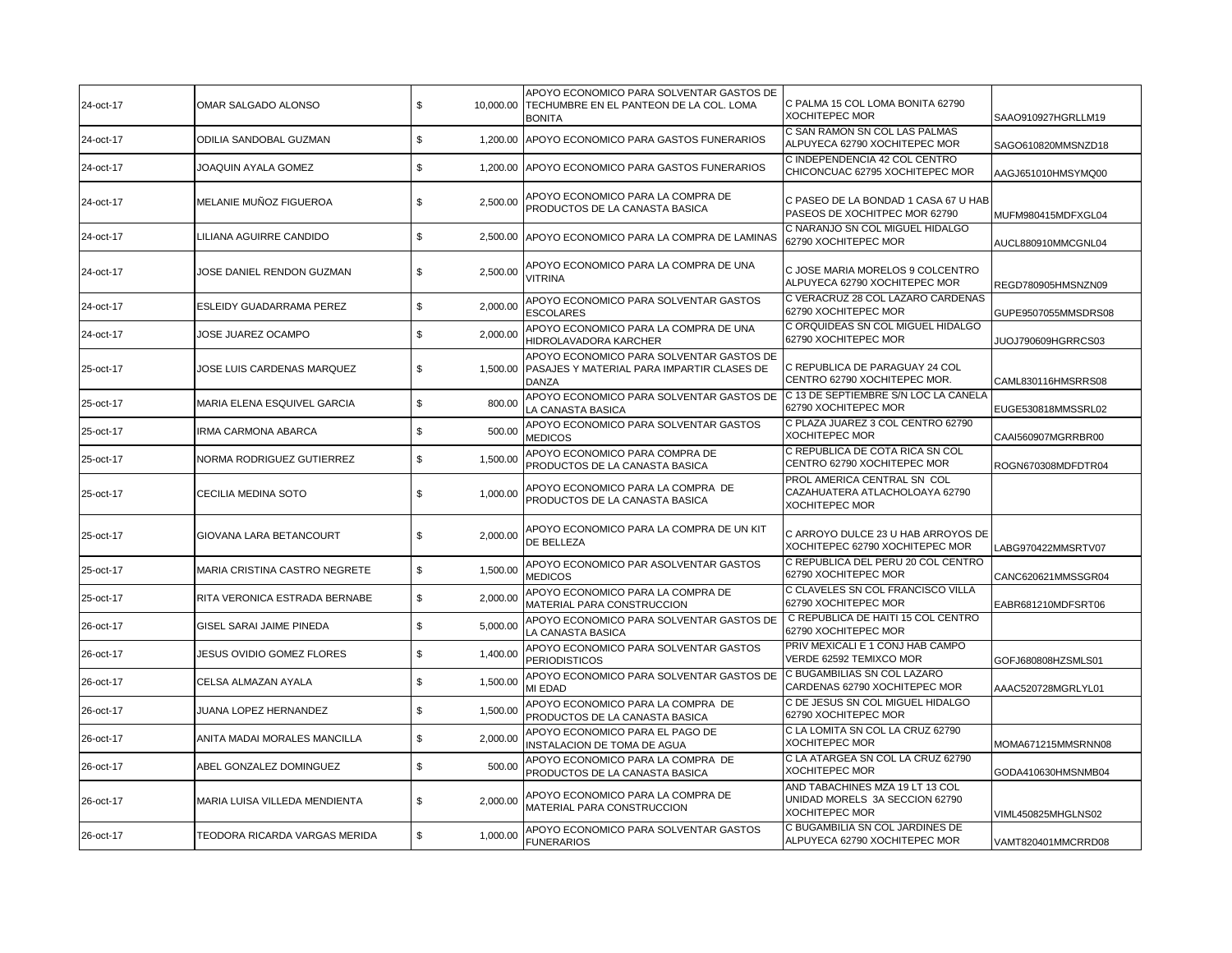| 26-oct-17 | ADRIANA MONDRAGON BUENO          | \$<br>2,500.00 | APOYO ECONOMICO PARA EL PAGO DE TOMA DE<br>AGUA                                                      | C VERACRUZ 22 COL LAZARO CARDENAS<br>CHICONCUAC 62790 XOCHITEPEC MOR                       | MOBA720221MMSNND08 |
|-----------|----------------------------------|----------------|------------------------------------------------------------------------------------------------------|--------------------------------------------------------------------------------------------|--------------------|
| 27-oct-17 | ROSELIA INFANTE MORALES          | \$<br>2,000.00 | APOYO ECONOMICO PARA ADQUIRIR PRODUCTOS<br>DE LA CANASTA BASICA                                      | C PASTORES 30 COL MIGUEL HIDALGO<br>62790 XOCHITEPEC MOR                                   | IAMR520714MMNNRS03 |
| 27-oct-17 | JOSE LUIS DORANTES AGUIRRE       | \$<br>3,000.00 | APOYO ECONOMICO PARA ADQUIRIR PRODUCTOS<br>DE LA CANASTA BASICA                                      | AV VICENTE GUERRERO 18 COL CENTRO<br>ALPUYECA 62790 XOCHITEPEC MOR                         | DOAL570605HMSRGS09 |
| 27-oct-17 | URIEL JAIME DIAZ                 | \$<br>3,600.00 | APOYO ECONOMICO PARA EL PAGO DE SERVICIOS<br>DE BANDA DE VIENTO                                      | C DE LOS PINOS S/N COL REAL DEL<br>PUENTE 62790 XOCHITEPEC MOR                             | JMDZUR900306       |
| 27-oct-17 | CLAUDIA MENDEZ SEDANO            | \$<br>1,500.00 | APOYO ECONOMICO PARA PAGO DE TRASNPORTE<br>A TLALTIZAPAN DE LA SELECCIÓN FEMENIL DE<br><b>FUTBOL</b> | C AMERICA CENTRAL 8 COL CENTRO<br>ATLACHOLOAYA 62790 XOCHITEPEC MOR                        | MESC880225MMSNDL05 |
| 27-oct-17 | ALICIA GARCIA BAHENA             | \$<br>3,000.00 | APOYO ECONOMICO PARA SOLVENTAR GASTOS<br>PARA MATERIAL DE CONSTRUCCION                               | C AÑO NUEVO SN COL MIGUEL HIDALGO<br>62790 XOCHITEPEC MOR                                  | GABA620614MMSRHL09 |
| 27-oct-17 | ANA MARIA CASTAÑEDA PERALTA      | \$<br>4,000.00 | APOYO ECONOMICO PARA LA COMPRA DE<br>MATERIAL PARA CURSO DE PINTURA                                  | PRIV LAS MARGARITAS SN COL LA<br>PINTORA 62790 XOCHITEPEC MOR                              | CAPA670726MMSSRN02 |
| 27-oct-17 | ALEJANDRA FUENTES RAMIREZ        | \$<br>1,500.00 | APOYO ECONOMICO PARA LA COMPRA DE<br>PRODUCTOS DE LA CANASTA BASICA                                  | AVE EMILIANO ZAPATA 73 COL BENITO<br>JUAREZ 62790 XOCHITEPEC MOR                           |                    |
| 27-oct-17 | FRANCISCA MELO DIAZ              | \$<br>1,000.00 | APOYO ECONOMICO PARA LA COMPRA DE<br>PRODUCTOS DE LA CANASTA BASICA                                  | C PARAISO SN COL ESMERALDA SN COL<br>ESMERALDA 62790 XOCHIOTEPEC MOR                       |                    |
| 27-oct-17 | ANA ALICIA HERNANDEZ VARGAS      | \$<br>3,000.00 | APOYO ECONOMICO PARA SOLVENTAR GASTOS<br>PARA MATERIAL DE CONSTRUCCION                               | AV CAMINO RAL SN AMPL MIGUEL<br>HIDALGO 62790 XOCHITEPEC MOR                               |                    |
| 27-oct-17 | ABIGAIL LIZETH OCAÑA TORRES      | \$<br>3,000.00 | APOYO ECONOMICO PARA SOLVENTAR GASTOS<br>PARA MATERIAL DE CONSTRUCCION                               | C PASTORES SN COL MIGUEL HIDALGO<br>62790 XOCHITEPEC MOR                                   | OATA971006MMSCRB08 |
| 27-oct-17 | BRENDA LIZBET APOLINAR MAYA      | \$<br>3,000.00 | APOYO ECONOMICO PARA SOLVENTAR GASTOS<br>PARA MATERIAL DE CONSTRUCCION                               | C MANDARINA SN COL MIGUEL HIDALGO<br>62790 XOCHITEPEC MOR                                  | AOMB980608MMCPYR04 |
| 27-oct-17 | ALFONSO F SOSA TORRES            | \$<br>3,000.00 | APOYO ECONOMICO PARA SOLVENTAR GASTOS<br>PARA MATERIAL DE CONSTRUCCION                               | C BUGA, BILIAS 48 COL MIGUEL HIDALGO<br>62790 XOCHITEPEC MOR                               |                    |
| 27-oct-17 | <b>MAXIMO ESTRADA ABARCA</b>     | \$<br>3,000.00 | APOYO ECONOMICO PARA SOLVENTAR GASTOS<br>PARA MATERIAL DE CONSTRUCCION                               | C PASTORES SN COL MIGUEL HIDALGO<br>62790 XOCHITEPEC MOR                                   | EAAM930608HMSSBX00 |
| 27-oct-17 | ESPERANZA PANTITLAN NORIEGA      | \$<br>2,000.00 | APOYO ECONOMICO PARA EL PAGO DE VIATICOS Y<br>PASAJES DE PEREGRINACION A PUEBLA                      | C JOSE MARIA MORELOS 9 COLCENTRO<br>ALPUYECA 62790 XOCHITEPEC MOR                          | PANE620214MMSNRS16 |
| 27-oct-17 | FRANCISCA ROSETE VALIENTE        | \$<br>2,000.00 | APOYO ECONOMICO PARA LA COMPRA DE<br>MATERIAS PRIMAS PARA LA VENTA DE ALIMENTOS                      | C MARQUEZ 7 COL CENTRO DE<br>ATLACHOLOAYA 62790 XOCHITEPEC MOR ROVF841204MPLSLR03          |                    |
| 27-oct-17 | ALICIA SALLURY HERNANDEZ MENDOZA | \$<br>2,000.00 | APOYO ECONOMICO PARA LA COMPRA DE<br>UTENSILIOS DE REPOSTERIA                                        | C MORELOS 8 COL CENTRO ALPUYECA<br>62790 XOCHITEPEC MOR                                    | HEMA921114MMSRNL04 |
| 27-oct-17 | ALMA CRISTINA TELLEZ NORIEGA     | \$<br>1,000.00 | APOYO ECONOMICO PARA LA COMPRA DE LA<br><b>CANASTA BASICA</b>                                        | C BAJA CALIFORNIA NORTE SN COL LAS<br>PALMAS ALPUYECA 62790 XOCHITEPEC<br><b>MOR</b>       | TENA950310MMSLRL06 |
| 28-oct-17 | JEANNET AVILA DURAN              | \$<br>1,200.00 | APOYO ECONOMICO PARA GASTOS FUNERARIOS                                                               | C VIOLETAS SN COL MIGUEL HIDALGO<br>62790 XOCHITEPEC MOR                                   | AIDJ841209MSPVRN06 |
| 30-oct-17 | SARA SALGADO BENITEZ             | \$<br>3,000.00 | APOYO ECONOMICO PARA RENTA DE LOCAL                                                                  | C REPUBLICA DE BRASIL 9 COL CENTRO<br>62790 XOCHITEPEC MOR                                 | SABS601012MMSLNR08 |
| 30-oct-17 | CRISTINA BAHENA SALGADO          | \$<br>500.00   | APOYO ECONOMICO PARA COMPRA DE LA CANASTA<br><b>BASICA</b>                                           | C PASTORES SN COL MIGUEL HIDALGO<br>62790 XOCHITEPEC MOR                                   | BASC740131MGRHLR09 |
| 30-oct-17 | AUSENCIO MEDINA FLORES           | \$<br>1,500.00 | APOYO ECONOMICO PARA SOLVENTAR GASTOS DE<br><b>MEDICAMENTOS</b>                                      | C HAITI S/N COL LAZARO CARDENAS<br>62790 XOCHITEPEC MOR                                    | MEFA531218HMSDLS01 |
| 30-oct-17 | ZAIRA JOCELYN BARRANCO CARRILLO  | \$<br>2,500.00 | APOYO ECONOMICO PARA COMPRA DE LA CANASTA<br><b>BASICA</b>                                           | C ARROYO DULCE 14 D UHAB ARROYOS<br>DE XOCHITEPEC 62790 XOCHITEPEC MOR BACZ9111015MMSRRR04 |                    |
| 30-oct-17 | DAVID CASTRO GONZALEZ            | \$<br>1,000.00 | APOYO ECONOMICO PARA COMPRA DE LA CANASTA<br><b>BASICA</b>                                           | AV MORELOS MZA 1 LT 10 COL LOMA<br>BONITA 62790 XOCHITEPEC MOR                             | CAGD781212HMCSNV04 |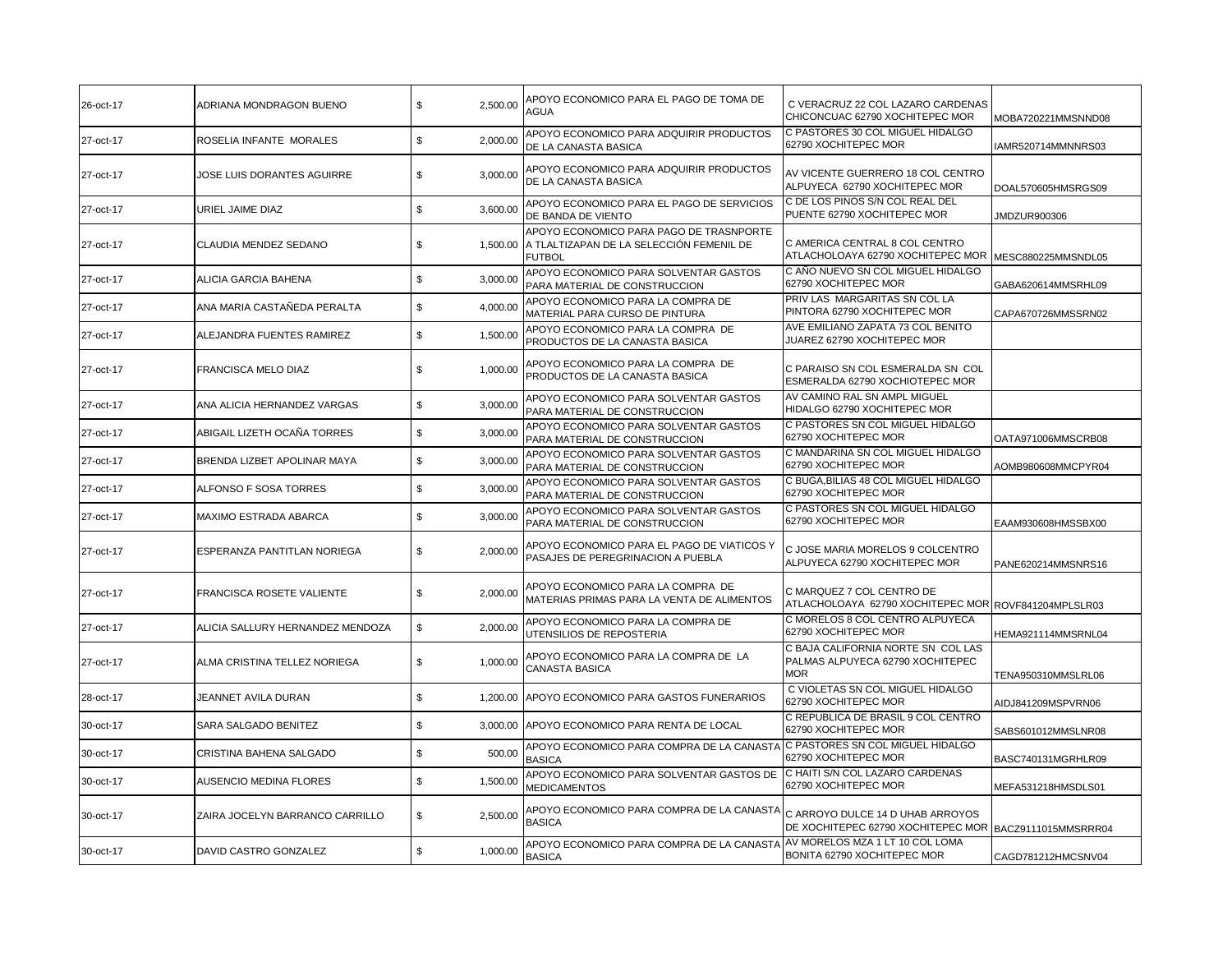| 30-oct-17 | MARIA DEL CARMEN NUÑEZ ORTEGA           | \$<br>700.00   | APOYO ECONOMICO PARA COMPRA DE LA CANASTA C REPUBLICA DE HAITI SN COL CENTRO<br><b>BASICA</b>                                   | 62790 XOCHITEPEC MOR                                                                    | NUOC740610MMSXRR03  |
|-----------|-----------------------------------------|----------------|---------------------------------------------------------------------------------------------------------------------------------|-----------------------------------------------------------------------------------------|---------------------|
| 30-oct-17 | MARGARITA PORFIRIO MEDRANO              | 1,500.00<br>\$ | APOYO ECONOMICO PARA COMPRA DE LA CANASTA<br><b>BASICA</b>                                                                      | PRIV NIÑOS HEROES 4 COL SAN<br>FRANCISCO CHICONCUAC 62795<br><b>XOCHITEPEC MOR</b>      | POMM780609MMSRDR06  |
| 30-oct-17 | ANDRES OCAMPO CHAVEZ                    | \$<br>1,000.00 | APOYO ECONOMICO PARA COMPRA DE LA CANASTA<br><b>BASICA</b>                                                                      | C REPUBLICA DE COSTA RICA 28 COL<br>CENTRO 62790 XOCHITEPEC MOR                         | OACA 571020HGRCHN02 |
| 30-oct-17 | NARCIZA GAMARRA ARCE                    | 1,000.00<br>\$ | APOYO ECONOMICO PARA COMPRA DE LA CANASTA<br><b>BASICA</b>                                                                      | CJON 20 DE NOVIEMBRE 13 COL CENTRO<br>62790 XOCHITEPEC MOR                              | GAAN641029MMSMRR08  |
| 30-oct-17 | LUIS GOMEZ CRUZ                         | 500.00<br>\$   | APOYO ECONOMICO PARA COMPRA DE LA CANASTA<br><b>BASICA</b>                                                                      | IC LA CANELA S/N LOC LA CANELA 62790<br>XOCHITEPEC MOR                                  | GOCL400819HJCMRS05  |
| 30-oct-17 | DAVID CORTES PARRA                      | \$<br>700.00   | APOYO ECONOMICO PARA SOLVENTAR GASTOS DE<br>MI EDAD                                                                             | C REPUBLICA DEL PERU 1 COL CENTRO<br>62790 XOCHITEPEC MOR                               |                     |
| 30-oct-17 | MARIA ESTELA LOZANO RIVAS               | \$<br>1,000.00 | APOYO ECONOMICO PARA PAGO DE VIATICOS PARA<br>TRASLADARME A LAS DIFERENTES ESCUELAS DEL<br>MUNICIPIO DE XOCHITEPEC              | AV EMILIANO ZAPATA S/N COL LAZARO<br>CARDENAS CHICONCUAC 62790<br><b>XOCHITEPEC MOR</b> |                     |
| 30-oct-17 | CLARA ILIANA HERNANDEZ CABRERA          | 2,500.00<br>\$ | APOYO ECONOMICO PARA LA COMPRA DE<br>MATERIAL Y MEDICAMENTOS PARA ODONTOLOGIA                                                   | C DEL ESTUDIANTE 3 COL CENTRO 62790<br><b>XOCHITEPEC MOR</b>                            | HECC890105MMSRBL08  |
| 30-oct-17 | ALBINA HERNANDEZ SOTO                   | \$<br>2,500.00 | APOYO ECONOMICO PARA SOLVENTAR GASTOS DE<br>LA CANASTA BASICA                                                                   | C AMERICA CENTRAL 33 COL CENTRO<br>ATLACHOLOAYA 62790 XOCHITEPEC MOR                    |                     |
| 30-oct-17 | LAURA ELIZABETH MORALES PEREZ           | S.<br>1,500.00 | APOYO ECONOMICO PARA SOLVENTAR GASTOS DE<br>LA CANASTA BASICA                                                                   | C VERACRUZ 28 COL LAZARO CARDENAS<br>61790 XOCHITEPEC MOR                               | MOPL920818MMSRRR06  |
| 30-oct-17 | MARIA MANZANAREZ ARCE                   | \$<br>1,500.00 | APOYO ECONOMICO PARA SOLVENTAR GASTOS DE<br>LA CANASTA BASICA                                                                   | C RIO TLAZALA 2 COL BENITO JUAREZ<br>62790 XOCHITEPEC MOR                               | MAAM730119MMSNRR00  |
| 30-oct-17 | YADIRA ALMANZA RIOS                     | \$<br>2,500.00 | APOYO ECONOMICO PARA SOLVENTAR GASTOS DE<br>LA CANASTA BASICA                                                                   | AV JOSE MARIA MORELOS 21 COL<br>CENTRO XOCHITEPEC MOR                                   | AARY740811MMSLSD06  |
| 30-oct-17 | ADRIAN ROMERO CASTAÑEDA                 | \$<br>500.00   | APOYO ECONOMICO PARA SOLVENTAR GASTOS DE<br>LA CANASTA BASICA                                                                   | CJON DEL ESTUDIANTE 5 COL CENTRO<br>62790 XOCHITEPEC MOR                                | ROCA540830HMSMSD01  |
| 30-oct-17 | ADRIAN ROMERO CASTAÑEDA                 | \$<br>1,500.00 | APOYO ECONOMICO PARA SOLVENTAR GASTOS DE<br>LA CANASTA BASICA                                                                   | CJON DEL ESTUDIANTE 5 COL CENTRO<br>62790 XOCHITEPEC MOR                                | ROCA540830HMSMSD01  |
| 30-oct-17 | FLORENTINA TAPIA RAMIREZ                | \$<br>1,000.00 | APOYO ECONOMICO PARA SOLVENTAR GASTOS DE<br>LA CANASTA BASICA                                                                   | C SOLIS SN LOC CRUCERO DE<br>ATLACHOLOAYA 62790XOCHITEPEC MOR                           | TARF850620MMSPML09  |
| 30-oct-17 | MA CANDIDA BRITO ALONZO                 | \$<br>1,860.00 | APOYO ECONOMICO PARA SOLVENTAR GASTOS DE<br>LA CANASTA BASICA                                                                   | AND 400 MZA 86 LT 13 COL UNIDAD<br>MORELOS 1A SECCION 62790<br><b>XOCHITEPEC MOR</b>    |                     |
| 30-oct-17 | INES MARIN CARIÑO                       | \$<br>1,860.00 | APOYO ECONOMICO PARA SOLVENTAR GASTOS DE<br>LA CANASTA BASICA                                                                   | AV LAS ROSAS SN COL LOMA BONIRA<br>62790 XOCHITEPEC MOR                                 |                     |
| 30-oct-17 | FIDELA GUADALUPE FLORES GUADARRAMA   \$ | 2,000.00       | APOYO ECONOMICO PARA SOLVENTAR GASTOS DE<br>ESTANCIA DE MI HIJO CARLOS ALBERTO LOPEZ<br>FLORES EN EL CLUB UNIVERSIDAD DE FUTBOL | C BUGAMBILIA SN COL LA CANELA 62790<br><b>XOCHITEPEC MOR</b>                            | FOGF680423MMSLDD05  |
| 30-oct-17 | JOSE MARTIN JIMENEZ ORNELAS             | \$<br>500.00   | APOYO ECONOMICO PARA SOLVENTAR GASTOS DE<br>LA CANASTA BASICA                                                                   | C GENOVEVO DE LA O 18 COL 3 DE MAYO<br>ALPUYECA 62790 XOCHITEPEC MOR                    | JIOM860130HDFMRR08  |
| 30-oct-17 | CESAR EDUARDO MENDEZ SAMANO             | \$<br>1,500.00 | APOYO ECONOMICO PARA SOLVENTAR GASTOS DE<br>LA CANASTA BASICA                                                                   | CJON 20 DE NOVIEMBRE SN COL CENTRO<br>62790 XOCHITEPEC MOR                              | MESC931212HMSNMS01  |
| 30-oct-17 | FERNANDO ANTONIO HERRERA GUTIERREZ \$   | 1,800.00       | APOYO ECONOMICO PARA SOLVENTAR GASTOS DE<br>LA CANASTA BASICA                                                                   | PRIV REFORMA SN COL BENITO JUAREZ<br>62790 COL BENITO JUAREZ XOCHITEPEC<br><b>MOR</b>   | HEGF770117HMSRTR04  |
| 30-oct-17 | <b>ESTEFANIA REYES LUCERO</b>           | \$<br>1,800.00 | APOYO ECONOMICO PARA SOLVENTAR GASTOS DE<br>LA CANASTA BASICA                                                                   | C OAXACA SN LOC LA ESPERANZA 62790<br><b>XOCHIEPEC MOR</b>                              | RELE300716MOCYCS06  |
| 30-oct-17 | VICTOR HUGO SORIANO REYNOSO             | \$<br>1,500.00 | APOYO ECONOMICO PARA SOLVENTAR GASTOS DE<br>LA CANASTA BASICA                                                                   | C PUEBLA SN COL LAZARO CARDENAS<br>62790 XOCHITEPEC MOR                                 | SORV900819HMSRYC00  |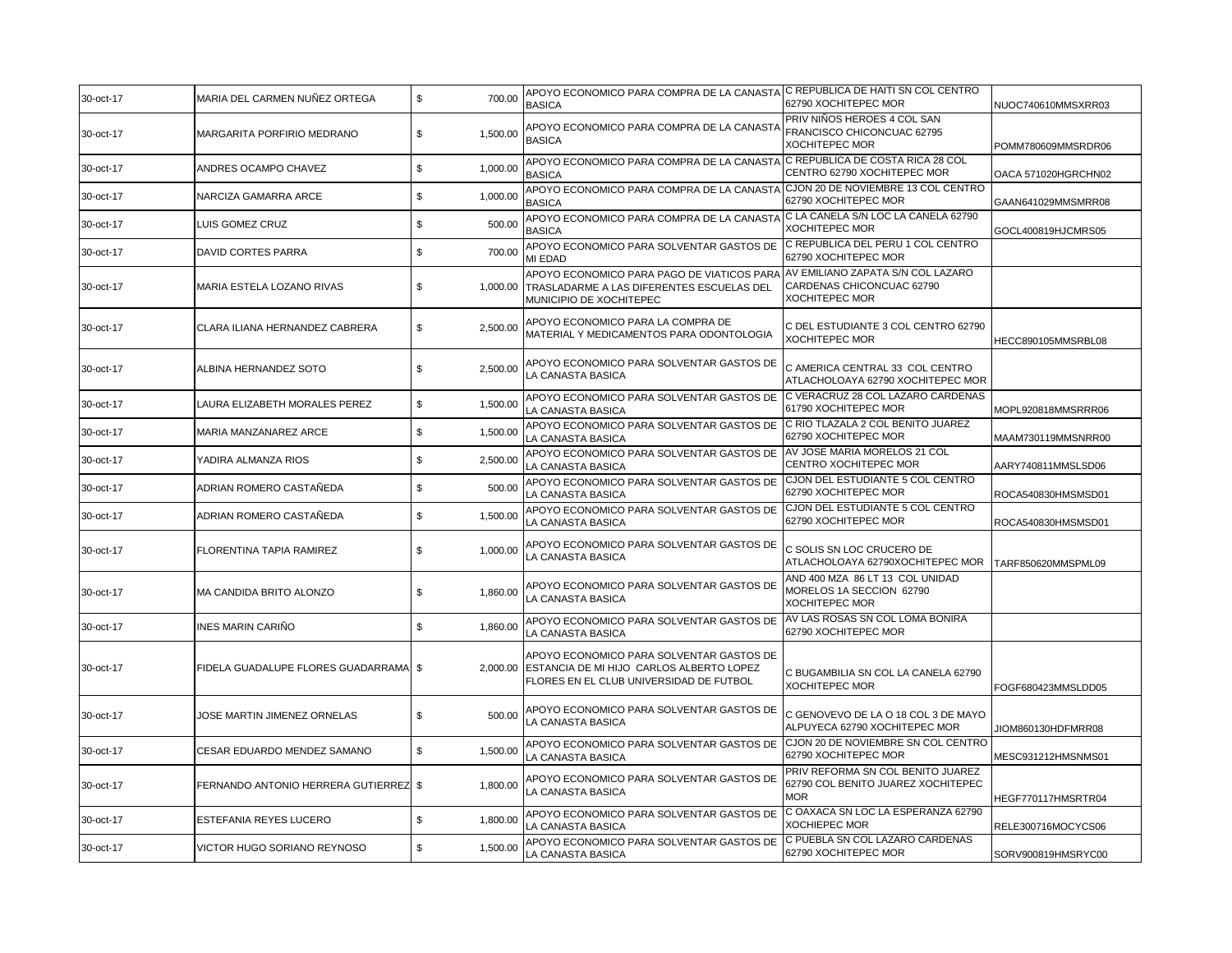| 30-oct-17 | JULIO CESAR BELTRAN MORALES       | \$<br>1,500.00 | APOYO ECONOMICO PARA SOLVENTAR GASTOS DE<br>LA CANASTA BASICA                                                                                           | C NAVAJILLAS 136 COL VISTA HERMISA<br>62556 JIUTEPEC MOR             | BEMJ931026HMSLR02   |
|-----------|-----------------------------------|----------------|---------------------------------------------------------------------------------------------------------------------------------------------------------|----------------------------------------------------------------------|---------------------|
| 30-oct-17 | RAFAEL NAVA GUADARRAMA            | \$<br>1,800.00 | APOYO ECONOMICO PARA SOLVENTAR GASTOS DE<br>LA CANASTA BASICA                                                                                           | C INDEPENDENCIA 46 COL CENTRO<br>CHICONCUAC 62795 XOCHITEPEC MOR     | NAGR741227HMSVDF10  |
| 30-oct-17 | ABRIL DINA ZULEIMA ORTEGA PADRON  | \$<br>1,700.00 | APOYO ECONOMICO PARA SOLVENTAR GASTOS DE<br>TRANSPORTE GACIA LA UAEM                                                                                    | C VIA 2 COL REAL DEL PUENTE 62790<br>XOCHITEPEC MOR                  |                     |
| 30-oct-17 | PILAR SANCHEZ REYNOSO             | \$<br>1,000.00 | APOYO ECONOMICO PARA SOLVENTAR GASTOS DE<br>LA CANASTA BASICA                                                                                           | C CRISANTEMOS MZA 8 COL LOMA<br>BONITA 62790 XOCHITEPEC MOR          |                     |
| 30-oct-17 | ROMALDA MENDOZA CONCHA            | \$<br>400.00   | APOYO ECONOMICO PARA COMPRA DE GASTOS<br><b>MEDICOS</b>                                                                                                 | AV GUERRERO 57 COL CENTRO<br>ALPUYECA 62790 XOCHITEPEC MOR           | MECR570207MMSNNM19  |
| 30-oct-17 | RITA ELENA AGUILAR TOLEDO         | \$<br>2,000.00 | APOYO PARA LA ELABORACION DE TAPETE<br>ARTESANAL                                                                                                        | C REPUBLICA DE BRACIL 12 COL CENTRO<br>62790 XOCHITEPEC MOR          |                     |
| 30-oct-17 | MIGUELINA ALBINO PLAZA            | \$<br>2,000.00 | APOYO ECONOMICO PARA LA COMPRA DE<br>PRODUCTOS DE LA CANASTA BASICA                                                                                     | C ACOCULCO SN COL LA CRUZ 62790<br><b>XOCHITEPEC MOR</b>             | AIPM870523MMSLLG02  |
| 30-oct-17 | NAVIDAD MARQUEZ BELLO             | \$<br>200.00   | APOYO ECONOMICO PARA LA COMPRA DE<br>PRODUCTOS DE LA CANASTA BASICA                                                                                     | C TABACHINES SN COL LA CRUZ SN 62790<br>XOCHITEPEC MOR               | MABN651225MMSRLV01  |
| 30-oct-17 | MARGARITO URIOSTEGUI SANDOVAL     | \$<br>3,000.00 | APOYO ECONOMICO PARA LA COMPRA DE<br>PRODUCTOS DE LA CANASTA BASICA                                                                                     | C NOGALES MZA 2 LT 11 COL LAS FLORES<br>62790 XOCHITEPEC MOR         | UISM350610HGRRNR07  |
| 30-oct-17 | PETRA MENDOZA ROMAN               | \$<br>200.00   | APOYO ECONOMICO PARA LA COMPRA DE<br>PRODUCTOS DE LA CANASTA BASICA                                                                                     | C NOGALES MZA 2 LT 11 COL LAS FLORES<br>62790 XOCHITEPEC MOR         | MERP430721MGRNMT08  |
| 30-oct-17 | RAFAEL ELISEO ADAN FLORES         | \$<br>200.00   | APOYO ECONOMICO PARA LA COMPRA DE<br>PRODUCTOS DE LA CANASTA BASICA                                                                                     | C BUGAMBILIAS 29 COL LA CANELA 62790<br><b>XOCHITEPEC MOR</b>        | AAFR380614HGRDLF02  |
| 30-oct-17 | EDITH GUADALUPE REA LEON          | 2,000.00<br>\$ | APOYO PARA LA ELABORACION DE TAPETE<br>ARTESANAL                                                                                                        | C REPUBLICA DE HAITI 4 COL CENTRO<br>62790 XOCHITEPEC MOR            | RELE760414MMSXND01  |
| 30-oct-17 | JUAN CARLOS REBOLLAR RODRIGUEZ    | \$<br>2,000.00 | APOYO PARA LA ELABORACION DE TAPETE<br>ARTESANAL                                                                                                        | PRIV HIDALGO 75 COL LAZARO<br>CARDENAS 62790 XOCHITEPEC MOR          | RERJ930818HMSBDN00  |
| 30-oct-17 | LORENZO MARIN CARIÑO              | \$<br>3,000.00 | APOYO ECONOMICO PARA LA COMPRA DE<br>PRODUCTOS DE LA CANASTA BASICA                                                                                     | AV EMILIANO ZAPARA 6 COL BENITO<br>JUAREZ 62790 XOCHITEPEC MOR       | MACL660203HPLRRR06  |
| 30-oct-17 | ALVARO FLORES GUZMAN              | \$<br>1,500.00 | APOYO ECONOMICO PARA LA COMPRA DE<br>PINTURAS PARA REALIZAR MURAL                                                                                       | CAMINO PUENTE QUEBRADO SN LOC LOS<br>TAMARINDOS 62790 XOCHITEPEC MOR | FOGA930219HMSLZL05  |
| 31-oct-17 | BERTHA LETICIA WILHELM FERRIZ     | \$<br>2,000.00 | APOYO ECONOMICO PARA SOLVENTAR GASTOS DE<br>PASAJES Y MATERIAL PARA IMPARTIR TALLERES DE C ACOCULCO 7 COL LA CRUZ 62790<br><b>CLASES DE YOGA</b>        | <b>XOCHITEPEC MOR</b>                                                | PESB591115MMSRNR00  |
| 31-oct-17 | ROBERTO BRITO SILVA               | \$             | APOYO ECONOMICO PARA SOLVENTAR GASTOS DE<br>2,000.00 PASAJES Y MATERIAL PARA IMPARTIR TALLERES<br>DE EDUCACION FISICA                                   | AV JOSE MARIA MORELOS 69 A COL<br>CENTRO 62640 AMACUZAC MOR          | BISR880408HMSRLB09  |
| 31-oct-17 | ALBERTO MILLAN MELCHOR            | \$<br>1.500.00 | APOYO ECONOMICO PARA SOLVENTAR GASTOS DE<br>PASAJES Y MATERIAL PARA IMPARTIR TALLERES<br>DE ZUMBA                                                       | CJON CALVARIO 1 COL CENTRO<br>ALPUYECA 61790 XOCHITEPEC MOR          | MIMA761204HMSLLL04  |
| 31-oct-17 | FRANCISCO JAVIER GUTIERREZ CORTEZ | \$             | APOYO ECONOMICO PARA SOLVENTAR GASTOS DE<br>1,500.00 PASAJES Y MATERIAL PARA IMPARTIR TALLERES<br>DE DEPORTES                                           | AND CHICHEITZA 59 U HABJOSE MA<br>MORELOS Y PAVON 62909 JOJUTLA MOR  | GUCF660518HMSTRR09  |
| 31-oct-17 | JAIRO RODRIGO ALVAREZ BECERRIL    | \$<br>1,500.00 | APOYO ECONOMICO PARA SOLVENTAR GASTOS DE<br>PASAJES Y MATERIAL PARA IMPARTIR TALLERES<br>DE ZUMBA                                                       | AV EMILIANO ZAPATA SN COL SAN<br>FRANCISCO 62795 XOCHITEPEC MOR      | AABJ920814HMSLCR02  |
| 31-oct-17 | ULISES JONATHAN CARRILLO CUEVAS   | \$<br>1,500.00 | APOYO ECONOMICO PARA SOLVENTAR GASTOS DE<br>PASAJES Y MATERIAL PARA IMPARTIR TALLERES<br>DE NATACION                                                    | C JUAN ESCUTIA 14 COL SAN JOSE EL<br>CUARTEL 52400 TENANCINGO MEX    | CACU790403HMSRVL06  |
| 31-oct-17 | DIANA FABIOLA BELLO CUELLAR       | \$<br>1,500.00 | APOYO ECONOMICO PARA SOLVENTAR GASTOS DE<br>PASAJES Y MATERIAL PARA IMPARTIR TALLERES DE C NORTE 10 COL MARGARITA MAZA DE<br><b>DANZA</b>               | JUAREZ 62017 CUERNAVACA MOR                                          | BECD930929MMSLLLN00 |
| 31-oct-17 | ALFREDO SOTO ARANDA               | \$<br>1,500.00 | APOYO ECONOMICO PARA SOLVENTAR GASTOS DE<br>PASAJES Y MATERIAL PARA IMPARTIR TALLERES DE PRIV LA SELVA S/N COL SAN FRANCISCO<br><b>GUITARRA Y CANTO</b> | 62795 XOCHITEPEC MOR                                                 | SOAA830403HMSTRL02  |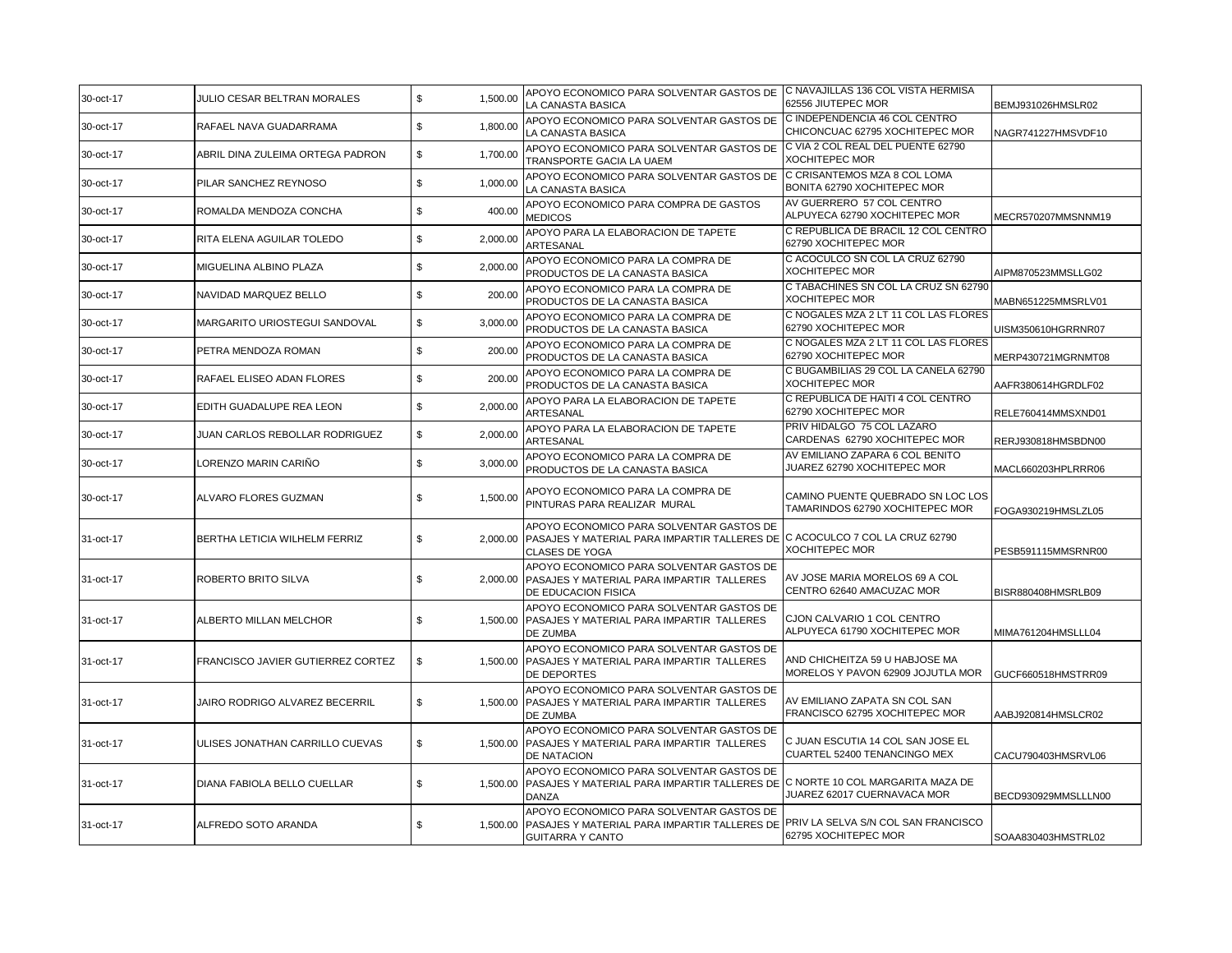| 31-oct-17 | ERIK JOEL PEREZ GOMEZ              | \$             | APOYO ECONOMICO PARA SOLVENTAR GASTOS DE<br>1,000.00 PASAJES Y MATERIAL PARA IMPARTIR TALLERES DE C REPUBLICA DE NICARAGUA 31 COL<br><b>FLAG FOOTBALL</b> | CENTRO 62790 XOCHITEPEC MOR                                                             | PEGE931114HDFRMR05 |
|-----------|------------------------------------|----------------|-----------------------------------------------------------------------------------------------------------------------------------------------------------|-----------------------------------------------------------------------------------------|--------------------|
| 31-oct-17 | AMANCIA TECORRAL EUGENIO           | \$<br>1.500.00 | APOYO ECONOMICO PARA SOLVENTAR GASTOS DE<br>PASAJES Y MATERIAL PARA IMPARTIR TALLERES DE C MANGO SN COL MIGUEL HIDALGO 62790<br><b>NAHUATL</b>            | <b>XOCHITEPEC MOR</b>                                                                   | TEEA820329MGRCGM00 |
| 31-oct-17 | ROBERTO MORALES MORENO             | \$<br>1,500.00 | APOYO ECONOMICO PARA SOLVENTAR GASTOS DE<br>PASAJES Y MATERIAL PARA IMPARTIR TALLERES DE C DE LA VIA SN COL REAL DEL PUENTE<br><b>BOX</b>                 | 62790 XOCHITEPEC MOR                                                                    | MOMR700607HDFRRB08 |
| 31-oct-17 | <b>GERARDO ORTEGA QUESADA</b>      | \$<br>900.00   | APOYO ECONOMICO PARA SOLVENTAR GASTOS DE<br>PASAJES Y MATERIAL PARA IMPARTIR TALLERES DE PRIV SAN GASPAR 2 U HAB EL SEMINARIO<br><b>MUSICA</b>            | 62767 EMILIANO ZAPATA MOR                                                               | OEQG640703HDFRSR03 |
| 31-oct-17 | DIEGO ORLANDO DIAZ CASTILLO        | \$<br>1.500.00 | APOYO ECONOMICO PARA SOLVENTAR GASTOS DE<br>PASAJES Y MATERIAL PARA CLASES DE FUTBOL<br><b>PLAYERO</b>                                                    | PASEO DE LA LIBERTAD 82 U HAB<br>PASEOS DE XOCHITEPEC 62790<br><b>XOCHITEPEC MOR</b>    | DICD840501HDFZSG04 |
| 31-oct-17 | <b>INGRID MEYRAN PATINO</b>        | \$<br>3,000.00 | APOYO ECONOMICO PARA SOLVENTAR GASTOS DE<br>PASAJES Y MATERIAL PARA IMPARTIR TALLERES DE CARRETERA ATLACHOLOAYA KM 1 COL<br><b>BALLET</b>                 | EL PARAISO 62790 XOCHITEPEC MOR                                                         | MEPI770426MDFYTN02 |
| 31-oct-17 | SANDRA ALVAREZ CHAVARRIA           | \$<br>1,200.00 | APOYO ECONOMICO PARA SOLVENTAR GASTOS DE<br>PASAJES Y MATERIAL PARA IMPARTIR TALLERES DE C FELIPE CARRILLO PUERTO29 7 FRACC<br><b>ZUMBA</b>               | GRANJAS MERIDA 62580 TEMIXCO MOR                                                        | AACS681220MDFLHN02 |
| 31-oct-17 | JORGE LUIS HERNANDEZ ROJAS         | \$<br>2.000.00 | APOYO ECONOMICO PARA SOLVENTAR GASTOS DE<br>PASAJES Y MATERIAL PARA IMPARTIR TALLERES DE<br><b>BALLET</b>                                                 | C REPUBLICA DE HAITI 18 COL CENTRO<br>62790 XOCHITEPEC MOR                              | HERJ751114HMSRJR07 |
| 31-oct-17 | FRANCISCO LARA MEJIA               | \$<br>3,000.00 | APOYO ECONOMICO PARA SOLVENTAR GASTOS DE<br>PASAJES Y MATERIAL PARA IMPARTIR TALLERES DE C CUAUHTEMOTZIN 3 COL 3 DE MAYO<br><b>FUTBOL</b>                 | ALPUYECA 62797 XOCHITEPEC MOR                                                           |                    |
| 31-oct-17 | KEILA MARESA LOPEZ JUAREZ          | \$<br>1,000.00 | APOYO ECONOMICO PARA PAGO DE VIATICOS Y<br>PASAJES PARA TRASLADARME A LA U.A.E.M                                                                          | AV LA CRUZ 51 COL LA CRUZ 62790<br><b>XOCHITEPEC MOR</b>                                | LOJK960429MMCPRL07 |
| 31-oct-17 | DIOMIRA SUGEIS MEDINA RIVERA       | \$<br>2,000.00 | APOYO ECONOMICO PARA SOLVENTAR GASTOS DE<br>LA CANASTA BASICA                                                                                             | AV VICENTE GUERRERO 54 COL CENTRO<br>ALPUYECA 62790 XOCHITEPEC MOR                      | MERD831110MNTDVM03 |
| 31-oct-17 | <b>EYDI ABIGAIL HERNANDEZ CRUZ</b> | \$<br>1,000.00 | APOYO ECONOMICO PARA PAGO DE PASAJES PARA<br>TRASLADARME A REALIZAR MIS PRACTICAS<br><b>PROFESIONALES</b>                                                 | C BERNABE BRAVO NO 33<br>ATLACHOLOAYA 62790 XOCHITEPEC MOR                              |                    |
| 31-oct-17 | VERONICA RABADAN SANDOVAL          | \$<br>1,000.00 | APOYO ECONOMICO PARA SOLVENTAR GASTOS DE<br>LA CANASTA BASICA                                                                                             | C GIRASOLES 26 COL NUEVA MORELOS<br>62790 XOCHITEPEC MOR                                | RASV720704MMSBNR00 |
| 31-oct-17 | DANIEL ROMERO VERGARA              | \$<br>2,000.00 | APOYO ECONOMICO PARA PAGO DE PASAJES PARA<br>TRASLADARME A REALIZAR MIS PRACTICAS<br><b>PROFESIONALES</b>                                                 | C GUAYABO No 6 COL MIGUEL HIDALGO<br>62790 XOCHITEPEC MOR                               |                    |
| 31-oct-17 | LIBNY HALI LEON MOJICA             | \$<br>2,000.00 | APOYO ECONOMICO PARA PAGO DE PASAJES PARA<br>TRASLADARMEA REALIZAR MI SERVICIO SOCIAL                                                                     | AV MEXICO BALSAS 215 COL SAN MATEOS<br>PTE DE IXTLA                                     |                    |
| 31-oct-17 | LAYLA YURIKO FLORES GAMARRA        | \$<br>1,500.00 | APOYO ECONOMICO PARA SOLVENTAR GASTOS DE<br>LA CANASTA BASICA                                                                                             | C REPUBLICA DE COLOMBIA 5 COL<br>CENTRO 62790 XOCHITEPEC MOR                            |                    |
| 31-oct-17 | ENRIQUE ALVARO DELGADO MONDRAGON   | \$<br>4,900.00 | APOYO ECONOMICO POR VIATICOS PARA PODER<br>ACUDIR A RESOLVER PROBLEMAS DEL AGUA<br><b>POTABLE</b>                                                         | AV EMILIANO ZAPATA S/N COL LAZARO<br>CARDENAS CHICONCUAC 62790<br><b>XOCHITEPEC MOR</b> | DEME610715HMSLNN07 |
| 31-oct-17 | FRANCISCA OCHOA LOZANO             | \$<br>2.500.00 | APOYO ECONOMICO PARA SOLVENTAR GASTOS DE<br>LA CANASTA BASICA                                                                                             | C OYAMELES 2 COL LAS FLORES 62790<br><b>XOCHITEPEC MOR</b>                              | OOLF461009MGRCZR03 |
| 31-oct-17 | RITA BAEZ PEREZ                    | \$<br>2,500.00 | APOYO ECONOMICO POR SER PERSONA DE LA<br><b>TERCERA EDAD</b>                                                                                              | C BENITO JUAREZ SN COL EL CALVARIO<br>ATLACHOLOAYA 62790 XOCHITEPEC MOR                 | BAPR400522MMSZRT01 |
| 31-oct-17 | SANTANA GODINEZ OLIVARES           | \$<br>2,500.00 | APOYO ECONOMICO PARA SOLVENTAR GASTOS DE<br>LA CANASTA BASICA                                                                                             | C TIZOC MZA 133 LT 1 COL UNIDAD<br>MORELOS 1A SECCION 62790<br><b>XOCHITEPEC MOR</b>    | GOOS840418MMSDLN00 |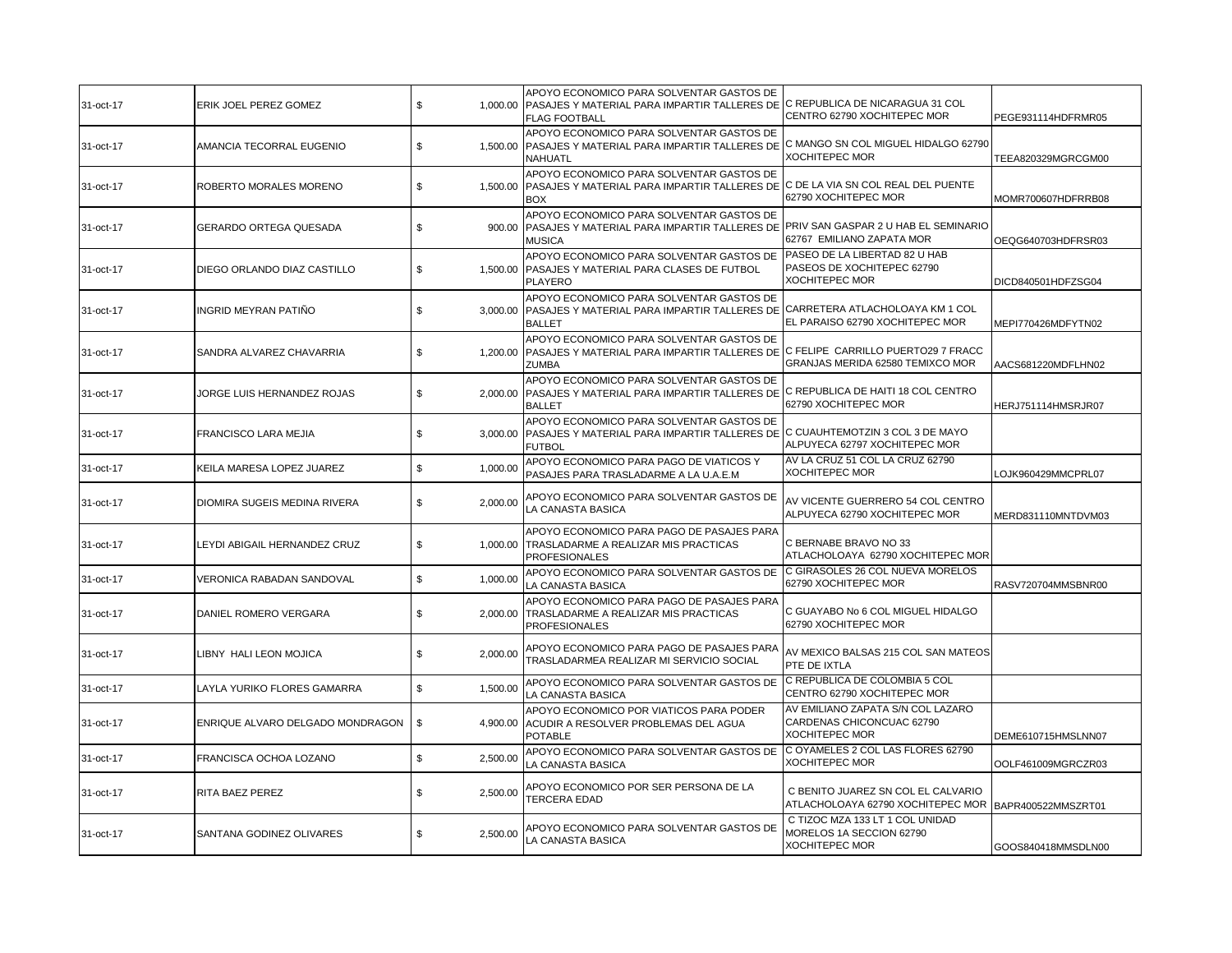| 31-oct-17   | <b>GUADALUPE CATALAN SANTIAGO</b> | \$<br>2.500.00 | APOYO ECONOMICO PARA SOLVENTAR GASTOS DE CJON PUEBLA 22 COL LAZARO                                                        |                                                                                             |                     |
|-------------|-----------------------------------|----------------|---------------------------------------------------------------------------------------------------------------------------|---------------------------------------------------------------------------------------------|---------------------|
|             |                                   |                | LA CANASTA BASICA                                                                                                         | CARDENAS 62790 XOCHITEPEC MOR<br>C TABACHINES CN COL LOMA BONITA                            | CASG881210MMSTND05  |
| 31-oct-17   | <b>ESTHER CABRERA RAMIREZ</b>     | \$<br>2,500.00 | APOYO ECONOMICO POR SER PERSONA DE LA<br><b>TERCERA EDAD</b>                                                              | 62790 XOCHITEPEC MOR                                                                        | CARE390408MMSBMS07  |
| 31-oct-17   | YOLANDA CRUZ SALAS                | \$<br>2,500.00 | APOYO ECONOMICO PARA SOLVENTAR GASTOS DE<br>LA CANASTA BASICA                                                             | CJON ACOCULCO SN COL LA CRUZ 62790<br><b>XOCHITEPEC MOR</b>                                 | SCUSY590615MMSRLL09 |
| 31-oct-17   | <b>FERNANDO RODRIGUEZ REZA</b>    | \$<br>1,000.00 | APOYO ECONOMICO PARA SOLVENTAR GASTOS DE<br>LA CANASTA BASICA                                                             | C 13 DE SEPTIEMBRE 4 COL LA CANELA<br>62790 XOCHITEPEC MOR                                  | RORF420627HMSDZR00  |
| 31-oct-17   | MIRELBA PEREZ CAMPOS              | \$<br>1.500.00 | APOYO ECONOMICO PARA LA COMPRA DE LA<br>CANASTA BASICA                                                                    | PRIV DE LOS FLORES 7 COL LA CRUZ<br>62790 XOCHITEPEC MOR                                    |                     |
| 31-oct-17   | GILBERTO AVILA AVILA              | 2,000.00<br>\$ | APOYO ECONOMICO PARA LA COMPRA DE LA<br><b>CANASTA BASICA</b>                                                             | CARR ALPUYECA GRUTAS KM 3 COL<br>COAXCOMAC ALPUYECA 62790<br><b>XOCHITEPEC MOR</b>          |                     |
| 31-oct-17   | VICENTE ALEJANDRO FIGUEROA JUAREZ | \$<br>1,500.00 | APOYO ECONOMICO PARA LA COMPRA DE LA<br>CANASTA BASICA                                                                    | C REPUBLICA DE BOLIVIA S/N COL.<br>CENTRO 62790 XOCHITEPEC MOR                              | FIJV720220HMSGRC02  |
| 31-oct-17   | MARIBEL VALLE VALLE               | \$             | APOYO ECONOMICO PARA LE PAGO DE ENERGIA<br>517.00 ELECTRINA DEL SERVICIO DE 301 161 234 982<br>FARMACIA COMUNITARIA       | CALLE ALCATRACES 147 COL NUEVA<br>MORELOS 62790 XOCHITEPEC MORELOS                          |                     |
| 31-oct-17   | VILIULFO LAVIN BELTRAN            | \$             | APOYO ECONOMICO PARA PAGO DE MAESTRO DE<br>1,200.00 DANZA DE LA ESCUELA PRIM "LAZARO CARDENAS<br>DEL RIO"                 | CALLE GUERRERO 18 COL CENTRO<br>JONACATPEC MOR                                              |                     |
| 31-oct-17   | CARLOS IVAN VALLE VARGAS          | 1,500.00<br>\$ | APOYO ECONOMICO PARA SOLVENTAR GASTOS DE<br>LA CANASTA BASICA                                                             | C VERACRUZ 28 COL LAZARO CARDENAS<br>62790 XOCHITEPEC MOR                                   | VAVC940616HMSLRR09  |
| 31-oct-17   | MARIA DE LOS ANGELES DIRCIO DURAN | \$<br>1,500.00 | APOYO ECONOMICO PARA SOLVENTAR GASTOS DE<br>LA CANASTA BASICA                                                             | AV LAS ROSAS SN COL LOMA BONIRA<br>62790 XOCHITEPEC MOR                                     |                     |
| 31-oct-17   | ANGELINA CORTES VARGAS            | \$<br>2,000.00 | APOYO ECONOMICO PARA LA COMPRA DE<br>MATERIAL PARA LA CONSTRUCCION                                                        | C GUAYACANES MZA 12 T 7 COL LAS<br>FLORES 62790 XOCHITEPEC MOR                              |                     |
| 31-oct-17   | AURORA SALAZAR MEDINA             | \$<br>1,000.00 | APOYO ECONOMICO PARA LA COMPRA DE LA<br><b>CANASTA BASICA</b>                                                             | C AMERICA CENTRAL SN COL CENTRO<br>ATLACHOLOAYA 62790 XOCHITEPEC MOR                        | SAMA891207MMSLDR05  |
| 31-oct-17   | FLORIBERTA ORTIZ NICANOR          | \$<br>1,500.00 | APOYO ECONOMICO PARA LA COMPRA DE LA<br><b>CANASTA BASICA</b>                                                             | PRIV DE GUATEMALA SN COL CENTRO<br>62790 XOCHITEPEC MOR                                     | OINF570118MMSRCL02  |
| 31-oct-17   | MAIRA NAYELI RAMOS CASTILLO       | \$<br>3,800.00 | APOYO ECONOMICO PARA LA COMPRA DE UN<br>TINACO Y LAMINAS DE FIBROCEMENTO                                                  | AV CUAUHTEMOC MZA 76 LT 5 U<br>MORELOS 62790 XOCHITEPEC MOR                                 | RACM850808MMMSMSR03 |
| 1-nov-17    | JESUS SALGADO BARON               | \$<br>5,000.00 | APOYO ECONOMICO PARA LA COMPRA DE<br>PRODUCTOS DE LA CANASTA BASICA                                                       | C ALTAMIRANO SN COL CENTRO 62790<br><b>XOCHITEPEC MOR</b>                                   |                     |
| 1-nov-17    | CLAUDIA MENDEZ SEDANO             | \$             | APOYO ECONOMICO PARA EL PAGO DE<br>3,000.00 INSCRIPCION AL TORNEO COPA MORELOS 2017 DE<br>LA SELECCIÓN XOCHITEPEC FEMENIL | C AMERICA CENTRAL 8 COL CENTRO<br>ATLACHOLOAYA 62790 XOCHITEPEC MOR                         | MESC880225MMSNDL05  |
| $1$ -nov-17 | AIDA FLORES AGUIRRE               | \$             | 2.500.00 APOYO ECONOMICO PARA GASTOS FUNERARIOS                                                                           | C JON DEL ARBOLITO 2 COL CENTRO<br>ALPUYECA 62790 XOCHITEPEC MOR                            | FOAA670202MMNSLGD08 |
| 1-nov-17    | URIEL JAIME DIAZ                  | \$<br>2,600.00 | APOYO ECONOMICO PARA PAGO DE BANDA DE<br><b>VIENTO</b>                                                                    | C DE LOS PINOS S/N COL REAL DEL<br>PUENTE 62790 XOCHITEPEC MOR                              | JMDZUR900306        |
| 1-nov-17    | MARTHA LEOCADIO MARCELINO         | \$             | 1,500.00 APOYO ECONOMICO PARA INSUMOS                                                                                     | C AL CAMPO LA HUAMUCHILERA SN COL<br>EL PARAISO ATLACHOLOAYA 62790<br><b>XOCHITEPEC MOR</b> | LEMM850617MMSCRR06  |
| 1-nov-17    | GUILLERMINA TORRECILLA MARTINEZ   | \$<br>1,500.00 | APOYO ECONOMICO PARA COMPRA DE LA CANASTA C 25 DE DICIEMBRE 2 COL MIGUEL<br><b>BASICA</b>                                 | HIDALGO 62790 XOCHITEPEC MOR                                                                | GAAG424241MGRZLL07  |
| $1$ -nov-17 | SALUSTIA ESTRADA MIGUEL           | \$<br>1,000.00 | APOYO ECONOMICO PARA COMPRA DE LA CANASTA<br><b>BASICA</b>                                                                | C ORQUIDEAS 144 COL MIGUEL HIDALGO<br>62790 XOCHITEPEC MOR                                  | EAMS790706MMSSGL09  |
| 2-nov-17    | <b>GREGORIO MARTINEZ MONROY</b>   | \$<br>3,000.00 | APOYO ECONOMICO PARA LA COMPRA DE<br>MATERIAL PARA LA CONSTRUCCION                                                        | C CIPRES 4 COL FRANCISCO VILLA 62790<br><b>XOCHITEPEC MOR</b>                               |                     |
| 3-nov-17    | SALVADOR PANTITLAN VAZQUEZ        | \$<br>1,500.00 | APOYO ECONOMICO PARA LA COMPRA DE<br>PRODUCTOS DE LA CANASTA BASICA                                                       | AV VICENTE GUERRERO 10 COL CENTRO<br>ALPUYECA 62790 XOCHITEPEC MOR                          | PAVS440202HMSNZL01  |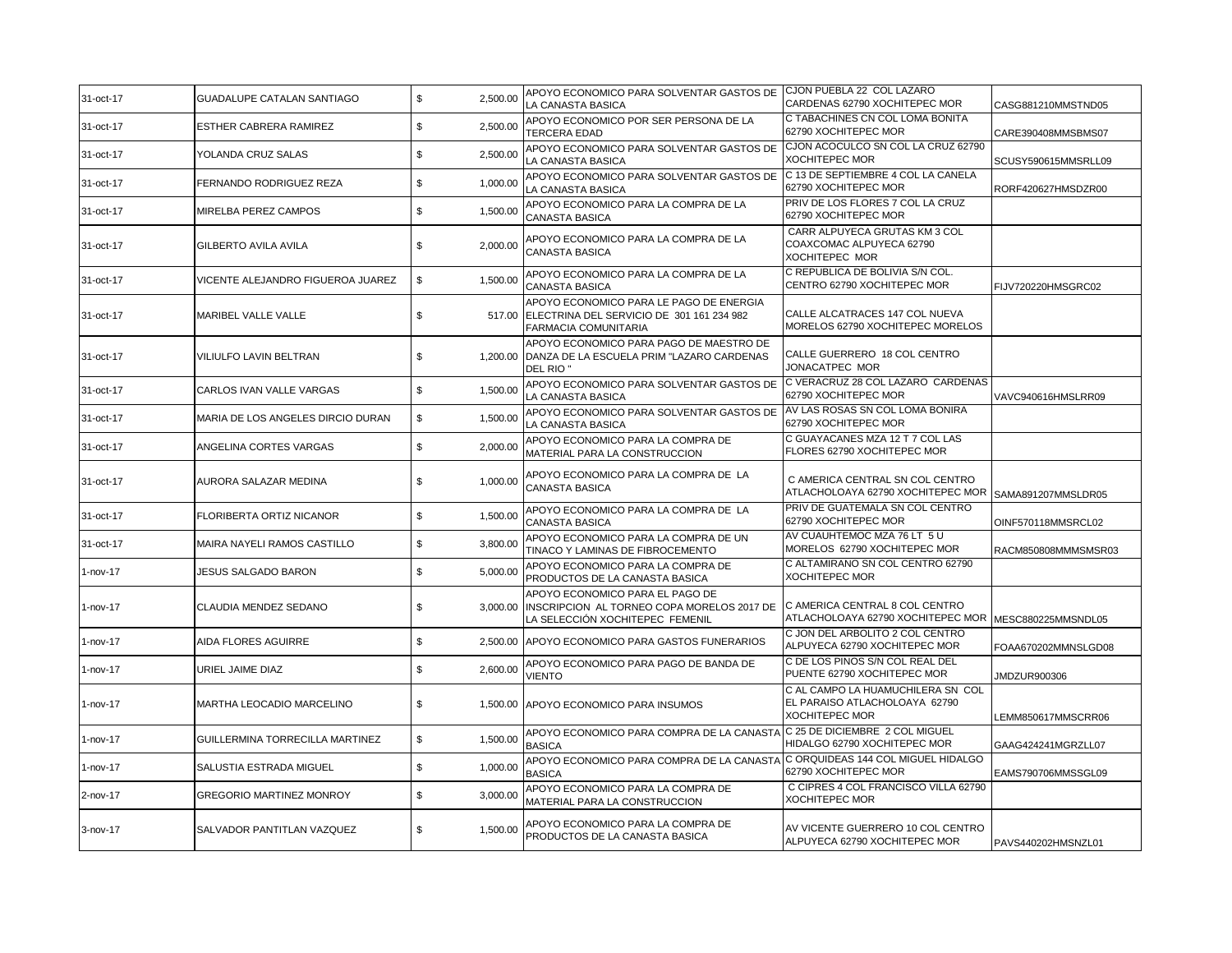|          |                                       |                 | APOYO ECONOMICO PARA LA COMPRA DE                                                                         | PRIV LOS OLIVOS 4 COL 3 DE MAYO                                                       |                     |
|----------|---------------------------------------|-----------------|-----------------------------------------------------------------------------------------------------------|---------------------------------------------------------------------------------------|---------------------|
| 3-nov-17 | MARIA RAQUEL LOZADA GONZALEZ          | \$<br>1.000.00  | PRODUCTOS DE LA CANASTA BASICA                                                                            | ALPUYECA 62790 XOCHITEPEC MOR                                                         | LOGR911028MMSZNQ01  |
| 3-nov-17 | TERESA RIVERA ZAPEDA                  | \$<br>1.500.00  | APOYO ECONOMICO PARA SOLVENTAR LOS<br>GASTOS DE MI MAMA MARIA ZEPEDA MONDRAGON<br><b>QUE ESTA ENFERMA</b> | C REPUBLICA DE VENEZUELA 4 COL<br>CENTRO 62790 XOCHITEPEC MOR                         | RIZT641228MMSVPR00  |
| 3-nov-17 | RITA ELENA AGUILAR TOLEDO             | \$<br>1.000.00  | APOYO ECONOMICO PARA LA COMPRA DE<br>PRODUCTOS DE LA CANASTA BASICA                                       | C REPUBLICA DE BRASIL 12 COL CENTRO<br>62790 XOCHITEPEC MOR                           |                     |
| 3-nov-17 | TANIA ESMERALDA ADAME GARCIA          | \$<br>2,500.00  | APOYO ECONOMICO PARA PAGO DE PASAJES Y<br>MATERIAL NECESARIO PARA IMPARTIR CLASES DE<br><b>ZUMBA</b>      | PRIV INDEPENDENCIA I COL CENTRO<br>CHICONCUAC 62795 XOCHITEPEC MOR                    | AAGT850830MMSSDNN09 |
| 3-nov-17 | LETICIA DIMAS GONZALEZ                | \$<br>2,500.00  | APOYO ECONOMICO PARA PAGO DE PASAJES Y<br>MATERIAL NECESARIO PARA IMPARTIR CLASES DE<br><b>ZUMBA</b>      | C EL CANAL S/N COL NORTE 62665<br>PUENTE DE IXTLA MOR                                 | DIGL780224MGRMNT01  |
| 3-nov-17 | ELIZABETH HERNANDEZ MARIN             | 1,000.00<br>\$  | APOYO ECONOMICO PARA COMPRA DE LA CANASTA<br><b>BASICA</b>                                                | CJON MARQUES 7 COL CENTRO<br>ATLACHOLOAYA 62790 XOCHITEPEC MOR   HEME851112MMSRRL07   |                     |
| 3-nov-17 | LEONIDES RAYON HERNANEZ               | \$<br>3,500.00  | APOYO ECONOMICO PARA LA COMPRA DE<br>MATERIAL PARA LA CONSTRUCCION                                        | PRIV DE LAS FLORES 1 COL LOS OLIVOS<br>ALPUYECA 62797 XOCHITEPEC MOR                  |                     |
| 3-nov-17 | WUENSESLAO CARDENAS CRUZ              | \$<br>3,000.00  | APOYO ECONOMICO PARA LA COMPRA DE<br>MATERIAL PARA LA CONSTRUCCION                                        | AV LAS PALMAS NORTE 28 COL LAS<br>PALMAS ALPUYECA 62797 XOCHITEPEC<br><b>MOR</b>      |                     |
| 6-nov-17 | CESAR EDUARDO MENDEZ SAMANO           | \$<br>1,500.00  | APOYO ECONOMICO PARA SOLVENTAR GASTOS DE<br>LA CANASTA BASICA                                             | CJON 20 DE NOVIEMBRE SN COL CENTRO<br>62790 XOCHITEPEC MOR                            | MESC931212HMSNMS01  |
| 6-nov-17 | FERNANDO ANTONIO HERRERA GUTIERREZ \$ | 1,800.00        | APOYO ECONOMICO PARA SOLVENTAR GASTOS DE<br>LA CANASTA BASICA                                             | PRIV REFORMA SN COL BENITO JUAREZ<br>62790 COL BENITO JUAREZ XOCHITEPEC<br><b>MOR</b> | HEGF770117HMSRTR04  |
| 6-nov-17 | ESTEFANIA REYES LUCERO                | \$<br>1,800.00  | APOYO ECONOMICO PARA SOLVENTAR GASTOS DE<br>LA CANASTA BASICA                                             | C OAXACA SN LOC LA ESPERANZA 62790<br><b>XOCHIEPEC MOR</b>                            | RELE300716MOCYCS06  |
| 6-nov-17 | VICTOR HUGO SORIANO REYNOSO           | \$<br>1,500.00  | APOYO ECONOMICO PARA SOLVENTAR GASTOS DE<br>LA CANASTA BASICA                                             | C PUEBLA SN COL LAZARO CARDENAS<br>62790 XOCHITEPEC MOR                               | SORV900819HMSRYC00  |
| 6-nov-17 | JULIO CESAR BELTRAN MORALES           | \$<br>1,500.00  | APOYO ECONOMICO PARA SOLVENTAR GASTOS DE<br>LA CANASTA BASICA                                             | C NAVAJILLAS 136 COL VISTA HERMISA<br>62556 JIUTEPEC MOR                              | BEMJ931026HMSLR02   |
| 6-nov-17 | RAFAEL NAVA GUADARRAMA                | \$<br>1,800.00  | APOYO ECONOMICO PARA SOLVENTAR GASTOS DE<br>LA CANASTA BASICA                                             | C INDEPENDENCIA 46 COL CENTRO<br>CHICONCUAC 62795 XOCHITEPEC MOR                      | NAGR741227HMSVDF10  |
| 6-nov-17 | IRMA CARMONA ABARCA                   | \$<br>1,000.00  | APOYO ECONOMICO PARA SOLVENTAR GASTOS DE<br>LA CANASTA BASICA                                             | C PLAZA JUAREZ 3 COL CENTRO 62790<br><b>XOCHITEPEC MOR</b>                            | CAAI560907MGRRBR00  |
| 6-nov-17 | PILAR SANCHEZ REYNOSO                 | 1,000.00<br>\$  | APOYO ECONOMICO PARA SOLVENTAR GASTOS DE<br>LA CANASTA BASICA                                             | C CRISANTEMOS MZA 8 COL LOMA<br>BONITA 62790 XOCHITEPEC MOR                           |                     |
| 6-nov-17 | ORTEGA PADRON ABRIL DINA ZULEIMA      | \$<br>1,700.00  | APOYO ECONOMICO PARA SOLVENTAR GASTOS DE<br>TRANSPORTE A LA UAEM                                          | C VIA 2 COL REAL DEL PUENTE 62790<br><b>XOCHITEPEC MOR</b>                            |                     |
| 6-nov-17 | DELIA HILDA CORDERO SOLIS             | \$<br>1,200.00  | PAGO DE AUTOBUS PARA TRASLADO DE<br>ESTUDIANTES DE LA UNIVERSIDAD FRAY LUCCA<br><b>PACCIOLI</b>           | C LAZARO CARDENAS 26 PBO DE<br>ACATLIPA 62586 TEMIXCO MOR                             | COSD560125MPLRLL05  |
| 6-nov-17 | MARCELA GOMEZ CAMERO                  | \$<br>1,200.00  | APOYO ECONOMICO PARA COMPRA DE LA CANASTA<br><b>BASICA</b>                                                | AND 2 COL UNIDAD MORELOS 62790<br><b>XOCHITEPEC MOR</b>                               | GOCM470703MGRMMR06  |
| 6-nov-17 | SANDRA ARELY ALVAREZ NIETO            | \$<br>7,000.00  | APOYO ECONOMICO PARA LA COMPRA DE<br>INSTRUMENTOS MUSICALES                                               | C ZOOLOGIA 10 COL REAL DEL PUENTE<br>62790 XOCHITEPEC MOR                             | AANS960605MMSLN04   |
| 6-nov-17 | DOLORES MALDONADO GARCIA              | \$<br>3,000.00  | APOYO ECONOMICO PARA LA COMPRA DE LA<br>CANASTA BASICA                                                    | C INDEPENDENCIA 4 COL SAN MIGUEL LA<br>UNION 62790 XOCHITEPEC MOR                     | MAGD740911MMSLRL01  |
| 6-nov-17 | AIDA FLORES AGUIRRE                   | \$<br>2,000.00  | APOYO ECONOMICO PARA LA COMPRA DE LA<br>CANASTA BASICA                                                    | CJON DEL ARBOLITO 2 COL CENTRO<br>ALPUYECA 62790 XOCHITEPEC MOR                       | FOAA670202MMSLGD08  |
| 6-nov-17 | ATHERI BERNAL LOPEZ                   | \$<br>13,000.00 | APOYO ECONOMICO PARA SOLVENTAR PAGO DE<br>RENTA DE INMUEBLE PARA EL CBTA No 194<br>ATLACHOLOAYA           | PROL ADOLFO RUIZ CORTINEZ 18 COL<br>LOS PRESIDENTES 62583 TEMIXCO MOR                 | BELA770919MDFRPT08  |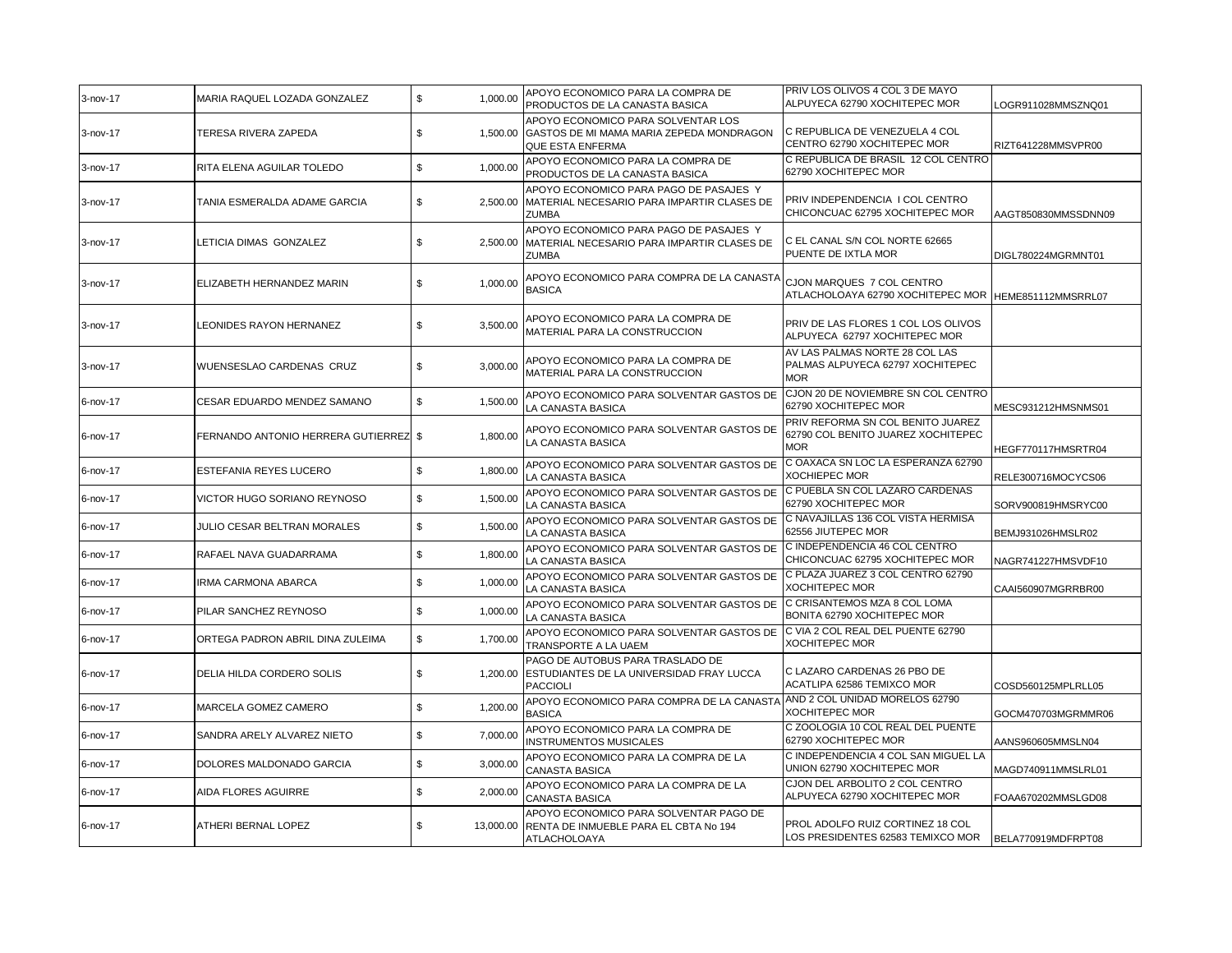| 6-nov-17 | <b>HILDA CEBALLOS MEDINA</b> | 1,000.00<br>\$ | APOYO ECONOMICO PARA SOLVENTAR GASTOS DE<br>LA CANASTA BASICA                                                              | CJON MARQUES 8 COL CENTRO<br>ATLACHOLOAYA 62790 XOCHITEPEC MOR CEMH870425MMSBDL03           |                     |
|----------|------------------------------|----------------|----------------------------------------------------------------------------------------------------------------------------|---------------------------------------------------------------------------------------------|---------------------|
| 7-nov-17 | OSCAR ISMAEL PASCUAL COCUYO  | \$<br>2.560.00 | GASTOS DE INSTALACION DEL DESTACAMENTO,<br>QUE SE ENCUENTRE APOSTADO, EN LA PISTA<br>AEREA CHICONCUAC                      | 4TA PRIV JESUS SOTO Y GAMA 51 COL<br>PLAN DE AYALA 62180 CUERNAVACA MOR                     |                     |
| 7-nov-17 | TOMASA PACHECO ALTAMIRANO    | \$             | APOYO ECONOMICO PARA SOLVENTAR GASTOS<br>4,500.00 PARA LA COMPRA DE 30 PLAYERAS PARA EL<br>EQUIPO DE PARA-ATLETISMO        |                                                                                             |                     |
| 7-nov-17 | CAROLINA PERALTA RIFAS       | \$<br>800.00   | APOYO ECONOMICO PARA SOLVENTAR GASTOS<br><b>FUNERARIOS</b>                                                                 | C REPUBLICA DE NICARAGUA 39 COL<br>CENTRO 62790 XOCHITEPEC MOR                              |                     |
| 7-nov-17 | MARIO PACHECO SALAMANCA      | 2,500.00<br>\$ | APOYO ECONOMICO PARA LA COMPRA DE LAMINAS<br>DE FIBROCEMENTO                                                               | C MARQUES 18 COL CENTRO<br>ATLACHOLOAYA 62790 XOCHITEPEC MOR                                |                     |
| 7-nov-17 | ANTONIA MARQUEZ MILLAN       | 1,500.00<br>\$ | APOYO ECONOMICO PARA REALIZAR ERL PAGO DE<br>RECIBO DE LUZ                                                                 | C LAURELES 2 FRACC REAL DEL PUENTE<br>62790 XOCHITEPEC MOR                                  | MAMA680613MMSRLN04  |
| 7-nov-17 | REYNALDO BUSTOS ROMANIZ      | \$<br>1,000.00 | APOYO ECONOMICO PARA SOLVENTAR GASTOS DE<br>LA CANASTA BASICA                                                              | C GARDENIAS SN COL LOMA BONITA<br>62790 XOCHITEPEC MOR                                      | BURR550507HGRSMY00  |
| 7-nov-17 | TOMASA AVILA ANGULO          | \$<br>1,000.00 | APOYO ECONOMICO PARA SOLVENTAR GASTOS DE<br>LA CANASTA BASICA                                                              | C CIPRES 4 COL FRANCISCO VILLA 62790<br><b>XOCHITEPEC MOR</b>                               | AIAT650922MGRVNM04  |
| 7-nov-17 | BERNARDINA ARREOLA HERNANDEZ | 3,000.00<br>\$ | APOYO ECONOMICO PARA LA COMPRA DE UNA<br><b>PARRILA</b>                                                                    | C MARQUEZ 18 COL CENTRO<br>ATLACHOLOAYA 62790 XOCHITEPEC MOR                                |                     |
| 7-nov-17 | MELANIE MUÑOZ FIGUEROA       | \$<br>1,000.00 | APOYO ECONOMICO PARA COMPRA DE LA CANASTA<br><b>BASICA</b>                                                                 | C PASEO DE LA BONDAD 1 CASA 67 U HAB<br>PASEOS DE XOCHITEPEC 62790<br><b>XOCHITEPEC MOR</b> | MUFM980415MDFXGL04  |
| 7-nov-17 | ANTONIO FLORES MATA          | 500.00<br>\$   | APOYO ECONOMICO PARA COMPRA DE LA CANASTA<br><b>BASICA</b>                                                                 | C MICHOACAN 4 COL LAZARO CARDENAS<br>62790 XOCHITEPEC MOR                                   | FOMA971222HMSLTN06  |
| 7-nov-17 | SILVIA ZUÑIGA DELGADO        | 500.00<br>\$   | APOYO ECONOMICO PARA COMPRA DE LA CANASTA<br><b>BASICA</b>                                                                 | C GUERRERO SN COL LAZARO<br>CARDENAS 62795 XOCHITEPEC MOR                                   | ZUDS710220MMSXLL08  |
| 7-nov-17 | ANDRES OCAMPO CHAVEZ         | \$<br>200.00   | APOYO ECONOMICO PARA COMPRA DE CANASTA<br><b>BASICA</b>                                                                    | C REPUBLICA DE COSTA RICA 28 COL<br>CENTRO 62790 XOCHITEPEC MOR                             | OACA 571020HGRCHN02 |
| 7-nov-17 | REYNA MARGARITA RUEDA OLEA   | \$<br>1,250.00 | APOYO ECONOMICO PARA COMPRA DE CANASTA<br><b>BASICA</b>                                                                    | C REPUBLICA DE COSTA RICA 11 COL<br>CENTRO 62790 XOCHITEPEC MOR                             | RUOR620610MMSDLY05  |
| 8-nov-17 | SANTA ISABEL RAMON AVILES    | \$<br>1,200.00 | APOYO ECONOMICO PARA GASTOS FUNERARIOS                                                                                     | C NIÑOS HEROES SN COL BENITO<br>JUAREZ 62790 XOCHITEPEC MOR                                 | RAAS681102MGRMVN09  |
| 8-nov-17 | <b>MARCOS DIAZ SALES</b>     | 5,000.00<br>\$ | APOYO ECONOMICO PARA COMPRA DE LA CANASTA<br><b>BASICA</b>                                                                 | C SEIS CASA 36 U HAB VILLAS DE<br>XOCHITEPEC 62790 XOCHITEPEC MOR                           | DISM810407HMSZLR02  |
| 8-nov-17 | MARIA ELOY GONZALEZ FIGUEROA | \$<br>1.500.00 | APOYO ECONOMICO PARA EL PAGO DE CONTRATO<br>DE TOMA DE AGUA                                                                | C LAURELES 2 FRACC REAL DEL PUENTE<br>62790 XOCHITEPEC MOR                                  |                     |
| 8-nov-17 | MAXIMINA HERNANDEZ ESCOBAR   | \$<br>1,500.00 | APOYO ECONOMICO PARA EL PAGO DE CONTRATO<br>DE TOMA DE AGUA                                                                | C MARGARITA MORAN VELIZ SN FRACC<br>HUERTOS DE ALPUYECA 62790<br>XOCHITEPEC MOR             |                     |
| 8-nov-17 | PABLO GENARO BARRERA PAZ     | \$<br>200.00   | APOYO ECONOMICO PARA COMPRA DE CANASTA<br><b>BASICA</b>                                                                    | PRIV SOLAR DE LOS MANGOS 31 C<br>RDCIAL SOLARES 62790 XOCHITEPEC<br><b>MOR</b>              | BAPP560703HDFRZB00  |
| 8-nov-17 | VERONICA HERNANDEZ ALVAREZ   | \$<br>4,000.00 | APOYO ECONOMICO PARA LA COMPRA DE<br>MATERIAL PARA CONSTRUCCION                                                            | C LA CANELA SN LOC LA CANELA 62790<br><b>XOCHITEPEC MOR</b>                                 | HEAV870330MMSRLR16  |
| 9-nov-17 | ANGEL PERALTA DORANTES       | \$<br>400.00   | APOYO ECONOMICO PARA SOLVENTAR GASTOS DE<br>LA CANASTA BASICA                                                              | C ACAPULCO SN COL 3 DE MAYO<br>ALPUYECA 62797 XOCHITEPEC MOR                                |                     |
| 9-nov-17 | J GUADALUPE BARRIOS RAMIREZ  | \$             | APOYO ECONOMICO PARA SOLVENTAR GASTOS<br>5,000.00 PARA EL MANTENIMIENTO Y REMODELACION DE LA<br>IGLESIA " PRINCIPE DE PAZ" | C CRISANTEMOS MZA 8 COL LOMA<br>BONITA 62790 XOCHITEPEC MOR                                 |                     |
| 9-nov-17 | SEVERA PAULINO PANTITLAN     | \$<br>500.00   | APOYO ECONOMICO PARA SOLVENTAR GASTOS DE<br>LA CANASTA BASICA                                                              | AND MOCTEZUMA 7 UNIDAD MORELOS<br>62790 XOCHITEPEC MOR                                      |                     |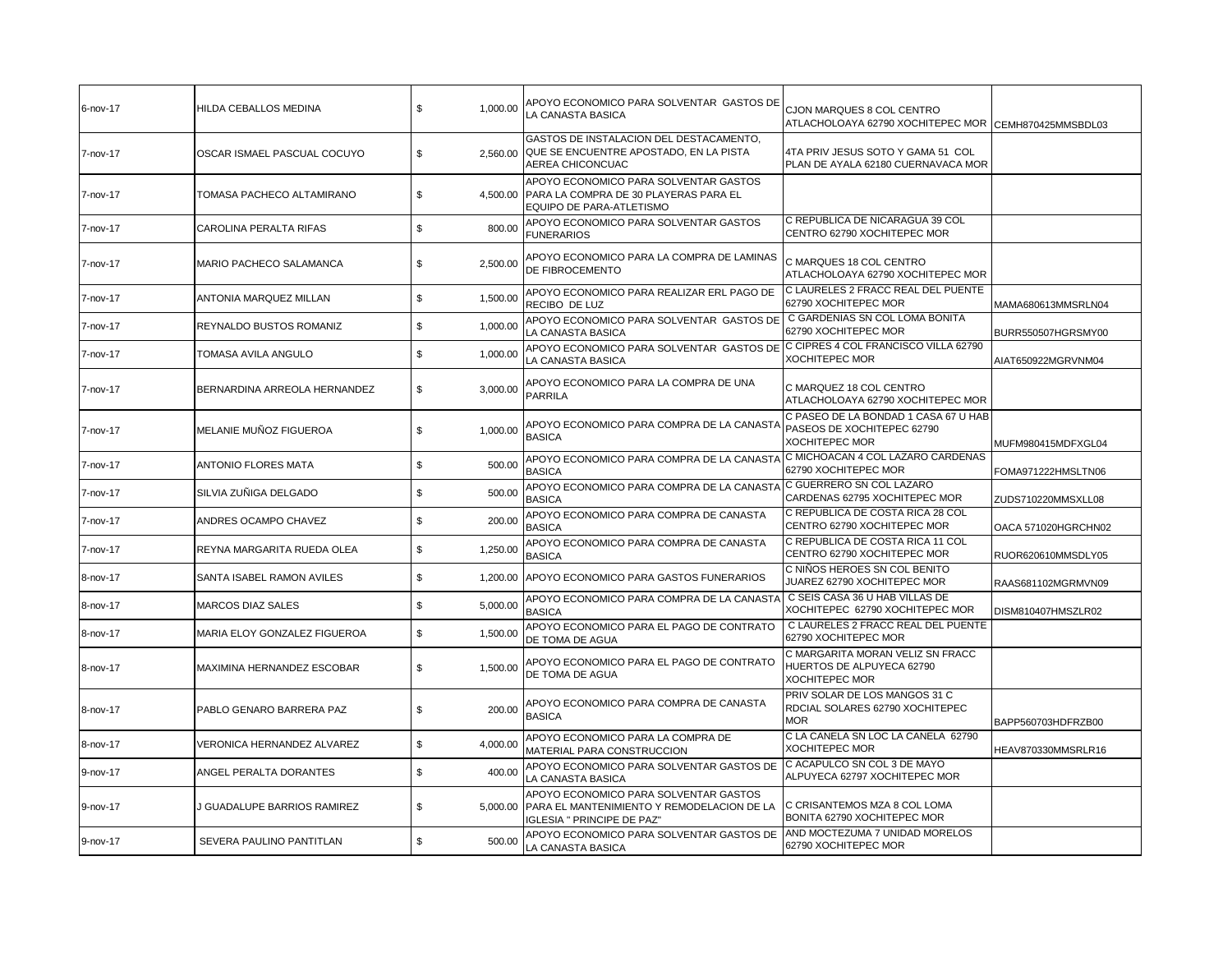| 9-nov-17  | <b>MARCOS RODRIGUEZ BARRIOS</b>    | \$<br>800.00   | APOYO ECONOMICO PARA SOLVENTAR GASTOS<br><b>FUNERARIOS</b>                                                           | C VERACRUZ SN COL LAZARO CARDENAS<br>62795 XOCHITEPEC MOR                                |                     |
|-----------|------------------------------------|----------------|----------------------------------------------------------------------------------------------------------------------|------------------------------------------------------------------------------------------|---------------------|
| 9-nov-17  | DOLORES ALVAREZ ARANDA             | 4,000.00<br>\$ | APOYO ECONOMICO PARA LA COMPRA DE<br>MATERIAL PARA CONSTRUCCION                                                      | C LA CANELA SN LOC LA CANELA 62790<br><b>XOCHITEPEC MOR</b>                              | AAAD690402MMSLRL08  |
| 9-nov-17  | JOSE ARMANDO ANZURES HERRERA       | \$<br>3,000.00 | APOYO ECONOMICO PARA COMPRA DE HORNO DE<br>PANADERIA                                                                 | C REPUBLICA DE COSTA RICA 37 COL<br>CENTRO 62790 XOCHITEPEC MOR                          | AUHA710606HMSNRR05  |
| 9-nov-17  | ANA CRISTINA HERNANDEZ MANCILLA    | \$<br>6,000.00 | APOYO ECONOMICO PARA ABRIR UN NEGOCIO DE<br>VENTA DE ANTOITOS MEXICANOS                                              | PROL LOS PINOS SN COL LAZARO<br>CARDENAS CHICONCUAC 62790<br><b>XOCHITEPEC MOR</b>       | HEMA850312MMSRNN01  |
| 9-nov-17  | MARTINA GOMEZ ARANDA               | \$<br>6,000.00 | APOYO ECONOMICO PARA APERTURAR UN<br>NEGOCIO DE POZOLERIA                                                            | C LA CANELA SN LOC LA CANELA 62790<br><b>XOCHITEPEC MOR</b>                              | GOAM780627MMSMRR06  |
| 9-nov-17  | MARIA LUCIA HERNANDEZ AGUILAR      | \$<br>200.00   | APOYO ECONOMICO PARA COMPRA DE CANASTA<br><b>BASICA</b>                                                              | C VIOLETAS 325 COL NUEVA MORELOS<br>62790 XOCHITEPEC MOR                                 | HEAL620219MDFRGC01  |
| 10-nov-17 | DAVID MIRANDA GARCIA               | \$<br>3,000.00 | APOYO ECONOMICO PARA SOLVENTAR GASTOS DE<br>PASAJES Y MATERIAL PARA IMPARTIR CLASES DE<br><b>FUTBOL</b>              | C ANONA 45 B U HAB JARDINES DE<br>XOCHITEPEC 62790 XOCHITEPEC MOR                        | MIGD530630HMNRRV06  |
| 10-nov-17 | FRANCISCA BELLO ALCARAZ            | \$<br>400.00   | APOYO ECONOMICO PARA SOLVENTAR GASTOS DE<br>LA CANASTA BASICA                                                        | AND 400 MZA 86 LT 13 COL UNIDAD<br>MORELOS 1A SECCION 62790<br><b>XOCHITEPEC MOR</b>     | BEAF380102MMSLLR07  |
| 10-nov-17 | CLAUDIA MENDEZ SEDANO              | \$<br>2,000.00 | APOYO ECONOMICO PARA SOLVENTAR GASTOS DE<br>LA CANASTA BASICA                                                        | C AMERICA CENTRAL 8 COL CENTRO<br>ATLACHOLOAYA 62790 XOCHITEPEC MOR   MESC880225MMSNDL05 |                     |
| 10-nov-17 | LUIS ALBERTO VISOSO GONZALEZ       | S.             | APOYO ECONOMICO PAA PAGO DE PREMIACION<br>3,000.00 DEL TORNEO DE FUTBOL RAPIDO DE LA COLONIA<br><b>BENITO JUAREZ</b> | C REPUBLICA DE HAITI SN COL CENTRO<br>62790 XOCHITEPEC MOR                               |                     |
| 10-nov-17 | ELBA MARIANA ROMA CASTAÑEDA        | \$<br>3.000.00 | APOYO ECONOMICO PARA LA REPARACION DE<br>NICHO DE LA VIRGEN                                                          | C DEL ESTUDIANTE 29 COL CENTRO<br>62790 XOCHITEPEC MOR                                   | ROCE781104MMSMSL05  |
| 10-nov-17 | CARLOS ALBERTO MARQUEZ RODRIGUEZ   | \$<br>1.000.00 | APOYO ECONOMICO PARA COMPRA DE CANASTA<br><b>BASICA</b>                                                              | PRIV GUATEMALA 15 COL CENTRO 62790<br><b>XOCHITEPEC MOR</b>                              | MARC810919HMSRDR01  |
| 10-nov-17 | ANDRES OCAMPO CHAVEZ               | \$<br>300.00   | APOYO ECONOMICO PARA REALIZACION DE RAYOS                                                                            | C REPUBLICA DE COSTA RICA 28 COL<br>CENTRO 62790 XOCHITEPEC MOR                          | OACA 571020HGRCHN02 |
| 13-nov-17 | ANTONIA BARRAGAN GARCIA            | \$<br>3,000.00 | APOYO ECONOMICO PARA COMPRA DE MATERIAL<br>DE LIMPIEZA PARA ASEO ESC PRIM 17 ABRIL                                   | AV BAJA CALIFORNIA SUR SN COL LAS<br>PALMAS ALPUYECA 62790 XOCHITEPEC<br><b>MOR</b>      | BAGA840705MGRRRN03  |
| 13-nov-17 | LUCILA SANDOVAL MEJIA              | \$<br>1,600.00 | APOYO ECONOMICO PARA EL PAGO AL PROFESOR<br>DE DANZA ESC PRIM 17 ABRIL                                               | AV PALMAS NORTE SN COL LAS PALMAS<br>ALPUYECA 62797 XOCHITEPEC                           |                     |
| 13-nov-17 | LUCILA SANDOVAL MEJIA              | \$<br>3,000.00 | APOYO ECONOMICO PARA EL PAGO AL PROFESOR<br>DE INGLES ESC PRIM 17 ABRIL                                              | AV PALMAS NORTE SN COL LAS PALMAS<br>ALPUYECA 62797 XOCHITEPEC                           |                     |
| 13-nov-17 | ABRIL DINA ZULEIMA ORTEGA PADRON   | \$<br>1,700.00 | APOYO ECONOMICO PARA SOLVENTAR GASTOS DE<br>TRANSPORTE A LA UAEM                                                     | C VIA 2 COL REAL DEL PUENTE 62790<br><b>XOCHITEPEC MOR</b>                               |                     |
| 13-nov-17 | RAFAEL NAVA GUADARRAMA             | \$<br>1,800.00 | APOYO ECONOMICO PARA SOLVENTAR GASTOS DE<br>LA CANASTA BASICA                                                        | C INDEPENDENCIA 46 COL CENTRO<br>CHICONCUAC 62795 XOCHITEPEC MOR                         | NAGR741227HMSVDF10  |
| 13-nov-17 | FERNANDO ANTONIO HERRERA GUTIERREZ | \$<br>1,800.00 | APOYO ECONOMICO PARA SOLVENTAR GASTOS DE<br>LA CANASTA BASICA                                                        | PRIV REFORMA SN COL BENITO JUAREZ<br>62790 XOCHITEPEC MOR                                | HEGF770117HMSRTR04  |
| 13-nov-17 | JULIO CESAR BELTRAN MORALES        | \$<br>1,500.00 | APOYO ECONOMICO PARA SOLVENTAR GASTOS DE<br>LA CANASTA BASICA                                                        | C NAVAJILLAS 136 COL VISTA HERMISA<br>62556 JIUTEPEC MOR                                 | BEMJ931026HMSLR02   |
| 13-nov-17 | VICTOR HUGO SORIANO REYNOSO        | \$<br>1,500.00 | APOYO ECONOMICO PARA SOLVENTAR GASTOS DE<br>LA CANASTA BASICA                                                        | C PUEBLA SN COL LAZARO CARDENAS<br>62790 XOCHITEPEC MOR                                  | SORV900819HMSRYC00  |
| 13-nov-17 | <b>ESTEFANIA REYES LUCERO</b>      | \$<br>1,800.00 | APOYO ECONOMICO PARA SOLVENTAR GASTOS DE<br>MI EDAD                                                                  | C OAXACA SN LOC LA ESPERANZA 62790<br><b>XOCHIEPEC MOR</b>                               | RELE300716MOCYCS06  |
| 13-nov-17 | CESAR EDUARDO MENDEZ SAMANO        | \$<br>1,500.00 | APOYO ECONOMICO PARA SOLVENTAR GASTOS DE<br>LA CANASTA BASICA                                                        | CJON 20 DE NOVIEMBRE SN COL CENTRO<br>62790 XOCHITEPEC MOR                               | MESC931212HMSNMS01  |
| 13-nov-17 | <b>ESTEFANIA REYES LUCERO</b>      | 1,800.00<br>\$ | APOYO ECONOMICO PARA SOLVENTAR GASTOS DE<br>MI EDAD                                                                  | C OAXACA SN LOC LA ESPERANZA 62790<br><b>XOCHIEPEC MOR</b>                               | RELE300716MOCYCS06  |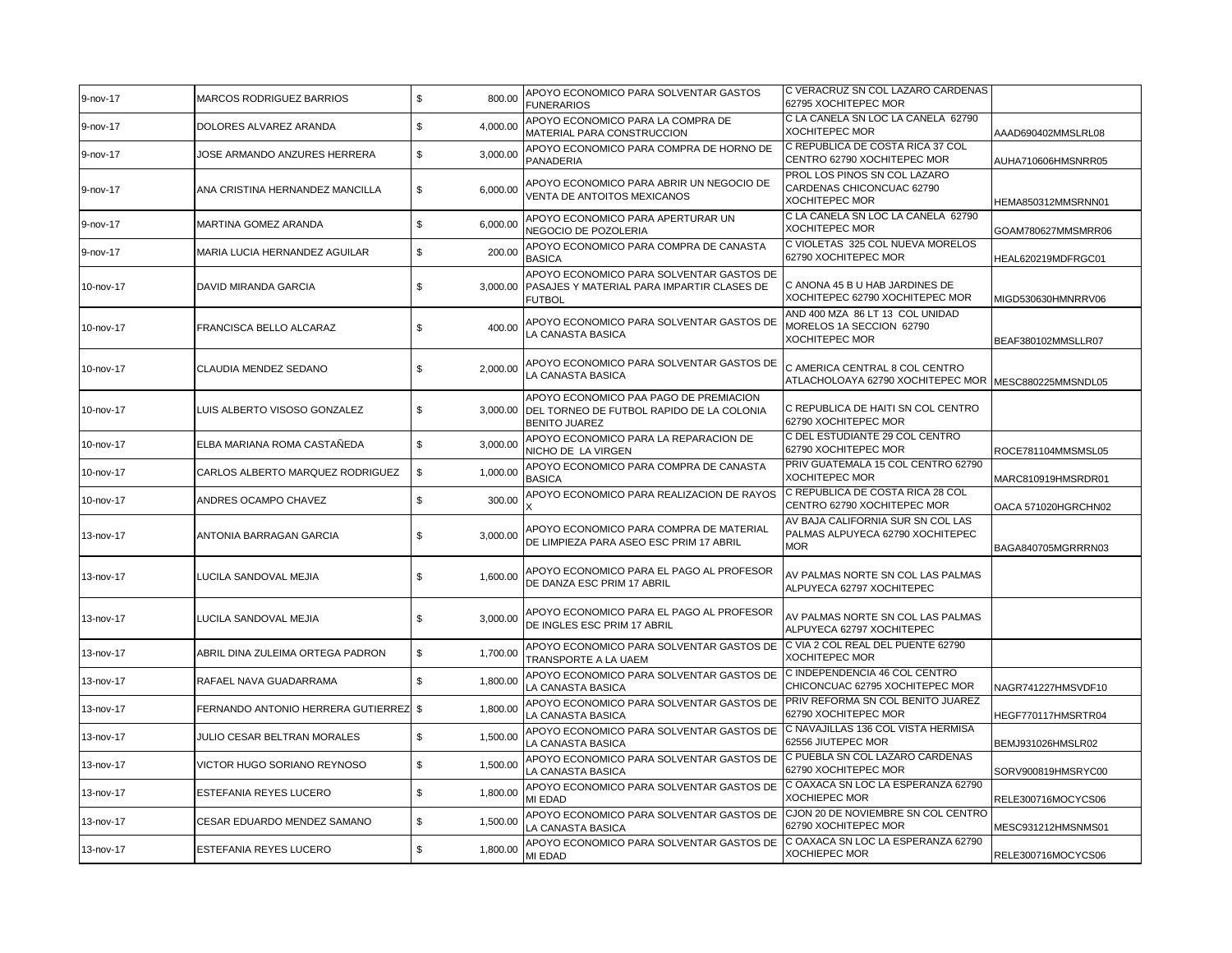| 13-nov-17 | CESAR EDUARDO MENDEZ SAMANO        | \$<br>1,500.00 | APOYO ECONOMICO PARA SOLVENTAR GASTOS DE<br>LA CANASTA BASICA                                                                             | CJON 20 DE NOVIEMBRE SN COL CENTRO<br>62790 XOCHITEPEC MOR                           | MESC931212HMSNMS01  |
|-----------|------------------------------------|----------------|-------------------------------------------------------------------------------------------------------------------------------------------|--------------------------------------------------------------------------------------|---------------------|
| 13-nov-17 | PILAR SANCHEZ REYNOSO              | \$<br>1,000.00 | APOYO ECONOMICO PARA DQUIERI PRODUCTOS DE C CRISANTEMOS MZA 8 COL LOMA<br>LA CANASTA BASICA                                               | BONITA 62790 XOCHITEPEC MOR                                                          |                     |
| 13-nov-17 | ALMA DELIA VAZQUEZ VAZQUEZ         | \$<br>1.200.00 | APOYO ECONOMICO PARA GASTOS FUNERARIOS                                                                                                    | C MATAMOROS 4 COL CENRO ALPUYECA<br>62790 XOCHITEPEC MOR                             | VAVA840426MGRZZL07  |
| 13-nov-17 | ADRIANA MATEOS TOLEDO              | \$<br>1,200.00 | APOYO ECONOMICO PARA GASTOS FUNERARIOS                                                                                                    | C AGRICULTORES 16 COL LAZARO<br>CARDENAS 62790 XOCHITEPEC MOR                        | MATA83008MMSTLD01   |
| 13-nov-17 | AURELIA CRUZ GUERRERO              | \$<br>500.00   | APOYO ECONOMICO PARA LA COMPRA DE<br>PRODUCTOS DE LA CANASTA BASICA                                                                       | C ORQUIDEAS 25 COL MIGUEL HIDALGO<br>62790 XOCHITEPEC MOR                            | CUGA630925MMCRRR06  |
| 13-nov-17 | LILIANA ELIZABETH RAMIREZ DEANDA   | \$<br>700.00   | APOYO ECONOMICO PARA VIATICOS PARA ASISTIR<br>AL HOSPITAL GENERAL DE LA CIUDAD DE MEXICO                                                  | C TABACHINES SN COL MIGUEL HIDALGO<br>62790 XOCHITEPEC MOR                           | RADL740326MNTMNL04  |
| 13-nov-17 | SAMUEL JUAREZ MIGUEL               | \$<br>2,500.00 | APOYO ECONOMICO PARA LA COMPRA DE<br>PRODUCTOS DE LA CANASTA BASICA                                                                       | C EL BRASIL SN COL EL CLAVARIO<br>ATLACHOLOAYA 62790 XOCHITEPEC MOR                  | JUMS750216HPLRGM01  |
| 13-nov-17 | JUAN CARLOS CARRANZA RAMIREZ       | \$<br>2,500.00 | APOYO ECONOMICO PARA LA COMPRA DE<br>MATERIAL PARA CONSTRUCCION                                                                           | C AÑO NUEVO SN COL MIGUEL HIDALGO<br>62790 XOCHITEPEC MOR                            | CARJ9005199HMSRMN08 |
| 13-nov-17 | ANA CAREN GIL SÁNCHEZ              | \$<br>2,000.00 | APOYO ECONOMICO PARA LA COMPRA DE<br>PRODUCTOS DE LA CANASTA BASICA                                                                       | C PALMAS SN COL AMPLIACION MIGUEL<br>HIDALGO 62790 XOCHITEPEC MOR                    | GISA901124MMSLNN07  |
| 13-nov-17 | HONORIO ARCE ORTIZ                 | \$<br>1,000.00 | APOYO ECONOMICO PARA LA COMPRA DE<br>BOCADILLOS PARA PRESENTACION DE LIBRO                                                                | AV JOSE MARIA MORELOS 10 COL<br>CENTRO 62790 XOCHITEPEC MOR                          |                     |
| 14-nov-17 | MARIA ANTONIETA CASTELAR CALVARIO  | \$<br>3,000.00 | APOYO ECONOMICO PARA LA COMPRA DE<br>PRODUCTOS DE LA CANASTA BASICA                                                                       | C GIRASOLES 109 COL MIGUEL HIDALGO<br>62790 XOCHITEPEC MOR                           | CXCA850419MMSSLN00  |
| 14-nov-17 | <b>GUSTAVO RENE BELLO GONZALEZ</b> | \$<br>700.00   | APOYO ECONOMICO PARA LA COMPRA DE<br>PRODUCTOS DE LA CANASTA BASICA                                                                       | PRIV EL CANAL SN COL LA CRUZ 62790<br><b>XOCHITEPEC MOR</b>                          |                     |
| 14-nov-17 | PEDRO ERASMO ESQUIVEL NAVA         | \$<br>500.00   | APOYO ECONOMICO PARA LA COMPRA DE<br>PRODUCTOS DE LA CANASTA BASICA                                                                       | CARR FED MEXICO ACAPULCO MZA 23 LT<br>2 COL 3 DE MAYO 62790 XOCHITEPEC<br><b>MOR</b> | EUNP510602HMCSVD02  |
| 14-nov-17 | PAULA BAHENA HERNANDEZ             | \$<br>2,600.00 | APOYO EOCNOMICO PARA LA COM PARA DE<br>LAMINAS                                                                                            | C PALMERAS SN COL MIGUEL HIDALGO<br>62790 XOCHITEPEC MOR                             | BAHP440610MMCHRL04  |
| 14-nov-17 | HAYDEE YADIRA MEDELLIN VILLALOBOS  | \$<br>1,400.00 | APOYO ECONOMICO PARA LA COMPRA DE UN<br><b>TINACO</b>                                                                                     | C NARANJO SN COL MIGUEL HIDALGO<br>62790 XOCHITEPEC MOR                              | MEVH761126MDFDLY05  |
| 14-nov-17 | JUANA FLORES DIMAS                 | 2,000.00<br>\$ | APOYO ECONOMICO PARA LA COMPRA DE<br>PRODUCTOS DE LA CANASTA BASICA                                                                       | AV VICENTE GUERRERO 45 COL CENTRO<br>ALPUYECA 62790 XOCHITEPEC MOR                   |                     |
| 14-nov-17 | LUIS BAEZ ZAMORANO                 | \$<br>2,000.00 | APOYO ECONOMICO PARA LA COMPRA DE<br>MATERIAL PARA CONSTRUCCION                                                                           | C REPUBLICA DE COSTA RICA 26 COL<br>CENTRO 62790 XOCHITEPEC MOR                      | BAZL511030HMSZMS07  |
| 14-nov-17 | ANA ISABEL GARCIA QUINTANA         | \$<br>2,000.00 | APOYO ECONOMICO PARA LA COMPRA DE<br>MATERIAL PARA EL ARREGLO DE CARRO<br><b>ALEGORICO</b>                                                | C ORQUIDEAS 2 COL MIGUEL HIDALGO<br>62790 XOCHITEPEC MOR                             |                     |
| 14-nov-17 | SARA CHAVEZ ORTIZ                  | \$<br>300.00   | APOYO ECONOMICO PARA LA COMPRA DE CANASTA PRIV PUEBLA 4 COL LAZARO CARDENAS<br><b>BASICA</b>                                              | 62790 XOCHITEPEC MOR                                                                 | CAOS580318MDFHRR02  |
| 15-nov-17 | BERTHA LETICIA WILHELM FERRIZ      | \$<br>2,000.00 | APOYO ECONOMICO PARA SOLVENTAR GASTOS DE<br>PASAJES Y MATERIAL PARA IMPARTIR TALLERES DE C ACOCULCO 7 COL LA CRUZ 62790<br>CLASES DE YOGA | <b>XOCHITEPEC MOR</b>                                                                | PESB591115MMSRNR00  |
| 15-nov-17 | ROBERTO BRITO SILVA                | \$<br>2.000.00 | APOYO ECONOMICO PARA SOLVENTAR GASTOS DE<br>PASAJES Y MATERIAL PARA IMPARTIR TALLERES<br>DE EDUCACION FISICA                              | AV JOSE MARIA MORELOS 69 A COL<br>CENTRO 62640 AMACUZAC MOR                          | BISR880408HMSRLB09  |
| 15-nov-17 | ALBERTO MILLAN MELCHOR             | \$             | APOYO ECONOMICO PARA SOLVENTAR GASTOS DE<br>1,500.00 PASAJES Y MATERIAL PARA IMPARTIR TALLERES<br>DE ZUMBA                                | CJON CALVARIO 1 COL CENTRO<br>ALPUYECA 61790 XOCHITEPEC MOR                          | MIMA761204HMSLLL04  |
| 15-nov-17 | FRANCISCO JAVIER GUTIERREZ CORTEZ  | \$<br>1.500.00 | APOYO ECONOMICO PARA SOLVENTAR GASTOS DE<br>PASAJES Y MATERIAL PARA IMPARTIR TALLERES<br>DE DEPORTES                                      | AND CHICHEITZA 59 U HABJOSE MA<br>MORELOS Y PAVON 62909 JOJUTLA MOR                  | GUCF660518HMSTRR09  |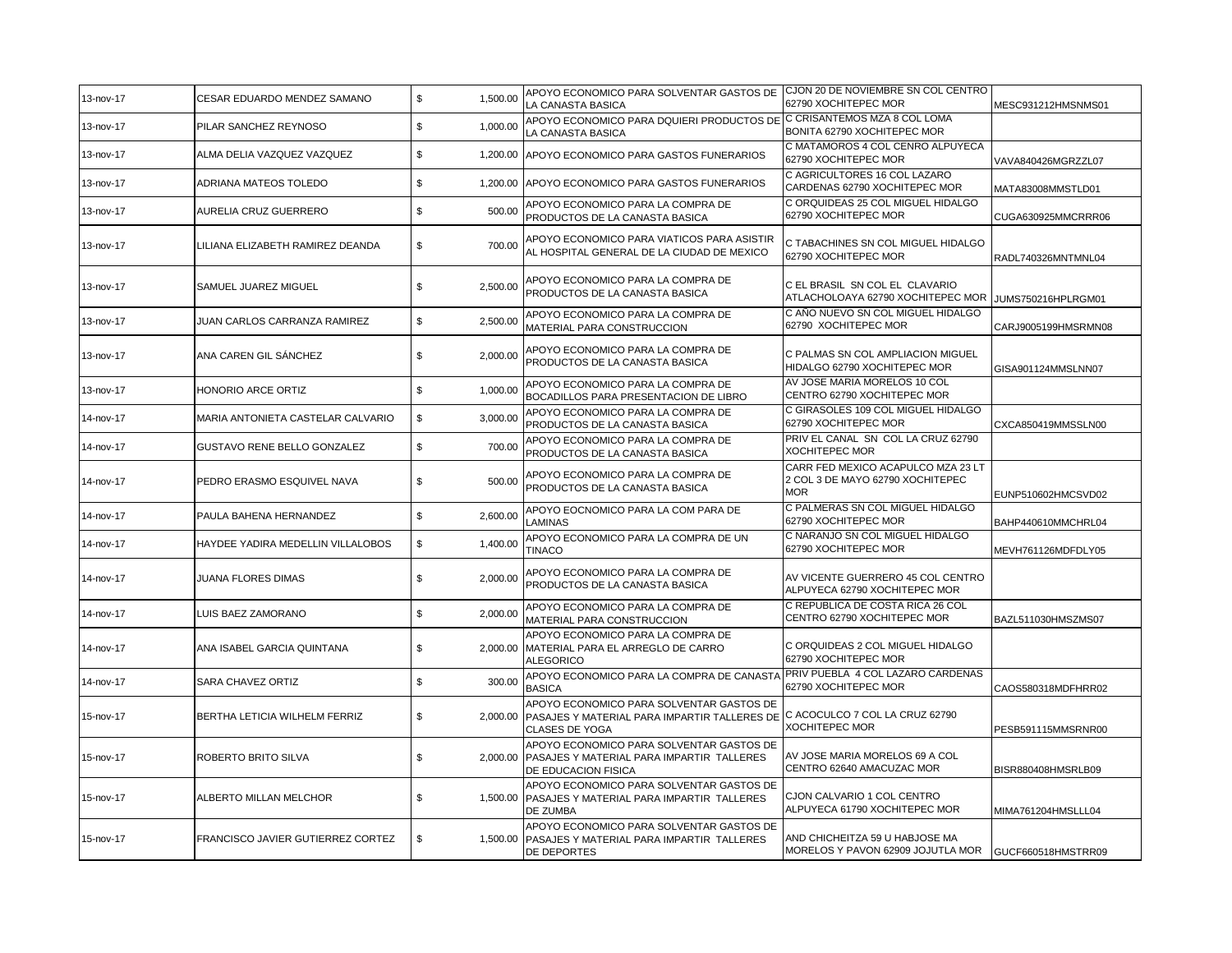| 15-nov-17 | JAIRO RODRIGO ALVAREZ BECERRIL   | \$             | APOYO ECONOMICO PARA SOLVENTAR GASTOS DE<br>1,500.00 PASAJES Y MATERIAL PARA IMPARTIR TALLERES<br>DE ZUMBA                                                       | AV EMILIANO ZAPATA SN COL SAN<br>FRANCISCO 62795 XOCHITEPEC MOR                         | AABJ920814HMSLCR02  |
|-----------|----------------------------------|----------------|------------------------------------------------------------------------------------------------------------------------------------------------------------------|-----------------------------------------------------------------------------------------|---------------------|
| 15-nov-17 | ULISES JONATHAN CARRILLO CUEVAS  | \$             | APOYO ECONOMICO PARA SOLVENTAR GASTOS DE<br>1,500.00 PASAJES Y MATERIAL PARA IMPARTIR TALLERES<br>DE NATACION                                                    | C JUAN ESCUTIA 14 COL SAN JOSE EL<br>CUARTEL 52400 TENANCINGO MEX                       | CACU790403HMSRVL06  |
| 15-nov-17 | DIANA FABIOLA BELLO CUELLAR      | \$             | APOYO ECONOMICO PARA SOLVENTAR GASTOS DE<br>1,500.00 PASAJES Y MATERIAL PARA IMPARTIR TALLERES DE C NORTE 10 COL MARGARITA MAZA DE<br><b>DANZA</b>               | JUAREZ 62017 CUERNAVACA MOR                                                             | BECD930929MMSLLLN00 |
| 15-nov-17 | ALFREDO SOTO ARANDA              | \$             | APOYO ECONOMICO PARA SOLVENTAR GASTOS DE<br>1,500.00 PASAJES Y MATERIAL PARA IMPARTIR TALLERES DE PRIV LA SELVA S/N COL SAN FRANCISCO<br><b>GUITARRA Y CANTO</b> | 62795 XOCHITEPEC MOR                                                                    | SOAA830403HMSTRL02  |
| 15-nov-17 | ERIK JOEL PEREZ GOMEZ            | \$             | APOYO ECONOMICO PARA SOLVENTAR GASTOS DE<br>1,000.00 PASAJES Y MATERIAL PARA IMPARTIR TALLERES DE C REPUBLICA DE NICARAGUA 31 COL<br><b>FLAG FOOTBALL</b>        | CENTRO 62790 XOCHITEPEC MOR                                                             | PEGE931114HDFRMR05  |
| 15-nov-17 | AMANCIA TECORRAL EUGENIO         | \$             | APOYO ECONOMICO PARA SOLVENTAR GASTOS DE<br>1,500.00 PASAJES Y MATERIAL PARA IMPARTIR TALLERES DE C MANGO SN COL MIGUEL HIDALGO 62790<br>NAHUATL                 | <b>XOCHITEPEC MOR</b>                                                                   | TEEA820329MGRCGM00  |
| 15-nov-17 | ROBERTO MORALES MORENO           | \$             | APOYO ECONOMICO PARA SOLVENTAR GASTOS DE<br>1,500.00 PASAJES Y MATERIAL PARA IMPARTIR TALLERES DE C DE LA VIA SN COL REAL DEL PUENTE<br><b>BOX</b>               | 62790 XOCHITEPEC MOR                                                                    | MOMR700607HDFRRB08  |
| 15-nov-17 | <b>GERARDO ORTEGA QUESADA</b>    | \$             | APOYO ECONOMICO PARA SOLVENTAR GASTOS DE<br>900.00 PASAJES Y MATERIAL PARA IMPARTIR TALLERES DE PRIV SAN GASPAR 2 U HAB EL SEMINARIO<br><b>MUSICA</b>            | 62767 EMILIANO ZAPATA MOR                                                               | OEQG640703HDFRSR03  |
| 15-nov-17 | DIEGO ORLANDO DIAZ CASTILLO      | \$             | APOYO ECONOMICO PARA SOLVENTAR GASTOS DE<br>1,500.00 PASAJES Y MATERIAL PARA CLASES DE FUTBOL<br><b>PLAYERO</b>                                                  | PASEO DE LA LIBERTAD 82 U HAB<br>PASEOS DE XOCHITEPEC 62790<br><b>XOCHITEPEC MOR</b>    | DICD840501HDFZSG04  |
| 15-nov-17 | INGRID MEYRAN PATIÑO             | \$             | APOYO ECONOMICO PARA SOLVENTAR GASTOS DE<br>3,000.00 PASAJES Y MATERIAL PARA IMPARTIR TALLERES DE CARRETERA ATLACHOLOAYA KM 1 COL<br><b>BALLET</b>               | EL PARAISO 62790 XOCHITEPEC MOR                                                         | MEPI770426MDFYTN02  |
| 15-nov-17 | JORGE LUIS HERNANDEZ ROJAS       | \$<br>2,000.00 | APOYO ECONOMICO PARA GASTOS DE LA CANASTA<br><b>BASICA</b>                                                                                                       | C REPUBLICA DE HAITI 18 COL CENTRO<br>62790 XOCHITEPEC MOR                              | HERJ751114HMSRJR07  |
| 15-nov-17 | KEILA MARESA LOPEZ JUAREZ        | 1,000.00<br>\$ | APOYO ECONOMICO PARA PAGO DE VIATICOS Y<br>PASAJES PARA TRASLADARME A LA U.A.E.M                                                                                 | AV LA CRUZ 51 COL LA CRUZ 62790<br><b>XOCHITEPEC MOR</b>                                | LOJK960429MMCPRL07  |
| 15-nov-17 | DIOMIRA SUGEIS MEDINA RIVERA     | 2,000.00<br>\$ | APOYO ECONOMICO PARA SOLVENTAR GASTOS DE<br>LA CANASTA BASICA                                                                                                    | AV VICENTE GUERRERO 54 COL CENTRO<br>ALPUYECA 62790 XOCHITEPEC MOR                      | MERD831110MNTDVM03  |
| 15-nov-17 | LEYDI ABIGAIL HERNANDEZ CRUZ     | \$             | APOYO ECONOMICO PARA PAGO DE PASAJES PARA<br>1,000.00 TRASLADARME A REALIZAR MIS PRACTICAS<br><b>PROFESIONALES</b>                                               | C BERNABE BRAVO NO 33<br>ATLACHOLOAYA 62790 XOCHITEPEC MOR                              |                     |
| 15-nov-17 | VERONICA RABADAN SANDOVAL        | 1,000.00<br>\$ | APOYO ECONOMICO PARA SOLVENTAR GASTOS DE<br>LA CANASTA BASICA                                                                                                    | C GIRASOLES 26 COL NUEVA MORELOS<br>62790 XOCHITEPEC MOR                                | RASV720704MMSBNR00  |
| 15-nov-17 | DANIEL ROMERO VERGARA            | \$             | APOYO ECONOMICO PARA PAGO DE PASAJES PARA<br>2,000.00 TRASLADARME A REALIZAR MIS PRACTICAS<br><b>PROFESIONALES</b>                                               | C GUAYABO No 6 COL MIGUEL HIDALGO<br>62790 XOCHITEPEC MOR                               |                     |
| 15-nov-17 | LIBNY HALI LEON MOJICA           | \$<br>2,000.00 | APOYO ECONOMICO PARA PAGO DE PASAJES PARA<br>TRASLADARMEA REALIZAR MI SERVICIO SOCIAL                                                                            | AV MEXICO BALSAS 215 COL SAN MATEOS<br>PTE DE IXTLA                                     |                     |
| 15-nov-17 | LAYLA YURIKO FLORES GAMARRA      | \$<br>1,500.00 | APOYO ECONOMICO PARA SOLVENTAR GASTOS DE<br>LA CANASTA BASICA                                                                                                    | C REPUBLICA DE COLOMBIA 5 COL<br>CENTRO 62790 XOCHITEPEC MOR                            |                     |
| 15-nov-17 | ENRIQUE ALVARO DELGADO MONDRAGON | \$<br>4,900.00 | APOYO ECONOMICO POR VIATICOS PARA PODER<br>ACUDIR A RESOLVER PROBLEMAS DEL AGUA<br><b>POTABLE</b>                                                                | AV EMILIANO ZAPATA S/N COL LAZARO<br>CARDENAS CHICONCUAC 62790<br><b>XOCHITEPEC MOR</b> | DEME610715HMSLNN07  |
| 15-nov-17 | JUAREZ CORTEZ LETICIA            | 1,500.00<br>\$ | APOYO ECONOMICO PARA LA COMPRA DE CANASTA<br><b>BASICA</b>                                                                                                       | C REPUBLICA DE PERU 3 COL CENTRO<br>62790XOCHITEPEC MOR                                 | JUCL820929MMSRRT00  |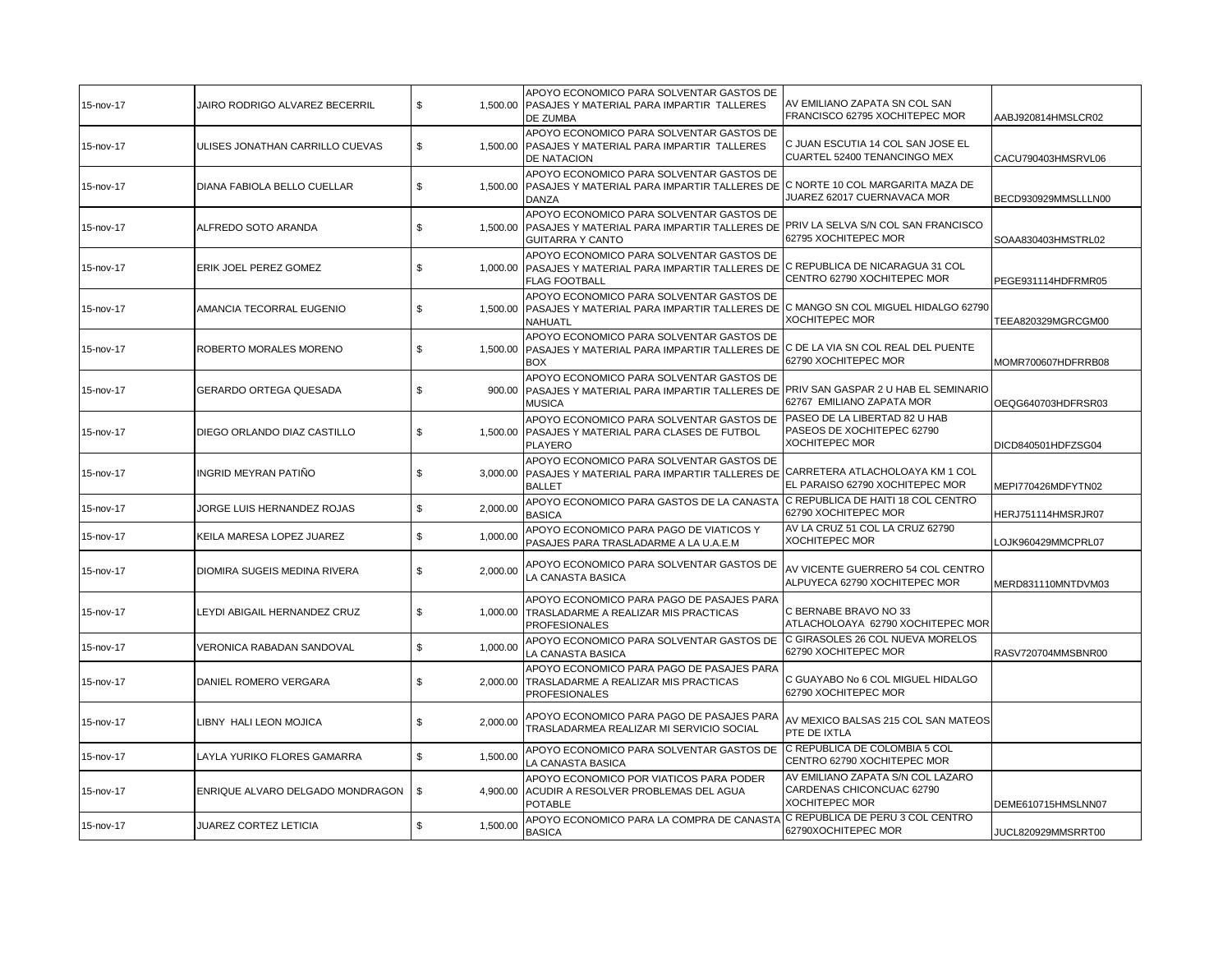| 15-nov-17 | BARRANCO CARIILLO ZAIRA JOCELYN   | \$<br>2,500.00 | APOYO ECONOMICO PARA LA COMPRA DE CANASTA<br><b>BASICA</b>                                                                             | C ARROYO DULCE 14 D UHAB ARROYOS<br>DE XOCHITEPEC 62790 XOCHITEPEC MOR                  | BACZ9111015MMSRRR04 |
|-----------|-----------------------------------|----------------|----------------------------------------------------------------------------------------------------------------------------------------|-----------------------------------------------------------------------------------------|---------------------|
| 15-nov-17 | ESQUIVEL GARCIA MARIA ELENA       | 800.00<br>\$   | APOYO ECONOMICO PARA LA COMPRA DE CANASTA<br><b>BASICA</b>                                                                             | C 13 DE SEPTIEMBRE S/N LOC LA CANELA<br>62790 XOCHITEPEC MOR                            | EUGE530818MMSSRL02  |
| 15-nov-17 | DAVID CASTRO GONZALEZ             | \$<br>1.000.00 | APOYO ECONOMICO PARA LA COMPRA DE CANASTA AV MORELOS MZA 1 LT 10 COL LOMA<br><b>BASICA</b>                                             | BONITA 62790 XOCHITEPEC MOR                                                             | CAGD781212HMCSNV04  |
| 15-nov-17 | OCAMPO CHAVEZ ANDRES              | \$<br>1,000.00 | APOYO ECONOMICO PARA LA COMPRA DE CANASTA<br><b>BASICA</b>                                                                             | C REPUBLICA DE COSTA RICA 28 COL<br>CENTRO 62790 XOCHITEPEC MOR                         | OACA 571020HGRCHN02 |
| 15-nov-17 | <b>GOMEZ CRUZ LUIS</b>            | \$<br>500.00   | APOYO ECONOMICO PARA LA COMPRA DE CANASTA C LA CANELA S/N LOC LA CANELA 62790<br><b>BASICA</b>                                         | <b>XOCHITEPEC MOR</b>                                                                   | GOCL400819HJCMRS05  |
| 15-nov-17 | NARCIZA GAMARRA ARCE              | \$<br>1,000.00 | APOYO ECONOMICO PARA LA COMPRA DE CANASTA<br><b>BASICA</b>                                                                             | CJON 20 DE NOVIEMBRE 13 COL CENTRO<br>62790 XOCHITEPEC MOR                              | GAAN641029MMSMRR08  |
| 15-nov-17 | NUÑEZ ORTEGA MARIA DEL CARMEN     | \$<br>700.00   | APOYO ECONOMICO PARA LA COMPRA DE CANASTA<br>BASICA                                                                                    | C REPUBLICA DE HAITI SN COL CENTRO<br>62790 XOCHITEPEC MOR                              | NUOC740610MMSXRR03  |
| 15-nov-17 | PORIFIO MEDRANO MARGARITA         | \$<br>1,500.00 | APOYO ECONOMICO PARA LA COMPRA DE CANASTA<br><b>BASICA</b>                                                                             | PRIV NIÑOS HEROES 4 COL SAN<br>FRANCISCO CHICONCUAC 62795<br><b>XOCHITEPEC MOR</b>      | POMM780609MMSRDR06  |
| 15-nov-17 | CASTAÑEDA JACOBO SERGIO DAVID     | \$             | APOYO EOCNOMICO PARA SOLVENTAR GASTOS<br>5,000.00 PARA LA COMPRA DE MATERIAL Y PASAJES PARA<br>IMPARTIR CLASES DE NATACION Y ATLETISMO | C REPUBLICA DE BRASIL 16 COL CENTRO<br>62790 XOCHITEPEC MOR                             |                     |
| 15-nov-17 | LOZANO RIVAS MARIA ESTELA         | \$             | APOYO ECONOMICO PARA PAGO DE VIATICOS PARA<br>1,000.00 TRASLADARME A LAS DIFERENTES ESCUELAS DEL<br>MUNICIPIO DE XOCHITEPEC            | AV EMILIANO ZAPATA S/N COL LAZARO<br>CARDENAS CHICONCUAC 62790<br><b>XOCHITEPEC MOR</b> |                     |
| 15-nov-17 | <b>CORTES PARRA DAVID</b>         | \$<br>700.00   | APOYO ECONOMICO PARA SOLVENTAR GASTOS DE<br>MI EDAD                                                                                    | C REPUBLICA DEL PERU 1 COL CENTRO<br>62790 XOCHITEPEC MOR                               |                     |
| 15-nov-17 | ZAGAL GARCIA MARTHA               | \$<br>500.00   | APOYO ECONOMICO PARA SOLVENTAR GASTOS DE<br>LA CANASTA BASICA                                                                          | AV DE LOS PINOS 42 PBLO REAL DEL<br>PUENTE 62790 XOCHITEPEC MOR                         | ZAGM670223MMSGRR02  |
| 15-nov-17 | MEDINA FLORES AUSENCIO            | \$<br>1,500.00 | APOYO ECONOMICO PARA SOLVENTAR GASTOS<br><b>MEDICAMENTOS</b>                                                                           | C HAITI S/N COL LAZARO CARDENAS<br>62790 XOCHITEPEC MOR                                 | MEFA531218HMSDLS01  |
| 15-nov-17 | SANCHEZ VALLE MARIA GLORIA        | \$<br>1,500.00 | APOYO ECONOMICO PARA SOLVENTAR GASTOS DE<br>LA CANASTA BASICA                                                                          | C REPUBLICA DEL PERU 7 COL CENTRO<br>62790 XOCHITEPEC MOR                               |                     |
| 15-nov-17 | GOMEZ SÁNCHEZ YENNI NAYELI        | \$<br>1,000.00 | APOYO ECONOMICO PARA SOLVENTAR GASTOS DE<br>LA CANASTA BASICA                                                                          | AND LLAMARADA 1 COL LOMA BONITA<br>62790 XOCHITEPEC MOR                                 | GOSY931203MMSMNN07  |
| 15-nov-17 | BARON GUADARRAMA ROSA             | \$<br>1,000.00 | APOYO ECONOMICO PARA SOLVENTAR GASTOS DE<br>LA CANASTA BASICA                                                                          | C REPUBLICA DE PARAGUAY 16 COL<br>CENTRO 62790 XOCHITEPEC MOR                           | BAGR500803MMSRDS08  |
| 15-nov-17 | ALMANZA RIOS YADIRA               | \$<br>2,500.00 | APOYO ECONOMICO PARA SOLVENTAR GASTOS DE<br>LA CANASTA BASICA                                                                          | AV JOSE MARIA MORELOS 21 COL<br>CENTRO XOCHITEPEC MOR                                   | AARY740811MMSLSD06  |
| 15-nov-17 | VALLE VARGAS CARLOS IVAN          | \$<br>1,500.00 | APOYO ECONOMICO PARA SOLVENTAR GASTOS DE<br>LA CANASTA BASICA                                                                          | C VERACRUZ 28 COL LAZARO CARDENAS<br>62790 XOCHITEPEC MOR                               | VAVC940616HMSLRR09  |
| 15-nov-17 | FIGUEROA JUAREZ VICENTE ALEJANDRO | \$<br>1,500.00 | APOYO ECONOMICO PARA SOLVENTAR GASTOS DE<br>LA CANASTA BASICA                                                                          | C REPUBLICA DE BOLIVIA S/N COL.<br>CENTRO 62790 XOCHITEPEC MOR                          | FIJV720220HMSGRC02  |
| 15-nov-17 | MORALES PEREZ LAURA ELIZABETH     | \$<br>1,500.00 | APOYO ECONOMICO PARA SOLVENTAR GASTOS DE<br>LA CANASTA BASICA                                                                          | C VERACRUZ 28 COL LAZARO CARDENAS<br>61790 XOCHITEPEC MOR                               | MOPL920818MMSRRR06  |
| 15-nov-17 | ALBINA HERNANDEZ SOTO             | \$<br>2,500.00 | APOYO ECONOMICO PARA SOLVENTAR GASTOS DE<br>LA CANASTA BASICA                                                                          | C AMERICA CENTRAL 33 COL CENTRO<br>ATLACHOLOAYA 62790 XOCHITEPEC MOR                    |                     |
| 15-nov-17 | RAMOS MATA YOLANDA                | \$<br>1.000.00 | APOYO ECONOMICO PARA SOLVENTAR GASTOS DE<br>LA CANASTA BASICA                                                                          | C TEZOZOMOC MZA 97 LT 4 COL UNIDAD<br>MORELOS 1A SECCION 62790<br><b>XOCHITEPEC MOR</b> | RAMY630808MVZMTL07  |
| 15-nov-17 | JORGE URIEL MUCIÑO ROMERO         | \$<br>450.00   | APOYO ECONOMICO PARA PAGO DE 1 ARBITRAJE<br>DE COPA 3MX                                                                                | C ARROYO ESCONDICO 109 U HAB<br>ARROYOS DE XOCHITEPEC 62790<br><b>XOCHITEPEC</b>        | MURJ981015HDFCMR08  |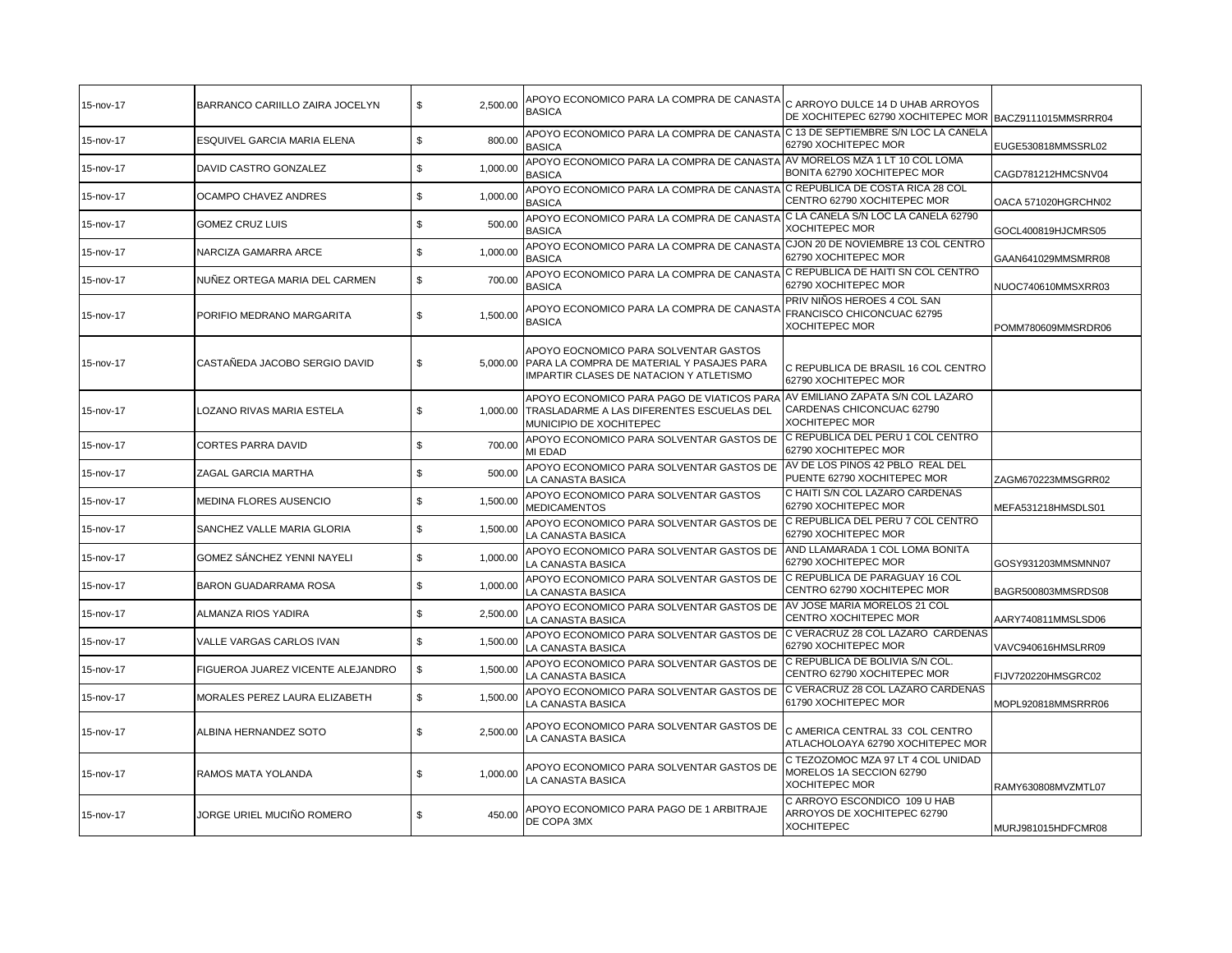| 15-nov-17 | HERNANDEZ CABRERA CLARA ILIANA          | \$<br>2.500.00 | APOYO EOCNOMICO PARA LA COMPRA DE<br>MATERIAL Y MEDICAMENTOS PARA ODONTOLOGIA                                                                            | C DEL ESTUDIANTE 3 COL CENTRO 62790<br>XOCHITEPEC MOR                                   | HECC890105MMSRBL08   |
|-----------|-----------------------------------------|----------------|----------------------------------------------------------------------------------------------------------------------------------------------------------|-----------------------------------------------------------------------------------------|----------------------|
| 15-nov-17 | MIRELBA PEREZ CAMPOS                    | \$<br>1,500.00 | APOYO ECONOMICO PARA ADQUIRIR PRODUCTOS<br>PARA LA CANASTA BASICA                                                                                        | PRIV DE LOS FLORES 7 COL LA CRUZ<br>62790 XOCHITEPEC MOR                                |                      |
| 15-nov-17 | MINERVA NAVARRO MILLAN                  | \$<br>1,000.00 | APOYO ECONOMICO PARA ADQUIRIR PRODUCTOS<br>PARA LA CANASTA BASICA                                                                                        | C MIGUEL AGUSTIN PRO SN COL SAN<br>FRANCISCO CHICONCUAC 62795<br>XOCHITEPEC MOR         |                      |
| 15-nov-17 | SILVINA ALATORRE PAREDES                | \$<br>400.00   | APOYO ECONOMICO PARA SOLVENTAR GASTOS DE<br>LA CANASTA BASICA                                                                                            | AV DE LA CRUZ S/N COL REAL DEL<br>PUENTE 62790 XOCHITEPEC MOR                           | AAPS540912MMSLRL06   |
| 15-nov-17 | LOURDES PATRICIA GAMA RODRIGUEZ         | \$<br>1,500.00 | APOYO ECONOMICO PARA SOLVENTAR GASTOS DE<br>LA CANASTA BASICA                                                                                            | C TULIPANES 20 AMPL MIGUEL HIDALGO<br>62790 XOCHITEPEC MOR                              |                      |
| 15-nov-17 | SAMUEL JUAREZ MIGUEL                    | \$             | APOYO ECONOMICO PARA EL PAGO DE SONIDO<br>2,500.00 PARA EL CIERRE DE LAS CARAVANAS CULTURALES<br>Y DEPORTIVAS                                            | C EL BRASIL SN COL EL CLAVARIO<br>ATLACHOLOAYA 62790 XOCHITEPEC MOR                     | JUMS750216HPLRGM01   |
| 15-nov-17 | ANGELINA VILLALOBOS PERALTA             | \$             | 3,000.00 APOYO ECONOMICO PARA LA COMPRA DE INSUMOS                                                                                                       | PRIV NARANJO 4 COL MIGUEL HIDALGO<br>62790 XOCHITEPEC MOR                               | VIPA450821MGRLRN02   |
| 15-nov-17 | CARLOS AVILEZ DELGADO                   | \$<br>2,500.00 | APOYO ECONOMICO PARA LA COMPRA DE<br>MEDICAMENTOS Y PRODUCTOS DE LA CANASTA<br><b>BASICA</b>                                                             | C REPUBLICA DE VENEZUELA 5 COL<br>CENTRO 62790 XOCHITEPEC MOR                           | AIDC731020HMSVLR05   |
| 15-nov-17 | ALMA DELIA VAZQUEZ VAZQUEZ              | \$<br>2,000.00 | APOYO ECONOMICO PARA LA COMPRA DE<br>PRODUCTOS DE LA CANASTA BASICA                                                                                      | C MATAMOROS 4 COL CENTRO<br>ALPUYECA 62790 XOCHITEPEC MOR                               | VAVA840426MGRZZL07   |
| 15-nov-17 | VICTOR HUGO GARCIA LOPEZ                | \$<br>2,500.00 | APOYO ECONOMICO PARA LA COMPRA DE LAMINAS<br>DE FIBROCEMENTO                                                                                             | 2DA PRIV INDEPENDENCIA 46 COL<br>CENTRO CHICONCUAC 62795<br><b>XOCHITEPEC MOR</b>       | GALV7908227HMSRPC06  |
| 15-nov-17 | RODRIGO FIERROS PEDROZA                 | 2,200.00<br>\$ | APOYO ECONOMICO PARA LA COMPRA DE TUBOS<br>PARA LA INSTALACION DE DRENAJE                                                                                | C HERNAN CORTEZ 40 COL CENTRO<br>ATLACHOLOAYA 62790 XOCHITEPEC MOR                      |                      |
| 15-nov-17 | <b>MARIA LOPEZ VAZQUEZ</b>              | \$<br>3,500.00 | APOYO ECONOMICO PARA LA COMPRA DE<br>MATERIAL PARA CONSTRUCCION                                                                                          | PRIV DE INDEPENDENCIA 46 COL SAN<br>FRANCISCO CHICONCUAC 62795<br><b>XOCHITEPEC MOR</b> | LOVM400402MGRPZR03   |
| 16-nov-17 | JOSE ARELLANO ROMAN                     | \$             | APOYO ECONOMICO PARA SOLVENTAR GASTOS DE<br>1,000.00 PASAJES Y MATERIAL PARA IMPARTIR TALLERES DE MIGUIEN LA UNION 62790 XOCHITEPEC<br><b>BASQUETBOL</b> | C EMILIANO ZAPATA SN COL SAN<br><b>MOR</b>                                              | AERJ700319HMSRMS08   |
| 16-nov-17 | MARIA ANGELICA DOMINGUEZ PEREZ          | \$<br>3,000.00 | APOYO ECONOMICO PARA ADQUIRIR PRODUCTOS<br>PARA LA CANASTA BASICA                                                                                        | AV PALMAS NORTE SN COL LAS PALMAS<br>ALPUYECA 62797 XOCHITEPEC                          |                      |
| 16-nov-17 | <b>JESUS SALGADO BARON</b>              | \$<br>5,000.00 | APOYO ECONOMICO PARA LA COMPRA DE<br>PRODUCTOS DE LA CANASTA BASICA                                                                                      | C ALTAMIRANO SN COL CENTRO 62790<br><b>XOCHITEPEC MOR</b>                               |                      |
| 16-nov-17 | DELGADO HERNANDEZ NIELSER DE LOS REI \$ | 2,500.00       | APOYO ECONOMICO PARA SOLVENTAR GASTOS DE<br>LA CANASTA BASICA                                                                                            | C ILLHUICAMINA SN U MORELOS 62790<br>XOCHITEPEC MOR                                     | DEHN720621MMSLRL08   |
| 16-nov-17 | ESLY NAGAI MORGADO GONZALEZ             | \$<br>2,500.00 | APOYO ECONOMICO PARA SOLVENTAR GASTOS DE<br><b>TRANSPORTE</b>                                                                                            | PRIV TABACHINES SN COL LAZARO<br>CARDENAS 62790 XOCHITEPEC MOR                          | MOGE87111617MMSRNS00 |
| 16-nov-17 | VERONICA PALACIOS GALVAN                | \$<br>2,000.00 | APOYO ECONOMICO PARA SOLVENTAR GASTOS DE<br>LA CANASTA BASICA                                                                                            | C LEOPOLDO REYNOSO S/N COL CENTRO<br>62790 XOCHITEPEC MOR.                              | PAGV730112MMSLLR03   |
| 16-nov-17 | ADRIAN ROMERO CASTAÑEDA                 | \$<br>2,000.00 | APOYO ECONOMICO PARA SOLVENTAR GASTOS DE<br>LA CANASTA BASICA                                                                                            | CJON DEL ESTUDIANTE 5 COL CENTRO<br>62790 XOCHITEPEC MOR                                | ROCA540830HMSMSD01   |
| 16-nov-17 | DOMINGA RAMOS BASTIDAS                  | \$<br>1.200.00 | APOYO ECONOMICO PARA GASTOS FUNERARIOS                                                                                                                   | C ACAMINO DE SOLIS 6 COL LAS PALMAS<br>ALPUYECA 62790 XOCHIEPE MOR                      | RABD610226MMSMSM06   |
| 16-nov-17 | J INES SALGADO AYALA                    | \$<br>1,200.00 | APOYO ECONOMICO PARA GASTOS FUNERARIOS                                                                                                                   | C VIOLETAS 317 COL NUEVA MORELOS<br>62790 XOCHITEPEC MOR                                | SAAI610128HGRLYN08   |
| 16-nov-17 | FIERROS PEDROZA RODRIGO                 | \$<br>3,000.00 | APOYO ECONOMICO PARA LA COMPRA DE<br>PRODUCTOS DE LA CANASTA BASICA                                                                                      | C HERNAN CORTEZ 40 COL CENTRO<br>ATLACHOLOAYA 62790 XOCHITEPEC MOR FIPR930212HMSRDD08   |                      |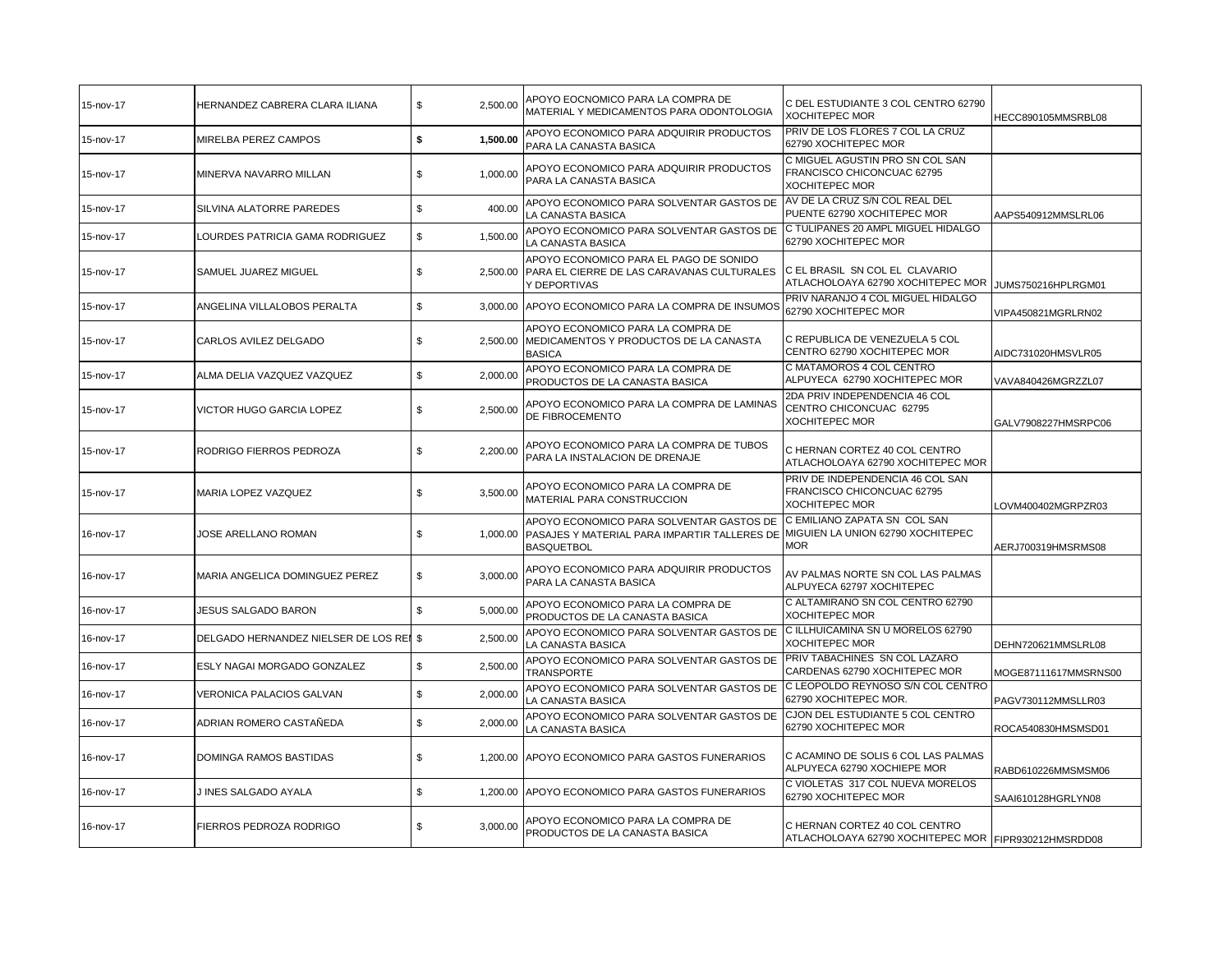| 16-nov-17 | ALFONSO DIAZ PEREZ                     | \$<br>3,000.00          | APOYO ECONOMICO PARA LA COMPRA DE<br>UNIFORMES PARA EQUIPO DE FUTBOL                                 | C AMERICA CENTRAL 52 COL CENTRO<br>ATLACHOLOAYA 62790 XOCHITEPEC MOR DIPA781031HMSZRL02 |                     |
|-----------|----------------------------------------|-------------------------|------------------------------------------------------------------------------------------------------|-----------------------------------------------------------------------------------------|---------------------|
| 16-nov-17 | MARIA MARTINEZ MARTINEZ                | \$<br>500.00            | APOYO ECONOMICO PARA SOLVENTAR GASTOS<br><b>FUNERARIOS</b>                                           | C ZACATECAS LT 44 COL LOMA BONITA<br>62790 XOCHITEPEC MOR                               | MAMM601208MMCRRR04  |
| 16-nov-17 | <b>ANTONIO FLORES MATA</b>             | \$<br>1,500.00          | APOYO ECONOMICO PARA SOLVENTAR GASTOS<br><b>ESCOLARES</b>                                            | C MICHOACAN 4 COL LAZARO CARDENAS<br>62790 XOCHITEPEC MOR                               | FOMA971222HMSLTN06  |
| 16-nov-17 | CLAUDIA REYNOSO ARELLANO               | \$<br>1,000.00          | APOYO ECONOMICO PARA EL PAGO DE CIRUGIA<br><b>OCULAR</b>                                             | C OAXACA 16 COL LAZARO CARDENAS<br>62790 XOCHITEPEC MOR                                 | REAC940316MMSYRL09  |
| 17-nov-17 | LETICIA DIMAS GONZALEZ                 | \$<br>2,500.00          | APOYO ECONOMICO PARA PAGO DE PASAJES Y<br>MATERIAL NECESARIO PARA IMPARTIR CLASES DE<br><b>ZUMBA</b> | C EL CANAL S/N COL NORTE 62665<br>PUENTE DE IXTLA MOR                                   | DIGL780224MGRMNT01  |
| 17-nov-17 | TANIA ESMERALDA ADAME GAONA            | \$<br>2,500.00          | APOYO ECONOMICO PARA PAGO DE PASAJES Y<br>MATERIAL NECESARIO PARA IMPARTIR CLASES DE<br><b>ZUMBA</b> | PRIV INDEPENDENCIA I COL CENTRO<br>CHICONCUAC 62795 XOCHITEPEC MOR                      | AAGT850830MMSSDNN09 |
| 17-nov-17 | NATIVIDAD VARGAS PÍNZON                | \$<br>1,500.00          | APOYO ECONOMICO PARA ADQUIRIR PRODUCTOS<br>PARA LA CANASTA BASICA                                    | C VERACRUZ 28 COL LAZARO CARDENAS<br>62795 XOCHITEPEC MOR                               | VAPN670101MMSRNT02  |
| 17-nov-17 | ALONZO SALINAS APOLONIA                | \$<br>400.00            | APOYO ECONOMICO PARA SOLVENTAR GASTOS DE<br>LA CANASTA BASICA                                        | C PALMA SN COL LOMA BONITA 62790<br><b>XOCHITEPEC MOR</b>                               | AOSA650817MGRLLP08  |
| 17-nov-17 | MINERVA NORIEGA AGUIRRE                | \$<br>300.00            | APOYO ECONOMICO PARA SOLVENTAR GASTOS DE<br>LA CANASTA BASICA                                        | AV VICENTE GUERRERO 33 CON CENTRO<br>ALPUYECA 62790 XOCHITEPEC MOR                      | NOAM631117MMSRGN05  |
| 17-nov-17 | <b>IRMA CARMONA ABARCA</b>             | \$<br>1,000.00          | APOYO ECONOMICO PARA SOLVENTAR GASTOS DE<br>LA CANASTA BASICA                                        | C PLAZA JUAREZ 3 COL CENTRO 62790<br><b>XOCHITEPEC MOR</b>                              | CAAI560907MGRRBR00  |
| 17-nov-17 | GABRIEL MERCADO GUZMAN                 | \$<br>1,500.00          | APOYO ECONOMICO PARA SOLVENTAR GASTOS<br>PARA LUCH                                                   | AV VICENTE GUERRERO 41 COL CENTRO<br>ALPUYECA 62790 XOCHITEPEC MOR                      | MEGG860529HMSRZB03  |
| 17-nov-17 | FLORES BARRERA MARIA ENGRACIA          | \$<br>2.000.00          | APOYO ECONOMICO PARA LA COMPRA DE<br>PRODUCTOS DE LA CANASTA BASICA                                  | C NARDOS 531 COL NUEVA MORELOS<br>62790 XOCHITEPEC MOR                                  | FOBE760822MMSRLN07  |
| 17-nov-17 | ARANZA DIAZ ORTEGA                     | \$<br>5,000.00          | APOYO ECONOMICO PARA LA COMPRA DE<br>PRODUCTOS DE LA CANASTA BASICA                                  | C REFORMA 9 COL CENTRO CHICONCUAC<br>62795 XOCHITEPEC MOR                               | DIOA951213MMSZRR08  |
| 17-nov-17 | JUANA FLORES DIMAS                     | \$<br>1,800.00          | APOYO ECONOMICO PARA LA COMPRA DE<br>MATERIAL DE CONSTRUCCION                                        | AV VICENTE GUERRERO 45 COL CENTRO<br>ALPUYECA 62790 XOCHITEPEC MOR                      |                     |
| 17-nov-17 | HECTOR HERNANDEZ SOTO                  | \$<br>2,000.00          | APOYO ECONOMICO PARA LA COMPRA DE UNA<br>BOMBA ELECTRICA CENTRIFUGA DE AGUA                          | AV SAN RAMON 17 COL CENTRO<br>CHICONCUAC 62795 XOCHITEPEC MOR                           | HESH830424HMSRTC06  |
| 17-nov-17 | SOCORRO MUÑOS MUÑOS                    | \$<br>2,000.00          | APOYO ECONOMICO PARA LA COMPRA DE<br>PRODUCTOS DE LA CANASTA BASICA                                  | C FRESNOS 245 COL MIGUEL HIDALGO<br>62790 XOCHITEPEC MOR                                | MUMS550627MGRXXC16  |
| 17-nov-17 | FRANCISCO EMILIO RIVERA ZEPEDA         | \$<br>5,000.00          | APOYO ECONOMICO PARA LA CONTRATACION DE<br>AUTOBUSES PARA EL TRASLADO DE DANZANTES                   | C 13 DE SEPTIEMBRE 4 COL CAMPO LA<br>CANELA 62790 XOCHITEPEC MOR                        | RIZF621006HMSVPR01  |
| 17-nov-17 | MARIO ALBERTO FIGUEROA FLORES          | \$<br>500.00            | APOYO ECONOMICO PARA LA COMPRA DE<br>PRODUCTOS DE LA CANASTA BASICA                                  | AND 414 MZA 107 LT 7 COL UNIDAD<br>MORELOS 1A SECCION 62790<br><b>XOCHITEPEC MOR</b>    | FIFM890705HMSGLR01  |
| 17-nov-17 | EMMANUEL ABISAIL GUADARRAMA VERGAR, \$ | 2,500.00                | APOYO ECONOMICO PARA LA COMPRA DE<br>UNIFORMES PARA EL EQUIPO DE FUTBOL                              | C AÑO NUEVO SN COL AMPL MIGUEL<br>HIDALGO 62790 XOCHITEPEC MOR                          | GUVE950519HMSORM09  |
| 18-nov-17 | <b>GABRIELA CRUZ ZAMORA</b>            | \$<br>1,200.00          | APOYO ECONOMICO PARA GASTOS FUNERARIOS                                                               | COL FLOORIPONDIO MZA 12 LT 33 COL<br>OBRERA 62790 XOCHITEPEC MOR                        | CUZG780215MMSRMB07  |
| 18-nov-17 | ERIKA REYES CASTAÑEDA                  | \$<br>1,200.00          | APOYO ECONOMICO PARA GASTOS FUNERARIOS                                                               | AV LLAMARADAS MZA 4164 LT 25 U<br>MORELOS 62790 XOCHITEPEC MOR                          | RECE790718MMSYSR03  |
| 20-nov-17 | ABRIL DINA ZULEIMA ORTEGA PADRON       | $\mathbb S$<br>1,700.00 | APOYO ECONOMICO PARA SOLVENTAR GASTOS<br>DE TRANSPORTE A LA UAEM                                     | C VIA 2 COL REAL DEL PUENTE 62790<br><b>XOCHITEPEC MOR</b>                              |                     |
| 20-nov-17 | <b>ESPERANZA ROA</b>                   | \$<br>1,000.00          | APOYO ECONOMICO PARA LA COMPRA DE PACAS<br>DE LAMINAS                                                | C NARDOS SN COL MIGUEL HIDALGO<br>62790 XOCHITEPEC MOR                                  | ROXE950417MNEXX05   |
| 20-nov-17 | GUILLIVALDO FLORES PLATA               | \$<br>2,000.00          | APOYO ECONOMICO PARA LA COMPRA DE CANASTA<br><b>BASICA</b>                                           | C ANAHUAC SN ATLACHOLOAYA 62790<br><b>XOCHITEPEC MOR</b>                                |                     |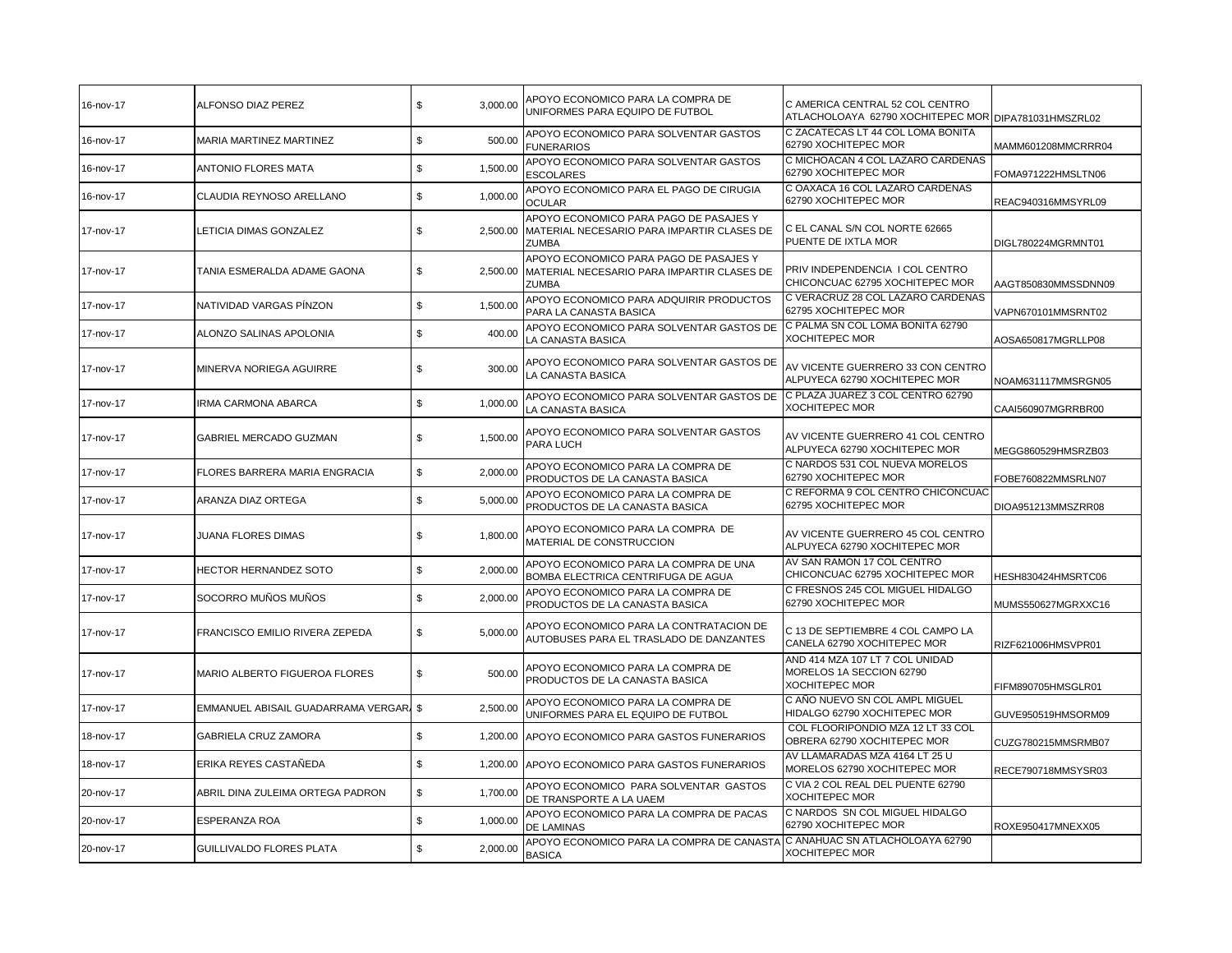| 20-nov-17 | FORTINO DOMINGUEZ PALMA               | \$<br>2,000.00 | APOYO ECONOMICO PARA SOLVENTAR GASTOS DE CACAPULCO SN COL 3 DE MAYO<br>VESTUARIOS PARA GRUPO DE DANZA  | ALPUYECA 62790 XOCHITEPEC MOR                                                             | DOPF610812HMSMLR05  |
|-----------|---------------------------------------|----------------|--------------------------------------------------------------------------------------------------------|-------------------------------------------------------------------------------------------|---------------------|
| 20-nov-17 | ABIMAEL OLIVO FIERROS                 | 1,200.00<br>\$ | APOYO ECONOMICO PARA SOLVENTAR GASTOS<br><b>FUNERARIOS</b>                                             | C MORELIA 27 COL CAZAHUATERA<br>ATLACHOLOAYA 62790 XOCHITEPEC MOR OIFA840325HMSLRB08      |                     |
| 21-nov-17 | BERTHA PEREZ SANCHEZ                  | \$<br>1,000.00 | APOYO ECONOMICO PARA SOLVENTAR GASTOS DE<br>LA CANASTA BASICA                                          | C ACOCULCO 7 COL LA CRUZ 62790<br><b>XOCHITEPEC MOR</b>                                   | PESB591115MMSRNR00  |
| 21-nov-17 | JOSE MARTIN JIMENEZ ORNELAS           | 500.00<br>\$   | APOYO ECONOMICO PARA SOLVENTAR GASTOS DE<br>LA CANASTA BASICA                                          | C GENOVEVO DE LA O 18 COL 3 DE MAYO<br>ALPUYECA 62790 XOCHITEPEC MOR                      | JIOM860130HDFMRR08  |
| 21-nov-17 | MARIA CRISTINA CASTRO NEGRETE         | 1,500.00<br>\$ | APOYO ECONOMICO PARA SOLVENTAR GASTOS DE<br>LA CANASTA BASICA                                          | C REPUBLICA DEL PERU 7 COL CENTRO<br>62790 XOCHITEPEC MOR                                 | CANC620621MMSSGR04  |
| 21-nov-17 | FERNANDO ANTONIO HERRERA GUTIERREZ \$ | 1,800.00       | APOYO ECONOMICO PARA SOLVENTAR GASTOS DE<br>LA CANASTA BASICA                                          | PRIV REFORMA SN COL BENITO JUAREZ<br>62790 XOCHITEPEC MOR                                 | HEGF770117HMSRTR04  |
| 21-nov-17 | RAFAEL NAVA GUADARRAMA                | \$<br>1,800.00 | APOYO ECONOMICO PARA SOLVENTAR GASTOS DE CINDEPENDENCIA 46 COL CENTRO<br>LA CANASTA BASICA             | CHICONCUAC 62795 XOCHITEPEC MOR                                                           | NAGR741227HMSVDF10  |
| 21-nov-17 | JULIO CESAR BELTRAN MORALES           | \$<br>1,500.00 | APOYO ECONOMICO PARA SOLVENTAR GASTOS DE<br>LA CANASTA BASICA                                          | C NAVAJILLAS 136 COL VISTA HERMISA<br>62556 JIUTEPEC MOR                                  | BEMJ931026HMSLR02   |
| 21-nov-17 | VICTOR HUGO SORIANO REYNOSO           | \$<br>1,500.00 | APOYO ECONOMICO PARA SOLVENTAR GASTOS DE<br>LA CANASTA BASICA                                          | C PUEBLA SN COL LAZARO CARDENAS<br>62790 XOCHITEPEC MOR                                   | SORV900819HMSRYC00  |
| 21-nov-17 | MARIA DE JESUS ALEGRIA ORTIZ          | \$<br>1,307.00 | APOYO ECONOMICO PARA DQUIERI PRODUCTOS DE C VERACRUZ SN COL LAZARO CARDENAS<br>LA CANASTA BASICA       | 62795 XOCHITEPEC MOR                                                                      |                     |
| 21-nov-17 | PILAR SANCHEZ REYNOSO                 | \$<br>1,000.00 | APOYO ECONOMICO PARA SOLVENTAR GASTOS DE<br>LA CANASTA BASICA                                          | C CRISANTEMOS MZA 8 COL LOMA<br>BONITA 62790 XOCHITEPEC MOR                               |                     |
| 21-nov-17 | DAMIANA GONZALEZ CASTELAR             | \$<br>2,000.00 | APOYO ECONOMICO PARA LA COMPRA DE<br>PRODUCTOS DE LA CANASTA BASICA                                    | C GIRASOL 109 COL MIGUEL HIDALGO<br>62790 XOCHITEPEC MOR                                  | GOCD 610412MMSNSM00 |
| 21-nov-17 | MARIA GUADALUPE RETANA CASTELAR       | 3,000.00<br>\$ | APOYO ECONOMICO PARA EL PAGO DE RECIBO DE<br>LUZ                                                       | C GIRASOL 109 COL MIGUEL HIDALGO<br>62790 XOCHITEPEC MOR                                  |                     |
| 21-nov-17 | LUCIA HERNANDEZ JAIMES                | \$<br>3,600.00 | APOYO ECONOMICO PARA LA COMPRA DE INSUMOS C PALMAS SN AMPL MIGUEL HIDALGO<br>PARA LLEVAR A CABO POSADA | 62790 XOCHITEPEC MOR                                                                      | GHRJL640428MMCRMC09 |
| 21-nov-17 | RICARDO JIMENEZ HERNANDEZ             | \$<br>1,400.00 | APOYO ECONOMICO PARA COMPRA DE<br>PRODUCTOS DE CANASTA BASICA                                          | C AMAPOLAS 4 COL LAS FLORES 62790<br><b>XOCHITEPEC MOR</b>                                | JIHR730601HGRMRC04  |
| 21-nov-17 | MINERVA GARCIA LOPEZ                  | \$<br>2,000.00 | APOYO ECONOMICO PARA LA COMPRA DE<br><b>MATERIALES</b>                                                 | C SAUCES 11 COL LAS FLORES 62790<br><b>XOCHITEPEC MOR</b>                                 | GALM780319MVZRON01  |
| 21-nov-17 | DAVID CASTRO GONZALEZ                 | \$<br>500.00   | APOYO ECONOMICO PARA COMPRA DE<br>PRODUCTOS DE CANASTA BASICA                                          | AV MORELOS MZA 1 LT 10 COL LOMA<br>BONITA 62790 XOCHITEPEC MOR                            | CAGD781212HMCSNV04  |
| 21-nov-17 | ANDRES OCAMPO CHAVEZ                  | \$<br>200.00   | APOYO ECONOMICO PARA COMPRA DE<br>PRODUCTOS DE CANASTA BASICA                                          | C REPUBLICA DE COSTA RICA 28 COL<br>CENTRO 62790 XOCHITEPEC MOR                           | OACA 571020HGRCHN02 |
| 21-nov-17 | JUAN PEÑA PADILLA                     | \$<br>200.00   | APOYO ECONOMICO PARA COMPRA DE<br>PRODUCTOS DE CANASTA BASICA                                          | AV CRISANTEMOS MZA 88 LT 4 COL UNIDA<br>MORELOS 1RA SECCION 62790<br><b>XOCHIEPEC MOR</b> | PEPJ500712HGRXDN01  |
| 21-nov-17 | LUCIA GUADALUPE AGUAYO VERGARA        | \$<br>200.00   | APOYO ECONOMICO PARA COMPRA DE<br>PRODUCTOS DE CANASTA BASICA                                          | C PALMAS SN COL MIGUEL HIDALGO<br>62790 XOCHITEPEC MOR                                    | AUVL611203MMSGRC06  |
| 21-nov-17 | MARIA LOPEZ VAZQUEZ                   | \$<br>500.00   | APOYO ECONOMICO PARA COMPRA DE<br>PRODUCTOS DE CANASTA BASICA                                          | PRIV DE INDEPENDENCIA 46 COL SAN<br>FRANCISCO CHICONCUAC 62795<br><b>XOCHITEPEC MOR</b>   | LOVM400402MGRPZR03  |
| 21-nov-17 | EPIFANIO ARROYO GAONA                 | \$<br>1,500.00 | APOYO ECONOMICO PARA LA COMPRA DE<br>MATERIAL PARA CONSTRUCCION                                        | AND 404 MZA 62 LT 5 U MORELOS 62790<br><b>XOCHITEPEC MOR</b>                              | AOGE660407HMSRNP06  |
| 21-nov-17 | EMILIA CATALAN GARCIA                 | \$<br>1,500.00 | APOYO ECONOMICO PARA LA COMPRA DE INSUMOS PRIV JAZMIN SN LOC LA PINTORA 62790<br>PARA RESURTIR NEGOCIO | <b>XOCHITEPEC MOR</b>                                                                     |                     |
| 21-nov-17 | SUNEM ARMENTA CRUZ                    | \$<br>2,000.00 | APOYO ECONOMICO PARA SOLVENTAR GASTOS<br><b>FUNERARIOS</b>                                             | C AMERICA CENTRAL SN COL CENTRO<br>ATLACHOLOAYA 62790 XOCHITEPEC MOR                      |                     |
| 22-nov-17 | LEONOR GUZMAN FLORES                  | \$<br>1,000.00 | APOYO ECONOMICO PARA DQUIERI PRODUCTOS DE CARR MEXICO ACAPULCO 15 COL 3 DE<br>LA CANASTA BASICA        | MAYO ALPUYECA 62797 XOCHITEPEC                                                            |                     |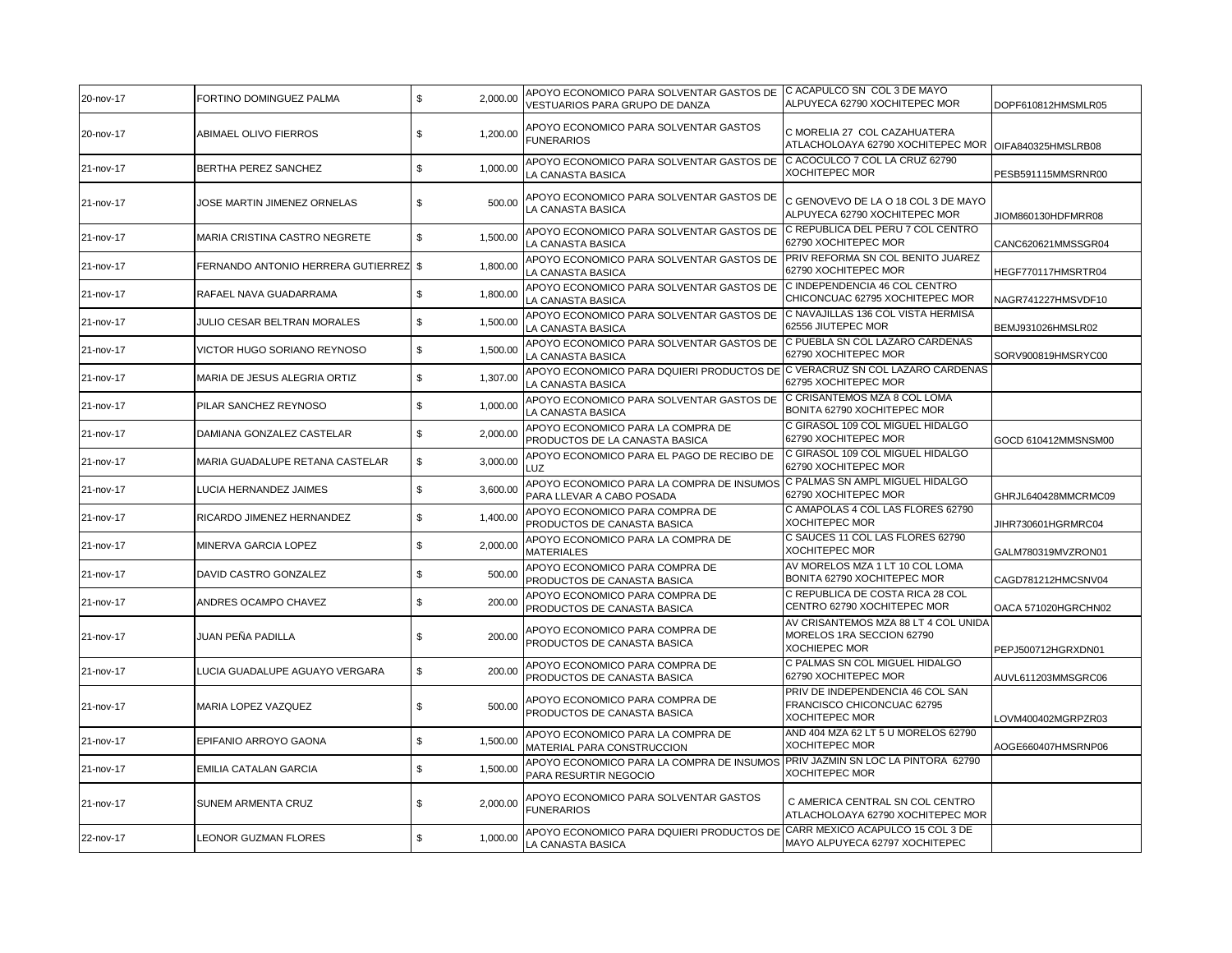| 22-nov-17 | ANTONIA BARRAGAN GARCIA             | \$             | APOYO ECONOMICO PARA COMPRA DE MATERIAL<br>3,000.00  DE LIMPIEZA PARA EL ASEO DE LA ESC PRIMARIA 17  PALMAS ALPUYECA 62790 XOCHITEPEC<br>ABRIL | AV BAJA CALIFORNIA SUR SN COL LAS<br><b>MOR</b>                                         | BAGA840705MGRRRN03 |
|-----------|-------------------------------------|----------------|------------------------------------------------------------------------------------------------------------------------------------------------|-----------------------------------------------------------------------------------------|--------------------|
| 22-nov-17 | JESUS OVIDIO GOMEZ FLORES           | \$<br>1,400.00 | APOYO ECONOMICO PARA SOLVENTAR GASTOS DE<br>TRANSPORTE                                                                                         | C REPUBLICA DE HAITI 15 COL CENTRO<br>62790 XOCHITEPEC MOR                              |                    |
| 22-nov-17 | JESUS MUÑOZ BATALLA                 | \$<br>1,000.00 | APOYO ECONOMICO PARA SOLVENTAR GASTOS<br><b>ESCOLARES</b>                                                                                      | C REPUBLICA DE BRASIL 32 COL CENTRO<br>62790 XOCHITEPEC MOR                             | MUBJ941224HMSXTS07 |
| 22-nov-17 | <b>SANTOS MIGUEL CELIS CHAVEZ</b>   | \$<br>3,900.00 | APOYO ECONOMICO PARA LA COMPRA DE UNA<br><b>COMPRESORA</b>                                                                                     | C REPUBLICA DE HAITI 32 COL CENTRO<br>62790 XOCHITEPEC MOR                              | CECS800906HMSLHN08 |
| 22-nov-17 | <b>REYNA ISABEL FLORES ESTRADA</b>  | \$<br>2,000.00 | APOYO ECONOMICO PARA COMPRA DE<br>PRODUCTOS DE CANASTA BASICA                                                                                  | C NOGALES SN COL LAS FLORES 62790<br><b>XOCHITEPEC MOR</b>                              | FOER820821MGRSY04  |
| 22-nov-17 | CONCEPCION AVILA BECERRA            | \$<br>1.000.00 | APOYO ECONOMICO PARA COMPRA DE<br>PRODUCTOS DE CANASTA BASICA                                                                                  | C OCHO MZA 8 LOTE 6 U HAB VILLAS DE<br>XOCHITEPEC 62590 XOCHITEPEC MOR                  | AIBC690915MDFVCB17 |
| 22-nov-17 | EMIGDIA NAJERA PEDROZA              | \$<br>2,600.00 | APOYO ECONOMICO PARA LA COMPRA DE LAMINAS<br>DE FIBROCEMENTO                                                                                   | C VICENTE GUERRERO 17 COL SAN<br>MIGUEL KA UNION 62790 XOCHITEPEC<br><b>MOR</b>         | NAPE730805MMSJDM03 |
| 22-nov-17 | MARIA ABARCA OCAMPO                 | \$<br>1,400.00 | APOYO ECONOMICO PARA LA COMPRA DE UNA<br>BOMBA CENTRIFUGA PARA AGUA                                                                            | C ENCINO MZA 7 LT 3 COL LOMA BONITA<br>62790 XOCHITEPEC MOR                             | AAOM590417MGRBCR03 |
| 22-nov-17 | JOSE ANTONIO NUÑEZ MARTINEZ         | \$<br>200.00   | APOYO ECONOMICO PARA LA COMPRA DE CANASTA<br><b>BASICA</b>                                                                                     | AND 202 MZA 9 LT 6 COL UNIDAD<br>MORELOS 1A SECCION 62790<br><b>XOCHITEPEC MOR</b>      | NUMA730130HMSXRN04 |
| 22-nov-17 | <b>GLORIA PEDROZA MORALES</b>       | \$<br>2,000.00 | APOYO ECONOMICO PARA LA COMPRA DE CANASTA<br><b>BASICA</b>                                                                                     | C ANAHUAC SN COL CENTRO<br>ATLACHOLOAYA 62790 XOCHITEPEC MOR   PEMG521221MMSDRL09       |                    |
| 22-nov-17 | PETRA ADAN MOJICA                   | \$<br>2,600.00 | APOYO ECONOMICO PARA LA COMPRA DE LAMINAS<br>DE FIBROCEMENTO                                                                                   | C MARGARITAS MZA 6 LT 7 COL LOMA<br>BONITA 62790 XOCHITEPEC MOR                         | AAMP370430MMCDJT08 |
| 22-nov-17 | YAZMIN PIÑA GONZALEZ                | \$<br>2,600.00 | APOYO ECONOMICO PARA LA COMPRA DE<br>MATERIAL PARA CONSTRUCCION                                                                                | C CAMINO REAL A ATLACHOLOAYA 5 COL<br>3 DE MAYO ALPUYECA 62790<br><b>XOCHITEPEC MOR</b> | PIGY880712MDFXNZ07 |
| 22-nov-17 | <b>IVETTE GARFIAS VILLALVASO</b>    | \$<br>2,000.00 | APOYO ECONOMICO PARA LA COMPRA DE<br>PRODUCTOS DE LA CANASTA BASICA                                                                            | C LEOPOLDO REINOSO 5 COL CENTRO<br>62790 XOCHITEPEC MOR                                 |                    |
| 23-nov-17 | GISEL SARAI JAIME PINEDA            | \$<br>5,000.00 | APOYO ECONOMICO PARA LA COMPRA DE<br>PRODUCTOS DE LA CANASTA BASICA                                                                            | C REPUBLICA DE HAITI 15 COL CENTRO<br>62790 XOCHITEPEC MOR                              |                    |
| 23-nov-17 | JUAN GUADALUPE AGUILAR ZAMORANO     | \$<br>1,200.00 | APOYO ECONOMICO PARA LA COMPRA DE<br>PRODUCTOS DE LA CANASTA BASICA                                                                            | C DEL ESTUDIANTE SN COL CENTRO<br>XOCHITEPEC 62790 XOCHITEPEC MOR                       | AUZJ651227HMSGMN05 |
| 23-nov-17 | <b>HECTOR SALINAS ALVAREZ</b>       | \$<br>2,000.00 | APOYO ECONOMICO PARA ADQUIRIR PARA LA<br>CANASTA BASICA                                                                                        | C EMILIANO ZAPATA 6 COL SAN<br>FRANCISCO CHICONCUAC 62795<br><b>XOCHITEPEC MOR</b>      |                    |
| 23-nov-17 | ROSALBA GARDUÑO RODRIGUEZ           | \$<br>1,500.00 | APOYO ECONOMICO PARA LA CELEBRACION DE LA<br>VIRGEN DE GUADALUPE                                                                               | C CAMPECHE SN COL LOMA BONITA<br>62790 XOCHITEPEC MOR                                   | GARR791112MMNRDS19 |
| 23-nov-17 | LUCRECIA FELICITAS BRITO BUENAVIDES | \$<br>3,000.00 | APOYO ECONOMICO PARA LA COMPRA DE<br>MATERIAL PARA CONSTRUCCION                                                                                | AV ENCINO MZA 7LT 1 COL LOMA BONITA<br>62790 XOCHITEPEC MOR                             | BIBL431123MGRRNC06 |
| 23-nov-17 | ANA LAURA TOLENTINO RIVERA          | \$<br>3,000.00 | APOYO ECONOMICO PARA LA COMPRA DE<br>PRODUCTOS DE LA CANASTA BASICA                                                                            | C 25 DE DICIEMBRE 3 COL MIGUEL<br>HIDALGO 62790 XOCHITEPEC MOR                          | TORA940112MMSLVN04 |
| 24-nov-17 | GUSTAVO SANTIAGO CASTILLO ROBLES    | \$<br>500.00   | APOYO ECONOMICO PARA SOLVENTAR GASTOS DE<br>LA MARCHA GAY                                                                                      | C REPUBLICA DE BOLIVIA S/N COL.<br>CENTRO 62790 XOCHITEPEC MOR                          |                    |
| 24-nov-17 | JOSE LUIS CARDENAS MARQUEZ          | \$<br>1,500.00 | APOYO ECONOMICO PARA SOLVENTAR GASTOS DE<br>PASAJES Y MATERIAL PARA IMPARTIR CLASES DE<br><b>DANZA</b>                                         | C REPUBLICA DE PARAGUAY 24 COL<br>CENTRO 62790 XOCHITEPEC MOR.                          | CAML830116HMSRRS08 |
| 24-nov-17 | RAFAEL NAVA GUADARRAMA              | \$<br>1,800.00 | APOYO ECONOMICO PARA SOLVENTAR GASTOS DE<br>LA CANASTA BASICA                                                                                  | C INDEPENDENCIA 46 COL CENTRO<br>CHICONCUAC 62795 XOCHITEPEC MOR                        | NAGR741227HMSVDF10 |
| 24-nov-17 | JORGE URIEL MUCIÑO ROMERO           | \$             | APOYO ECONOMICO PARA PAGO DE TRANSPORTE<br>1,500.00 A ZACATEPEC DEL EQUIPO 4a DIVISION LIEBRES DE<br>XOCHITEPEC EL DIA 24 DE NOV DEL PRESENTE  | C ARROYO ESCONDICO 109 U HAB<br>ARROYOS DE XOCHITEPEC 62790<br><b>XOCHITEPEC</b>        | MURJ981015HDFCMR08 |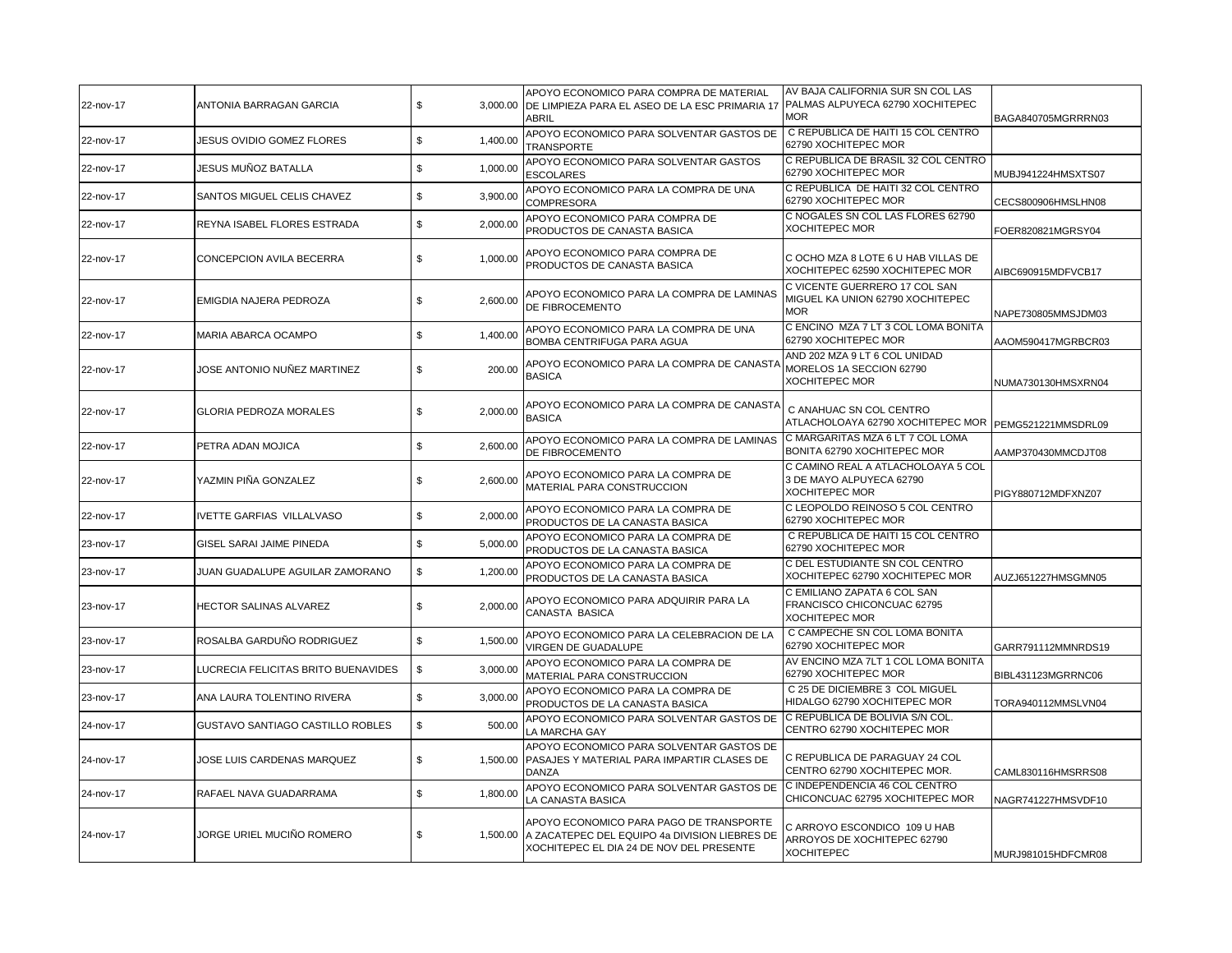| 24-nov-17 | MARISOL NATIVIDAD CHAVEZ ADAN         | 1,500.00<br>\$ | APOYO ECONOMICO PARA LA COMPRA DE CANASTA C MARGARITAS MZA 6 LT 7 B COL LOMA<br><b>BASICA</b>               | BONITA 62790 XOCHITEPEC MOR                                                                | CAAM641111MMCHDR05  |
|-----------|---------------------------------------|----------------|-------------------------------------------------------------------------------------------------------------|--------------------------------------------------------------------------------------------|---------------------|
| 24-nov-17 | ALMA DELIA GARDUÑO RODRIGUEZ          | \$<br>4,000.00 | APOYO ECONOMICO PARA LA COMPRA DE MUEBLES C CAMPECHE MZA 22 LT 17 COL LOMA<br>PARA ESTETICA                 | BONITA 62790 XOCHITEPEC MOR                                                                | GARA811025MMRDL09   |
| 24-nov-17 | MARIA DE LOURDES ENRIQUEZ RAMIREZ     | \$<br>4,000.00 | APOYO ECONOMICO PARA SOLVENTAR GASTOS<br>DEL FESTEJO DE CRISTO REY                                          | C 25 DE DICIEMBRE 3 COL MIGUEL<br>HIDALGO 62790 XOCHITEPEC MOR                             | EIRL900821MMCNMR07  |
| 24-nov-17 | PAULINA RODRIGUEZ BELTRAN             | \$<br>2,600.00 | APOYO ECONOMICO PARA LA COMPRA DE 10<br>LAMINAS DE FIBROCEMENTO ROJO                                        | C BUGAMBILIAS 24 COL LA CANELA 62790<br>XOCHITEPEC MOR                                     |                     |
| 24-nov-17 | LUCIANO ABEL MARTINEZ HERRERA         | \$<br>300.00   | APOYO ECONOMICO PARA LA COMPRA DE<br>PRODUCTOS DE LA CANASTA BASICA                                         | C NARDOS SN COL MIGUEL HIDALGO<br>62790 XOCHITEPEC MOR                                     | MAHL531026HPLRRC00  |
| 24-nov-17 | YAIR CASTREJON MOTA                   | \$<br>5,000.00 | APOYO ECONOMICO PARA LA COMPRA DE<br>MATERIAL PARA CONSTRUCCION                                             | C REPUBLICA DE COSTA RICA 28 COL<br>CENTRO 62790 XOCHITEPEC MOR                            | CAMY8012199HMSSTR07 |
| 25-nov-17 | OFELIA CORREA JIMENEZ                 | 5,000.00<br>\$ | APOYO ECONOMICO PARA LA COMPRA DE<br>PRODUCTOS DE LA CANASTA BASICA                                         | AV LLAMARADAS MZA 171 LT 9 COL<br>UNIDAD MORELOS 2A SECCION 62790<br><b>XOCHITEPEC MOR</b> |                     |
| 25-nov-17 | SARAHI VALERIANO BARCENAS             | \$<br>1,000.00 | APOYO ECONOMICO PARA EL PAGO DE VIATICOS<br>PARA ASISTIR A CONSULTA                                         | C AÑO NUEVO SN COL MIGUEL HIDALGO<br>62790 XOCHITEPEC MOR                                  |                     |
| 27-nov-17 | <b>ISAAC AYALA REZA</b>               | \$<br>800.00   | APOYO ECONOMICO PARA SOLVENTAR GASTOS DE<br>LA CANASTA BASICA                                               | C JOSE MARIA MORELOS 9 COL CENTRO<br>ALPUYECA 62790 XOCHITEPEC MOR                         |                     |
| 27-nov-17 | <b>FRANCISCO VILLAMAR FLORES</b>      | \$<br>800.00   | APOYO ECONOMICO PARA SOLVENTAR GASTOS DE    C CUAUHTEMOTZIN SN COL 3 DE MAYO<br>LA CANASTA BASICA           | ALPUYECA 62790                                                                             | VIFF081010HMSLLR05  |
| 27-nov-17 | FERNANDO ANTONIO HERRERA GUTIERREZ \$ | 1,800.00       | APOYO ECONOMICO PARA SOLVENTAR GASTOS DE<br>LA CANASTA BASICA                                               | PRIV REFORMA SN COL BENITO JUAREZ<br>62790 COL BENITO JUAREZ XOCHITEPEC<br><b>MOR</b>      | HEGF770117HMSRTR04  |
| 27-nov-17 | JULIO CESAR BELTRAN MORALES           | \$<br>1,500.00 | APOYO ECONOMICO PARA SOLVENTAR GASTOS DE<br>LA CANASTA BASICA                                               | C NAVAJILLAS 136 COL VISTA HERMISA<br>62556 JIUTEPEC MOR                                   | BEMJ931026HMSLR02   |
| 27-nov-17 | CESAR EDUARDO MENDEZ SAMANO           | \$<br>1,500.00 | APOYO ECONOMICO PARA SOLVENTAR GASTOS DE<br>LA CANASTA BASICA                                               | CJON 20 DE NOVIEMBRE SN COL CENTRO<br>62790 XOCHITEPEC MOR                                 | MESC931212HMSNMS01  |
| 27-nov-17 | VICTOR HUGO SORIANO REYNOSO           | \$<br>1,500.00 | APOYO ECONOMICO PARA SOLVENTAR GASTOS DE<br>LA CANASTA BASICA                                               | C PUEBLA SN COL LAZARO CARDENAS<br>62790 XOCHITEPEC MOR                                    | SORV900819HMSRYC00  |
| 27-nov-17 | <b>ESTEFANIA REYES LUCERO</b>         | 1,800.00<br>\$ | APOYO ECONOMICO PARA SOLVENTAR GASTOS DE<br>LA CANASTA BASICA                                               | C OAXACA SN LOC LA ESPERANZA 62790<br><b>XOCHIEPEC MOR</b>                                 | RELE300716MOCYCS06  |
| 27-nov-17 | LUCILA SANDOVAL MEJIA                 | \$<br>1,500.00 | APOYO ECONOMICO PARA EL PAGO AL PROFESOR<br>DE INGLES DE LA ESCUELA PRIMARIA 17 DE ABRIL                    | AV PALMAS NORTE SN COL LAS PALMAS<br>ALPUYECA 62797 XOCHITEPEC                             |                     |
| 27-nov-17 | LUCILA SANDOVAL MEJIA                 | \$<br>800.00   | APOYO ECONOMICO PARA EL PAGO AL PROFESOR<br>DE DANZA DE LA ESCUELA PRIMARIA 17 DE ABRIL                     | AV PALMAS NORTE SN COL LAS PALMAS<br>ALPUYECA 62797 XOCHITEPEC                             |                     |
| 27-nov-17 | ANTONIA BARRAGAN GARCIA               | \$             | APOYO ECONOMICO PARA COMPRA DE MATERIAL<br>1,500.00 DE LIMPIEZA PARA EL ASEO DE LA ESC PRIMARIA 17<br>ABRIL | AV BAJA CALIFORNIA SUR SN COL LAS<br>PALMAS ALPUYECA 62790 XOCHITEPEC<br><b>MOR</b>        | BAGA840705MGRRRN03  |
| 27-nov-17 | RITA ELENA AGUILA TOLEDO              | \$<br>500.00   | APOYO ECONOMICO PARA SOLVENTAR GASTOS DE<br>LA CANASTA BASICA                                               | C REPUBLICA DE BRASIL 12 COL CENTRO<br>62790 XOCHITEPEC MOR                                |                     |
| 27-nov-17 | FRANCISCO JAVIER CASPETA VARGAS       | \$<br>1,800.00 | APOYO ECONOMICO PARA SOLVENTAR GASTOS DE<br>LA CANASTA BASICA                                               | C REPUBLICA DE COSTA RICA 24 COL<br>CENTRO 62790 XOCHITEPEC MOR                            | CAVF701023HMSSRR05  |
| 27-nov-17 | ABRIL DINA ZULEIMA ORTEGA PADRON      | \$<br>1,700.00 | APOYO ECONOMICO PARA SOLVENTAR GASTOS DE<br>TRASPORTE A LA UAEM                                             | C VIA 2 COL REAL DEL PUENTE 62790<br><b>XOCHITEPEC MOR</b>                                 |                     |
| 27-nov-17 | DEISY OCHOA BLANCAS                   | \$             | 6,090.00 APOYO ECONOMICO PARA PAGO DE UNIFORMES                                                             | C MANGO SN COL MIGUEL HIDALGO 62790<br><b>XOCHITEPEC MOR</b>                               |                     |
| 27-nov-17 | JOSE LUIS DORANTES AGUIRRE            | \$<br>3,000.00 | APOYO ECONOMICO PARA SOLVENTAR GASTOS DE<br>LA CANASTA BASICA                                               | AV VICENTE GUERRERO 18 COL CENTRO<br>ALPUYECA 62790 XOCHITEPEC MOR                         | DOAL570605HMSRGS09  |
| 27-nov-17 | ROSELIA INFANTE MORALES               | \$<br>2,000.00 | APOYO ECONOMICO PARA SOLVENTAR GASTOS DE<br>LA CANASTA BASICA                                               | C PASTORES 30 COL MIGUEL HIDALGO<br>62790 XOCHITEPEC MOR                                   | IAMR520714MMNNRS03  |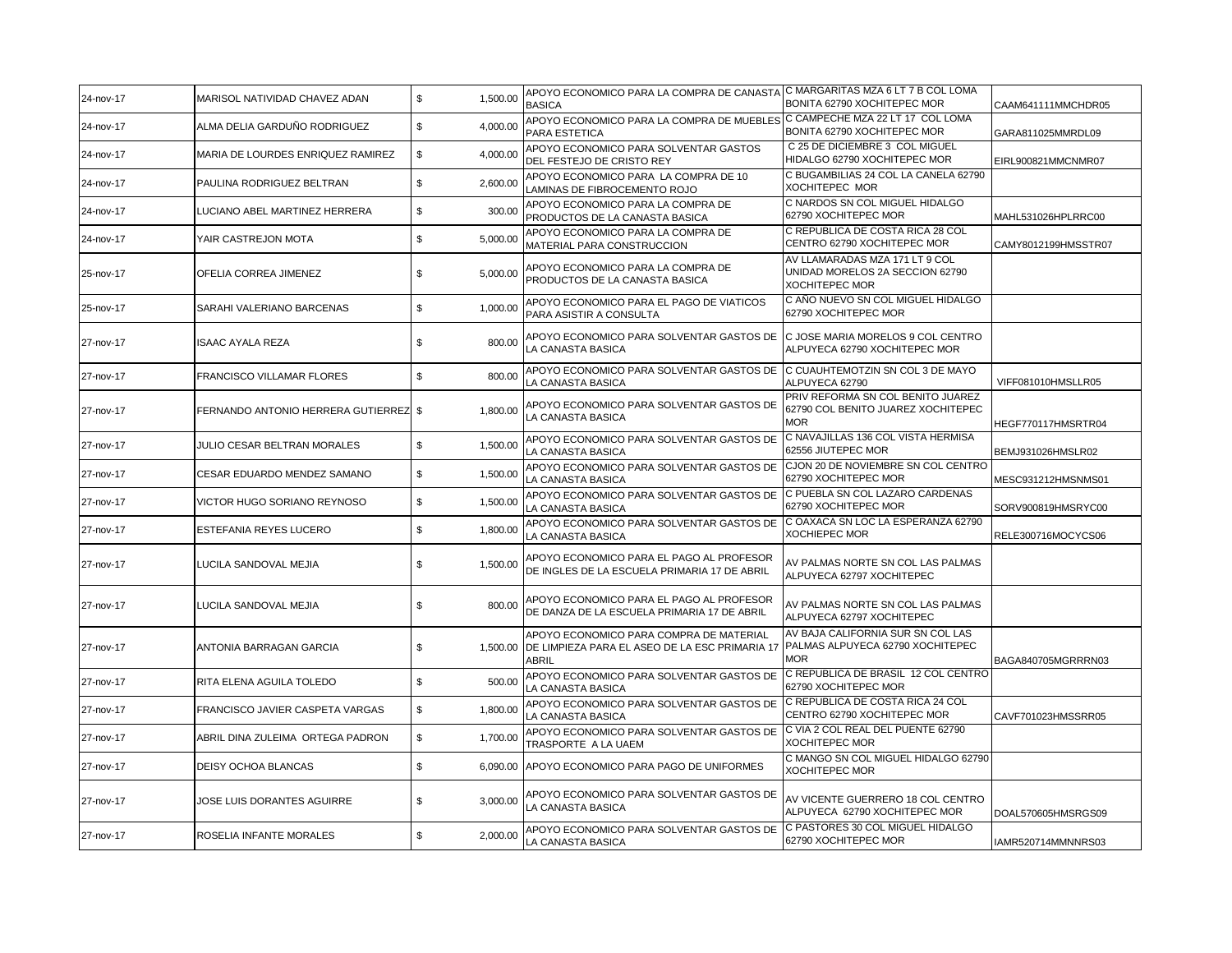| 27-nov-17 | MA SILVIA VELEZ MENDOZA         | \$              | 2,750.00 APOYO ECONOMICO PARA GASTOS FUNERARIOS                                                                                              | C DALIAS SN COL FRANCISCO VILA 62790<br><b>XOCHITEPEC</b>                                         | VEMS610421MMSLNL13 |
|-----------|---------------------------------|-----------------|----------------------------------------------------------------------------------------------------------------------------------------------|---------------------------------------------------------------------------------------------------|--------------------|
| 27-nov-17 | ROSA BARON GUADARRAMA           | \$<br>3.000.00  | APOYO ECONOMICO PARA LA COMPRA DE<br>PRODUCTOS DE LA CANASTA BASICA                                                                          | C REPUBLICA DE PARAGUAY 6 COL<br>CENTRO 62790 XOCHIYTEPEC MOR                                     |                    |
| 27-nov-17 | MARIA LORENA BERNAL GONZALEZ    | \$<br>3,000.00  | APOYO ECONOMICO PARA EL PAGO DE TOMA DE<br>AGUA                                                                                              | C CAMINO REAL SN COL AMPL MIGUEL<br>HIDALGO 62790 XOCHITEPEC MOR                                  |                    |
| 27-nov-17 | JOSE LUIS VALLADARES MERIDA     | \$<br>200.00    | APOYO ECONOMICO PARA SOLVENTAR GASTOS DE C CUERNAVACA 5 COL 3 DE MAYO<br>LA CANASTA BASICA                                                   | ALPUYECA 62790 XOCHITEPEC MOR                                                                     | VAML690622HMSLRS04 |
| 27-nov-17 | <b>BRENDALIC VAZQUEZ TOLEDO</b> | \$<br>3,000.00  | APOYO ECONOMICO PARA INSTALAR UNA<br><b>POZOLERIA</b>                                                                                        | CRIVERA SN COL SAN FRANCISCO 62790<br><b>XOCHITEPEC MOR</b>                                       | VETB831016MMSLLR07 |
| 27-nov-17 | REYNA ALONZO VALLADAREZ         | \$<br>200.00    | APOYO ECONOMICO PARA SOLVENTAR GASTOS DE C COLORINES SN COL MIGUEL HIDALGO<br>LA CANASTA BASICA                                              | 62790 XOCHITEPEC MOR                                                                              | AOVR580907MGRLLY07 |
| 28-nov-17 | ROBERTO MENDEZ LOPEZ            | \$<br>10.000.00 | APOYO ECONOMICO PARA SOLVENTAR GASTOS<br>PARA LA 2DA EXPO NOCHE BUENA XOCHITEPEC<br>2017                                                     | AMPLIACION LLAMARADAS MANZ 179<br>LOTE 1 SN UNIDAD MORELOS 3RA<br>SECCION CP 62790 XOCHITEPEC MOR |                    |
| 28-nov-17 | JUAN COSTA ORTEGA NORIEGA       | \$<br>500.00    | APOYO ECONOMICO PARA SOLVENTAR GASTOS DE<br><b>MEDICAMENTOS</b>                                                                              | C CASCALOTE SN COL FRANCISCO VILLA<br>62790 XOCHITEPEC MOR                                        |                    |
| 28-nov-17 | RICARDO GOMEZ SAGAL             | \$<br>3,800.00  | APOYO ECONOMICO PARA LA COMPRA DE<br>UNIFORMES PARA EQUIPO DE FUTBOL                                                                         | PRIV EMILIANO ZAPATA 2 COL SAN<br>FRANCISCO 62795 XOCHITEPEC MOR                                  |                    |
| 28-nov-17 | <b>BONIFACIO MAYA SARABIA</b>   | \$<br>1,500.00  | APOYO ECONOMICO PARA SOLVENTAR GASTOS DE C AÑO NUEVO SN COL MIGUEL HIDALGO<br>LA CANASTA BASICA                                              | 6279 XOCHITEPEC MOR                                                                               | MASB310605HGRYRN07 |
| 28-nov-17 | MARTHA CASTAÑEDA MALDONADO      | \$<br>3,000.00  | APOYO ECONOMICO PARA LA INSTALACION DE UNA<br>VERDULERIA                                                                                     | C DE LA CRUZ SN COL LA CRUZ 62790<br><b>XOCHITEPEC MOR</b>                                        | CAMM610219MMSSLR05 |
| 28-nov-17 | ALBERTA MORALES RAMIREZ         | \$<br>1,800.00  | APOYO ECONOMICO PARA SOLVENTAR GASTOS DE C AMAPOLAS 4 COL LAS FLORES 62790<br>LA CANASTA BASICA                                              | XOCHITEPEC MOR                                                                                    |                    |
| 28-nov-17 | CORNELIO ESTRADA PAREDES        | \$<br>1,600.00  | APOYO ECONOMICO PARA LA COMPRA DE 8<br><b>LAMINAS DE FIBROCEMENTO</b>                                                                        | C MAGNOLIAS MZA 5 LT 5 COL LAS<br>FLORES 62790 XOCHITEPEC MOR                                     | EAPC700201HGRSRR06 |
| 28-nov-17 | NAVIDAD MARQUEZ BELLO           | \$<br>1,000.00  | APOYO ECONOMICO PARA SOLVENTAR GASTOS DE C TABACHINES SN COL LA CRUZ 62790<br>LA CANASTA BASICA                                              | <b>XOCHITEPEC MOR</b>                                                                             | MABN651225MMSRLV01 |
| 29-nov-17 | LAURA GAMARRA ALVAREZ           | \$<br>2,200.00  | APOYO ECONOMICO PARA COMPRA DE LA CANASTA<br><b>BASICA</b>                                                                                   | C COLOMBIA 5 COL CENTRO 62790<br>XOCHITEPEC MOR                                                   | GAAL720107MMSMLR07 |
| 29-nov-17 | JESUS SALGADO BARON             | \$<br>5,000.00  | APOYO ECONOMICO PARA SOLVENTAR GASTOS DE<br>LA CANASTA BASICA                                                                                | C ALTAMIRANO SN COL CENTRO 62790<br><b>XOCHITEPEC MOR</b>                                         |                    |
| 29-nov-17 | VIOLETA ASTUDILLO JUAREZ        | \$<br>800.00    | APOYO ECONOMICO PARA SOLVENTAR GASTO<br>PARA EL PAGO DE LA PERSONA QUE HACE EL ASEO C MAGNOLIAS 14 COL FRANCISCO VILLA<br>DE LA QUETZALCOATL | 62790 XOCHITEPEC MOR                                                                              | AUJV660730MMSSRL06 |
| 29-nov-17 | CARLOS ALBERTO BALDERAS MELGAR  | \$<br>5,800.00  | APOYO ECONOMICO PARA PAGO DE ARBITRAJE E<br>INSCRIPCION DELA SEL XOCHITEPEC                                                                  | C REPUBLICA DE CUBA 2 COL CENTRO<br>62790 XOCHITEPEC MOR                                          | BAMC780727HMSLLR01 |
| 29-nov-17 | LUIS PRUDENCIO GARCIA           | \$<br>2,600.00  | APOYO ECONOMICO PARA LA COMPRA DE LAMINAS<br>DE FIBROCEMENTO                                                                                 | C REPUBLICA DE CUBA 5 COL CENTRO<br>62790 XOCHITEPEC MOR                                          | PUGL810621HGRRRS09 |
| 29-nov-17 | <b>MARTINA MELO PARRA</b>       | \$<br>2,000.00  | APOYO ECONOMICO PARA LA COMPRA DE LAMINAS<br>DE FIBROCEMENTO                                                                                 | C EL PARAISO SN COL EL PARAISO<br>ATLACHOLOAYA 62790 XOCHITEPEC MOR                               | MEPM820915MGRLRR01 |
| 29-nov-17 | ARMANDO ESCUTIA MEDINA          | \$<br>1,500.00  | APOYO ECONOMICO PARA SOLVENTAR GASTOS DE<br>LA CANASTA BASICA                                                                                | C PALMAS SN COL MIGUEL HIDALGO<br>62790 XOCHITEPEC MOR                                            | EUMA470907HDFSDR02 |
| 29-nov-17 | SAMUEL JUAREZ MIGUEL            | \$              | 2,500.00 APOYO ECONOMICO                                                                                                                     | C EL BRASIL SN COL EL CALVARIO<br>ATLACHOLOAYA 62790 XOCHITEPEC MOR JUMS750216HPLRGM01            |                    |
| 29-nov-17 | GABRIEL JAZMIN MARTINEZ MEDINA  | \$<br>1.000.00  | APOYO ECONOMICO PARA SOLVENTAR GASTOS DE<br>LA CANASTA BASICA                                                                                | MANZANA 6 CASA 7 CONJ HAB<br>RINCONADA XOCHITEPEC III 62790<br><b>XOCHITEPEC MOR</b>              | MAMG930731MDFRDB09 |
| 29-nov-17 | MIGUEL ANGEL PADILLA LINARES    | \$<br>500.00    | APOYO ECONOMICO PARA SOLVENTAR GASTOS DE<br>LA CANASTA BASICA                                                                                | C AMERICA CENTRAL SN ATLACHOLOAYA<br>62790 XOCHITEPEC MOR                                         | PALM880928HMSDNG00 |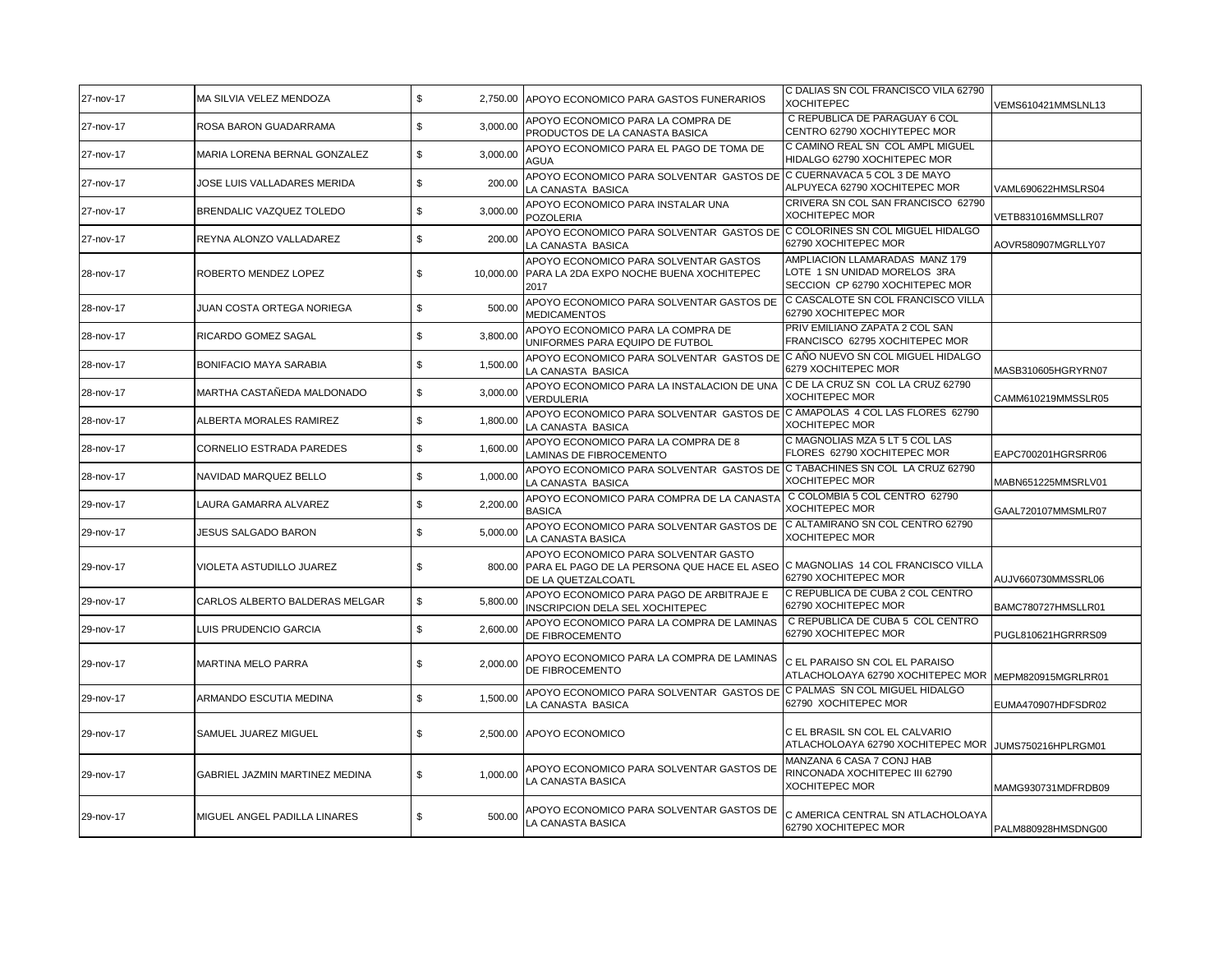| 29-nov-17 | MARTHA LEOCADIO MARCELINO         | \$<br>1,000.00 | APOYO ECONOMICO PARA SOLVENTAR GASTOS DE<br>LA CANASTA BASICA                                                                                             | C AL CAMPO LA HUAMUCHILERA SN COL<br>EL PARAISO ATLACHOLOAYA 62790<br><b>XOCHITEPEC MOR</b> | LEMM850617MMSCRR06  |
|-----------|-----------------------------------|----------------|-----------------------------------------------------------------------------------------------------------------------------------------------------------|---------------------------------------------------------------------------------------------|---------------------|
| 29-nov-17 | PAULA DIAZ DIAZ                   | \$             | APOYO ECONOMICO PARA LLEVAR A CABO UN<br>3,000.00 DESAYUNO PARA DIRECTORES DEL SECTOR<br>EDUCATIVO NO 11                                                  | C TABACHINES 13 U HAB VILLAS DE<br>XOCHITEPEC 62790 XOCHITEPEC MOR                          | DIDP570810MGRZZL00  |
| 29-nov-17 | ANDRES ALEMAN PANTITLAN           | \$<br>2,000.00 | APOYO ECONOMIOCO PARA REALIZAR CAMPAÑA DE<br>ESTERILIZACION CANINA Y FELINA                                                                               | CARR FEDERAL MEXICO - ACAPULCO 55<br>COL 3 DE MAYO ALPUYECA 62790<br><b>XOCHITEPEC MOR</b>  | AEPA660204HMSLNN06  |
| 29-nov-17 | MARICELA BLANCAS ROJAS            | \$<br>300.00   | APOYO ECONOMICO PARA SOLVENTAR GASTOS DE<br>LA CANASTA BASICA                                                                                             | C ARROYO ESCONDIDO B 60 U HAB<br>ARROYOS DE XOCHITEPEC 62790<br><b>XOCHITEPEC MOR</b>       |                     |
| 30-nov-17 | BERTHA LETICIA WILHELM FERRIZ     | \$<br>2,000.00 | APOYO ECONOMICO PARA SOLVENTAR GASTOS DE<br>PASAJES Y MATERIAL PARA IMPARTIR TALLERES DE C ACOCULCO 7 COL LA CRUZ 62790<br><b>CLASES DE YOGA</b>          | <b>XOCHITEPEC MOR</b>                                                                       | PESB591115MMSRNR00  |
| 30-nov-17 | ROBERTO BRITO SILVA               | \$             | APOYO ECONOMICO PARA SOLVENTAR GASTOS DE<br>2,000.00 PASAJES Y MATERIAL PARA IMPARTIR TALLERES<br>DE EDUCACION FISICA                                     | AV JOSE MARIA MORELOS 69 A COL<br>CENTRO 62640 AMACUZAC MOR                                 | BISR880408HMSRLB09  |
| 30-nov-17 | ALBERTO MILLAN MELCHOR            | \$             | APOYO ECONOMICO PARA SOLVENTAR GASTOS DE<br>1,500.00 PASAJES Y MATERIAL PARA IMPARTIR TALLERES<br>DE ZUMBA                                                | CJON CALVARIO 1 COL CENTRO<br>ALPUYECA 61790 XOCHITEPEC MOR                                 | MIMA761204HMSLLL04  |
| 30-nov-17 | FRANCISCO JAVIER GUTIERREZ CORTEZ | \$             | APOYO ECONOMICO PARA SOLVENTAR GASTOS DE<br>1,500.00 PASAJES Y MATERIAL PARA IMPARTIR TALLERES<br>DE DEPORTES                                             | AND CHICHEITZA 59 U HABJOSE MA<br>MORELOS Y PAVON 62909 JOJUTLA MOR                         | GUCF660518HMSTRR09  |
| 30-nov-17 | JAIRO RODRIGO ALVAREZ BECERRIL    | \$             | APOYO ECONOMICO PARA SOLVENTAR GASTOS DE<br>1,500.00 PASAJES Y MATERIAL PARA IMPARTIR TALLERES<br>DE ZUMBA                                                | AV EMILIANO ZAPATA SN COL SAN<br>FRANCISCO 62795 XOCHITEPEC MOR                             | AABJ920814HMSLCR02  |
| 30-nov-17 | ULISES JONATHAN CARRILLO CUEVAS   | \$             | APOYO ECONOMICO PARA SOLVENTAR GASTOS DE<br>1,500.00 PASAJES Y MATERIAL PARA IMPARTIR TALLERES<br><b>DE NATACION</b>                                      | C JUAN ESCUTIA 14 COL SAN JOSE EL<br>CUARTEL 52400 TENANCINGO MEX                           | CACU790403HMSRVL06  |
| 30-nov-17 | DIANA FABIOLA BELLO CUELLAR       | \$<br>1,500.00 | APOYO ECONOMICO PARA SOLVENTAR GASTOS DE<br>PASAJES Y MATERIAL PARA IMPARTIR TALLERES DE C NORTE 10 COL MARGARITA MAZA DE<br><b>DANZA</b>                 | JUAREZ 62017 CUERNAVACA MOR                                                                 | BECD930929MMSLLLN00 |
| 30-nov-17 | ALFREDO SOTO ARANDA               | \$             | APOYO ECONOMICO PARA SOLVENTAR GASTOS DE<br>1,500.00 PASAJES Y MATERIAL PARA IMPARTIR TALLERES DE<br><b>GUITARRA Y CANTO</b>                              | PRIV LA SELVA S/N COL SAN FRANCISCO<br>62795 XOCHITEPEC MOR                                 | SOAA830403HMSTRL02  |
| 30-nov-17 | ERIK JOEL PEREZ GOMEZ             | \$             | APOYO ECONOMICO PARA SOLVENTAR GASTOS DE<br>1,000.00 PASAJES Y MATERIAL PARA IMPARTIR TALLERES DE C REPUBLICA DE NICARAGUA 31 COL<br><b>FLAG FOOTBALL</b> | CENTRO 62790 XOCHITEPEC MOR                                                                 | PEGE931114HDFRMR05  |
| 30-nov-17 | AMANCIA TECORRAL EUGENIO          | \$             | APOYO ECONOMICO PARA SOLVENTAR GASTOS DE<br>1,500.00   PASAJES Y MATERIAL PARA IMPARTIR TALLERES DE C MANGO SN COL MIGUEL HIDALGO 62790<br><b>NAHUATL</b> | <b>XOCHITEPEC MOR</b>                                                                       | TEEA820329MGRCGM00  |
| 30-nov-17 | ROBERTO MORALES MORENO            | \$<br>1,500.00 | APOYO ECONOMICO PARA SOLVENTAR GASTOS DE<br>PASAJES Y MATERIAL PARA IMPARTIR TALLERES DE C DE LA VIA SN COL REAL DEL PUENTE<br><b>BOX</b>                 | 62790 XOCHITEPEC MOR                                                                        | MOMR700607HDFRRB08  |
| 30-nov-17 | GERARDO ORTEGA QUESADA            | \$             | APOYO ECONOMICO PARA SOLVENTAR GASTOS DE<br>900.00 PASAJES Y MATERIAL PARA IMPARTIR TALLERES DE<br><b>MUSICA</b>                                          | PRIV SAN GASPAR 2 U HAB EL SEMINARIO<br>62767 EMILIANO ZAPATA MOR                           | OEQG640703HDFRSR03  |
| 30-nov-17 | DIEGO ORLANDO DIAZ CASTILLO       | \$             | APOYO ECONOMICO PARA SOLVENTAR GASTOS DE<br>3,500.00 PASAJES Y MATERIAL PARA CLASES DE FUTBOL<br><b>PLAYERO</b>                                           | PASEO DE LA LIBERTAD 82 U HAB<br>PASEOS DE XOCHITEPEC 62790<br><b>XOCHITEPEC MOR</b>        | DICD840501HDFZSG04  |
| 30-nov-17 | INGRID MEYRAN PATIÑO              | \$<br>3,000.00 | APOYO ECONOMICO PARA SOLVENTAR GASTOS DE<br>PASAJES Y MATERIAL PARA IMPARTIR TALLERES DE<br><b>BALLET</b>                                                 | CARRETERA ATLACHOLOAYA KM 1 COL<br>EL PARAISO 62790 XOCHITEPEC MOR                          | MEPI770426MDFYTN02  |
| 30-nov-17 | SANDRA ALVAREZ CHAVARRIA          | \$<br>1,200.00 | APOYO ECONOMICO PARA SOLVENTAR GASTOS DE<br>PASAJES Y MATERIAL PARA IMPARTIR TALLERES DE C FELIPE CARRILLO PUERTO29 7 FRACC<br><b>ZUMBA</b>               | GRANJAS MERIDA 62580 TEMIXCO MOR                                                            | AACS681220MDFLHN02  |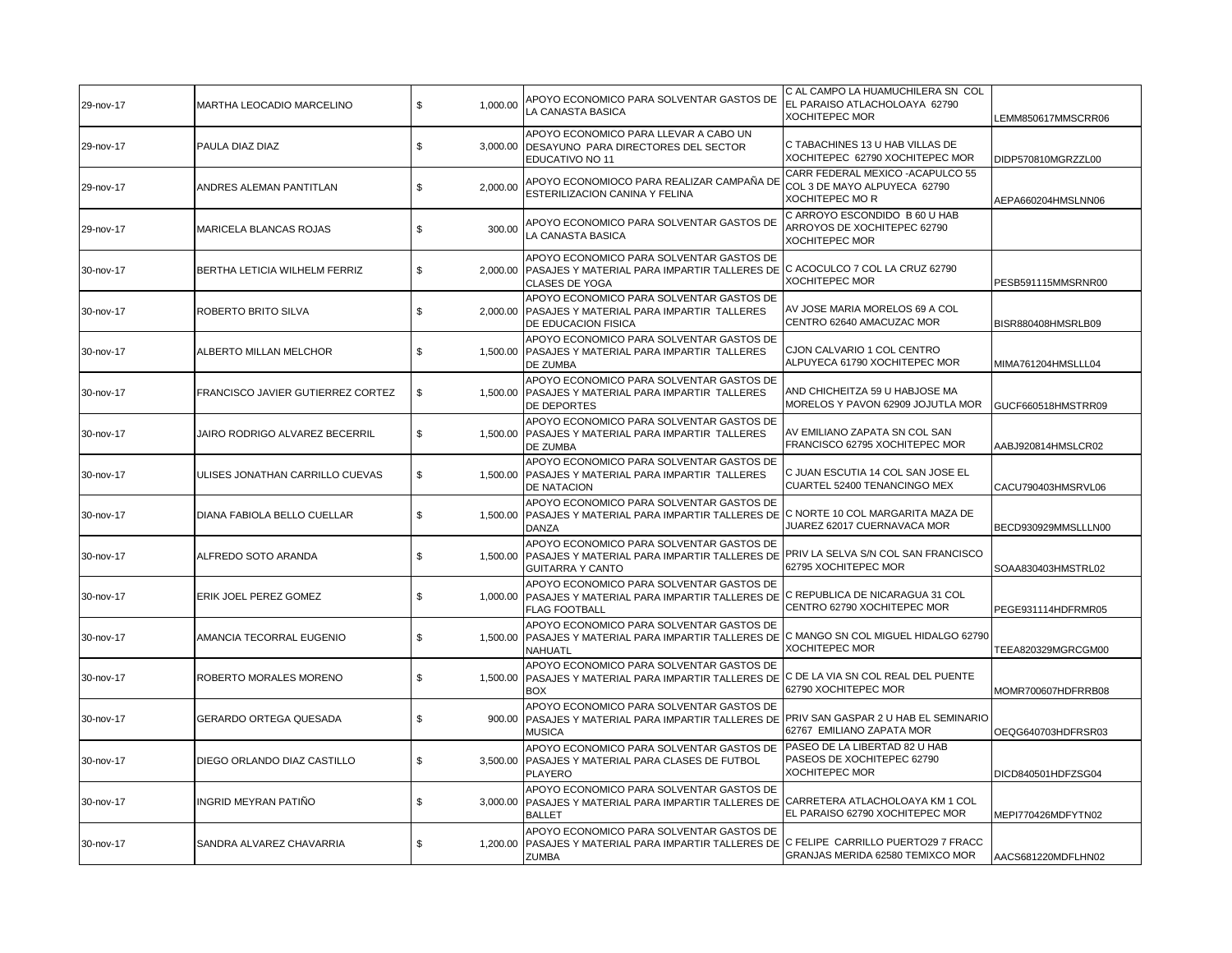| 30-nov-17 | <b>FRANCISCO LARA MEJIA</b>         | \$             | APOYO ECONOMICO PARA SOLVENTAR GASTOS DE<br>3,000.00 PASAJES Y MATERIAL PARA IMPARTIR TALLERES DE C CUAUHTEMOTZIN 3 COL 3 DE MAYO<br><b>FUTBOL</b> | ALPUYECA 62797 XOCHITEPEC MOR                                                              |                      |
|-----------|-------------------------------------|----------------|----------------------------------------------------------------------------------------------------------------------------------------------------|--------------------------------------------------------------------------------------------|----------------------|
| 30-nov-17 | JORGE LUIS HERNANDEZ ROJAS          | \$<br>2,000.00 | APOYO ECONOMICO PARA GASTOS DE LA CANASTA<br><b>BASICA</b>                                                                                         | C REPUBLICA DE HAITI 18 COL CENTRO<br>62790 XOCHITEPEC MOR                                 | HERJ751114HMSRJR07   |
| 30-nov-17 | KEILA MARESA LOPEZ JUAREZ           | \$<br>1,000.00 | APOYO ECONOMICO PARA PAGO DE VIATICOS Y<br>PASAJES PARA TRASLADARME A LA U.A.E.M                                                                   | AV LA CRUZ 51 COL LA CRUZ 62790<br><b>XOCHITEPEC MOR</b>                                   | LOJK960429MMCPRL07   |
| 30-nov-17 | <b>DIOMIRA SUGEIS MEDINA RIVERA</b> | \$<br>2,000.00 | APOYO ECONOMICO PARA SOLVENTAR GASTOS DE<br>LA CANASTA BASICA                                                                                      | AV VICENTE GUERRERO 54 COL CENTRO<br>ALPUYECA 62790 XOCHITEPEC MOR                         | MERD831110MNTDVM03   |
| 30-nov-17 | LEYDI ABIGAIL HERNANDEZ CRUZ        | \$<br>1,000.00 | APOYO ECONOMICO PARA PAGO DE PASAJES PARA<br>TRASLADARME A REALIZAR MIS PRACTICAS<br><b>PROFESIONALES</b>                                          | C BERNABE BRAVO NO 33<br>ATLACHOLOAYA 62790 XOCHITEPEC MOR                                 |                      |
| 30-nov-17 | VERONICA RABADAN SANDOVAL           | \$<br>1,000.00 | APOYO ECONOMICO PARA SOLVENTAR GASTOS DE<br>LA CANASTA BASICA                                                                                      | C GIRASOLES 26 COL NUEVA MORELOS<br>62790 XOCHITEPEC MOR                                   | RASV720704MMSBNR00   |
| 30-nov-17 | LIBNY HALI LEON MOJICA              | \$<br>2,000.00 | APOYO ECONOMICO PARA PAGO DE PASAJES PARA<br>TRASLADARMEA REALIZAR MI SERVICIO SOCIAL                                                              | AV MEXICO BALSAS 215 COL SAN MATEOS<br>PTE DE IXTLA                                        |                      |
| 30-nov-17 | LAYLA YURIKO FLORES GAMARRA         | \$<br>1,500.00 | APOYO ECONOMICO PARA SOLVENTAR GASTOS DE<br>LA CANASTA BASICA                                                                                      | C REPUBLICA DE COLOMBIA 5 COL<br>CENTRO 62790 XOCHITEPEC MOR                               |                      |
| 30-nov-17 | ENRIQUE ALVARO DELGADO MONDRAGON    | \$<br>4.900.00 | APOYO ECONOMICO POR VIATICOS PARA PODER<br>ACUDIR A RESOLVER PROBLEMAS DEL AGUA<br><b>POTABLE</b>                                                  | AV EMILIANO ZAPATA S/N COL LAZARO<br>CARDENAS CHICONCUAC 62790<br><b>XOCHITEPEC MOR</b>    | DEME610715HMSLNN07   |
| 30-nov-17 | SARA SALGADO BENITEZ                | \$             | 3,000.00 APOYO ECONOMICO PARA RENTA DE LOCAL                                                                                                       | C REPUBLICA DE BRASIL 9 COL CENTRO<br>62790 XOCHITEPEC MOR                                 | SABS601012MMSLNR08   |
| 30-nov-17 | CRISTINA BAHENA SALGADO             | \$<br>500.00   | APOYO ECONOMICO PARA COMPRA DE LA CANASTA<br><b>BASICA</b>                                                                                         | C PASTORES SN COL MIGUEL HIDALGO<br>62790 XOCHITEPEC MOR                                   | BASC740131MGRHLR09   |
| 30-nov-17 | ESLY NAGAI MORGADO GONZALEZ         | \$<br>2,500.00 | APOYO ECONOMICO PARA SOLVENTAR GASTOS DE<br><b>TRANSPORTE</b>                                                                                      | PRIV TABACHINES SN COL LAZARO<br>CARDENAS 62790 XOCHITEPEC MOR                             | MOGE87111617MMSRNS00 |
| 30-nov-17 | NARCIZA GAMARRA ARCE                | 1,000.00<br>\$ | APOYO ECONOMICO PARA COMPRA DE LA CANASTA<br><b>BASICA</b>                                                                                         | CJON 20 DE NOVIEMBRE 13 COL CENTRO<br>62790 XOCHITEPEC MOR                                 | GAAN641029MMSMRR08   |
| 30-nov-17 | VICENTE ALEJANDRO FIGUEROA JUAREZ   | \$<br>1,500.00 | APOYO ECONOMICO PARA COMPRA DE LA CANASTA<br><b>BASICA</b>                                                                                         | C REPUBLICA DE BOLIVIA S/N COL.<br>CENTRO 62790 XOCHITEPEC MOR                             | FIJV720220HMSGRC02   |
| 30-nov-17 | YADIRA ALMANZA RIOS                 | \$<br>2,500.00 | APOYO ECONOMICO PARA COMPRA DE LA CANASTA<br><b>BASICA</b>                                                                                         | AV JOSE MARIA MORELOS 21 COL<br>CENTRO XOCHITEPEC MOR                                      | AARY740811MMSLSD06   |
| 30-nov-17 | ADRIAN ROMERO CASTAÑEDA             | \$<br>2,000.00 | APOYO ECONOMICO PARA COMPRA DE LA CANASTA<br><b>BASICA</b>                                                                                         | CJON DEL ESTUDIANTE 5 COL CENTRO<br>62790 XOCHITEPEC MOR                                   | ROCA540830HMSMSD01   |
| 30-nov-17 | CARLOS IVAN VALLE VARGAS            | 1,500.00<br>\$ | APOYO ECONOMICO PARA COMPRA DE LA CANASTA<br><b>BASICA</b>                                                                                         | C VERACRUZ 28 COL LAZARO CARDENAS<br>62790 XOCHITEPEC MOR                                  | VAVC940616HMSLRR09   |
| 30-nov-17 | PAULA SANCHEZ CAMPOS                | 2,000.00<br>\$ | APOYO ECONOMICO PARA COMPRA DE LA CANASTA C ZOOLOGIA 3 PBLO REAL DEL PUENTE<br><b>BASICA</b>                                                       | 62790 XOCHITEPEC MOR                                                                       | SACP371118MMSNML08   |
| 30-nov-17 | MARIA ELENA ESQUIVEL GARCIA         | \$<br>800.00   | APOYO ECONOMICO PARA COMPRA DE LA CANASTA C 13 DE SEPTIEMBRE S/N LOC LA CANELA<br><b>BASICA</b>                                                    | 62790 XOCHITEPEC MOR                                                                       | EUGE530818MMSSRL02   |
| 30-nov-17 | <b>AUSENCIO MEDINA FLORES</b>       | \$<br>1,500.00 | APOYO ECONOMICO PARA SOLVENTAR GASTOS DE<br><b>MEDICAMENTOS</b>                                                                                    | C HAITI S/N COL LAZARO CARDENAS<br>62790 XOCHITEPEC MOR                                    | MEFA531218HMSDLS01   |
| 30-nov-17 | ZAIRA JOCELYN BARRANCO CARRILLO     | \$<br>2,500.00 | APOYO ECONOMICO PARA COMPRA DE LA CANASTA<br><b>BASICA</b>                                                                                         | C ARROYO DULCE 14 D UHAB ARROYOS<br>DE XOCHITEPEC 62790 XOCHITEPEC MOR BACZ9111015MMSRRR04 |                      |
| 30-nov-17 | DAVID CASTRO GONZALEZ               | \$<br>1,000.00 | APOYO ECONOMICO PARA COMPRA DE LA CANASTA AV MORELOS MZA 1 LT 10 COL LOMA<br><b>BASICA</b>                                                         | BONITA 62790 XOCHITEPEC MOR                                                                | CAGD781212HMCSNV04   |
| 30-nov-17 | LUIS GOMEZ CRUZ                     | \$<br>500.00   | APOYO ECONOMICO PARA COMPRA DE LA CANASTA C LA CANELA S/N LOC LA CANELA 62790<br><b>BASICA</b>                                                     | <b>XOCHITEPEC MOR</b>                                                                      | GOCL400819HJCMRS05   |
| 30-nov-17 | MARIA DEL CARMEN NUÑEZ ORTEGA       | \$<br>700.00   | APOYO ECONOMICO PARA COMPRA DE LA CANASTA C REPUBLICA DE HAITI SN COL CENTRO<br>BASICA                                                             | 62790 XOCHITEPEC MOR                                                                       | NUOC740610MMSXRR03   |
| 30-nov-17 | <b>DAVID CORTES PARRA</b>           | \$<br>700.00   | APOYO ECONOMICO PARA SOLVENTAR GASTOS DE<br>MI EDAD                                                                                                | C REPUBLICA DEL PERU 1 COL CENTRO<br>62790 XOCHITEPEC MOR                                  |                      |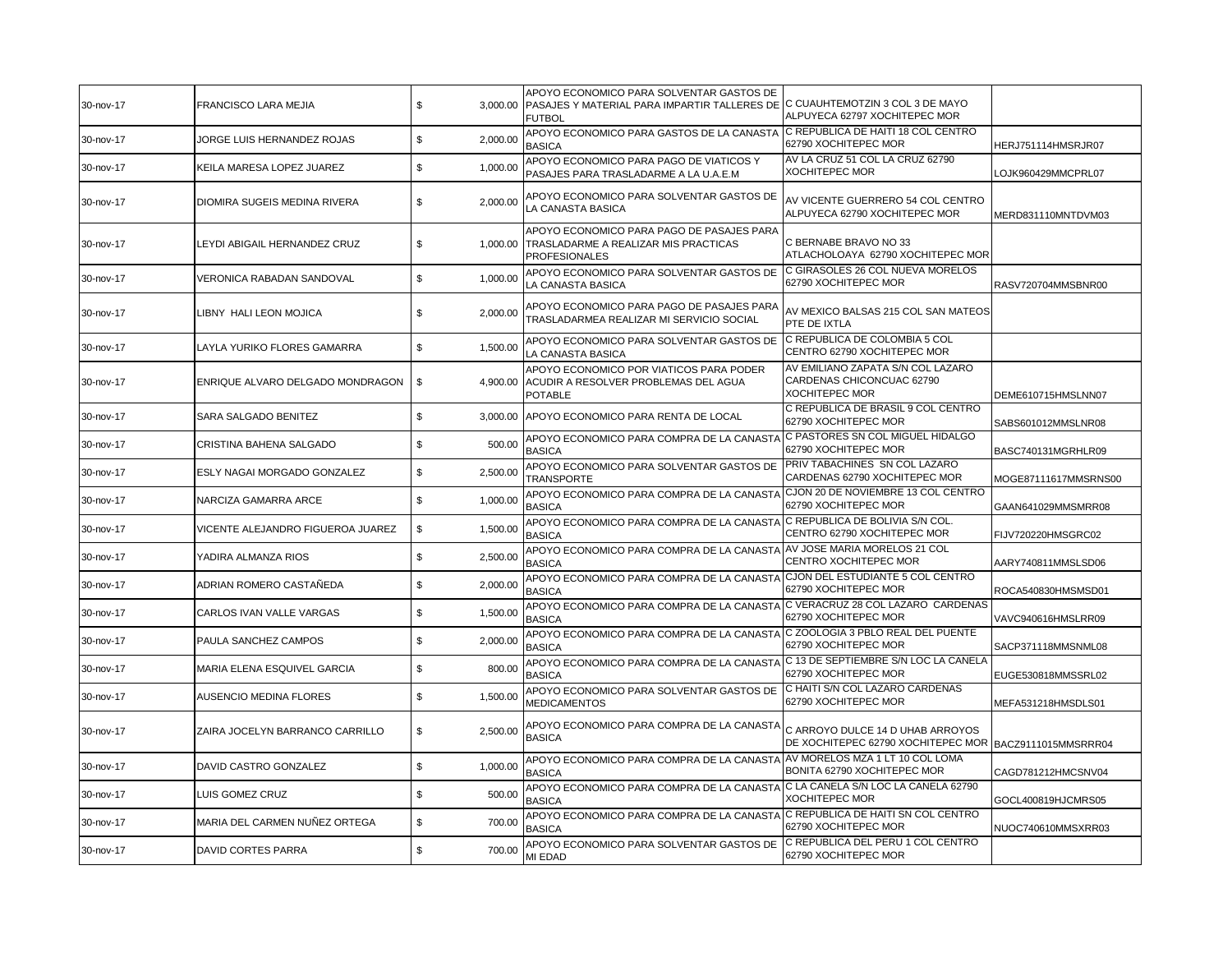| 30-nov-17   | <b>MARGARITA PORFIRIO MEDRANO</b>  | \$<br>1,500.00 | APOYO ECONOMICO PARA COMPRA DE LA CANASTA<br><b>BASICA</b>                                                                      | PRIV NIÑOS HEROES 4 COL SAN<br>FRANCISCO CHICONCUAC 62795<br>XOCHITEPEC MOR                | POMM780609MMSRDR06  |
|-------------|------------------------------------|----------------|---------------------------------------------------------------------------------------------------------------------------------|--------------------------------------------------------------------------------------------|---------------------|
| 30-nov-17   | CLARA ILIANA HERNANDEZ CABRERA     | \$<br>2,500.00 | APOYO ECONOMICO PARA LA COMPRA DE<br>MATERIAL Y MEDICCAMENTOS PARA ODONTOLOGIA                                                  | C DEL ESTUDIANTE 3 COL CENTRO 62790<br><b>XOCHITEPEC MOR</b>                               | HECC890105MMSRBL08  |
| 30-nov-17   | ANDRES OCAMPO CHAVEZ               | 1,000.00<br>\$ | APOYO ECONOMICO PARA COMPRA DE LA CANASTA<br><b>BASICA</b>                                                                      | C REPUBLICA DE COSTA RICA 28 COL<br>CENTRO 62790 XOCHITEPEC MOR                            | OACA 571020HGRCHN02 |
| 30-nov-17   | MARIA ESTELA LOZANO RIVAS          | \$<br>1,000.00 | APOYO ECONOMICO PARA PAGO DE VIATICOS PARA<br>TRASLADARME A LAS DIFERENTES ESCUELAS DEL<br>MUNICIPIO DE XOCHITEPEC              | AV EMILIANO ZAPATA S/N COL LAZARO<br>CARDENAS CHICONCUAC 62790<br><b>XOCHITEPEC MOR</b>    |                     |
| 30-nov-17   | ALBINA HERNANDEZ SOTO              | \$<br>2,500.00 | APOYO ECONOMICO PARA COMPRA DE LA CANASTA<br><b>BASICA</b>                                                                      | C AMERICA CENTRAL 33 COL CENTRO<br>ATLACHOLOAYA 62790 XOCHITEPEC MOR                       |                     |
| 30-nov-17   | FRANCISCA MATEOS JIMENEZ           | 300.00<br>\$   | APOYO ECONOMICO PARA SOLVENTAR GASTOS DE<br>LA CANASTA BASICA                                                                   | C MANGO SN COL MIGUEL HIDALGO 62790<br><b>XOCHITEPEC MOR</b>                               | MAJF421004MGRTMR07  |
| 30-nov-17   | MARIA DE LOS ANGELES DIRCIO DURAN  | \$<br>1,500.00 | APOYO ECONOMICO PARA SOLVENTAR GASTOS DE<br>LA CANASTA BASICA                                                                   | AV LAS ROSAS SN COL LOMA BONIRA<br>62790 XOCHITEPEC MOR                                    |                     |
| 30-nov-17   | FIDELA GUADALUPE FLORES GUADARRAMA | \$<br>2,000.00 | APOYO ECONOMICO PARA SOLVENTAR GASTOS DE<br>ESTANCIA DE MI HIJO CARLOS ALBERTO LOPEZ<br>FLORES EN EL CLUB UNIVERSIDAD DE FUTBOL | C BUGAMBILIA SN COL LA CANELA 62790<br><b>XOCHITEPEC MOR</b>                               | FOGF680423MMSLDD05  |
| 30-nov-17   | MARIA MANZANAREZ ARCE              | \$<br>1,500.00 | APOYO ECONOMICO PARA SOLVENTAR GASTOS DE<br>LA CANASTA BASICA                                                                   | C RIO TLAZALA 2 COL BENITO JUAREZ<br>62790 XOCHITEPEC MOR                                  | MAAM730119MMSNRR00  |
| 30-nov-17   | <b>FLORENTINA TAPIA RAMIREZ</b>    | \$<br>1,000.00 | APOYO ECONOMICO PARA SOLVENTAR GASTOS DE<br>LA CANASTA BASICA                                                                   | C SOLIS SN LOC CRUCERO DE<br>ATLACHOLOAYA 62790XOCHITEPEC MOR                              | TARF850620MMSPML09  |
| 30-nov-17   | VILIULFO LAVIN BELTRAN             | \$             | APOYO ECONOMICO PARA PAGO DE MAESTRO DE<br>1,200.00 DANZA DE LA ESCUELA PRIM LAZARO CARDENAS<br><b>DEL RIO</b>                  | CALLE GUERRERO 18 COL CENTRO<br>JONACATPEC MOR                                             |                     |
| 30-nov-17   | LAURA ELIZABETH MORALES PEREZ      | 1,500.00<br>\$ | APOYO ECONOMICO PARA COMPRA DE CANASTA<br><b>BASICA</b>                                                                         | C VERACRUZ 28 COL LAZARO CARDENAS<br>61790 XOCHITEPEC MOR                                  | MOPL920818MMSRRR06  |
| 30-nov-17   | PILAR SANCHEZ REYNOSO              | 1,000.00<br>\$ | APOYO ECONOMICO PARA COMPRA DE CANASTA<br><b>BASICA</b>                                                                         | C CRISANTEMOS MZA 8 COL LOMA<br>BONITA 62790 XOCHITEPEC MOR                                |                     |
| 30-nov-17   | MONICA BERNABE RAYO                | \$             | 4,000.00 APOYO ECONOMICO PARA LLEVAR ACABO POSADA                                                                               | C JACARANDAS LT 2 COL LAS FLORES<br>62790 XOCHITEPEC MOR                                   |                     |
| 1-dic-17    | TANIA ESMERALDA ADAME GARCIA       | \$<br>2,500.00 | APOYO ECONOMICO PARA PAGO DE PASAJES Y<br>MATERIAL NECESARIO PARA IMPARTIR CLASES DE<br><b>ZUMBA</b>                            | PRIV INDEPENDENCIA I COL CENTRO<br>CHICONCUAC 62795 XOCHITEPEC MOR                         | AAGT850830MMSSDNN09 |
| 1-dic-17    | LETICIA DIMAS GONZALEZ             | \$<br>2,500.00 | APOYO ECONOMICO PARA PAGO DE PASAJES Y<br>MATERIAL NECESARIO PARA IMPARTIR CLASES DE<br><b>ZUMBA</b>                            | C EL CANAL S/N COL NORTE 62665<br>PUENTE DE IXTLA MOR                                      | DIGL780224MGRMNT01  |
| 1-dic-17    | FILIBERTO BELTRAN ESTRADA          | \$<br>2,200.00 | APOYO ECONOMICO PARA SUFRUGAR GASTOS<br><b>FUNERARIOS</b>                                                                       | C TEZOZOMOC MZA 86 LT 8 COL UNIDAD<br>MORELOS 1A SECCION 62790<br><b>XOCHITEPEC MOR</b>    | BEEF630917HGRLSL00  |
| $1$ -dic-17 | MONICA RAMIREZ LARA                | \$<br>3,000.00 | APOYO ECONOMICO PARA LA COMPRA DE INSUMOS<br>PARA POSADA                                                                        | PRIV AL CAMPO DE LA HUAMUCHILERA<br>SN COL CAMPO A LA HUAMUCHILERA<br>62790 XOCHITEPEC MOR | RALM840827MGRMRN08  |
| 1-dic-17    | EVERARDO DELGADO BASABE            | \$<br>4,000.00 | APOYO ECONOMICO PARA LA COMPRA DE<br>MATERIAL PARA CONSTRUCCION                                                                 | PRIV SIN NOMBRE SN COL SAN MIGUEL<br>LA UNION 62790 XOCHITEPEC MOR                         | DEBE620428HGRLSV03  |
| 1-dic-17    | MERCED NAVARRO ALPIZAR             | \$<br>3,000.00 | APOYO ECONOMICO PARA SOLVENTAR GASTOS DE<br>LA CANASTA BASICA                                                                   | C HIDALGO COL CENTRO DE<br>CHICONCUAC 62795 XOCHITEPEC MOR                                 | NAAM420810MMSVLR04  |
| 1-dic-17    | JAVIER RESENDIZ VAZQUEZ            | \$<br>6,000.00 | APOYO ECONOMICO PARA EL PAGO DE SERVICIO<br>DE PIPAS DE AGUA                                                                    | C BENITO JUAREZ 6 COL CENTRO<br>CHICONCUAC 62790 XOCHITEPEC MOR                            | REVJ720430HMSSZV04  |
| 1-dic-17    | ANDRES OCAMPO CHAVEZ               | \$<br>800.00   | APOYO ECONOMICO PARA COMPRA DE CANASTA<br><b>BASICA</b>                                                                         | C REPUBLICA DE COSTA RICA 28 COL<br>CENTRO 62790 XOCHITEPEC MOR                            | OACA 571020HGRCHN02 |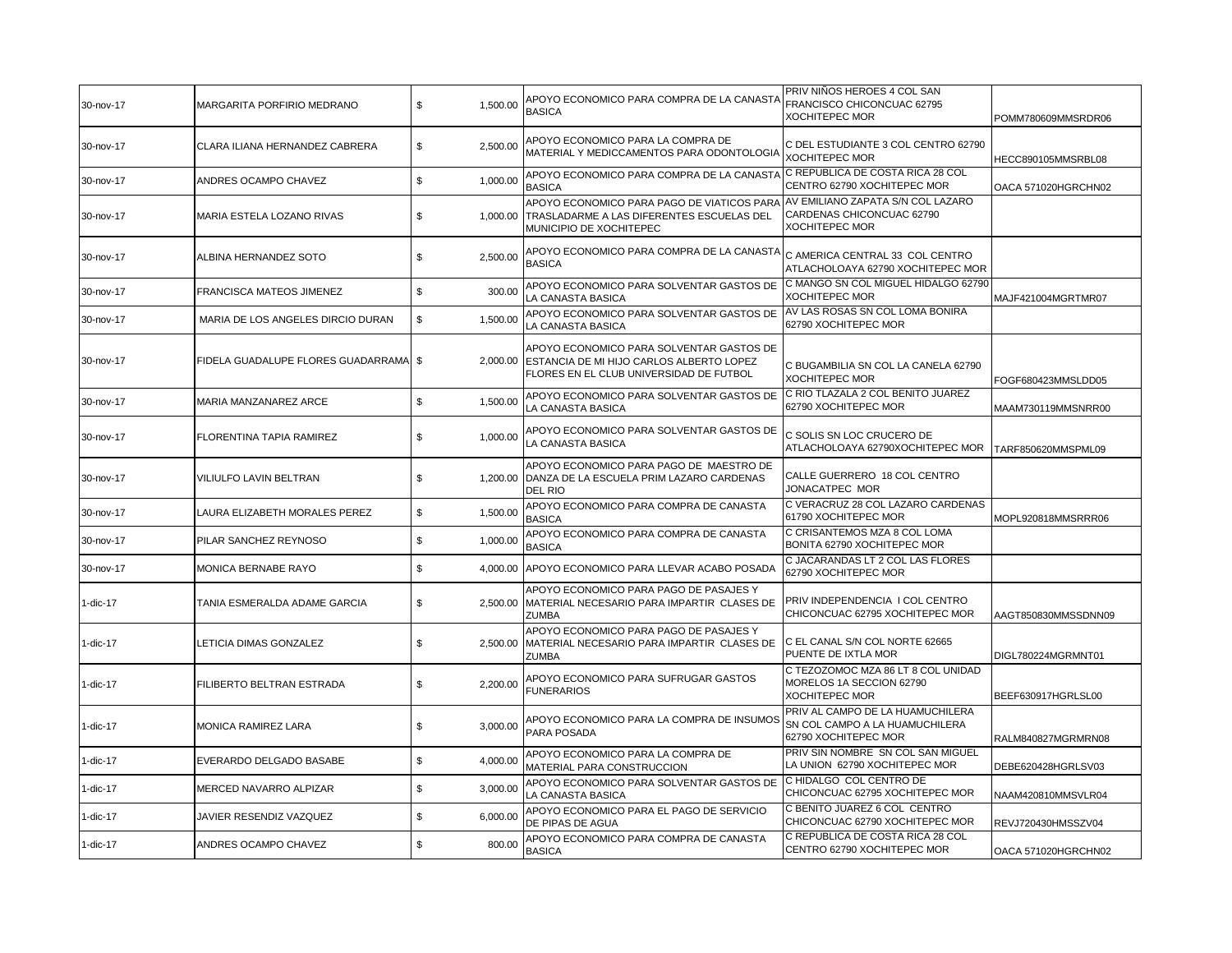| 1-dic-17 | MODESTA GARCIA MENDOZA             | $\mathbb S$<br>1,500.00 | APOYO ECONOMICO PARA LA COMPRA DE<br>PRODUCTOS DE LA CANASTA BASICA                                                  | C NARDOS MZA 14 LT 14 COL OBRERA<br>62790 XOCHITEPEC MOR                                   |                     |
|----------|------------------------------------|-------------------------|----------------------------------------------------------------------------------------------------------------------|--------------------------------------------------------------------------------------------|---------------------|
| 1-dic-17 | ALFREDO ALEMAN ALONSO              | \$                      | 2,300.00 APOYO ECONOMICO PARA COMPRA DE LAMINAS                                                                      | AV EMILIANO ZAPATA COL LAZARO<br>CARDENAS 627955 XOCHITEPEC MOR                            | AEAA3710828HGRLLL07 |
| 2-dic-17 | JORGE URIEL MUCIÑO ROMERO          | \$<br>1,500.00          | APOYO ECONOMICO PARA PAGO DE TRANSPORTE<br>A LA COL BENITO JUAREZ DEL EQUIPO DE 4A<br>DIVISION LIEBRES DE XOCHITEPEC | C ARROYO ESCONDICO 109 U HAB<br>ARROYOS DE XOCHITEPEC 62790<br><b>XOCHITEPEC</b>           | MURJ981015HDFCMR08  |
| 2-dic-17 | <b>ODILON CIPRIANO TABAREZ</b>     | \$<br>1,200.00          | APOYO ECONOMICO PARA SUFRUGAR GASTOS<br><b>FUNERARIOS</b>                                                            | C TRUENOS MZA 14 LT 9 COL LAS<br>FLORES 62790 XOCHITEPEC MOR                               | CITO610101HGRPBD07  |
| 2-dic-17 | JOSE ANTONIO NUÑEZ MARTINEZ        | \$<br>1,000.00          | APOYO ECONOMICO PARA RESURTIR PRODUCTOS<br>DE BON ICE                                                                | AND 202 MZA 9 LT 6 COL UNIDAD<br>MORELOS 1A SECCION 62790<br><b>XOCHITEPEC MOR</b>         | NUMA730130HMSXRN04  |
| 3-dic-17 | OMAR VILLALBA MARTINEZ             | \$<br>1,200.00          | APOYO ECONOMICO PARA SUFRUGAR GASTOS<br><b>FUNERARIOS</b>                                                            | C MARGARITA MORAN MZA 14 LT 22<br>FRACC HUERTOS DE ALPUYECA 62790<br><b>XOCHITEPEC MOR</b> | VIMO820727HMSLRM06  |
| 4-dic-17 | CESAR EDUARDO MENDEZ SAMANO        | 1,500.00<br>\$          | APOYO ECONOMICO PARA COMPRA DE CANASTA<br><b>BASICA</b>                                                              | CJON 20 DE NOVIEMBRE SN COL CENTRO<br>62790 XOCHITEPEC MOR                                 | MESC931212HMSNMS01  |
| 4-dic-17 | KARLA ALONDRA PELAEZ VISOSO        | \$<br>1,200.00          | APOYO ECONOMICO PARA COMPRA DE CANASTA<br><b>BASICA</b>                                                              | C VICENTE GUERRERO 52 COL BENITO<br>JUAREZ 62790 XOCHITEPEC MOR                            | PEVK981227MMSLSR06  |
| 4-dic-17 | RAFAEL NAVA GUADARRAMA             | 1,800.00<br>\$          | APOYO ECONOMICO PARA COMPRA DE CANASTA<br><b>BASICA</b>                                                              | C INDEPENDENCIA 46 COL CENTRO<br>CHICONCUAC 62795 XOCHITEPEC MOR                           | NAGR741227HMSVDF10  |
| 4-dic-17 | FERNANDO ANTONIO HERRERA GUTIERREZ | \$<br>1,800.00          | APOYO ECONOMICO PARA COMPRA DE CANASTA<br><b>BASICA</b>                                                              | PRIV REFORMA SN COL BENITO JUAREZ<br>62790 XOCHITEPEC MOR                                  | HEGF770117HMSRTR04  |
| 4-dic-17 | JULIO CESAR BELTRAN MORALES        | \$<br>1,500.00          | APOYO ECONOMICO PARA COMPRA DE CANASTA<br><b>BASICA</b>                                                              | C NAVAJILLAS 136 COL VISTA HERMISA<br>62556 JIUTEPEC MOR                                   | BEMJ931026HMSLR02   |
| 4-dic-17 | VICTOR HUGO SORIANO REYNOSO        | 1,500.00<br>\$          | APOYO ECONOMICO PARA SOLVENTAR GASTOS DE<br>LA CANASTA BASICA                                                        | C PUEBLA SN COL LAZARO CARDENAS<br>62790 XOCHITEPEC MOR                                    | SORV900819HMSRYC00  |
| 4-dic-17 | ESTEFANIA REYES LUCERO             | 1,800.00<br>\$          | APOYO ECONOMICO PARA SOLVENTAR GASTOS DE<br>MI EDAD                                                                  | C OAXACA SN LOC LA ESPERANZA 62790<br><b>XOCHIEPEC MOR</b>                                 | RELE300716MOCYCS06  |
| 4-dic-17 | RITA ELENA AGUILAR TOLEDO          | \$<br>1,000.00          | APOYO ECONOMICO PARA COMPRA DE CANASTA<br><b>BASICA</b>                                                              | C REPUBLICA DE BRASIL 12 COL CENTRO<br>62790 XOCHITEPEC MOR                                |                     |
| 4-dic-17 | SALVADOR PANTITLAN VAZQUEZ         | 1,500.00<br>\$          | APOYO ECONOMICO PARA COMPRA DE CANASTA<br><b>BASICA</b>                                                              | AV VICENTE GUERRERO 10 COL CENTRO<br>ALPUYECA 62790 XOCHITEPEC MOR                         | PAVS440202HMSNZL01  |
| 4-dic-17 | TERESA RIVERA ZEPEDA               | S.                      | APOYO ECONOMICO PARA SOLVENTAR GASTOS DE<br>1,500.00 MI MAMA MARIA ZEPEDA MONDRAGON QUE ESTA<br><b>ENFERMA</b>       | C REPUBLICA DE VENEZUELA 4 COL<br>CENTRO 62790 XOCHITEPEC MOR                              | RIZT641228MMSVPR00  |
| 4-dic-17 | MARIA RAQUEL LOZADA GONZALEZ       | \$<br>1,000.00          | APOYO ECONOMICO PARA COMPRA DE CANASTA<br><b>BASICA</b>                                                              | PRIV LOS OLIVOS 4 COL 3 DE MAYO<br>ALPUYECA 62790 XOCHITEPEC MOR                           | LOGR911028MMSZNQ01  |
| 4-dic-17 | ABRIL DINA ZULEIMA ORTEGA PADRON   | \$<br>1,700.00          | APOYO ECONOMICO PARA SOLVENTAR GASTOS DE<br>TRASPORTE A LA UAEM                                                      | C VIA 2 COL REAL DEL PUENTE 62790<br><b>XOCHITEPEC MOR</b>                                 |                     |
| 4-dic-17 | PILAR SANCHEZ REYNOSO              | \$<br>1,000.00          | APOYO ECONOMICO PARA SOLVENTAR GASTOS DE<br>LA CANASTA BASICA                                                        | C CRISANTEMOS MZA 8 COL LOMA<br>BONITA 62790 XOCHITEPEC MOR                                |                     |
| 4-dic-17 | KARINA BELTRAN CORONA              | \$<br>1,856.00          | APOYO ECONOMICO PARA SOLVENTAR GASTOS DE<br><b>TRANSPORTE</b>                                                        | PRIV LAURELES 12 COL LA RIBERA 62586<br><b>TEMIXCO MOR</b>                                 | BECK940512MMSLRR06  |
| 4-dic-17 | ATHERI BERNAL LOPEZ                | \$<br>13,000.00         | APOYO ECONOMICO PARA EL PAGO DE RENTA DE<br>INMUEBLE PARA LA IMPARTICION DE CLASES                                   | PROL ADOLFO RUIZ CORTINEZ 18 COL<br>LOS PRESIDENTES 62583 TEMIXCO MOR                      | BELA770919MDFRPT08  |
| 4-dic-17 | PETRA MARTINEZ CANDIDO             | 1,500.00<br>\$          | APOYO ECONOMICO PARA COMPRA DE CANASTA<br><b>BASICA</b>                                                              | C NARANJO SN COL MIGUEL HIDALGO<br>62790 XOCHITEPEC MOR                                    |                     |
| 4-dic-17 | MANUEL HERNANDEZ PEREZ             | \$<br>1,500.00          | APOYO ECONOMICO PARA LA COMPRA DE<br>PRODUCTOS DE LA CANASTA BASICA                                                  | C VALERO TRUJANO SN COL LAZARO<br>CARDENAS 62790 XOCHITEPEC MOR                            | HEPM850707HMSRRN08  |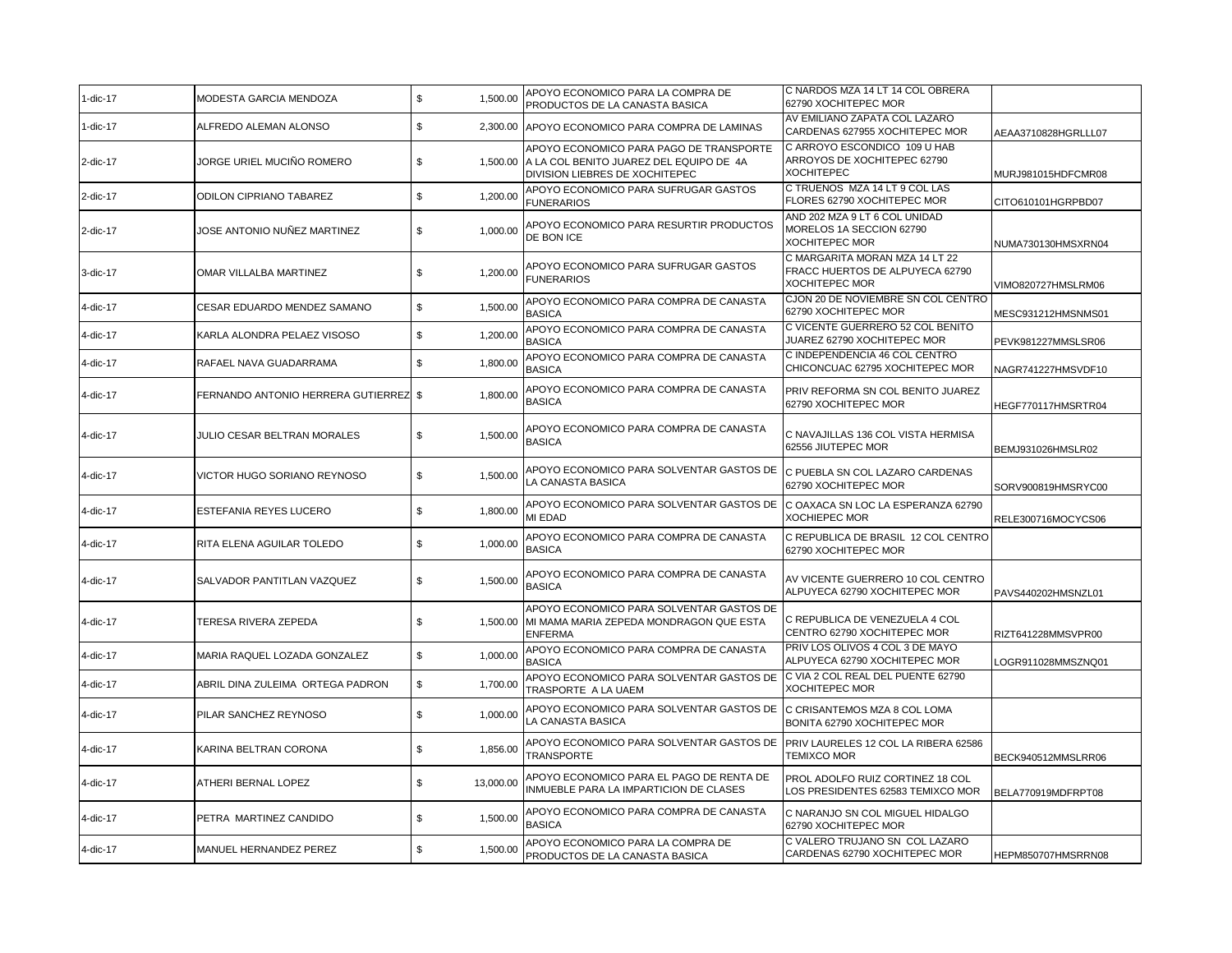| 4-dic-17 | LETICIA TOLEDO PORTILLO        | \$<br>1,500.00  | APOYO ECONOMICO PARA LA COMPRA DE<br>PRODUCTOS PARA AGUINALDO DE PREPOSADA                                              | C VICENTE GUERRERO 13 COL LAZARO<br>CARDENAS 62795 XOCHITEPEC MOR                        | TOPL730723MMSLRT02  |
|----------|--------------------------------|-----------------|-------------------------------------------------------------------------------------------------------------------------|------------------------------------------------------------------------------------------|---------------------|
| 4-dic-17 | APOLINAR VAZQUEZ FLORES        | \$<br>200.00    | APOYO ECONOMICO PARA LA COMPRA DE<br>PRODUCTOS DE LA CANASTA BASICA                                                     | C TEZOZOMOC 11 COL CENTRO<br>ATLACHOLOAYA 62790 XOCHITEPEC MOR                           | VAFA570723MMSZLP03  |
| 4-dic-17 | EVANGELINA YESCA CARREÑO       | \$<br>400.00    | APOYO ECONOMICO PARA SOLVENTAR GASTOS<br><b>MEDICOS</b>                                                                 | C MATAMOROS 31-A COL CENTRO<br>ALPUYECA 62790 XOCHITEPEC MOR                             | YECE731201MMSSRV03  |
| 4-dic-17 | LEONARDA SANCHEZ JULIAN        | \$<br>200.00    | APOYO ECONOMICO PARA LA COMPRA DE<br>PRODUCTOS DE LA CANASTA BASICA                                                     | C CEDROS MZA 8 LT 12 COL LAS FLORES<br>62790 XOCHITEPEC MOR                              | SAJL720411MGRNLN08  |
| 4-dic-17 | EUFEMIA ROMAN OCHOA            | \$<br>400.00    | APOYO ECONOMICO PARA PAGO DE RECIBO DE LUZ                                                                              | C PALMAS SN COL MIGUEL HIDALGO<br>62790 XOCHITEPEC MOR                                   | ROOOE350320MGRMCF02 |
| 4-dic-17 | PETRA MENDOZA ROMAN            | \$<br>200.00    | APOYO ECONOMICO PARA LA COMPRA DE<br>PRODUCTOS DE LA CANASTA BASICA                                                     | C NOGALES MZA 2 LT 11 COL LAS FLORES<br>62790 XOCHITEPEC MOR                             | MERP430721MGRNMT08  |
| 4-dic-17 | FERNANDO GUZMAN NOLASCO        | \$<br>500.00    | APOYO ECONOMICO PARA COMPRA DE<br>PRODUCTOS DE LA CANASTA BASICA                                                        | CARR FED MEXICO ACAPULCO SN COL 3<br>DE MAYO ALPUYECA 62790 XOCHITEPEC<br><b>MOR</b>     | GUNF320530HMSZLR07  |
| 4-dic-17 | NORMA GARCIA VILLALVA          | \$<br>6,000.00  | APOYO ECONOMICO PARA COMPRA DE INSUMOS<br>PARA COCINA ECONOMICA                                                         | C HIMNO NACIONAL 19 COL SAN MIGUEL<br>LA UNION 62790 XOCHITEPEC MOR                      | GAVN730328MMSRLR01  |
| 5-dic-17 | <b>JUANA MERINO CORONA</b>     | \$<br>1,133.00  | APOYO ECONOMICO PARA SOLVENTAR GASTOS DE<br>LA CANASTA BASICA                                                           | AV BAJA CALIFORNIA SUR SN COL LAS<br>PALMAS ALPUYECA 62790 XOCHITEPEC<br><b>MOR</b>      | BAGA840705MGRRRN03  |
| 5-dic-17 | ANTONIA BARRAGAN GARCIA        | \$              | APOYO ECONOMICO PARA COMPRA DE MATERIAL<br>1,500.00   DE LIMPIEZA PARA EL ASEO DE LA ESC PRIMARIA 17<br><b>DE ABRIL</b> | AV BAJA CALIFORNIA SUR SN COL LAS<br>PALMAS ALPUYECA 62790 XOCHITEPEC<br><b>MOR</b>      | BAGA840705MGRRRN03  |
| 5-dic-17 | LUCILA SANDOVAL MEJIA          | \$<br>1,500.00  | APOYO ECONOMICO PARA EL PAGO AL PROFESOR<br>DE INGLES DE LA ESCUELA PRIMARIA 17 E ABRIL                                 | AV PALMAS NORTE SN COL LAS PALMAS<br>ALPUYECA 62797 XOCHITEPEC                           |                     |
| 5-dic-17 | LUCILA SANDOVAL MEJIA          | \$<br>800.00    | APOYO ECONOMICO PARA EL PAGO AL PROFESOR<br>DE DANZA DE LA ESCUELA PRIMARIA 17 E ABRIL                                  | AV PALMAS NORTE SN COL LAS PALMAS<br>ALPUYECA 62797 XOCHITEPEC                           |                     |
| 5-dic-17 | ADELINA BAHENA SALGADO         | \$<br>5,500.00  | APOYO ECONOMICO PARA SOLVENTAR GASTOS DE<br>LA 4ta REUNION DE INSTANCIAS DE LA JUVENTUD<br>DEL ESTADO DE MORELOS        | AV EMILIANO ZAPATA S/N COL LAZARO<br>CARDENAS CHICONCUAC 62790<br><b>XOCHITEPEC MOR</b>  |                     |
| 5-dic-17 | ROSALIO VELAZQUEZ POPOCA       | \$              | 900.00 APOYO ECONOMICO PARA COMPRA DE LAMINAS                                                                           | AV SAN RAMON SN COL SAN FRANCISCO<br>CHICONCUAC 62795 XOCHITEPEC MOR                     |                     |
| 5-dic-17 | BRENDALIC VELAZQUEZ TOLEDO     | \$<br>1,500.00  | APOYO ECONOMICO PARA LA COMPRA DE<br>PRODUCTOS DE LA CANASTA BASICA                                                     | C RIVERA SN COL SAN FRANCISCO 62790<br>XOCHITEPEC MOR                                    | VETB831016MMSLLR07  |
| 5-dic-17 | ALEJO CRUZ GONZALEZ            | \$<br>2,500.00  | APOYO ECONOMICO PARA EL FESTEJO DEL 12 DE<br><b>DICIEMBRE</b>                                                           | AV LAZARO CARDENAS SN COL LAS<br>PALMAS ALPUYECA 62790 XOCHITEPEC<br><b>MOR</b>          | CUGA660212HVRNL08   |
| 5-dic-17 | <b>JUAN CASTELO SOTO</b>       | \$<br>20,000.00 | APOYO ECONOMICO PARA EL FES DE LA<br>INMACULADA CONCEPCION EN ALPUYECA                                                  | CARR FEDERAL MEXICO ACAPULCO SN<br>COL 3 DE MAYO ALPUYECA 62790<br><b>XOCHITEPEC MOR</b> | CASJ860809HMSSTN08  |
| 5-dic-17 | MARIA EUGENIA ESQUIVEL ARANDIA | \$<br>2,000.00  | APOYO ECONOMICO PARA LA COMPRA DE<br>PRODUCTOS DE LA CANASTA BASICA                                                     | C ZOOLOGIA 10 PBLO REAL DEL PUENTE<br>62790 XOCHITEPEC MOR                               |                     |
| 5-dic-17 | ROSENDA MALDONADO RAMIREZ      | \$<br>1,000.00  | APOYO ECONOMICO PARA LA CELEBRACION DE LA<br>VIRGEN DE LA CANELA                                                        | C BUGAMBILIAS SN COL LA CANELA<br>62790 XOCHITEPEC MOR                                   | MARR550301MMSLMS05  |
| 5-dic-17 | ALMA ROSA NIETO AVILES         | \$<br>1,000.00  | APOYO ECONOMICO PARA LA COMPRA DE<br>PRODUCTOS DE LA CANASTA BASICA                                                     | PRIV PALMERAS CASA 39 FRACC VILLAS<br>DE XOCHITEPEC 62790 XOCHITEPEC MOR                 |                     |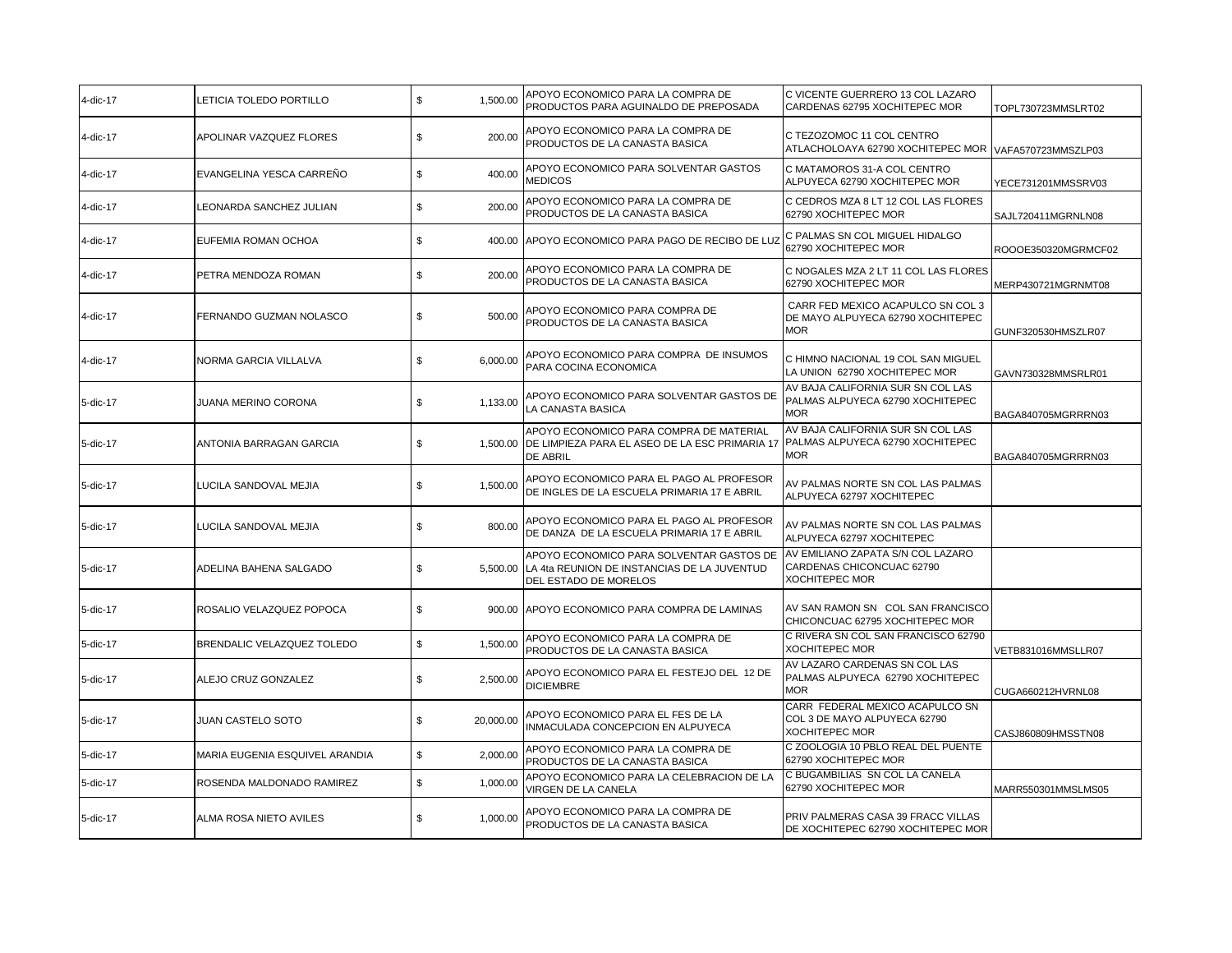| 5-dic-17 | MONICA RAMIREZ LARA               | \$<br>2,600.00  | APOYO ECONOMICO PARA LA COMPRA DE LAMINAS<br>DE FIBROCEMENTO                                                                                                     | PRIV AL CAMPO DE LA HUAMUCHILERA<br>SN COL CAMPO A LA HUAMUCHILERA<br>62790 XOCHITEPEC MOR | RALM840827MGRMRN08 |
|----------|-----------------------------------|-----------------|------------------------------------------------------------------------------------------------------------------------------------------------------------------|--------------------------------------------------------------------------------------------|--------------------|
| 5-dic-17 | CRUZ JOSE AVILEZ SOTO             | \$<br>2,200.00  | APOYO ECONOMICO PARA LA COMPRA DE<br>MATERIAL PARA LA CONSTRUCCION                                                                                               | C LA IMAGEN SN COL LA CRUZ 62790<br><b>XOCHITEPEC MOR</b>                                  | AISC760503HMSVTR04 |
| 5-dic-17 | <b>GUADALUPE CATALAN SANTIAGO</b> | \$<br>1,000.00  | APOYO ECONOMICO PARA LA COMPRA DE CANASTA<br><b>BASICA</b>                                                                                                       | CJON PUEBLA 22 COL LAZARO<br>CARDENAS 62790 XOCHITEPEC MOR                                 | CASG881210MMSTND05 |
| 5-dic-17 | GUADALUPE RAMIREZ MONTES DE OCA   | \$<br>1,000.00  | APOYO ECONOMICO PARA LA COMPRA DE CANASTA<br><b>BASICA</b>                                                                                                       | C SIN NOMBRE SN COL LAS FLORES 62790<br>XOCHITEPEC MOR                                     |                    |
| 5-dic-17 | <b>ERIKA RIVAS MORALES</b>        | \$<br>1,300.00  | APOYO ECONOMICO PARA LA CONTRATACION DE<br>UN AUTOBUS                                                                                                            | C JACARANDAS 85 COL MIGUEL HIDALGO<br>62790 XOCHITEPEC MOR                                 | RIME790913MMSVRR07 |
| 5-dic-17 | <b>CIDRONIA PASTOR NAJERA</b>     | \$<br>1,000.00  | APOYO ECONOMICO PARA COMPRA DE<br>PRODUCTOS DE LA CANASTA BASICA                                                                                                 | C CUAUHTEMOC SN U MORELOS 62790<br><b>XOCHITEPEC MOR</b>                                   | PANC390611MGRSJD04 |
| 5-dic-17 | SANDRA CARRILLO MEDINA            | \$<br>500.00    | APOYO ECONOMICO PARA COMPRA DE<br>PRODUCTOS DE LA CANASTA BASICA                                                                                                 | C BUGAMBILIAS 12 LOC LA CANELA 62790<br><b>XOCHITEPEC MOR</b>                              | CAMS790725MMSRDN05 |
| 6-dic-17 | CARLOS ALBERTO BALDERAS MELGAR    | \$              | APOYO ECONOMICO PARA PAGO DE 2 ARBITRAJE<br>800.00 DEL 2do PARTIDO DE LA SELECCIÓN XOCHITPEC EN<br>EL TORNEO DE SELECIONES DE MAZATEPEC                          | C REPUBLICA DE CUBA 2 COL CENTRO<br>62790 XOCHITEPEC MOR                                   | BAMC780727HMSLLR01 |
| 6-dic-17 | OSCAR ISMAEL PASCUAL COCUYO       | \$<br>2,560.00  | APOYO ECONOMICO PARA GASTOS DE<br>INSTALACION DEL DESTACAMENTO DEL EJERCITO<br>MEXICANO QUE SE ENCUENTRA APOSTADO EN LA<br>PISTA AEREA DEL POBLADO DE CHICONCUAC | 4TA PRIV JESUS SOTO Y GAMA 51 COL<br>PLAN DE AYALA 62180 CUERNAVACA MOR                    |                    |
| 6-dic-17 | BRALLAN HERNANDEZ FIGUEROA        | \$<br>10,200.00 | APOYO ECONOMICO PARA SUFRUGAR GASTOS<br><b>FUNERARIOS</b>                                                                                                        | C GARDENIAS SN COL LOMA BONITA<br>62790. XOCHITEPEC MOR                                    | HEFB901220HMSRGR09 |
| 6-dic-17 | PAULA MELO CEBALLOS               | \$<br>1,500.00  | APOYO ECONOMICO PARA LA COMPRA DE<br>PRODUCTOS DE LA CANASTA BASICA                                                                                              | C ALLENDE 30 COL AMPL MIGUEL<br>HIDALGO 62790 XOCHITEPEC MOR                               | MECP410317MGRLBL01 |
| 6-dic-17 | DULCE DOLY YESCA BARRIOS          | \$<br>700.00    | APOYO ECONOMICO PARA RENTA DE TRANSPORTE<br>DE ESCUELA CONAFE DE ALPUYECA A<br>CUERNAVACA                                                                        | AV MARIANO MATAMOROS 5 COL CENTRO<br>ALPUYECA 62790 XOCHITEPEC MOR                         | YEBD890407MMSSRL01 |
| 6-dic-17 | BRICIA ITZEL GONZALEZ LIRA        | \$<br>2,000.00  | APOYO ECONOMICO PARA LA COMPRA DE UN<br>ROLLO DE PLASTICO NEGRO                                                                                                  | C AXAYACATL 13 COL RUBEN JARAMILLO<br>62587 TEMIXCO MOR                                    | GOLB920509MMSNRR03 |
| 6-dic-17 | NANCY MARLEN MACIP TELLEZ         | \$              | APOYO ECONOMICO PARA RENTA DE TRANSPORTE<br>800.00 DE ESCUELA CONAFE DE ATLACHOLOAYA A<br>CUERNAVACA                                                             | C GUAYABAS MZA IV CASA 11 U HAB<br>VILLAS DE XOCHITEPEC<br>62790XOCHITEPEC MOR             |                    |
| 6-dic-17 | SAIRA ALEIDA HERNANDEZ FLORES     | \$              | APOYO ECONOMICO PARA RENTA DE TRANSPORTE<br>700.00 DE ESCUELA CONAFE DEL CENTRO DE ALPUYECA A<br>CUERNAVACA                                                      | C ALVARO OBREGON 2 COL CENTRO<br>ALPUYECA 62790 XOCHITEPEC MOR                             | HEFS830323MMSRLR08 |
| 6-dic-17 | MARIA DEL CARMEN MALVAIZ BALDERAS | \$<br>5,000.00  | APOYO ECONOMICO PARA LA COMPRA DE<br>PRODUCTOS DE LA CANASTA BASICA                                                                                              | C 13 DE SEPTIEMBRE SN LOC LA CANELA<br>62790 XOCHITEPEC MOR                                | MABC730308MMSLLR09 |
| 6-dic-17 | FAUSTA GALINDO VILLALVA           | \$              | APOYO ECONOMICO PARA EL PAGO DE RECIBO DE<br>25,000.00 LUZ DE LA CASA DE LA CULTURA DE<br>ATLACHOLOAYA                                                           | C TEZOZOMOC 12 COL CENTRO<br>ATLACHOLOAYA 62790 XOCHITEPEC MOR                             |                    |
| 6-dic-17 | MERCED NAVARRO ALPIZAR            | \$<br>3,000.00  | APOYO ECONOMICO PARA EL FESTEJO DEL DIA DE<br>LA VIRGEN                                                                                                          | C HIDALGO COL CENTRO DE<br>CHICONCUAC 62795 XOCHITEPEC MOR                                 | NAAM420810MMSVLR04 |
| 6-dic-17 | RAMIRO ORTEGA GARFIAS             | \$<br>2,000.00  | APOYO ECONOMICO PARA LA COMPRA DE<br><b>MEDICAMENTOS</b>                                                                                                         | C ATARGEA 5 COL REAL DEL PUENTE<br>62790XOCHITEPEC MOR                                     |                    |
| 6-dic-17 | JUANA FLORES DIMAS                | \$<br>1,500.00  | APOYO ECONOMICO PARA LA COMPRA DE CANASTA<br><b>BASICA</b>                                                                                                       | AV VICENTE GUERRERO 45 COL CENTRO<br>ALPUYECA 62790 XOCHITEPEC MOR                         |                    |
| 6-dic-17 | SALUSTIA ESTRADA MIGUEL           | \$<br>500.00    | APOYO ECONOMICO PARA LA COMPRA DE CANASTA<br><b>BASICA</b>                                                                                                       | C ORQUIDEAS 144 COL MIGUEL HIDALGO<br>62790 XOCHITEPEC MOR                                 | EAMS790706MMSSGL09 |
| 6-dic-17 | ROSA ELENA MARTINEZ MEDINA        | \$<br>2,000.00  | APOYO ECONOMICO PARA COMPRA DE<br>PRODUCTOS DE LA CANASTA BASICA                                                                                                 | MANZANA 6 LOTE 7 CONJ HAB<br>RINCONADA XOCHITEPEC III 62790<br><b>XOCHITEPEC MOR</b>       | MAMR720807MDFRDS01 |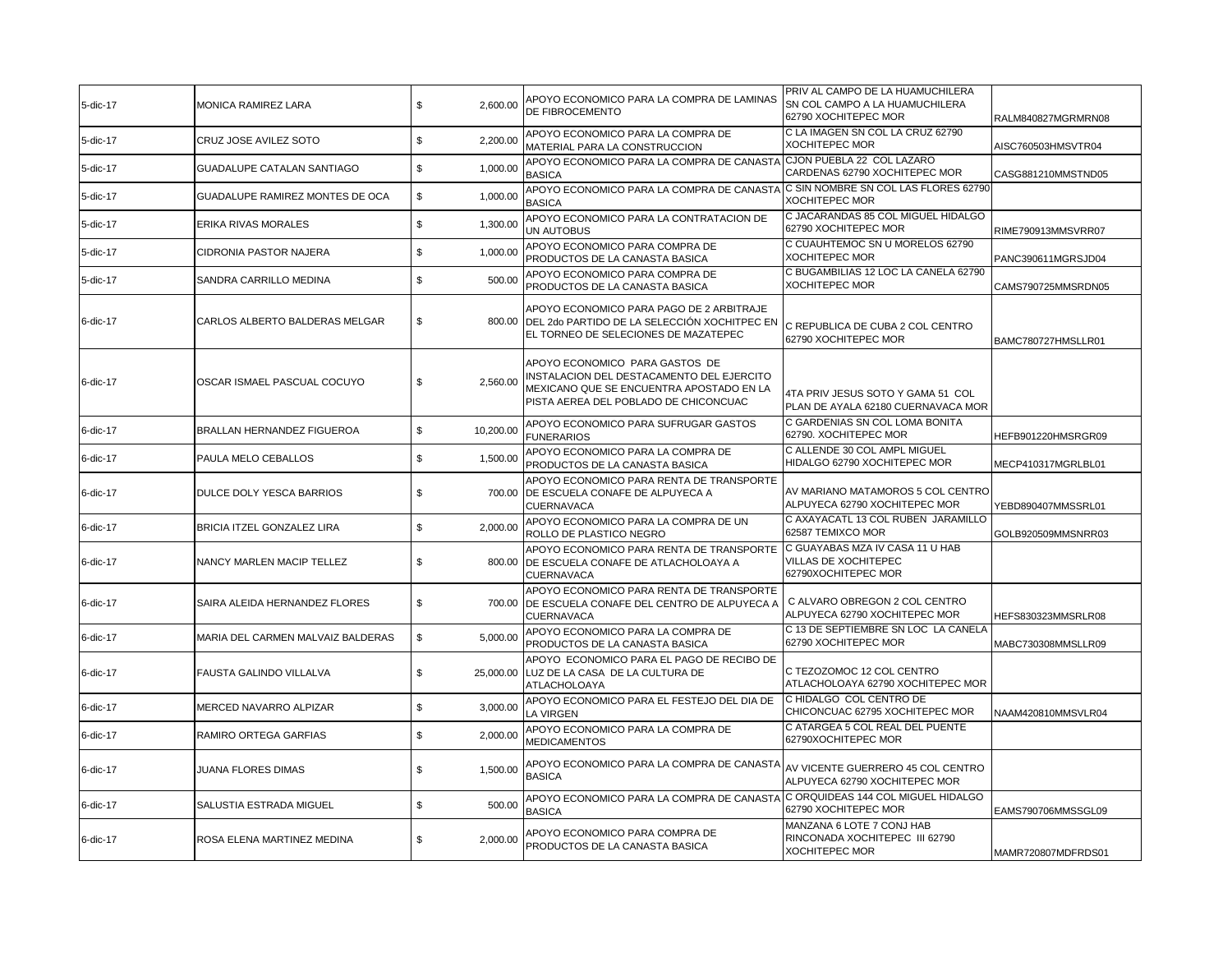| 7-dic-17 | MARTHA LEOCADIO MARCELINO           | \$<br>4,000.00 | APOYO ECONOMICO PARA COMPRA DE INSUMOS<br>PARA INICIAR NEGOCIO DE VENTA DE POZOLE                                       | C AL CAMPO LA HUAMUCHILERA SN COL<br>EL PARAISO ATLACHOLOAYA 62790<br><b>XOCHITEPEC MOR</b> | LEMM850617MMSCRR06 |
|----------|-------------------------------------|----------------|-------------------------------------------------------------------------------------------------------------------------|---------------------------------------------------------------------------------------------|--------------------|
| 7-dic-17 | <b>ESTHELA SANTOS GARCIA</b>        | \$<br>1,600.00 | APOYO ECONOMICO PARA LA COMPRA DE UN<br><b>TINACO</b>                                                                   | C NUEVO LEON SN COL LA ESPERANZA<br>62790 XOCHITEPEC MOR                                    | SAGE821203MMSNRS05 |
| 7-dic-17 | TOMASA AVILA ANGULO                 | \$<br>1,000.00 | APOYO ECONOMICO PARA LA COMPRA DE CANASTA<br><b>BASICA</b>                                                              | C CIPRES 4 COL FRANCISCO VILLA 62790<br><b>XOCHITEPEC MOR</b>                               | AIAT650922MGRVNM04 |
| 7-dic-17 | MINERVA CASTILLO FLORES             | \$<br>2,000.00 | APOYO ECONOMICO PARA LA COMPRA DE LAMINAS<br>DE FIBROCEMENTO                                                            | AV PALMAS NORTE SN COL LAS PALMAS<br>ALPUYECA 62797 XOCHITEPEC                              |                    |
| 7-dic-17 | GILBERTO CORTES CEJAS               | \$<br>2,000.00 | APOYO ECONOMICO PARA COMPRA DE BULTOS DE<br><b>CEMENTOS</b>                                                             | C TULIPANES COL LA CRUZ 62790<br><b>XOCHITEPEC MOR</b>                                      | COCG810204HMCRJL03 |
| 7-dic-17 | EDUARDO CASTREJON JIMENEZ           | \$             | 1,500.00 APOYO ECONOMICO PARA COMPRA DE UN TINACO                                                                       | AND 404 MZA 93 LT 6 COL UNIDAD<br>MORELOS 62790 XOCHITEPEC MOR                              | CAJE390318HGRSMD08 |
| 8-dic-17 | MARIBEL GUZMAN MARTINEZ             | \$<br>2,600.00 | APOYO ECONOMICO PARA LA COMPRA DE LAMINAS<br>DE FIBROCEMENTO                                                            | C AZALEAS 26 U HAB VILLAS DE<br>XOCHITEPEC 62790 XOCHITEPEC MOR                             | GUMM700217MDFZRR07 |
| 8-dic-17 | ENRIQUETA RUEDA GOMEZ               | \$<br>2,000.00 | APOYO ECONOMICO PARA LA COMPRA DE<br>PRODUCTOS DE LA CANASTA BASICA                                                     | C MICHOACAN SN COL LAZARO<br>CARDENAS 62790 XOCHITEPEC MOR                                  | RUGE480302MMSDMN06 |
| 8-dic-17 | ADRIANA CHAVARRIA GUTIERREZ         | \$<br>1,000.00 | APOYO ECONOMICO PARA LA COMPRA DE CANASTA<br><b>BASICA</b>                                                              | C AMERICA CENTRAL 88 COL CENTRO<br>ATLACHOLOAYA 62790 XOCHITEPEC MOR                        |                    |
| 8-dic-17 | FRANCISCA TOLENTINO ALONZO          | \$<br>1,500.00 | APOYO ECONOMICO PARA LA COMPRA DE UN<br><b>TINACO</b>                                                                   | C MANGO SN COL MIGUEL HIDALGO<br>62790 XOCHITEPEC MOR                                       | TOAF530511MGRLLR08 |
| 8-dic-17 | ELIA GUADALUPE TAVERA OSORIO        | 5,000.00<br>\$ | APOYO ECONOMICO PARA SOLVENTAR GASTOS<br>PARA LA COMPRA DE MATERIAL DE CONSTRUCCION                                     | C XOCHICALLI MZA 108 LT 8 COL UNIDAD<br>MORELOS 1RA SECCION 62790<br><b>XOCHITEPEC MOR</b>  |                    |
| 8-dic-17 | ALVARO ORIHUELA MORGADO             | \$<br>5,000.00 | APOYO ECONOMICO PARA LA COMPRA DE 20<br>UNIFORMES PARA EQUIPO DE FUTBOL                                                 | C JOSE MARIA MORELOS 4 COL REAL DEL<br>PUENTE 62790 XOCHITEPEC MOR                          |                    |
| 8-dic-17 | GAUDENCIA MALDONADO RAMIREZ         | \$<br>3,000.00 | APOYO ECONOMICO PARA LA COMPRA DE INSUMOS AV MORELOS 19 COL SAN MIGUEL LA<br>PARA POZOLERIA                             | UNION 62790 XOCHITEPEC MOR                                                                  | MARG530122MMSLMD02 |
| 8-dic-17 | VICTOR MIGUEL ANGEL TELLEZ MARQUINA | \$<br>7,500.00 | APOYO ECONOMICO PARA LA COMPRA DE CAMISAS<br>PARA PARTICIPANTES DE CABALGATA                                            | PRIV LOS VARGAS 6 COL. CENTRO 62790<br>XOCHITEPEC MOR.                                      | TEMV840821HMSLRC02 |
| 8-dic-17 | DAVID RAMIREZ BAHENA                | \$<br>2,000.00 | APOYO ECONOMICO PARA COMPRA DE<br><b>HERRAMIENTA</b>                                                                    | C HIDALGO 142 COL BENITO JUAREZ<br>62790 XOCHITEPEC MOR                                     | RABD860304HMSMHV08 |
| 8-dic-17 | JAVIER RESENDIZ VAZQUEZ             | \$<br>2,300.00 | APOYO ECONOMICO PARA COMPRA DE TENIS PARA<br>EQUIPO DE FUTBOL RAPIDO                                                    | C BENITO JUAREZ 6 COL CENTRO<br>CHICONCUAC 62790 XOCHITEPEC MOR                             | REVJ720430HMSSZV04 |
| 8-dic-17 | ARANEL ORTEGA GARCIA                | 3,000.00<br>\$ | APOYO ECONOMICO PARA RESURTIR NEGOCIO DE<br><b>ABARROTES</b>                                                            | C PLAZA 20 DE NOVIEMBRE 1 COL<br>CENTRO CHICONCUAC 62795<br>XOCHITEPEC MOR                  | OEGA801221MMSRRR01 |
| 8-dic-17 | NANCY LETICIA LAGUNAS HERNANDEZ     | \$<br>500.00   | APOYO ECONOMICO PARA COMPRA DE<br>PRODUCTOS DE LA CANASTA BASICA                                                        | C CUITLAHUAC MZA 98 LT 11 U MORELOS<br>62790 XOCHITEPEC MOR                                 | LAHN900801MMSGRN07 |
| 8-dic-17 | MARGARITA ESPINOZA GODINEZ          | \$<br>500.00   | APOYO ECONOMICO PARA COMPRA DE<br>PRODUCTOS DE LA CANASTA BASICA                                                        | AND MOCTEZUMA 7 UNIDAD MORELOS<br>62790 XOCHITEPEC MOR                                      |                    |
| 8-dic-17 | MA DE JESUS ISABEL ZARIÑANA SOLIS   | \$<br>2,000.00 | AAPOYO ECONOMICO PARA LLEVAR A CABO LA<br><b>FIESTA PATRONAL</b>                                                        | AV LLAMADARA MZA 185 LT 8 COL<br>UNIDAD MORELOS 3A SECCION 62790<br><b>XOCHITEPEC MOR</b>   |                    |
| 8-dic-17 | ROGER ANGEL MELGAR BAROJAS          | \$<br>4,500.00 | APOYO ECONOMICO PARA LA COMPRA DE<br>MATERIAL DE CONSTRUCCION                                                           | AV VICENTE GUERRERO 11 COL CENTRO<br>ALPUYECA 62790 XOCHITEPEC MOR                          | MEBR930927HMSLRG04 |
| 8-dic-17 | MERCED NAVARRO ALPIZAR              | \$<br>2,000.00 | APOYO ECONOMICO PARA LA COMPRA DE LAMINAS<br>DE FIBROCEMENTO                                                            | C HIDALGO COL CENTRO DE<br>CHICONCUAC 62795 XOCHITEPEC MOR                                  | NAAM420810MMSVLR04 |
| 8-dic-17 | JOSE MANUEL AGUIRRE SOLIS           | \$<br>2.000.00 | APOYO ECONOMICO PARA GASTOS DE VIATICOS Y<br>HOSPEDAJE PARA PARTICIPAR EN LA CARRERA<br>NOCTURNA DE LA CIUDAD DE MEXICO | C MIRADOR SN COL LAS PALMAS<br>ALPUYECA 62790 XOCHITEPEC MOR                                | AUSM990713HMSGLN05 |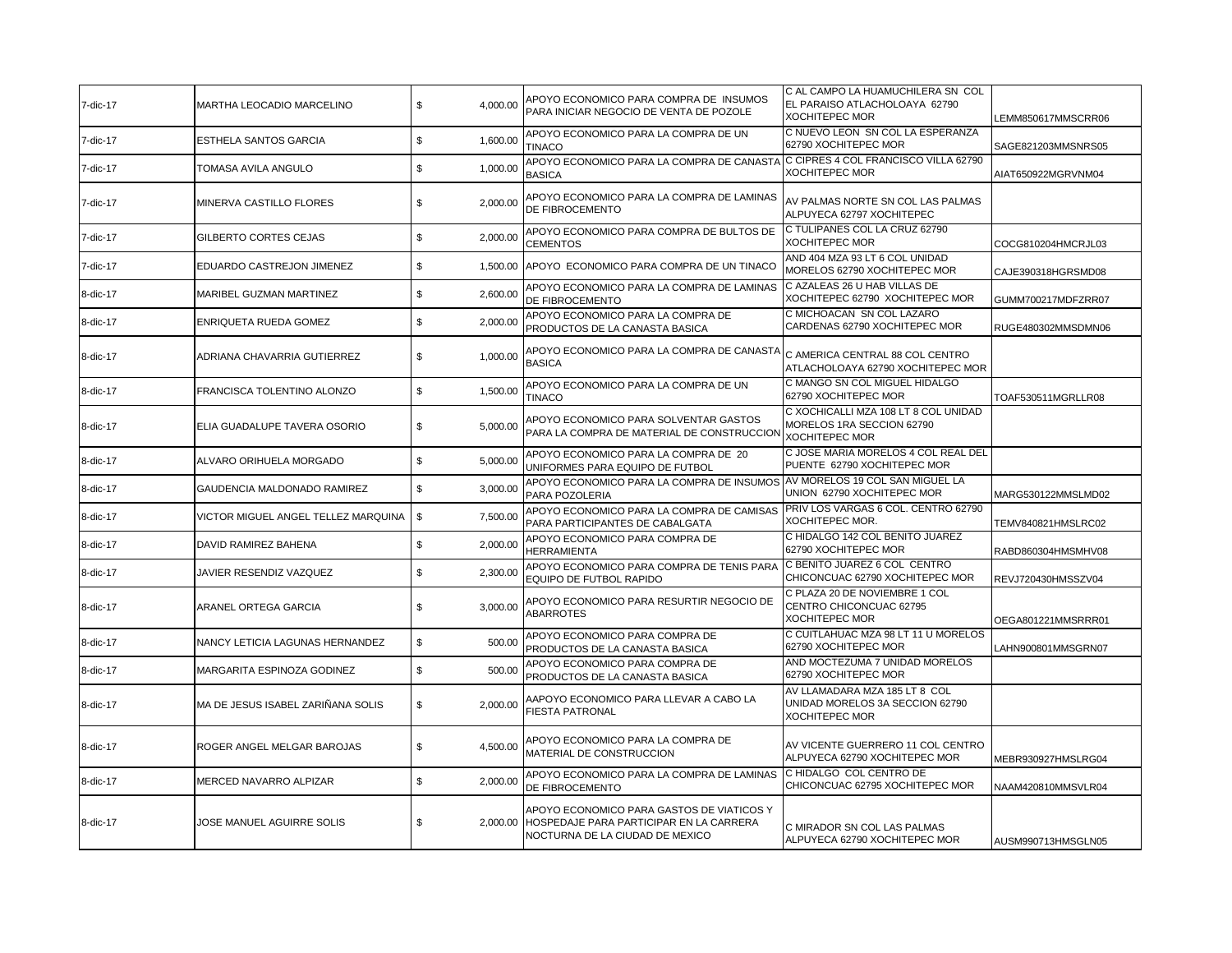| 8-dic-17  | ELVIRA VERA HERNANDEZ                 | \$<br>1,500.00  | APOYO ECONOMICO PARA COMPRA DE<br>PRODUCTOS DE LA CANASTA BASICA                                                                          | C LAS FLORES SN COL LA CRUZ 62790<br><b>XOCHITEPEC MOR</b>                            | VEHE680205MDFRRL07 |
|-----------|---------------------------------------|-----------------|-------------------------------------------------------------------------------------------------------------------------------------------|---------------------------------------------------------------------------------------|--------------------|
| 10-dic-17 | CARLOS ALBERTO BALDERAS MELGAR        | \$<br>800.00    | APOYO ECONOMICO PARA PAGO DE ARBITRAJE DEL<br>3ER JUEGO DE LA SELECCIÓN XOCHITEPEC EN EL<br>TORNEO DE SELECCIÓNES MAZATEPEC               | C REPUBLICA DE CUBA 2 COL CENTRO<br>62790 XOCHITEPEC MOR                              | BAMC780727HMSLLR01 |
| 11-dic-17 | MARIBEL GARCIA BOSQUES                | \$<br>500.00    | APOYO ECONOMICO PARA COMPRA DE<br>PRODUCTOS DE LA CANASTA BASICA                                                                          | AV CRISANTEMOS MZA 64 LT 3 U<br>MORELOS 62790 XOCHITEPEC MOR                          |                    |
| 11-dic-17 | FRANCISCA BELLO ALCARAZ               | \$<br>400.00    | APOYO ECONOMICO PARA LA COMPRA DE<br>LACANASTA BASICA                                                                                     | AND 400 MZA 86 LT 13 COL UNIDAD<br>MORELOS 1A SECCION 62790<br>XOCHITEPEC MOR         | BEAF380102MMSLLR07 |
| 11-dic-17 | ANGEL PERALTA DORANTES                | \$<br>400.00    | APOYO ECONOMICO PARA LA COMPRA DE<br>LACANASTA BASICA                                                                                     | C ACAPULCO SN COL 3 DE MAYO<br>ALPUYECA 62797 XOCHITEPEC MOR                          |                    |
| 11-dic-17 | ABRIL DINA ZULEIMA ORTEGA PADRON      | \$<br>1,700.00  | APOYO ECONOMICO PARA SOLVENTAR GASTOS DE<br>TRANSPORTE HACIA LA AUEM                                                                      | C VIA 2 COL REAL DEL PUENTE 62790<br><b>XOCHITEPEC MOR</b>                            |                    |
| 11-dic-17 | CESAR EDUARDO MENDEZ SAMANO           | \$<br>1,500.00  | APOYO ECONOMICO PARA LA COMPRA DE LA<br><b>CANASTA BASICA</b>                                                                             | CJON 20 DE NOVIEMBRE SN COL CENTRO<br>62790 XOCHITEPEC MOR                            | MESC931212HMSNMS01 |
| 11-dic-17 | RAFAEL NAVA GUADARRAMA                | \$<br>1,800.00  | APOYO ECONOMICO PARA LA COMPRA DE LA<br><b>CANASTA BASICA</b>                                                                             | C INDEPENDENCIA 46 COL CENTRO<br>CHICONCUAC 62795 XOCHITEPEC MOR                      | NAGR741227HMSVDF10 |
| 11-dic-17 | <b>JULIO CESAR BELTRAN MORALES</b>    | \$<br>1,500.00  | APOYO ECONOMICO PARA LA COMPRA DE LA<br>CANASTA BASICA                                                                                    | C NAVAJILLAS 136 COL VISTA HERMISA<br>62556 JIUTEPEC MOR                              | BEMJ931026HMSLR02  |
| 11-dic-17 | FERNANDO ANTONIO HERRERA GUTIERREZ \$ | 1,800.00        | APOYO ECONOMICO PARA LA COMPRA DE LA<br><b>CANASTA BASICA</b>                                                                             | PRIV REFORMA SN COL BENITO JUAREZ<br>62790 COL BENITO JUAREZ XOCHITEPEC<br><b>MOR</b> | HEGF770117HMSRTR04 |
| 11-dic-17 | VICTOR HUGO SORIANO REYNOSO           | \$<br>1.500.00  | APOYO ECONOMICO PARA LA COMPRA DE LA<br><b>CANASTA BASICA</b>                                                                             | C PUEBLA SN COL LAZARO CARDENAS<br>62790 XOCHITEPEC MOR                               | SORV900819HMSRYC00 |
| 11-dic-17 | <b>ESTEFANIA REYES LUCERO</b>         | \$<br>1.800.00  | APOYO ECONOMICO PARA SOLVENTAR GASTOS DE<br>MI EDAD                                                                                       | C OAXACA SN LOC LA ESPERANZA 62790<br><b>XOCHIEPEC MOR</b>                            | RELE300716MOCYCS06 |
| 11-dic-17 | KARLA ALONDRA PELAEZ VISOSO           | \$<br>1,200.00  | APOYO ECONOMICO PARA LA COMPRA DE LA<br>CANASTA BASICA                                                                                    | C VICENTE GUERRERO 52 COL BENITO<br>JUAREZ 62790 XOCHITEPEC MOR                       | PEVK981227MMSLSR06 |
| 11-dic-17 | DAVID MIRANDA GARCIA                  | \$              | APOYO ECONOMICO PARA SOLVENTAR GASTOS DE<br>3,000.00 PASAJES Y MATERIAL PARA IMPARTIR CLASES DE<br><b>FUTBOL</b>                          | C ANONA 45 B U HAB JARDINES DE<br>XOCHITEPEC 62790 XOCHITEPEC MOR                     | MIGD530630HMNRRV06 |
| 11-dic-17 | RICARDO HERNANDEZ RUIZ                | \$<br>10,000.00 | APOYO ECONOMICO PARA SOLVENTAR GASTOS DE<br>CELEBRACION PARA LA VIRGEN DE GUADALUPE EL<br>DIA 12 DE DICIEMBRE DEL PRESENTE AÑO            | C REPUBLICA DE BRASIL 53 COL CENTRO<br>62790 XOCHITEPEC MOR                           | HERR800405HMSRZC03 |
| 11-dic-17 | <b>ISAAC AYALA REZA</b>               | \$<br>800.00    | APOYO ECONOMICO PARA SOLVENTAR GATSOS DE<br>LA CANASTA BASICA                                                                             | C JOSE MARIA MORELOS 9 COL CENTRO<br>ALPUYECA 62790 XOCHITEPEC MOR                    |                    |
| 11-dic-17 | FRANCISCO VILLAMAR FLORES             | \$<br>800.00    | APOYO ECONOMICO PARA SOLVENTAR GATSOS DE<br>LA CANASTA BASICA                                                                             | C CUAUHTEMOTZIN SN COL 3 DE MAYO<br>ALPUYECA 62790                                    | VIFF081010HMSLLR05 |
| 11-dic-17 | JUAN ANTONIO JIMENEZ GARCIA           | \$<br>1,200.00  | APOYO ECONOMICO PARA SUFRUGAR GASTOS<br><b>FUNERARIOS</b>                                                                                 | C DE LOS PINOS 30 COL LAZARO<br>CARDENAS 62790 XOCHITEPEC MOR                         | JIGJ800410HMSMRN00 |
| 11-dic-17 | LORENZA MERAZ MONTUFA                 | \$<br>1,500.00  | APOYO ECONOMICO PARA LA COMPRA DE CANASTA<br><b>BASICA</b>                                                                                | C BUGAMBILIA SN COL U MORELOS 62790<br>XOCHITEPEC MOR                                 |                    |
| 11-dic-17 | JULIA MENDEZ LAGUNAS                  | \$<br>500.00    | APOYO ECONOMICO PARA COMPRA DE<br>PRODUCTOS DE LA CANASTA BASICA                                                                          | PRIV DE LOS NAVA 20 COL SAN<br>FRANCISCO CHICONCUAC 62795<br><b>XOCHITEPEC MOR</b>    | MELJ641220MMSNGL09 |
| 11-dic-17 | GUSTAVO RENE BELLO GONZALEZ           | \$<br>3,000.00  | APOYO ECONOMICO PARA SUFRAGAR GASTOS DE<br>VIATICOS PARA CONMEMORACION DE DIA<br>INTERNACIONAL DE LOS DERECHOS HUMANOS                    | PRIV EL CANAL SN COL LA CRUZ 62790<br><b>XOCHITEPEC MOR</b>                           |                    |
| 11-dic-17 | URIEL JAIME DIAZ                      | \$<br>2.500.00  | APOYO ECONOMICO PARA CUBRIR GASTOS DE<br>BANDA DE VIENTO EN INAUGURACION DE OBRAS EN C DE LOS PINOS S/N COL REAL DEL<br>LA UNIDAD MORELOS | PUENTE 62790 XOCHITEPEC MOR                                                           | JMDZUR900306       |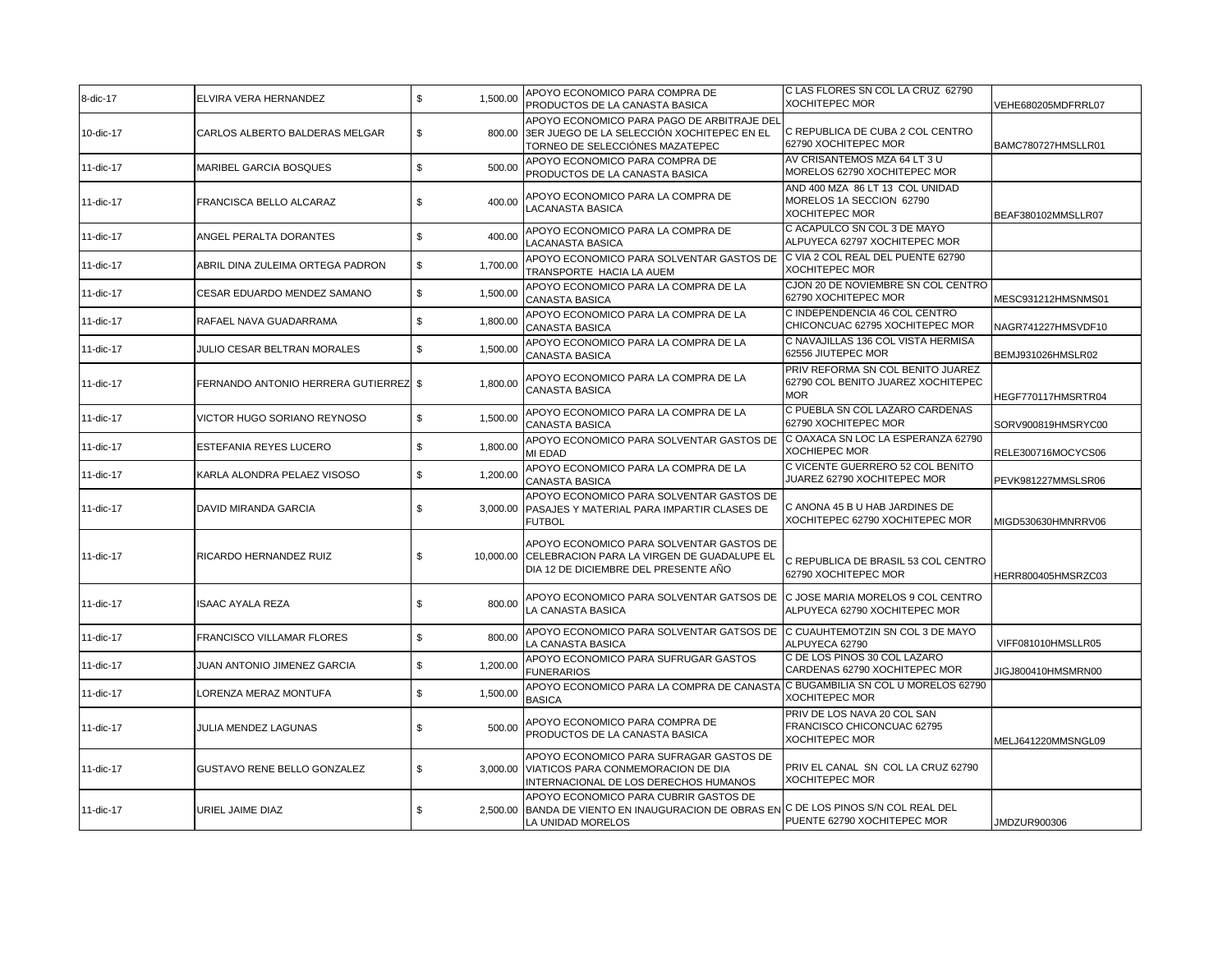| 11-dic-17 | PEDRO ALVAREZ JAIME                     | \$<br>2.500.00 | APOYO ECONOMICO PARA CUBRIR GASTOS DE<br>BANDA DE VIENTO EN INAUGURACION DE OBRAS EN C ZOOLOGIA 10 PBLO REAL DE PUENTE<br>ATLACHOLOAYA | 62790 XOCHITEPEC MOR                                                                       | AAJP740604HMSLMD08 |
|-----------|-----------------------------------------|----------------|----------------------------------------------------------------------------------------------------------------------------------------|--------------------------------------------------------------------------------------------|--------------------|
| 11-dic-17 | MA GUADALUPE LINARES BARONA             | \$<br>400.00   | APOYO ECONOMICO PARA COMPRA DE<br>PRODUCTOS DE LA CANASTA BASICA                                                                       | AND 29 MZA 182 LT 10 U MORELOS 2DA<br>SECCION 62790 XOCHITEPEC                             |                    |
| 11-dic-17 | MA NATIVIDAD HERNANDEZ ESPINOSA         | \$<br>235.00   | APOYO ECONOMICO PARA COMPRA DE<br>PRODUCTOS DE LA CANASTA BASICA                                                                       | C AGRICULTORES 19 COL LAZARO<br>CARDENAS 62795 XOCHITEPEC MOR                              |                    |
| 11-dic-17 | MARIA DE LOS ANGELES DELGADO ESTRAD. \$ | 300.00         | APOYO ECONOMICO PARA COMPRA DE<br>PRODUCTOS DE LA CANASTA BASICA                                                                       | C FRESNOS SN COL LAS FLORES 62790<br><b>XOCHITEPEC MOR</b>                                 | DEEA830509MGRLSN01 |
| 11-dic-17 | ADRIANA EVANGELISTA DELGADO             | \$<br>300.00   | APOYO ECONOMICO PARA COMPRA DE<br>PRODUCTOS DE LA CANASTA BASICA                                                                       | C ROBLES SN U MORELOS 62790<br><b>XOCHITEPEC MOR</b>                                       | EADA970406MDFVLD05 |
| 11-dic-17 | URIEL JAIME DIAZ                        | \$<br>1,500.00 | APOYO ECONOMICO PARA EL PAGO DE BANDA DE<br><b>VIENTO</b>                                                                              | C DE LOS PINOS S/N COL REAL DEL<br>PUENTE 62790 XOCHITEPEC MOR                             | JMDZUR900306       |
| 11-dic-17 | EONOR PINEDA CRUZ                       | \$<br>1,500.00 | APOYO ECONOMICO PARA COMPRA DE<br>PRODUCTOS DE LA CANASTA BASICA                                                                       | AV LA PERO 50 COL LA CRUZ 62790<br><b>XOCHIEPEC MOR</b>                                    | PICL810701MMSNRN08 |
| 11-dic-17 | DULCE DOLY YESCA BARRIOS                | \$<br>3,000.00 | APOYO ECONOMICO PARA LA COMPRA DE DULCES<br>Y PIÑATAS PARA REALIZAR POSADA                                                             | C AXAYACATL 13 COL RUBEN JARAMILLO<br>62587 TEMIXCO MOR                                    | GOLB920509MMSNRR03 |
| 11-dic-17 | MOISES PLAZA TORRES                     | \$<br>2,600.00 | APOYO ECONOMICO PARA LA COMPRA DE LAMINAS<br>DE FIBROCEMENTO                                                                           | C GUANAJUATO SN COL LAZARO<br>CARDENAS 62795 XOCHITEPEC MOR                                | PATM630701HGRLRS03 |
| 12-dic-17 | JORGE URIEL MUCIÑO ROMERO               | \$             | APOYO ECONOMICO PARA PAGO DE 2 ARBITRAJES<br>900.00 DE LA 4a DIVISION LIEBRE DE XOCHITEPEC<br>QUIENES JUEGAN EN EL TORNEO 3MX          | C ARROYO ESCONDICO 109 U HAB<br>ARROYOS DE XOCHITEPEC 62790<br>XOCHITEPEC                  | MURJ981015HDFCMR08 |
| 12-dic-17 | LEYDI ABIGAIL HERNANDEZ CRUZ            | \$             | APOYO ECONOMICO PARA PAGO DE PASAJES PARA<br>1,000.00 TRASLADARME A REALIZAR MIS PRACTICAS<br><b>PROFESIONALES</b>                     | C BERNABE BRAVO NO 33<br>ATLACHOLOAYA 62790 XOCHITEPEC MOR                                 |                    |
| 12-dic-17 | LIBNY HALI LEON MOJICA                  | \$<br>2,000.00 | APOYO ECONOMICO PARA PAGO DE PASAJES PARA<br>TRASLADARME A REALIZAR MI SERVICIO SOCIAL                                                 | AV MEXICO BALSAS 215 COL SAN MATEOS<br>PTE DE IXTLA MOR.                                   |                    |
| 12-dic-17 | FERNANDO BAHENA DE LA CRUZ              | \$<br>1,200.00 | APOYO ECONOMICO PARA SUFRUGAR GASTOS<br><b>FUNERARIOS</b>                                                                              | PRIV DEL CANAL 8 COL LA CRUZ 62790<br><b>XOCHITEPEC MOR</b>                                | BACF870402HMSHRR05 |
| 12-dic-17 | MARIBEL GUZMAN MARTINEZ                 | \$<br>4,000.00 | APOYO ECONOMICO PARA LA COMPRA DE BULTOS<br>DE CEMENTO                                                                                 | C AZALEAS 26 U HAB VILLAS DE<br>XOCHITEPEC 62790 XOCHITEPEC MOR                            | GUMM700217MDFZRR07 |
| 12-dic-17 | IZAEL JUAREZ GONZALEZ                   | \$<br>200.00   | APOYO ECONOMICO PARA COMPRA DE<br>PRODUCTOS DE LA CANASTA BASICA                                                                       | C PIEDRA POMA 18 COL PEDREGAL<br>62795 XOCHITEPEC MOR                                      | JUGI621021HPLRNZ00 |
| 12-dic-17 | JESUS ANDRES MARTINEZ ARCE              | \$<br>300.00   | APOYO ECONOMICO PARA COMPRA DE<br>PRODUCTOS DE LA CANASTA BASICA                                                                       | C DEL AGUACATE 5 COL CENTRO 62790<br><b>XOCHITEPEC MOR</b>                                 | MAAJ611017HMSRRS04 |
| 12-dic-17 | JUANA RAMIRES NIETO                     | \$<br>1,000.00 | APOYO ECONOMICO PARA COMPRA DE<br>PRODUCTOS DE LA CANASTA BASICA                                                                       | AV LLAMARADAS MZA 165 LT 5 COL<br>UNIDAD MORELOS 2A SECCION 62790<br><b>XOCHITEPEC MOR</b> | RANJ570624MMCMTN09 |
| 12-dic-17 | FAUSTO SUAREZ DOROTEO                   | \$<br>500.00   | APOYO ECONOMICO PARA SOLVENTAR GASTOS<br><b>MEDICOS</b>                                                                                | CARR FEDERAL MEXICO ACAPULCO SN<br>COL 3 DE MAYP 62790 XOCHITEPEC MOR                      |                    |
| 12-dic-17 | ERICK FIGUEROA GAONA                    | \$<br>5,000.00 | APOYO ECONOMICO PARA SOLVENTAR GASTOS DE<br><b>TRANSPORTE</b>                                                                          | C REPUBLICA DE COSTA RICA 23 COL<br>CENTRO 62790 XOCHITEPEC MOR                            | FIGE941031HMSGNR09 |
| 12-dic-17 | SERGIO CELIS AVILES                     | \$<br>5,000.00 | APOYO ECONOMICO PARA SOLVENTAR GASTOS DE<br><b>TRANSPORTE</b>                                                                          | C VERACRUZ SN COL LAZARO CARDENAS<br>62795 XOCHITEPEC MOR                                  | CEAS931031HMSLVR04 |
| 12-dic-17 | JAQUELINE RODRIGUEZ TORRES              | \$<br>1,500.00 | APOYO ECONOMICO PARA COMPRA DE<br>PRODUCTOS DE LA CANASTA BASICA                                                                       | COL MIGUEL HIDALGO 62790 XOCHITEPEC<br><b>MOR</b>                                          | ROTJ960922MMSDRQ03 |
| 12-dic-17 | LEOVA MOTRA HERNANDEZ                   | \$<br>1,500.00 | APOYO ECONOMICO PARA REALIZACION DE<br>POSADA DE LA CALLE NICARAGUA                                                                    | C REPUBLICA DE NICARAGUA 20 COL<br>CENTRO 62790 XOCHITEPEC MOR                             | MOHL650928MMSTRV00 |
| 12-dic-17 | CRISPIN BARRERA MENDOZA                 | \$<br>2,600.00 | APOYO ECONOMICO PARA LA COMPRA DE LAMINAS<br>DE FIBROCEMENTO                                                                           | PRIV LA RINCONADA 14 COL CENTRO<br>ALPUYECA 62797 XOCHITEPEC                               |                    |
| 12-dic-17 | LILIANA AGUIRRE CANDIDO                 | \$<br>3,000.00 | APOYO ECONOMICO PARA LA CONTRATACION DE<br>SONIDO                                                                                      | C NARANJO SN COL MIGUEL HIDALGO<br>62790 XOCHITEPEC MOR                                    | AUCL880910MMCGNL04 |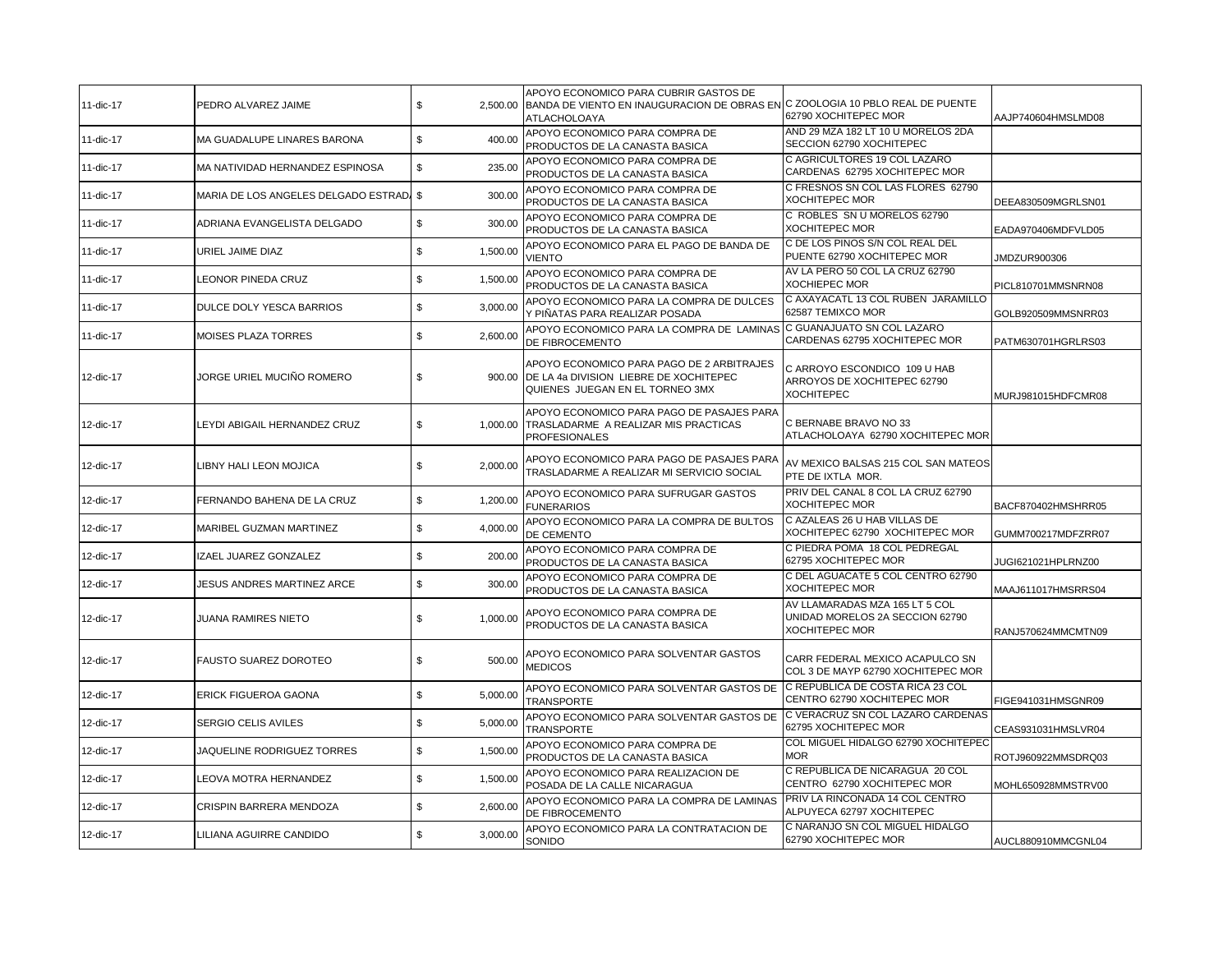| 12-dic-17 | MONICA GARCIA DE LA ROSA           | $\mathbb S$<br>3,500.00 | APOYO ECONOMICO PARA LA COMPRA DE<br>CEMENTO Y MORTERO                                                             | C LA ATARGEA 1 PBLO REAL DEL PUENTE<br>62790 XOCHITEPEC MOR                             | GARM860321MGRRSN01 |
|-----------|------------------------------------|-------------------------|--------------------------------------------------------------------------------------------------------------------|-----------------------------------------------------------------------------------------|--------------------|
| 12-dic-17 | NORMA TECUAUTZIN ALDAMA            | \$<br>5,000.00          | APOYO ECONOMICO PARA LA COMPRA DE<br>PRODUCTOS DE LA CANASTA BASICA                                                | C COPA DE ORO SN COL UNIDAD<br>MORELOS 62790 XOCHITEPEC MOR                             | TEAN641012MMSCLR09 |
| 13-dic-17 | NARCIZA GAMARRA ARCE               | 1,000.00<br>\$          | APOYO ECONOMICO PARA COMPRA DE LA CANASTA<br>BASICA                                                                | CJON 20 DE NOVIEMBRE 13 COL CENTRO<br>62790 XOCHITEPEC MOR                              | GAAN641029MMSMRR08 |
| 13-dic-17 | JANNET ANGELES JAIMES              | \$<br>6,500.00          | APOYO ECONOMICO PARA SOLVENTAR GASTOS<br>PARA LA COMPRA DE MATERIAL Y MERCANCIA                                    | C LA ATARGEA 5 COL REAL DEL PUENTE<br>62790 XOCHITEPEC MOR                              | AEJJ930131MMSNMN02 |
| 13-dic-17 | MARIA DE JESUS RODRIGUEZ CHAVARRIA | \$<br>7,000.00          | APOYO ECONOMICO PARA SOLVENTAR GASTOS<br>DEL TORNEO DE VOLEIBOL FEMENIL DEL PAVO                                   | C LA ATARGEA 5 COL REAL DEL PUENTE<br>62790 XOCHITEPEC MOR                              | ROCJ690920MMNDHS06 |
| 13-dic-17 | PILAR SANCHEZ REYNOSO              | \$<br>1,000.00          | APOYO ECONOMICO PARA SOLVENTAR GASTOS DE<br>LA CANASTA BASICA                                                      | C CRISANTEMOS MZA 8 COL LOMA<br>BONITA 62790 XOCHITEPEC MOR                             |                    |
| 13-dic-17 | JUANA RAMIREZ CHAVEZ               | \$<br>1,242.00          | APOYO ECONOMICO PARA SOLVENTAR GASTOS DE<br>LA COMPRA DE UN TINACO ROTOPLAS                                        | AVE CRISANTEMOS MZA 42 LT 4 COL<br>UNIDAD MORELOS 62790 XOCHITEPEC<br><b>MOR</b>        | RACJ500127MDFMHN01 |
| 13-dic-17 | ANTONIA DEL ROSARIO SALAZAR        | \$<br>200.00            | APOYO ECONOMICO PARA LA COMPRA DE LA<br>CANASTA BASICA                                                             | AV CUAUHTEMOC MZ 102 LT 2 U<br>MORELOS 62790 XOCHITEPEC MOR                             |                    |
| 13-dic-17 | BERNARDINA EUFEMIA ROSETE VALIENTE | \$<br>492.00            | APOYO ECONOMICO PARA COMPRA DE UN TINACO                                                                           | C MARQUEZ 18 COL CENTRO<br>ATLACHOLOAYA 62790 XOCHITEPEC MOR                            |                    |
| 13-dic-17 | DELFINA AMADOR MERLIN              | \$<br>492.00            | APOYO ECONOMICO PARA COMPRA DE UN TINACO                                                                           | C LA RIBERA SN COL CAMPO DE LA<br>VENTANA 62795 XOCHITEPEC MOR                          | AAMD510614MOCMRL00 |
| 13-dic-17 | MINERVA PANIAGUA VENANCIO          | \$<br>492.00            | APOYO ECONOMICO PARA COMPRA DE UN TINACO                                                                           | C LA RIBERA SN COL CAMPO DE LA<br>VENTANA 62795 XOCHITEPEC MOR                          |                    |
| 13-dic-17 | JAVIER RESENDIZ VAZQUEZ            | 2,300.00<br>\$          | APOYO ECONOMICO PARA COMPRA DE TENIS PARA<br>EQUIPO DE FUTBOL RAPIDO                                               | C BENITO JUAREZ 6 COL CENTRO<br>CHICONCUAC 62790 XOCHITEPEC MOR                         | REVJ720430HMSSZV04 |
| 13-dic-17 | ALEJANDRA LEON GARCIA              | \$<br>2,600.00          | APOYO ECONOMICO PARA LA COMPRA DE LAMINAS<br>DE FIBROCEMENTO                                                       | C VIOLETAS 159 COL MIGUEL HIDALFO<br>62790 XOCHITEPEC MOR                               | LEGA940625MMSNRL05 |
| 13-dic-17 | FERNANDO GUZMAN NOLASCO            | \$<br>400.00            | APOYO ECONOMICO PARA LA COMPRA DE<br>PRODUCTOS DE LA CANASTA BASICA                                                | CARR FED MEXICO ACAPULCO SN COL 3<br>DE MAYO ALPUYECA 62790 XOCHITEPEC<br><b>MOR</b>    | GUNF320530HMSZLR07 |
| 13-dic-17 | IRMA URIBE GONZALEZ                | \$<br>1,000.00          | APOYO ECONOMICO PARA LA COMPRA DE<br>PRODUCTOS DE LA CANASTA BASICA                                                | C HIDALGO 8 COL CENTRO CHICONCUAC<br>62795 XOCHITEPEC MOR                               | UIGI721224MMSRNR06 |
| 13-dic-17 | PABLO GENARO BARRERA PAZ           | \$<br>3,000.00          | APOYO ECONOMICO PARA LA COMPRA DE<br>PRODUCTOS DE LA CANASTA BASICA                                                | PRIV SOLAR DE LOS MANGOS 31 C<br>RDCIAL SOLARES 62790 XOCHITEPEC<br><b>MOR</b>          | BAPP560703HDFRZB00 |
| 13-dic-17 | MARLENI CARRASCO VAZQUEZ           | \$<br>4,000.00          | APOYO ECONOMICO PARA LLEVAR A CABO UNA<br>POSADA                                                                   | C PIEDRA POMA SN COL EL PEDREGAL<br>62795 XOCHITEPEC MOR                                | CAVM961026MPLRZR00 |
| 14-dic-17 | CANDIDA HERNANDEZ RIOS             | \$<br>400.00            | APOYO ECONOMICO PARA LA COMPRA DE<br>PRODUCTOS DE LA CANASTA BASICA                                                | C CUAUHTEMOC 8 COL CENTRO<br>ATLACHOLOAYA 62790 XOCHITEPEC MOR                          |                    |
| 14-dic-17 | SILVIA VALLE JIMENEZ               | \$<br>1,000.00          | APOYO ECONOMICO PARA LA COMPRA DE<br>PRODUCTOS DE LA CANASTA BASICA                                                | C MICHOACAN SN COL LAZARO<br>CARDENAS 62790 XOCHITEPEC MOR                              | VAJS851011MMSLML07 |
| 14-dic-17 | SOCORRO AVILEZ MENDEZ              | \$<br>1,200.00          | APOYO ECONOMICO PARA LA COMPRA DE UN<br><b>TINACO</b>                                                              | C ALTAMIRANO 4 COL CENTRO 62790<br><b>XOCHITEPEC MOR</b>                                |                    |
| 14-dic-17 | ALVARON AGUILAR CALDERON           | \$<br>1,000.00          | APOYO ECONOMICO PARA SOLVENTAR GASTOS<br><b>FUNERARIOS</b>                                                         | C REPUBLICA DE PARAGUAY 34 COL<br>CENTRO 62790 XOCHITEPEC MOR                           | AUCA460218HMSGLL02 |
| 15-dic-17 | MARTHA ZAGAL GARCIA                | \$<br>500.00            | APOYO ECONOMICO PARA SOLVENTAR GASTOS DE<br>LA CANASTA BASICA                                                      | AV DE LOS PINOS 42 PBLO REAL DEL<br>PUENTE 62790 XOCHITEPEC MOR                         | ZAGM670223MMSGRR02 |
| 15-dic-17 | LUIS GOMEZ CRUZ                    | \$<br>500.00            | APOYO ECONOMICO PARA SOLVENTAR GASTOS DE<br>LA CANASTA BASICA                                                      | C LA CANELA S/N LOC LA CANELA 62790<br><b>XOCHITEPEC MOR</b>                            | GOCL400819HJCMRS05 |
| 15-dic-17 | DAVID CASTRO GONZALEZ              | \$<br>1,000.00          | APOYO ECONOMICO PARA SOLVENTAR GASTOS DE<br>LA CANASTA BASICA                                                      | AV MORELOS MZA 1 LT 10 COL LOMA<br>BONITA 62790 XOCHITEPEC MOR                          | CAGD781212HMCSNV04 |
| 15-dic-17 | MARIA ESTELA LOZANO RIVAS          | \$<br>1.000.00          | APOYO ECONOMICO PARA PAGO DE VIATICOS PARA<br>TRASLADARME A LAS DIFERENTES ESCUELAS DEL<br>MUNICIPIO DE XOCHITEPEC | AV EMILIANO ZAPATA S/N COL LAZARO<br>CARDENAS CHICONCUAC 62790<br><b>XOCHITEPEC MOR</b> |                    |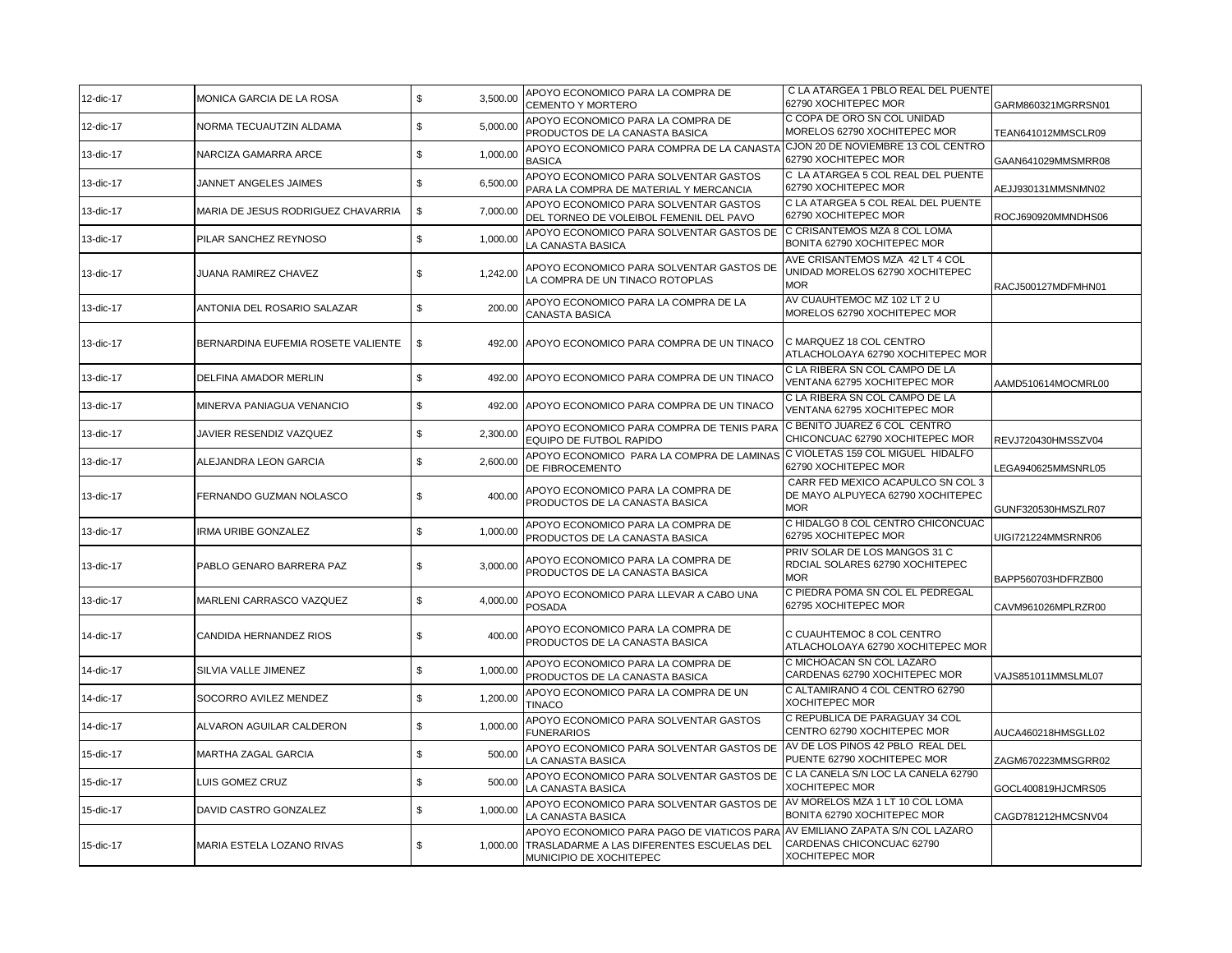| 15-dic-17 | LETICIA JUAREZ CORTEZ                   | \$<br>1,500.00 | APOYO ECONOMICO PARA SOLVENTAR GASTOS DE C REPUBLICA DE PERU 3 COL CENTRO<br>LA CANASTA BASICA                                                            | 62790XOCHITEPEC MOR                                                                | JUCL820929MMSRRT00   |
|-----------|-----------------------------------------|----------------|-----------------------------------------------------------------------------------------------------------------------------------------------------------|------------------------------------------------------------------------------------|----------------------|
| 15-dic-17 | NIELSER DE LOS REMEDIOS DELGADO HERN \$ | 2,500.00       | APOYO ECONOMICO PARA SOLVENTAR GASTOS DE<br>LA CANASTA BASICA                                                                                             | C ILLHUICAMINA SN U MORELOS 62790<br>XOCHITEPEC MOR                                | DEHN720621MMSLRL08   |
| 15-dic-17 | ESLY NAGAI MORGADO GONZALEZ             | \$<br>2,500.00 | APOYO ECONOMICO PARA SOLVENTAR GASTOS DE<br>LA CANASTA BASICA                                                                                             | PRIV TABACHINES SN COL LAZARO<br>CARDENAS 62790 XOCHITEPEC MOR                     | MOGE87111617MMSRNS00 |
| 15-dic-17 | DAVID CORTES PARRA                      | \$<br>700.00   | APOYO ECONOMICOP PARA SOLVENTAR GASTOS<br>DE MI EDAD                                                                                                      | C REPUBLICA DEL PERU 1 COL CENTRO<br>62790 XOCHITEPEC MOR                          |                      |
| 15-dic-17 | VICENTE ALEJANDRO FIGUEROA JUAREZ       | 1,500.00<br>\$ | APOYO ECONOMICO PARA SOLVENTAR GASTOS DE<br>LA CANASTA BASICA                                                                                             | C REPUBLICA DE BOLIVIA S/N COL.<br>CENTRO 62790 XOCHITEPEC MOR                     | FIJV720220HMSGRC02   |
| 15-dic-17 | ADRIAN ROMERO CASTAÑEDA                 | \$<br>2,000.00 | APOYO ECONOMICO PARA SOLVENTAR GASTOS DE<br>LA CANASTA BASICA                                                                                             | CJON DEL ESTUDIANTE 5 COL CENTRO<br>62790 XOCHITEPEC MOR                           | ROCA540830HMSMSD01   |
| 15-dic-17 | CLARA ILIANA HERNANDEZ CABRERA          | \$<br>2,500.00 | APOYO ECONOMICO PARA LA COMPRA DE<br>MATERIAL Y MEDICAMENTOS PARA ODONTOLOGIA                                                                             | C DEL ESTUDIANTE 3 COL CENTRO 62790<br>XOCHITEPEC MOR                              | HECC890105MMSRBL08   |
| 15-dic-17 | ANDRES OCAMPO CHAVEZ                    | \$<br>1.000.00 | APOYO ECONOMICO PARA SOLVENTAR GASTOS DE<br>LA CANASTA BASICA                                                                                             | C REPUBLICA DE COSTA RICA 28 COL<br>CENTRO 62790 XOCHITEPEC MOR                    | OACA 571020HGRCHN02  |
| 15-dic-17 | ALBINA HERNANDEZ SOTO                   | \$<br>2,500.00 | APOYO ECONOMICO PARA SOLVENTAR GASTOS DE<br>LA CANASTA BASICA                                                                                             | C AMERICA CENTRAL 33 COL CENTRO<br>ATLACHOLOAYA 62790 XOCHITEPEC MOR               |                      |
| 15-dic-17 | MARIA ELENA ESQUIVEL GARCIA             | \$<br>800.00   | APOYO ECONOMICO PARA SOLVENTAR GASTOS DE<br>LA CANASTA BASICA                                                                                             | C 13 DE SEPTIEMBRE S/N LOC LA CANELA<br>62790 XOCHITEPEC MOR                       | EUGE530818MMSSRL02   |
| 15-dic-17 | MARIA DEL CARMEN NUÑEZ ORTEGA           | \$<br>700.00   | APOYO ECONOMICO PARA SOLVENTAR GASTOS DE<br>LA CANASTA BASICA                                                                                             | C REPUBLICA DE HAITI SN COL CENTRO<br>62790 XOCHITEPEC MOR                         | NUOC740610MMSXRR03   |
| 15-dic-17 | MARGARITA PORFIRIO MEDRANO              | 1,500.00<br>\$ | APOYO ECONOMICO PARA SOLVENTAR GASTOS DE<br>LA CANASTA BASICA                                                                                             | PRIV NIÑOS HEROES 4 COL SAN<br>FRANCISCO CHICONCUAC 62795<br><b>XOCHITEPEC MOR</b> | POMM780609MMSRDR06   |
| 15-dic-17 | ZAIRA JOCELYN BARRANCO CARRILLO         | \$<br>2.500.00 | APOYO ECONOMICO PARA SOLVENTAR GASTOS DE<br>LA CANASTA BASICA                                                                                             | C ARROYO DULCE 14 D UHAB ARROYOS<br>DE XOCHITEPEC 62790 XOCHITEPEC MOR             | BACZ9111015MMSRRR04  |
| 15-dic-17 | MARIA ANGELICA DOMINGUEZ PEREZ          | \$<br>3,000.00 | APOYO ECONOMICO PARA SOLVENTAR GASTOS DE<br>LA CANASTA BASICA                                                                                             | AV PALMAS NORTE SN COL LAS PALMAS<br>ALPUYECA 62797 XOCHITEPEC                     |                      |
| 15-dic-17 | BERTHA LETICIA WILHELM FERRIZ           | \$             | APOYO ECONOMICO PARA SOLVENTAR GASTOS DE<br>2,000.00 PASAJES Y MATERIAL PARA IMPARTIR TALLERES DE C ACOCULCO 7 COL LA CRUZ 62790<br><b>CLASES DE YOGA</b> | <b>XOCHITEPEC MOR</b>                                                              | PESB591115MMSRNR00   |
| 15-dic-17 | ROBERTO BRITO SILVA                     | \$             | APOYO ECONOMICO PARA SOLVENTAR GASTOS DE<br>2,000.00 PASAJES Y MATERIAL PARA IMPARTIR TALLERES<br>DE EDUCACION FISICA                                     | AV JOSE MARIA MORELOS 69 A COL<br>CENTRO 62640 AMACUZAC MOR                        | BISR880408HMSRLB09   |
| 15-dic-17 | ALBERTO MILLAN MELCHOR                  | \$             | APOYO ECONOMICO PARA SOLVENTAR GASTOS DE<br>1,500.00 PASAJES Y MATERIAL PARA IMPARTIR TALLERES<br>DE ZUMBA                                                | CJON CALVARIO 1 COL CENTRO<br>ALPUYECA 61790 XOCHITEPEC MOR                        | MIMA761204HMSLLL04   |
| 15-dic-17 | FRANCISCO JAVIER GUTIERREZ CORTEZ       | \$             | APOYO ECONOMICO PARA SOLVENTAR GASTOS DE<br>1,500.00 PASAJES Y MATERIAL PARA IMPARTIR TALLERES<br>DE DEPORTES                                             | AND CHICHEITZA 59 U HABJOSE MA<br>MORELOS Y PAVON 62909 JOJUTLA MOR                | GUCF660518HMSTRR09   |
| 15-dic-17 | JAIRO RODRIGO ALVAREZ BECERRIL          | \$             | APOYO ECONOMICO PARA SOLVENTAR GASTOS DE<br>1,500.00 PASAJES Y MATERIAL PARA IMPARTIR TALLERES<br>DE ZUMBA                                                | AV EMILIANO ZAPATA SN COL SAN<br>FRANCISCO 62795 XOCHITEPEC MOR                    | AABJ920814HMSLCR02   |
| 15-dic-17 | <b>JLISES JONATHAN CARRILLO CUEVAS</b>  | \$             | APOYO ECONOMICO PARA SOLVENTAR GASTOS DE<br>1,500.00 PASAJES Y MATERIAL PARA IMPARTIR TALLERES<br>DE NATACION                                             | C JUAN ESCUTIA 14 COL SAN JOSE EL<br>CUARTEL 52400 TENANCINGO MEX                  | CACU790403HMSRVL06   |
| 15-dic-17 | DIANA FABIOLA BELLO CUELLAR             | \$             | APOYO ECONOMICO PARA SOLVENTAR GASTOS DE<br>1,500.00 PASAJES Y MATERIAL PARA IMPARTIR TALLERES DE C NORTE 10 COL MARGARITA MAZA DE<br><b>DANZA</b>        | JUAREZ 62017 CUERNAVACA MOR                                                        | BECD930929MMSLLLN00  |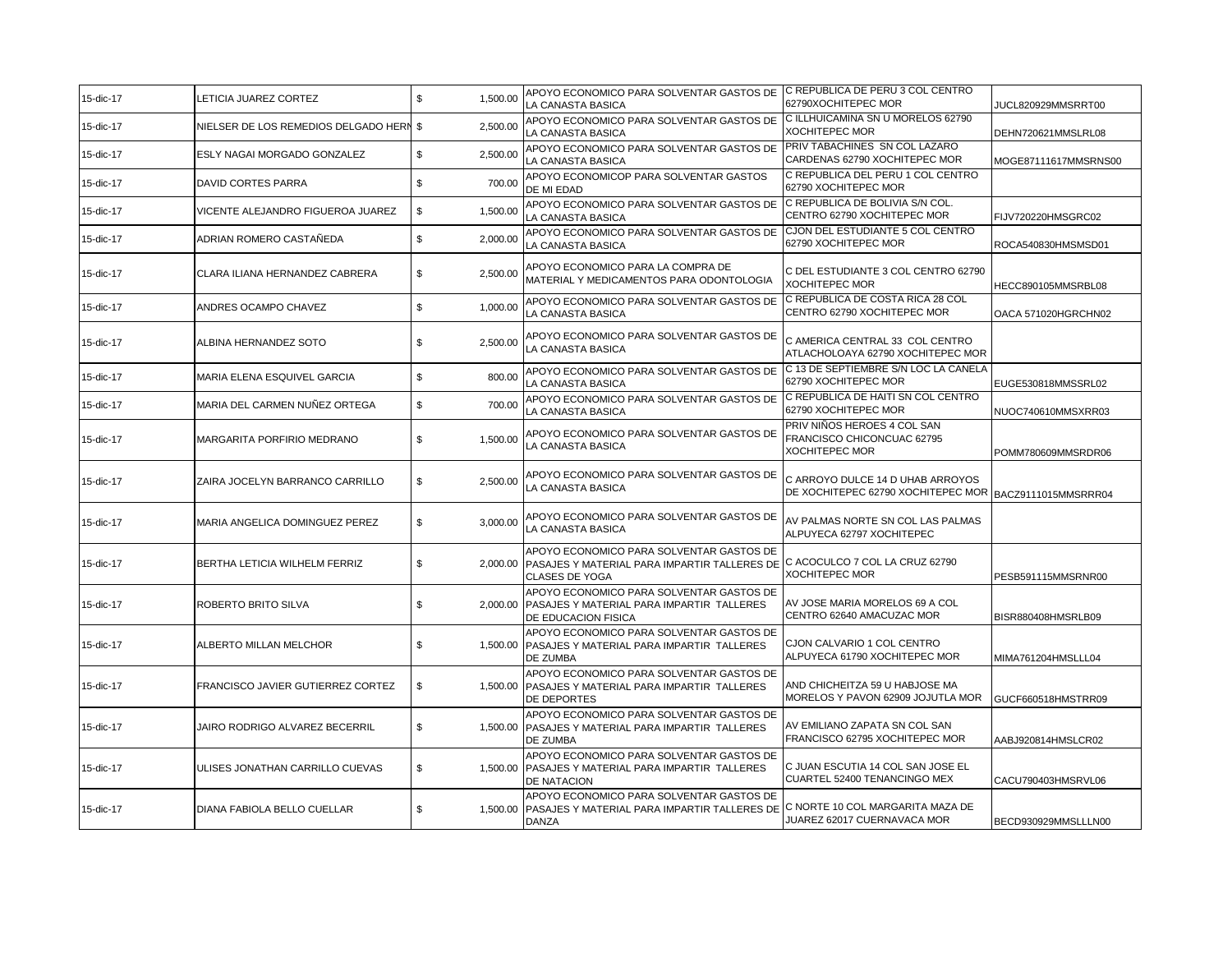| 15-dic-17 | ALFREDO SOTO ARANDA              | \$             | APOYO ECONOMICO PARA SOLVENTAR GASTOS DE<br>1,500.00 PASAJES Y MATERIAL PARA IMPARTIR TALLERES DE<br><b>GUITARRA Y CANTO</b>                    | PRIV LA SELVA S/N COL SAN FRANCISCO<br>62795 XOCHITEPEC MOR                         | SOAA830403HMSTRL02 |
|-----------|----------------------------------|----------------|-------------------------------------------------------------------------------------------------------------------------------------------------|-------------------------------------------------------------------------------------|--------------------|
| 15-dic-17 | ERIK JOEL PEREZ GOMEZ            | \$<br>1.000.00 | APOYO ECONOMICO PARA SOLVENTAR GASTOS DE<br>PASAJES Y MATERIAL PARA IMPARTIR TALLERES DE<br><b>FLAG FOOTBALL</b>                                | C REPUBLICA DE NICARAGUA 31 COL<br>CENTRO 62790 XOCHITEPEC MOR                      | PEGE931114HDFRMR05 |
| 15-dic-17 | AMANCIA TECORRAL EUGENIO         | \$<br>1,500.00 | APOYO ECONOMICO PARA SOLVENTAR GASTOS DE<br>PASAJES Y MATERIAL PARA IMPARTIR TALLERES DE C MANGO SN COL MIGUEL HIDALGO 62790<br><b>NAHUATL</b>  | XOCHITEPEC MOR                                                                      | TEEA820329MGRCGM00 |
| 15-dic-17 | ROBERTO MORALES MORENO           | \$<br>1,500.00 | APOYO ECONOMICO PARA SOLVENTAR GASTOS DE<br>PASAJES Y MATERIAL PARA IMPARTIR TALLERES DE C DE LA VIA SN COL REAL DEL PUENTE<br><b>BOX</b>       | 62790 XOCHITEPEC MOR                                                                | MOMR700607HDFRRB08 |
| 15-dic-17 | GERARDO ORTEGA QUESADA           | \$<br>900.00   | APOYO ECONOMICO PARA SOLVENTAR GASTOS DE<br>PASAJES Y MATERIAL PARA IMPARTIR TALLERES DE PRIV SAN GASPAR 2 U HAB EL SEMINARIO<br><b>MUSICA</b>  | 62767 EMILIANO ZAPATA MOR                                                           | OEQG640703HDFRSR03 |
| 15-dic-17 | DIEGO ORLANDO DIAZ CASTILLO      | \$<br>2,500.00 | APOYO ECONOMICO PARA SOLVENTAR GASTOS DE<br>PASAJES Y MATERIAL PARA CLASES DE FUTBOL<br><b>PLAYERO</b>                                          | PASEO DE LA LIBERTAD 82 U HAB<br>PASEOS DE XOCHITEPEC 62790<br>XOCHITEPEC MOR       | DICD840501HDFZSG04 |
| 15-dic-17 | INGRID MEYRAN PATIÑO             | \$<br>3,000.00 | APOYO ECONOMICO PARA SOLVENTAR GASTOS DE<br>PASAJES Y MATERIAL PARA IMPARTIR TALLERES DE CARRETERA ATLACHOLOAYA KM 1 COL<br><b>BALLET</b>       | EL PARAISO 62790 XOCHITEPEC MOR                                                     | MEPI770426MDFYTN02 |
| 15-dic-17 | JOSE ARELLANO ROMAN              | \$<br>1,000.00 | APOYO ECONOMICO PARA SOLVENTAR GASTOS DE<br>PASAJES Y MATERIAL PARA IMPARTIR TALLERES DE MIGUIEN LA UNION 62790 XOCHITEPEC<br><b>BASQUETBOL</b> | C EMILIANO ZAPATA SN COL SAN<br><b>MOR</b>                                          | AERJ700319HMSRMS08 |
| 15-dic-17 | JORGE LUIS HERNANDEZ ROJAS       | \$<br>2,000.00 | APOYO ECONOMICO PARA GASTOS DE LA CANASTA<br><b>BASICA</b>                                                                                      | C REPUBLICA DE HAITI 18 COL CENTRO<br>62790 XOCHITEPEC MOR                          | HERJ751114HMSRJR07 |
| 15-dic-17 | KEILA MARESA LOPEZ JUAREZ        | \$<br>1,000.00 | APOYO ECONOMICO PARA PAGO DE VIATICOS Y<br>PASAJES PARA TRASLADARME A LA U.A.E.M                                                                | AV LA CRUZ 51 COL LA CRUZ 62790<br><b>XOCHITEPEC MOR</b>                            | LOJK960429MMCPRL07 |
| 15-dic-17 | DIOMIRA SUGEIS MEDINA RIVERA     | \$<br>2,000.00 | APOYO ECONOMICO PARA SOLVENTAR GASTOS DE<br>LA CANASTA BASICA                                                                                   | AV VICENTE GUERRERO 54 COL CENTRO<br>ALPUYECA 62790 XOCHITEPEC MOR                  | MERD831110MNTDVM03 |
| 15-dic-17 | LEYDI ABIGAIL HERNANDEZ CRUZ     | \$             | APOYO ECONOMICO PARA PAGO DE PASAJES PARA<br>1,000.00 TRASLADARME A REALIZAR MIS PRACTICAS<br><b>PROFESIONALES</b>                              | C BERNABE BRAVO NO 33<br>ATLACHOLOAYA 62790 XOCHITEPEC MOR                          |                    |
| 15-dic-17 | VERONICA RABADAN SANDOVAL        | \$<br>1,000.00 | APOYO ECONOMICO PARA SOLVENTAR GASTOS DE<br>LA CANASTA BASICA                                                                                   | C GIRASOLES 26 COL NUEVA MORELOS<br>62790 XOCHITEPEC MOR                            | RASV720704MMSBNR00 |
| 15-dic-17 | LIBNY HALI LEON MOJICA           | \$<br>2,000.00 | APOYO ECONOMICO PARA PAGO DE PASAJES PARA<br>TRASLADARMEA REALIZAR MI SERVICIO SOCIAL                                                           | AV MEXICO BALSAS 215 COL SAN MATEOS<br>PTE DE IXTLA                                 |                    |
| 15-dic-17 | LAYLA YURIKO FLORES GAMARRA      | \$<br>1,500.00 | APOYO ECONOMICO PARA SOLVENTAR GASTOS DE<br>LA CANASTA BASICA                                                                                   | C REPUBLICA DE COLOMBIA 5 COL<br>CENTRO 62790 XOCHITEPEC MOR                        |                    |
| 15-dic-17 | ENRIQUE ALVARO DELGADO MONDRAGON | \$             | APOYO ECONOMICO POR VIATICOS PARA PODER<br>4,900.00 ACUDIR A RESOLVER PROBLEMAS DEL AGUA<br><b>POTABLE</b>                                      | AV EMILIANO ZAPATA S/N COL LAZARO<br>CARDENAS CHICONCUAC 62790<br>XOCHITEPEC MOR    | DEME610715HMSLNN07 |
| 15-dic-17 | ANTONIA BARRAGAN GARCIA          | \$             | APOYO ECONOMICO PARA COMPRA DE MATERIAL<br>1,500.00 DE LIMPIEZA PARA EL ASEO DE LA ESC PRIMARIA 17<br>DE ABRIL                                  | AV BAJA CALIFORNIA SUR SN COL LAS<br>PALMAS ALPUYECA 62790 XOCHITEPEC<br><b>MOR</b> | BAGA840705MGRRRN03 |
| 15-dic-17 | LUCILA SANDOVAL MEJIA            | \$<br>800.00   | APOYO ECONOMICO PARA EL PAGO AL PROFESOR<br>DE DANZA DE LA ESCUELA PRIMARIA 17 DE ABRIL                                                         | AV PALMAS NORTE SN COL LAS PALMAS<br>ALPUYECA 62797 XOCHITEPEC                      |                    |
| 15-dic-17 | LUCILA SANDOVAL MEJIA            | \$<br>1,500.00 | APOYO ECONOMICO PARA EL PAGO AL PROFESOR<br>DE INGLES DE LA ESCUELA PRIMARIA 17 DE ABRIL                                                        | AV PALMAS NORTE SN COL LAS PALMAS<br>ALPUYECA 62797 XOCHITEPEC                      |                    |
| 15-dic-17 | LETICIA DIMAS GONZALEZ           | \$<br>2,500.00 | APOYO ECONOMICO PARA SOLVENTAR GASTOS DE<br>PASAJES Y MATERIAL PARA IMPARTIR TALLERES DE C EL CANAL S/N COL NORTE 62665<br><b>ZUMBA</b>         | PUENTE DE IXTLA MOR                                                                 | DIGL780224MGRMNT01 |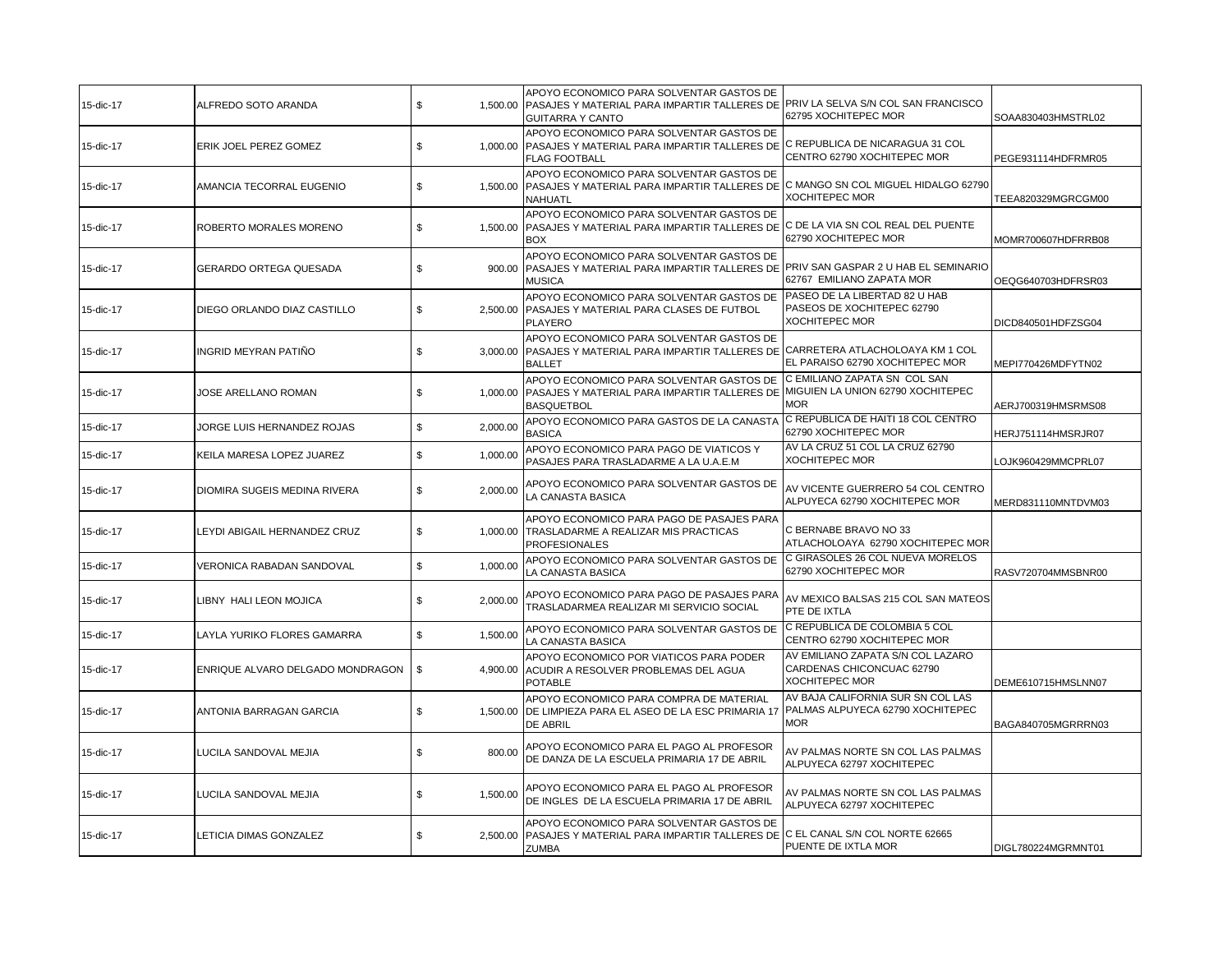| 15-dic-17 | TANIA ESMERALDA ADAME GARCIA    | \$<br>2.500.00 | APOYO ECONOMICO PARA SOLVENTAR GASTOS DE<br>PASAJES Y MATERIAL PARA IMPARTIR TALLERES DE PRIV INDEPENDENCIA I COL CENTRO<br><b>ZUMBA</b> | CHICONCUAC 62795 XOCHITEPEC MOR                                                         | AAGT850830MMSSDNN09 |
|-----------|---------------------------------|----------------|------------------------------------------------------------------------------------------------------------------------------------------|-----------------------------------------------------------------------------------------|---------------------|
| 15-dic-17 | KARIN LEONARDO ROJAS MENDOZA    | \$<br>2,500.00 | APOYO ECONOMICO PARA COMPRA DE LA CANASTA<br><b>BASICA</b>                                                                               | AND 404 MZA 61 LT 13 COL UNIDAD<br>MORELOS 1A SECC 62790 XOCHITEPEC<br><b>MOR</b>       | ROMK651106HGRJNR06  |
| 15-dic-17 | <b>AUSENCIO MEDINA FLORES</b>   | \$<br>1,500.00 | APOYO ECONOMICO PARA SOLVENTAR GASTOS DE<br><b>MEDICAMENTOS</b>                                                                          | C HAITI S/N COL LAZARO CARDENAS<br>62790 XOCHITEPEC MOR                                 | MEFA531218HMSDLS01  |
| 15-dic-17 | YENNI NAYELI GOMEZ SANCHEZ      | \$<br>1,000.00 | APOYO ECONOMICO PARA SOLVENTAR GASTOS DE<br>LA CANASTA BASICA                                                                            | AND LLAMARADA 1 COL LOMA BONITA<br>62790 XOCHITEPEC MOR                                 | GOSY931203MMSMNN07  |
| 15-dic-17 | ROSA BARON GUADARRAMA           | \$<br>1,000.00 | APOYO ECONOMICO PARA SOLVENTAR GASTOS DE<br>MI EDAD AVANZADA                                                                             | IC REPUBLICA DE PARAGUAY 16 COL<br>CENTRO 62790 XOCHITEPEC MOR                          | BAGR500803MMSRDS08  |
| 15-dic-17 | LOURDES PATRICIA GAMA RODRIGUEZ | \$<br>1,500.00 | APOYO ECONOMICO PARA SOLVENTAR GASTOS DE<br>LA CANASTA BASICA                                                                            | C TULIPANES 20 AMPL MIGUEL HIDALGO<br>62790 XOCHITEPEC MOR                              |                     |
| 15-dic-17 | MINERVA NAVARRO MILLAN          | \$<br>1,000.00 | APOYO ECONOMICO PARA SOLVENTAR GASTOS DE<br>LA CANASTA BASICA                                                                            | C MIGUEL AGUSTIN PRO SN COL SAN<br>FRANCISCO CHICONCUAC 62795<br><b>XOCHITEPEC MOR</b>  |                     |
| 15-dic-17 | SERGIO DAVID CASTAÑEDA JACOBO   | \$             | APOYO ECONOMICO PARA SOLVENTAR GATSOS<br>5,000.00 PARA LA COMPRA DE MATERIAL Y PASAJES PARA<br>IMPARTIR CLASES DE NATACION Y ATLETISMO   | C REPUBLICA DE BRASIL 16 COL CENTRO<br>62790 XOCHITEPEC MOR                             |                     |
| 15-dic-17 | MARIA CRISTINA CASTRO NEGRETE   | \$<br>1,500.00 | APOYO ECONOMICO PARA SOLVENTAR GASTOS DE<br>LA CANASTA BASICA                                                                            | C REPUBLICA DEL PERU 7 COL CENTRO<br>62790 XOCHITEPEC MOR                               | CANC620621MMSSGR04  |
| 15-dic-17 | JOSE MARTIN JIMENEZ ORNELAS     | \$<br>500.00   | APOYO ECONOMICO PARA SOLVENTAR GASTOS DE<br>LA CANASTA BASICA                                                                            | C GENOVEVO DE LA O 18 COL 3 DE MAYO<br>ALPUYECA 62790 XOCHITEPEC MOR                    | JIOM860130HDFMRR08  |
| 15-dic-17 | MARIA GLORIA SANCHEZ VALLE      | \$<br>1,500.00 | APOYO ECONOMICO PARA SOLVENTAR GASTOS DE<br>LA CANASTA BASICA                                                                            | C REPUBLICA DEL PERU 7 COL CENTRO<br>62790 XOCHITEPEC MOR                               |                     |
| 15-dic-17 | MIRELBA PEREZ CAMPOS            | \$<br>1,500.00 | APOYO ECONOMICO PARA SOLVENTAR GASTOS DE<br>LA CANASTA BASICA                                                                            | PRIV DE LOS FLORES 7 COL LA CRUZ<br>62790 XOCHITEPEC MOR                                |                     |
| 15-dic-17 | YADIRA ALMANZA RIOS             | \$<br>2,500.00 | APOYO ECONOMICO PARA SOLVENTAR GASTOS DE<br>LA CANASTA BASICA                                                                            | AV JOSE MARIA MORELOS 21 COL<br>CENTRO XOCHITEPEC MOR                                   | AARY740811MMSLSD06  |
| 15-dic-17 | LAURA ELIZABETH MORALES PEREZ   | \$<br>1,500.00 | APOYO ECONOMICO PARA SOLVENTAR GASTOS DE<br>LA CANASTA BASICA                                                                            | C VERACRUZ 28 COL LAZARO CARDENAS<br>61790 XOCHITEPEC MOR                               | MOPL920818MMSRRR06  |
| 15-dic-17 | VERONICA PALACIOS GALVAN        | \$<br>2,000.00 | APOYO ECONOMICO PARA SOLVENTAR GASTOS DE<br>LA CANASTA BASICA                                                                            | C LEOPOLDO REYNOSO S/N COL CENTRO<br>62790 XOCHITEPEC MOR.                              | PAGV730112MMSLLR03  |
| 15-dic-17 | CRISTINA BAHENA SALGADO         | \$<br>500.00   | APOYO ECONOMICO PARA SOLVENTAR GASTOS DE<br>LA CANASTA BASICA                                                                            | C PASTORES SN COL MIGUEL HIDALGO<br>62790 XOCHITEPEC MOR                                | BASC740131MGRHLR09  |
| 15-dic-17 | CARLOS IVAN VALLE VARGAS        | \$<br>1,500.00 | APOYO ECONOMICO PARA SOLVENTAR GASTOS DE<br>LA CANASTA BASICA                                                                            | C VERACRUZ 28 COL LAZARO CARDENAS<br>62790 XOCHITEPEC MOR                               | VAVC940616HMSLRR09  |
| 15-dic-17 | MAGALY ZUÑIGA CABAÑAS           | \$<br>3,500.00 | APOYO ECONOMICO PARA SUFRUGAR GASTOS<br><b>FUNERARIOS</b>                                                                                | C LA ATERGEA SN COL LA CRUZ 62790<br><b>XOCHITEPEC MOR</b>                              |                     |
| 15-dic-17 | ROGELIO VILLALBA PEREZ          | \$<br>1,500.00 | APOYO ECONOMICO PARA LA COMPRA DE<br>PRODUCTOS DE LA CANASTA BASICA                                                                      | C AMERICA CENTRAL 28 COL CENTRO<br>ATLACHOLOAYA 62790 XOCHITEPEC MOR VIPR650916HMSRLG01 |                     |
| 15-dic-17 | <b>GERONIMO FLORES BAHENA</b>   | \$<br>5,000.00 | APOYO ECONOMICO PARA LA COMPRA DE<br>MATERIAL PARA CLASES DE TAEKWONDO                                                                   | C REPUBLICA DEL SALVADOR 35 COL<br>CENTRO 62790 XOCHITEPEC MOR                          |                     |
| 15-dic-17 | SIMON OCAMPO MARTINEZ           | \$<br>2,600.00 | APOYO ECONOMICO PARA LA COMPRA DE LAMINAS<br>DE FRIBOCEMENTO ROJO                                                                        | C VICENTE GUERRERO MZA 22 LT 9 COL<br>LOMA BONITA XOCHITEPEC MOR                        | OAMS680218HGRCRM07  |
| 15-dic-17 | JOSE DE JESUS MARTINEZ VILLA    | \$<br>5.000.00 | APOYO ECONOMICO PARA LA CONTRATACION DE<br>SONIDO PARA LA POSADA EN LA COL UNIDAD<br><b>MORELOS</b>                                      | C TEZOZOMOC MZA 81 LT 9 COL UNIDAD<br>MORELOS 1 SECCION 62790 XOCHITEPEC<br><b>MOR</b>  |                     |
| 15-dic-17 | <b>AURELIA AVILA ORTIZ</b>      | \$<br>7.000.00 | APOYO ECONOMICO PARA SOLVENTAR VIATICOS<br>PARA PARTICIPAR EN EL TORNEO DE FUTBOL EN LA<br>CIUDAD DE MEXICO                              | C TEZCATLIPOCA MZA 40 LT 3 U<br>MORELOS 62790 XOCHITEPEC MOR                            | AIOA631201MMSVRR08  |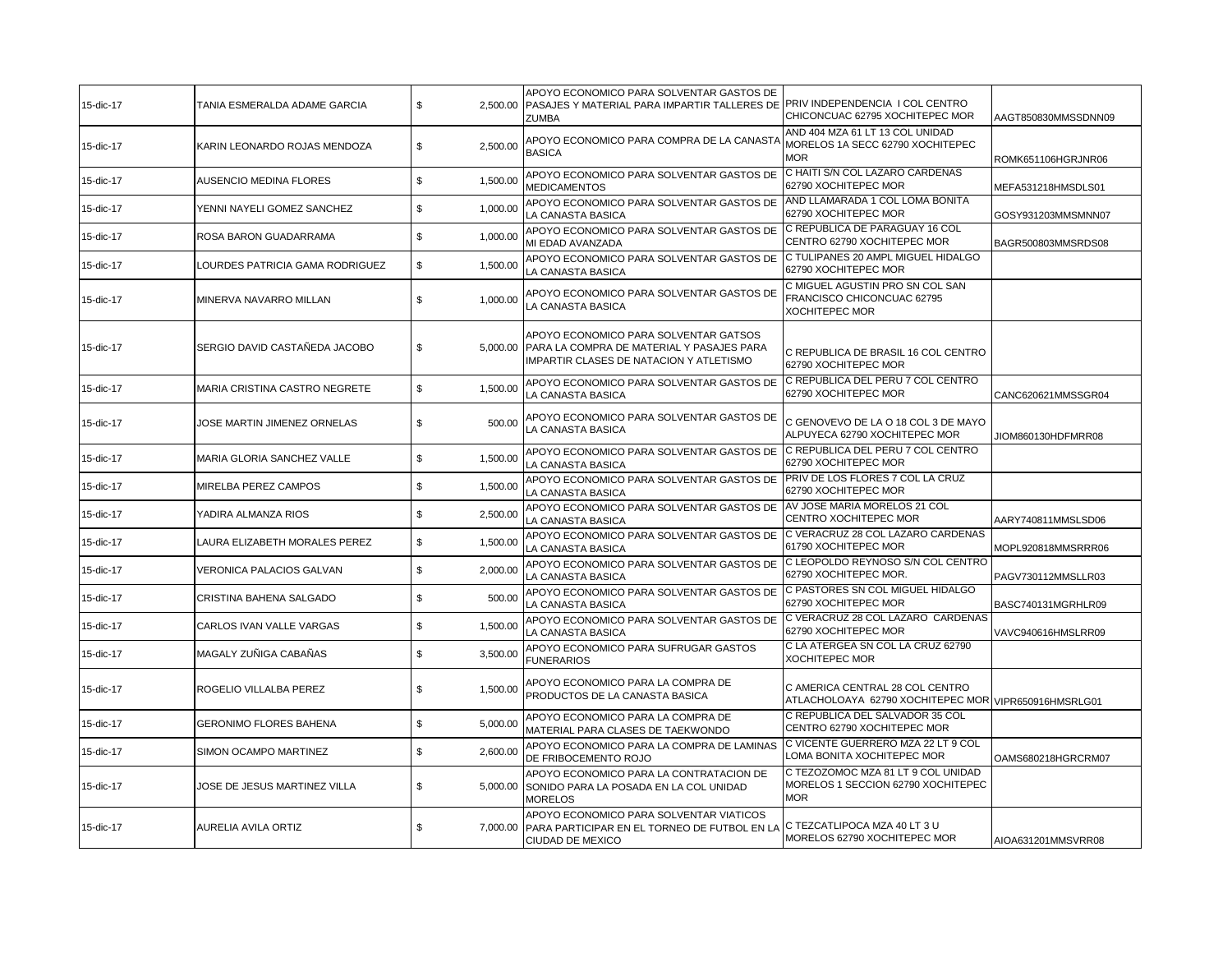| 15-dic-17 | ANDRES OCAMPO CHAVEZ                  | \$<br>2,000.00 | APOYO ECONOMICO POR EL APOYO BRINDADO EN<br>A ELABORACION DEL NACIMIENTO MONUMENTAL                       | C REPUBLICA DE COSTA RICA 28 COL<br>CENTRO 62790 XOCHITEPEC MOR                       | OACA 571020HGRCHN02 |
|-----------|---------------------------------------|----------------|-----------------------------------------------------------------------------------------------------------|---------------------------------------------------------------------------------------|---------------------|
| 15-dic-17 | GABRIELA SALINAS VAZQUEZ              | \$<br>1,000.00 | APOYO ECONOMICO PARA GASTOS FUNERARIOS                                                                    | C DE LA ROSA 13 AMPL MIGUEL HIDALGO<br>62790 XOCHITEPEC MOR                           | SAVG920822MMSLLB02  |
| 17-dic-17 | FIDENCIA CATALAN FLORES               | \$<br>1,200.00 | APOYO ECONOMICO PARA SUFRUGAR GASTOS<br><b>FUNERARIOS</b>                                                 | AV LLAMARADAS MZA 162 LOTE 1 COL<br>UNIDAD MORELOS 62790 XOCHITEPEC<br>MOR.           | CAFF671216MGRTLD07  |
| 17-dic-17 | RUFINA CORTES VARGAS                  | \$<br>1,200.00 | APOYO ECONOMICO PARA SUFRUGAR GASTOS<br><b>FUNERARIOS</b>                                                 | C REYES MAGOS SN COL MIGUEL<br>HIDALGO 62790 XOCHITEPEC MOR                           | COVR640614MMSRRF08  |
| 17-dic-17 | JUAN HERRERA PEREZ                    | \$<br>2,600.00 | APOYO ECONOMICO PARA LA COMPRA DE LAMINAS<br>DE FIBROCEMENTO ROJO                                         | C ORUIDEAS 25 COL MIGUEL HIDALGO<br>62790 XOCHITEPEC MOR                              | HEPJ710321HGRRRN01  |
| 18-dic-17 | MARIBEL VALLE VALLE                   | \$<br>238.00   | APOYO ECONOMICO PARA EL PAGO DE ENERGIA<br>ELECTRICA DEL SERVICIO 301 161 234 982<br>FARMACIA COMUNITARIA | CALLE ALCATRACES 147 COL NUEVA<br>MORELOS 62790 XOCHITEPEC MORELOS                    |                     |
| 18-dic-17 | ABRIL DINA ZULEIMA ORTEGA PADRON      | \$<br>1,700.00 | APOYO ECONOMICO PARA SOLVENTAR GASTOS DE<br>TRANSPORTE HACIA LA UAEM                                      | C VIA 2 COL REAL DEL PUENTE 62790<br><b>XOCHITEPEC MOR</b>                            |                     |
| 18-dic-17 | CLARA ESTEBAN JUSTO                   | \$<br>400.00   | APOYO ECONOMICO PARA SOLVENTAR GASTOS DE<br>LA CANASTA BASICA                                             | C MICHOACAN SN COL LAZARO<br>CARDENAS 62790 XOCHITEPEC MOR                            |                     |
| 18-dic-17 | NATIVIDAD VARGAS PINZON               | \$<br>1,500.00 | APOYO ECONOMICO PARA SOLVENTAR GASTOS DE<br>A CANASTA BASICA                                              | C VERACRUZ 28 COL LAZARO CARDENAS<br>62795 XOCHITEPEC MOR                             | VAPN670101MMSRNT02  |
| 18-dic-17 | RAFAEL NAVA GUADARRAMA                | \$<br>1,800.00 | APOYO ECONOMICO PARA SOLVENTAR GASTOS DE<br>LA CANASTA BASICA                                             | C INDEPENDENCIA 46 COL CENTRO<br>CHICONCUAC 62795 XOCHITEPEC MOR                      | NAGR741227HMSVDF10  |
| 18-dic-17 | CESAR EDUARDO MENDEZ SAMANO           | \$<br>1,500.00 | APOYO ECONOMICO PARA SOLVENTAR GASTOS DE<br>LA CANASTA BASICA                                             | CJON 20 DE NOVIEMBRE SN COL CENTRO<br>62790 XOCHITEPEC MOR                            | MESC931212HMSNMS01  |
| 18-dic-17 | KARLA ALONDRA PELAEZ VISOSO           | \$<br>1,200.00 | APOYO ECONOMICO PARA SOLVENTAR GASTOS DE<br>LA CANASTA BASICA                                             | C VICENTE GUERRERO 52 COL BENITO<br>JUAREZ 62790 XOCHITEPEC MOR                       | PEVK981227MMSLSR06  |
| 18-dic-17 | JULIO CESAR BELTRAN MORALES           | 1,500.00<br>\$ | APOYO ECONOMICO PARA SOLVENTAR GASTOS DE<br>LA CANASTA BASICA                                             | C NAVAJILLAS 136 COL VISTA HERMISA<br>62556 JIUTEPEC MOR                              | BEMJ931026HMSLR02   |
| 18-dic-17 | FERNANDO ANTONIO HERRERA GUTIERREZ \$ | 1,800.00       | APOYO ECONOMICO PARA SOLVENTAR GASTOS DE<br>LA CANASTA BASICA                                             | PRIV REFORMA SN COL BENITO JUAREZ<br>62790 COL BENITO JUAREZ XOCHITEPEC<br><b>MOR</b> | HEGF770117HMSRTR04  |
| 18-dic-17 | VICTOR HUGO SORIANO REYNOSO           | \$<br>1,500.00 | APOYO ECONOMICO PARA SOLVENTAR GASTOS DE<br>LA CANASTA BASICA                                             | C PUEBLA SN COL LAZARO CARDENAS<br>62790 XOCHITEPEC MOR                               | SORV900819HMSRYC00  |
| 18-dic-17 | <b>ESTEFANIA REYES LUCERO</b>         | \$<br>1,800.00 | APOYO ECONOMICO PARA SOLVENTAR GASTOS DE<br>MI EDAD                                                       | C OAXACA SN LOC LA ESPERANZA 62790<br><b>XOCHIEPEC MOR</b>                            | RELE300716MOCYCS06  |
| 18-dic-17 | RAMIRO RAMIREZ GERONIMO               | \$             | 6,000.00 APOYO ECONOMICO PARA LLEVAR A CABO POSADA                                                        | C JALISCO SN COL LA ESPERANZA 62790<br>XOCHITEPEC MOR                                 | MAGR651024HVZRRM07  |
| 18-dic-17 | MEXSIMINA GUTIERREZ REZA              | \$<br>8,000.00 | APOYO ECONOMICO PARA COMPRA DE MATERIAL<br>PARA CONSTRUCCION                                              | CJON AGUASCALIENTES SN COL LA<br>ESPERANZA 62790 XOCHITEPEC MOR                       | GURM740308MGRTZX00  |
| 18-dic-17 | MARIA QUIROZ GASPAR                   | \$<br>2,000.00 | APOYO ECONOMICO PARA SOLVENTAR GASTOS DE<br>LA CANASTA BASICA                                             | C PIEDRA POMA SN COL EL PEDREGRAL<br>62795 XOCHITEPEC MOR                             | QUGM480916MGRRSR02  |
| 18-dic-17 | ROSITA GARCIA JUSTO                   | \$<br>1,500.00 | APOYO ECONOMICO PARA SOLVENTAR GASTOS DE<br>LA CANASTA BASICA                                             | C COAHUILA SN COL LAS PALMAS<br>ALPUYECA 62790 XOCHITEPEC MOR                         | GAJR680301MMSRSS01  |
| 18-dic-17 | ANATOLIA CORRALES MARTINEZ            | \$             | 3.000.00 APOYO ECONOMICO PARA COMPRA DE TAMBORA                                                           | C ALDAMA 5 COL TRES DE MAYO 62795<br><b>XOCHITEPEC MOR</b>                            |                     |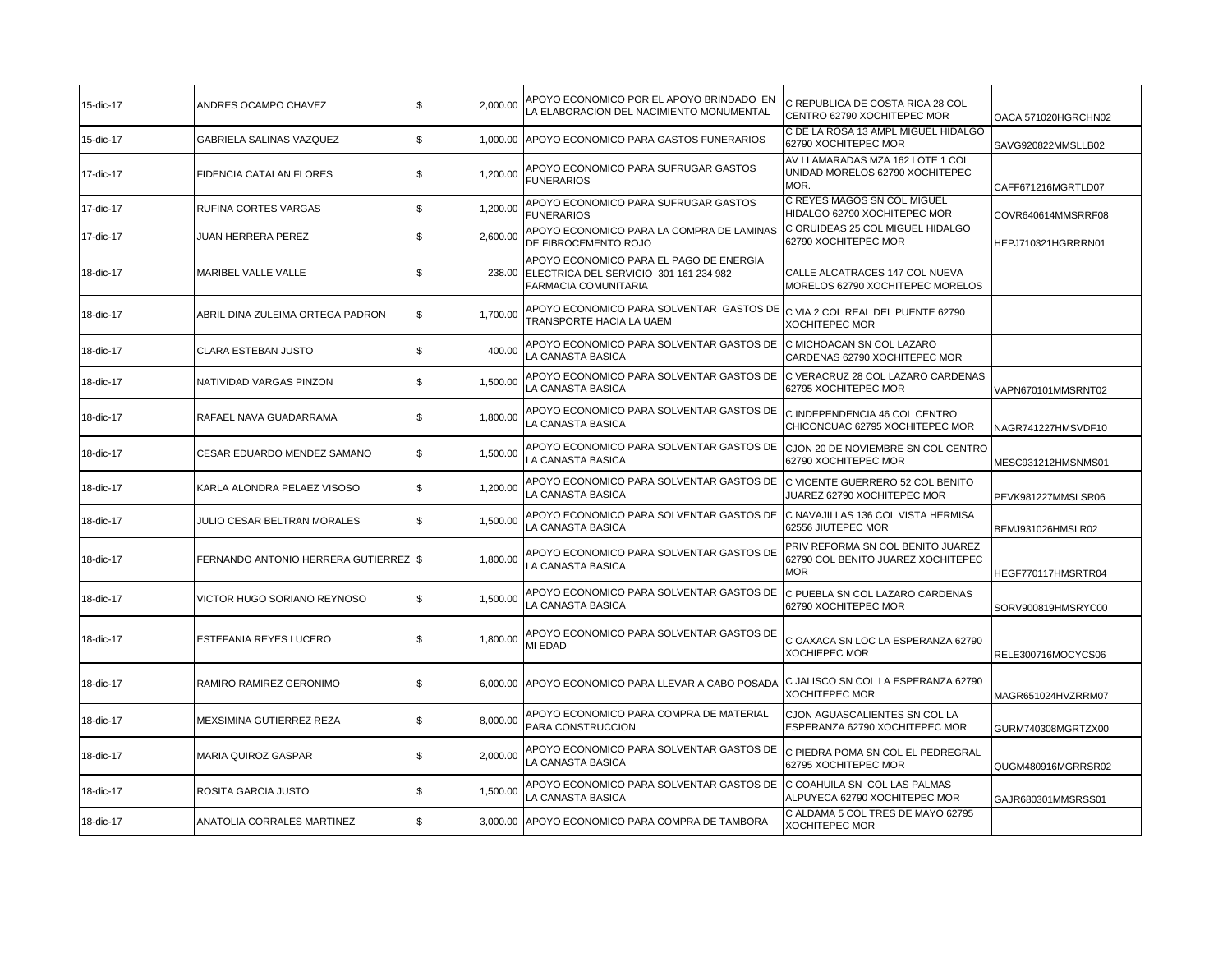| 18-dic-17 | MARIA DE LOURDES CARDENAS MARQUEZ | \$             | 3,000.00 APOYO ECONOMICO 'PARA EL PAGO DE AUTOBUS                                                 | C REPUBLICA DE BOLIVIA 23 COL.<br>CENTRO 62790 XOCHITEPEC MOR                      |                     |
|-----------|-----------------------------------|----------------|---------------------------------------------------------------------------------------------------|------------------------------------------------------------------------------------|---------------------|
| 18-dic-17 | VIRGINIA CAHORI SALAMANCA JAIMES  | \$<br>1,000.00 | APOYO ECONOMICO PARA LLEVAR A CABO<br>CONVIVIO DE FIN DE AÑO EN EL J. DE N REP<br><b>HONDURAS</b> | C JOSE MARIA MORELOS 16 COL LSAN<br>MIGUEL LA UNION 62790 XOCHITEPEC<br><b>MOR</b> | SAJV920126MMSLMR06  |
| 19-dic-17 | MINERVA NORIEGA AGUIRRE           | \$<br>300.00   | APOYO ECONOMICO PARA SOLVENTAR GASTOS DE<br>LA CANASTA BASICA                                     | AV VICENTE GUERRERO 33 CON CENTRO<br>ALPUYECA 62790 XOCHITEPEC MOR                 | NOAM631117MMSRGN05  |
| 19-dic-17 | <b>JESUS OVIDIO GOMEZ FLORES</b>  | \$<br>1,400.00 | APOYO ECONOMICO PARA SOLVENTAR GASTOS DE<br><b>TRASPORTE</b>                                      | PRIV MEXICALI E 1 CONJ HAB CAMPO<br>VERDE 62592 TEMIXCO MOR                        | GOFJ680808HZSMLS01  |
| 19-dic-17 | ANDRES MARTINEZ GONZALEZ          | \$<br>400.00   | APOYO ECONOMICO PARA SOLVENTAR GASTOS DE<br>LA CANASTA BASICA                                     | COL LOMABONITA 62790 XOCHITEPEC<br><b>MOR</b>                                      | MAGA710204HGRRNN02  |
| 19-dic-17 | PILAR SANCHEZ REYNOSO             | 1,000.00<br>\$ | APOYO ECONOMICO PARA SOLVENTAR GASTOS DE<br>LA CANASTA BASICA                                     | C CRISANTEMOS MZA 8 COL LOMA<br>BONITA 62790 XOCHITEPEC MOR                        |                     |
| 19-dic-17 | MA DE JESUS JACOBO TORRES         | \$<br>1,200.00 | APOYO ECONOMICO PARA SUFRUGAR GASTOS<br><b>FUNERARIOS</b>                                         | C CUAUHTEMOC SN COL LAS PALMAS<br>ALPUYECA 62790 XOCHITEPEC MOR                    | JATJ761225MMSCRS05  |
| 19-dic-17 | JOSE ALBERTO PLATA FLORES         | 1,000.00<br>\$ | APOYO ECONOMICO PARA SUFRAGAR GASTOS DE<br>LA CANASTA BASICA                                      | C ACOCULCO 7 COL LA CRUZ 62790<br><b>XOCHITEPEC MOR</b>                            |                     |
| 19-dic-17 | GUSTAVO RENE BELLO GONZALEZ       | \$<br>700.00   | APOYO ECONOMICO PARA SUFRAGAR GASTOS DE<br>ACTIVIDADES PARA LA PREVENCION DEL DELITO              | PRIV EL CANAL SN COL LA CRUZ 62790<br><b>XOCHITEPEC MOR</b>                        |                     |
| 19-dic-17 | SIMON CASARREAL CORTES            | \$<br>500.00   | APOYO ECONOMICO PARA SUFRAGAR GASTOS DE<br>LA CANASTA BASICA                                      | C CUAUHTEMOTZIN SN COL 3 DE MAYO<br>ALPUYECA 62797 XOCHITEPEC MOR                  |                     |
| 19-dic-17 | LUCIA HERNANDEZ JAIMES            | \$<br>1.200.00 | APOYO ECONOMICO PARA LA COMPRA DE LAMINAS<br>DE FIBROCEMENTO                                      | C PALMAS SN AMPL MIGUIEL HIDALGO<br>62790 XOCHITEPEC MOR                           | GHRJL640428MMCRMC09 |
| 19-dic-17 | SERGIO CELIS AVILES               | \$<br>5,000.00 | APOYO EOCNOMICO PARA LA COMPRA DE<br>MATERIAL ARA CONSTRUCCION                                    | C VERACRUZ SN COL LAZARO CARDENAS<br>62795 XOCHITEPEC MOR                          | CEAS931031HMSLVR04  |
| 19-dic-17 | ERIK JOEL PEREZ GOMEZ             | \$<br>5,000.00 | APOYO EOCNOMICO PARA LA COMPRA DE<br>MATERIAL ARA CONSTRUCCION                                    | C REPUBLICA DE NICARAGUA 31 COL<br>CENTRO 62790 XOCHITEPEC MOR                     | PEGE931114HDFRMR05  |
| 19-dic-17 | CARMONA ABARCA IRMA               | \$<br>500.00   | APOYO EOCNOMICO PARA SOLVENTAR GASTOS DE<br>LA CANASTA BASICA                                     | C PLAZA JUAREZ 3 COL CENTRO 62790<br><b>XOCHITEPEC MOR</b>                         | CAAI560907MGRRBR00  |
| 19-dic-17 | CARDENAS VARGAS MOISES            | \$<br>3,000.00 | APOYO EOCNOMICO PARA SOLVENTAR GASTOS DE<br>ELABORACION DE NACIMIENTO                             | AV PINO SUAREZ 15 COL CENTRO 62580<br><b>TEMIXCO MOR</b>                           | CAVM880507HDFRRS02  |
| 19-dic-17 | ESTELA OLIVER LUNA                | \$<br>5,000.00 | APOYO ECONOMICO PARA RESURTIR TIENDA DE<br><b>ABARROTES</b>                                       | C REYES MAGOS SN COL MIGUEL<br>HIDALGO 62790 XOCHITEPEC MOR                        | OILE690519MMSLNS03  |
| 20-dic-17 | CLAUDIA GEORGINA OLVERA ARIAS     | \$<br>1,200.00 | APOYO ECONOMICO PARA SUFRUGAR GASTOS<br><b>FUNERARIOS</b>                                         | CARR FEDERAL MEXICO ACAPULCO KM<br>100 COL CENTRO ALPUYECA 62790<br>XOCHITEPEC MOR | OEAC740707MDFLRL05  |
| 20-dic-17 | MARLENI CARRASCO VAZQUEZ          | \$<br>5,000.00 | APOYO EOCNOMICO PARA LA COMPRA DE<br>MATERIAL ARA CONSTRUCCION                                    | C PIEDRA POMA SN COL EL PEDREGAL<br>62795 XOCHITEPEC MOR                           | CAVM961026MPLRZR00  |
| 20-dic-17 | GILBERTA GALICIA ALVAREZ          | \$<br>5.000.00 | APOYO EOCNOMICO PARA LA COMPRA DE<br>MATERIAL ARA CONSTRUCCION                                    | C CAMINO REAL TEZOYUCA SN COL EL<br>PEDREGAL CHICONCUAC 62795<br>XOCHITEPEC MOR    | GAAG750822MPLLL07   |
| 20-dic-17 | JOSE FELIX PANTITLAN QUERIDO      | \$<br>5,000.00 | APOYO ECONOMICO PARA SUFRAGAR GASTOS DE<br>LA CANASTA BASICA                                      | AV VICENTE GUERRERO 38 COL CENTRO<br>ALPUYECA 62790 XOCHITEPEC MOR                 | PAQF580518HMSNRL8   |
| 20-dic-17 | SENOBIA HERNANDEZ URQUIZA         | 2,000.00<br>\$ | APOYO ECONOMICO PARA LA POSADA DE LA CALLE<br><b>AVE CUAUHTEMOC</b>                               | AV CUAUHTEMOC MZA 129 LT 3 U<br>MORELOS 62790 XOCHITEPEC MOR                       | HEUS641030MGRRRN00  |
| 20-dic-17 | ROSELIA INFANTE MORALES           | \$<br>2,000.00 | APOYO ECONOMICO PARA SUFRAGAR GASTOS DE<br>LA CANASTA BASICA                                      | C PASTORES 30 COL MIGUEL HIDALGO<br>62790 XOCHITEPEC MOR                           | IAMR520714MMNNRS03  |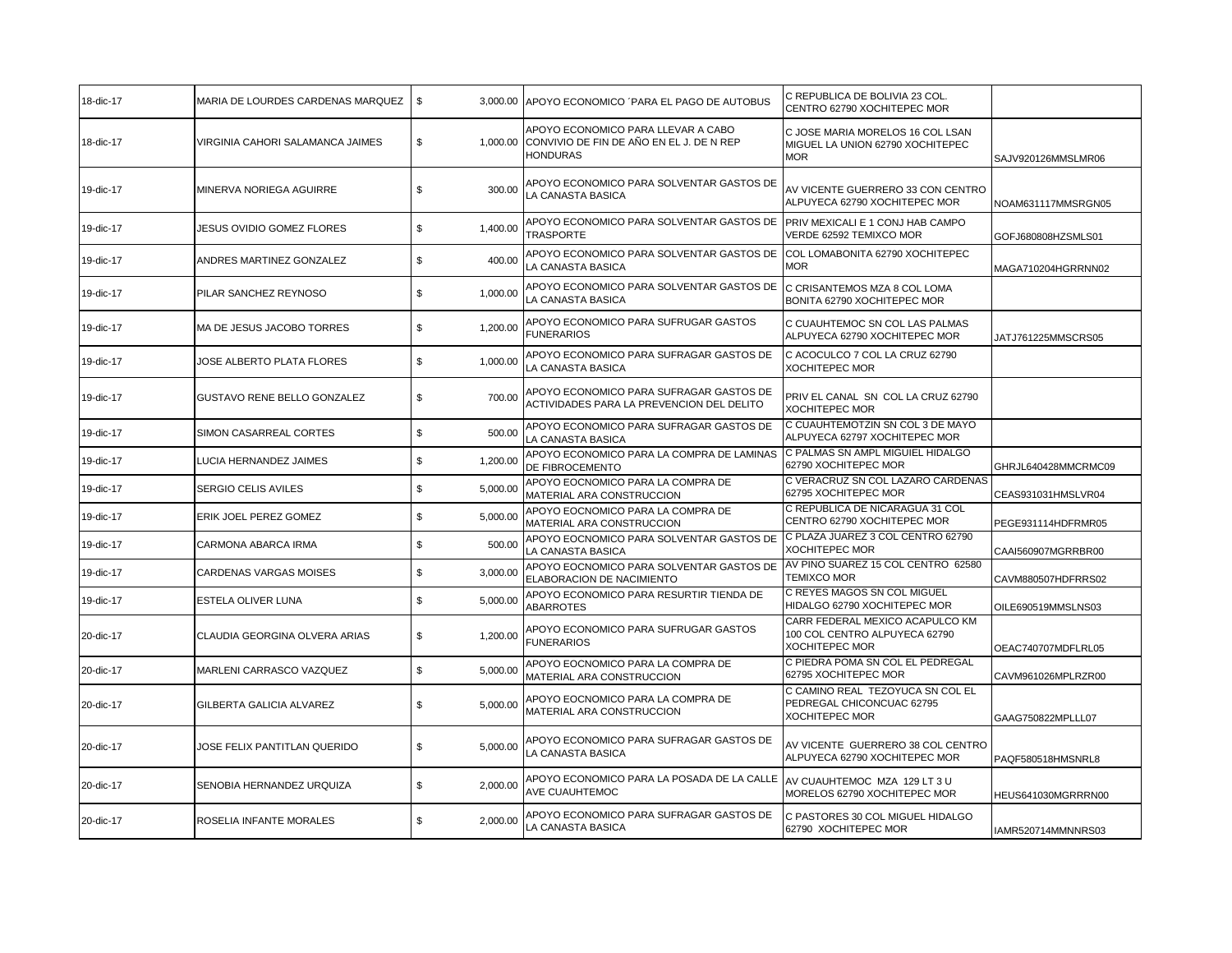| 20-dic-17 | MIRIAM IRAIS REYNOSO COCA               | \$<br>1,500.00 | APOYO ECONOMICO PARA SUFRAGAR GASTOS DE<br>LA CANASTA BASICA                                              | PRIV PUEBLA 16 COL LAZARO CARDENAS<br>62790 XOCHITEPEC MOR                                 | RECM900905MMSYCR05 |
|-----------|-----------------------------------------|----------------|-----------------------------------------------------------------------------------------------------------|--------------------------------------------------------------------------------------------|--------------------|
| 20-dic-17 | <b>MARTHA ZAGAL GARCIA</b>              | \$<br>1.800.00 | APOYO ECONOMICO PARA LA COMPRA DE INSUMOS AV DE LOS PINOS 42 PBLO REAL DEL<br>PARA LLEVAR A CABO POSADA   | PUENTE 62790 XOCHITEPEC MOR                                                                | ZAGM670223MMSGRR02 |
| 21-dic-17 | MIGUEL ANGEL DAMIAN DAMIAN              | \$<br>5,000.00 | APOYO ECONOMICO PARA SOLVENTAR GASTOS DE<br><b>TRANSPORTE</b>                                             | C PASTORES SN COL MIGUEL HIDALGO<br>62790 XOCHITEPEC MOR                                   |                    |
| 21-dic-17 | LEYDI ABIGAIL HERNANDEZ CRUZ            | \$<br>1.000.00 | APOYO ECONOMICO PARA PAGO DE PASAJES PARA<br>TRASLADARME A REALIZAR MIS PRACTICAS<br><b>PROFESIONALES</b> | C BERNABE BRAVO NO 33<br>ATLACHOLOAYA 62790 XOCHITEPEC MOR                                 |                    |
| 21-dic-17 | LIBNY HALI LEON MOJICA                  | \$<br>2,000.00 | APOYO ECONOMICO PARA PAGO DE PASAJES PARA<br>TRASLADARMEA REALIZAR MI SERVICIO SOCIAL                     | AV MEXICO BALSAS 215 COL SAN MATEOS<br>PTE DE IXTLA MOR.                                   |                    |
| 21-dic-17 | FRANCISCA OCHOA LOZANO                  | \$<br>2,500.00 | APOYO ECONOMICO PARA SOLVENTAR GASTOS DE<br>LA CANASTA BASICA                                             | C OYAMELES 2 COL LAS FLORES 62790<br><b>XOCHITEPEC MOR</b>                                 | OOLF461009MGRCZR03 |
| 21-dic-17 | RITA BAEZ PEREZ                         | \$<br>2,500.00 | APOYO ECONOMICO PARA SOLVENTAR GASTOS DE<br>LA CANASTA BASICA                                             | C BENITO JUAREZ SN COL EL CALVARIO<br>ATLACHOLOAYA 62790 XOCHITEPEC MOR BAPR400522MMSZRT01 |                    |
| 21-dic-17 | SANTA GODINEZ OLIVAREZ                  | \$<br>2,500.00 | APOYO ECONOMICO PARA SOLVENTAR GASTOS DE<br>LA CANASTA BASICA                                             | C DE LA CRUZ SN COL LA CRUZ 62790<br><b>XOCHITEPEC MOR</b>                                 |                    |
| 21-dic-17 | <b>JOSE SERRANO MATA</b>                | 5,000.00<br>\$ | APOYO ECONOMICO PARA LA COMPRA DE<br>MATERIAL PARA CONSTRUCCION                                           | C RIO APATLACO 2 COL BENITO JUAREZ<br>62790 XOCHITEPEC MOR                                 | SEMJ540123HMSRTS02 |
| 21-dic-17 | YANELI BARRIENTOS CORTES                | 3,000.00<br>\$ | APOYO ECONOMICO PARA SUFRAGAR GASTOS DE<br>LA CANASTA BASICA                                              | AV LAS ROSAS SN COL LOMA BONITA<br>62790 XOCHITEPEC MOR                                    | BACY860222MGRRRN08 |
| 21-dic-17 | LAURA GAMARRA ALVAREZ                   | \$<br>5,000.00 | APOYO ECONOMICO PARA LA COMPRA DE INSUMOS<br>PARA TIENDA DE ABARROTES                                     | C COLOMBIA 5 COL CENTRO 62790<br><b>XOCHITEPEC MOR</b>                                     | GAAL720107MMSMLR07 |
| 21-dic-17 | JORGE URIEL MUCIÑO ROMERO               | \$<br>2,000.00 | APOYO ECONOMICO PARA CONVIVIODE FIN DE AÑO<br>DE 4a DIVISION LIEBRES DE XOCHITEPEC                        | C ARROYO ESCONDICO 109 U HAB<br>ARROYOS DE XOCHITEPEC 62790<br><b>XOCHITEPEC</b>           | MURJ981015HDFCMR08 |
| 21-dic-17 | LETICIA DEL CARMEN SOBERANIS ESTRADA \$ | 5,000.00       | APOYO ECONOMICO PARA LA COMPRA DE<br>MATERIAL PARA LA CONSTRUCCION                                        | C LAS FLORES 469 COL NUEVA MORELOS<br>62790 XOCHITEPEC MOR                                 | SOEL680303MOCBST02 |
| 21-dic-17 | MARIA ANGELICA DOMINGUEZ PEREZ          | \$<br>1,500.00 | APOYO ECONOMICO PARA SUFRAGAR GASTOS DE<br>LA CANASTA BASICA                                              | C DEL TRABAJO 4 PBLO REAL DEL<br>PUENTE 62790 XOCHITEPEC MOR                               | DOPA630926MMSMRN04 |
| 21-dic-17 | ANA MARIA HERNANDEZ CABRERA             | \$<br>5,000.00 | APOYO ECONOMICO PARA LA COMPRA DE<br>MATERIAL PARA LA CONSTRUCCION                                        | C LAS FLORES 469 COL NUEVA MORELOS<br>62790 XOCHITEPEC MOR                                 | HECA640725MMSRBN09 |
| 21-dic-17 | CRUZ ANTUNEZ REAL                       | \$<br>4,000.00 | APOYO ECONOMICO PARA LA COMPRA DE<br>MATERIAL PARA CONSTRUCCION                                           | C PASTORES 20 COL MIGUEL HIDALGO<br>62790 XOCHITEPEC MOR                                   | AURC700503HGRNLR06 |
| 21-dic-17 | MAYRA YANET MARTINEZ JAIMES             | \$<br>5.000.00 | APOYO ECONOMICO PARA COMPRA DE<br>REFRIGERADOR CONGELADOR PAR<br>AELABORACION DE PALETAS                  | C PASTORES SN COL MIGUEL HIDALGO<br>62790 XOCHITEPEC MOR                                   |                    |
| 22-dic-17 | JUAN GUADALUPE AGUILAR ZAMORANO         | \$<br>1,200.00 | APOYO ECONOMICO PARA SOLVENTAR GASTOS DE<br>LA CANASTA BASICA                                             | C DEL ESTUDIANTE SN COL CENTRO<br>XOCHITEPEC 62790 XOCHITEPEC MOR                          | AUZJ651227HMSGMN05 |
| 22-dic-17 | JOSE LUIS CARDENAS MARQUEZ              | \$<br>1,500.00 | APOYO ECONOMICO PARA SOLVENTAR GASTOS DE<br>PASAJES Y MATERIAL PARA IMPARTIR CLASES DE<br><b>DANZA</b>    | C REPUBLICA DE PARAGUAY 24 COL<br>CENTRO 62790 XOCHITEPEC MOR.                             | CAML830116HMSRRS08 |
| 22-dic-17 | HECTOR SALINAS ALVAREZ                  | 2.000.00<br>\$ | APOYO ECONOMICO PARA SOLVENTAR GASTOS DE<br>LA CANASTA BASICA                                             | C EMILIANO ZAPATA 6 COL SAN<br>FRANCISCO CHICONCUAC 62795<br><b>XOCHITEPEC MOR</b>         |                    |
| 22-dic-17 | YITZHAK BRIAM ROJAS MONDRAGON           | \$<br>5,000.00 | APOYO ECONOMICO PARA LA PREMIACION DEL<br>TORNEO RELAMPAGO DE FUTBOLIN                                    | C REPUBLICA DE NICARAGUA 34 COL<br>CENTRO 62790 XOCHITEPEC MOR                             | ROMY960913HMSJNT03 |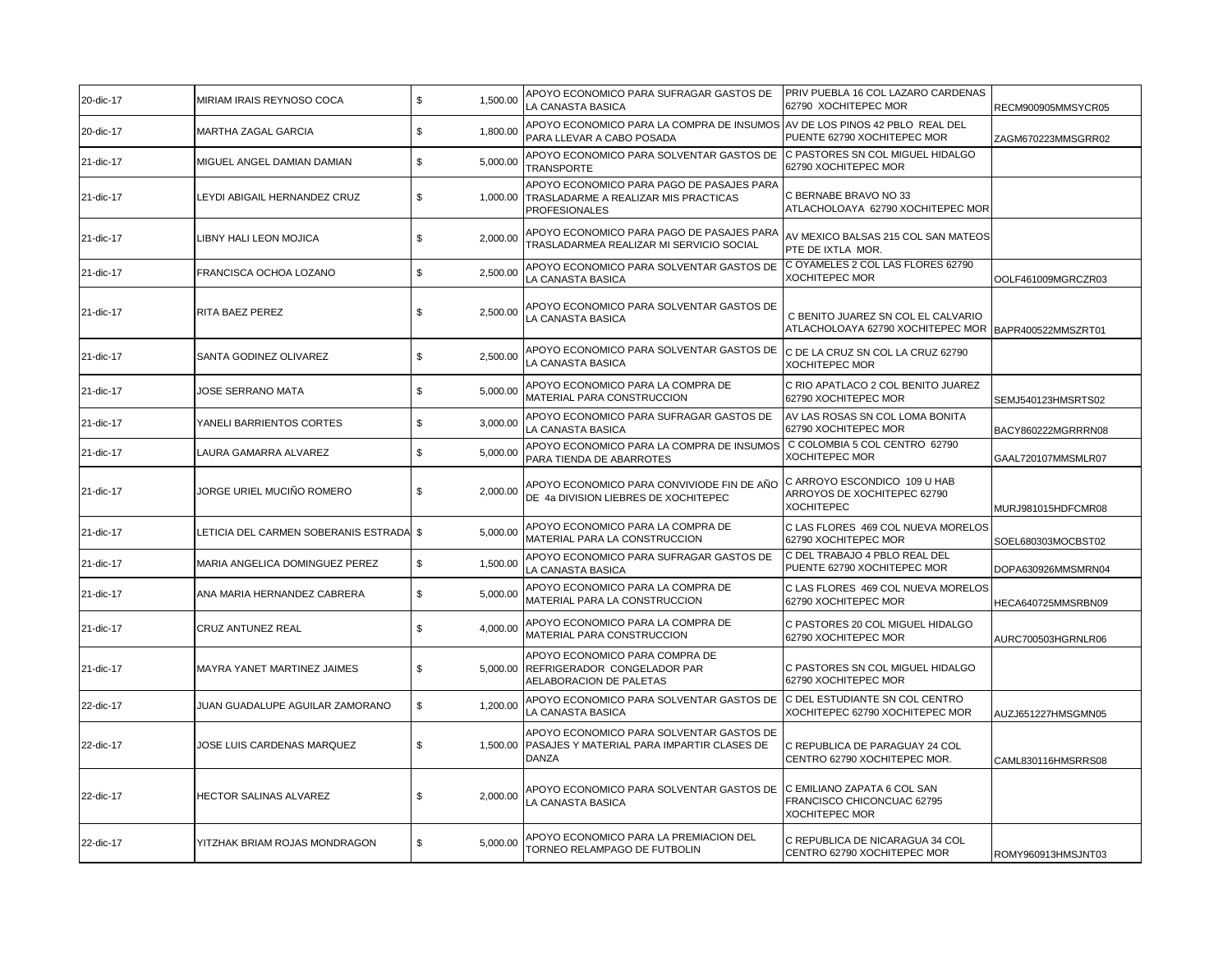| 22-dic-17 | JORGE LUIS HERNANDEZ ROJAS       | \$<br>20,000.00 | APOYO ECONOMICO PARA LA ORGANIZACIÓN DE LA C REPUBLICA DE HAITI 18 COL CENTRO<br>FIESTA DE SAM JUAM EVANGELISTA | 62790 XOCHITEPEC MOR                                                                     | HERJ751114HMSRJR07   |
|-----------|----------------------------------|-----------------|-----------------------------------------------------------------------------------------------------------------|------------------------------------------------------------------------------------------|----------------------|
| 22-dic-17 | SABINO MARTINEZ ALVAREZ          | \$<br>700.00    | APOYO ECONOMICO PARA LA ELABORACION DE<br>UNA ALBUM DE FOTOS                                                    | AV AMERICA CENTRAL 16 COL CENTRO<br>ATLACHOLOAYA 62790 XOCHITEPEC MOR MAAS591027HMSRLB06 |                      |
| 22-dic-17 | MARIA VERONICA HEREDIA CHAVARRIA | \$<br>1,500.00  | APOYO ECONOMICO PARA SOLVENTAR GASTOS DE<br><b>TRANSPORTE</b>                                                   | ETAPA 8 EDIF DEPTO 201 U HAB<br>CAMPESTRE 62553 JIUTEPEC MOR                             |                      |
| 22-dic-17 | JAIRO AMIR GOMORA PALACIOS       | \$<br>2,000.00  | APOYO ECONOMICO PARA LA COMPRA DE LAMINAS<br>DE FIBROCEMENTO                                                    | C MANDARINAS 4 COL LA CRUZ 62790<br><b>XOCHITEPEC MOR</b>                                |                      |
| 22-dic-17 | ANDRES OCAMPO CHAVEZ             | \$<br>1,000.00  | APOYO ECONOMICO PARA LA COMPRA DE<br>PRODUCTOS DE LA CANASTA BASICA                                             | C REPUBLICA DE COSTA RICA 28 COL<br>CENTRO 62790 XOCHITEPEC MOR                          | OACA 571020HGRCHN02  |
| 22-dic-17 | JAVIER RESENDIS VAZQUEZ          | \$<br>2,700.00  | APOYO ECONOMICO PARA EL PAGO DE PIPAS DE<br>AGUA                                                                | C BENITO JUAREZ 6 COL CENTRO<br>CHICONCUAC 62790 XOCHITEPEC MOR                          | REVJ720430HMSSZV04   |
| 22-dic-17 | LUCIA HERNADEZ JAIMES            | \$<br>1,500.00  | APOYO ECONOMICO PARA LA COMPRA DE UN<br><b>TINACO</b>                                                           | C PALMAS SN AMPL MIGUIEL HIDALGO<br>62790 XOCHITEPEC MOR                                 | GHRJL640428MMCRMC09  |
| 22-dic-17 | FERNANDO LOPEZ ROSALES           | \$<br>4,000.00  | APOYO ECONOMICO PARA LA COMPRA DE UNA<br>SILLA DE RUEDAS                                                        | AV LLAMARADAS MZA 175 LT 42 U<br>MORELOS 632790 XOCHITEPEC MOR                           | LORF870321HMSPSR05   |
| 22-dic-17 | EZEQUIEL SALGADO SANDOVAL        | \$<br>5,000.00  | APOYO ECONOMICO PARA LA COMPRA DE<br>UNIFORMES PARA EQUIPO DE FUTBOL                                            | C JOSE MARIA MORELOS SN AMPL<br>MIGUEL HIDALGO 62790 XOCHITEPEC<br><b>MOR</b>            | SASE930310HGRLNZ05   |
| 22-dic-17 | ANA ISABEL GARCIA QUINTANA       | \$<br>2,500.00  | APOYO ECONOMICO PARA LA COMPRA DE INSUMOS<br>PARA AGUINALDOS                                                    | C ORQUIDEAS COL MIGUEL HIDALGO<br>62790 XOCHITEPEC MOR                                   | GAQ700530MGRRNN00    |
| 22-dic-17 | MARIA LOPEZ VAZQUEZ              | \$<br>4,000.00  | APOYO ECONOMICO PARA LACOMPRA DE INSUMOS<br>PARA NEGOCIO DE VENTA DE ALIMENTOS                                  | PRIV DE INDEPENDENCIA 46 COL SAN<br>FRANCISCO CHICONCUAC 62795<br><b>XOCHITEPEC MOR</b>  | LOVM400402MGRPZR03   |
| 22-dic-17 | MERCED NAVARRO ALPIZAR           | \$<br>2,600.00  | APOYO ECONOMICO PARA LA COMPRA DE LAMINAS<br>DE FIBROCEMENTO                                                    | C HIDALGO COL CENTRO DE<br>CHICONCUAC 62795 XOCHITEPEC MOR                               | NAAM420810MMSVLR04   |
| 22-dic-17 | <b>MARIA QUIROZ GASPAR</b>       | \$<br>2,000.00  | APOYO ECONOMICO PARA LA COMPRA DE<br>PRODUCTOS DE LA CANASTA BASICA                                             | C PIEDRA POMA SN COL EL PEDREGRAL<br>62795 XOCHITEPEC MOR                                | QUGM480916MGRRSR02   |
| 22-dic-17 | JUANA FLORES DIMAS               | \$<br>1,000.00  | APOYO ECONOMICO PARA LA COMPRA DE LA<br>CANASTA BASICA                                                          | AV VICENTE GUERRERO 45 COL CENTRO<br>ALPUYECA 62790 XOCHITEPEC MOR                       |                      |
| 22-dic-17 | JOSE LUIS DORANTES AGUIRRE       | \$<br>1,500.00  | APOYO ECONOMICO PARA REALIZAR UNA POSADA<br>DE LA COMUNIDAD DE ALPUYECA                                         | AV VICENTE GUERRERO 18 COL CENTRO<br>ALPUYECA 62790 XOCHITEPEC MOR                       | DOAL570605HMSRGS09   |
| 23-dic-17 | MARGARITA JAIMES LUNA            | \$<br>1,000.00  | APOYO ECONOMICO PARA SUFRUGAR GASTOS<br><b>FUNERARIOS</b>                                                       | PRIV HIGUERAS SN AMPL MIGUEL<br>HIDALGO 62790 XOCHITEPEC MOR                             |                      |
| 25-dic-17 | ABRIL DINA ZULEIMA ORTEGA PADRON | \$<br>1,700.00  | APOYO ECONOMICO PARA SOLVENTAR GASTOS DE<br>TRANSPORTE HACIA LA UAEM                                            | C VIA 2 COL REAL DEL PUENTE 62790<br><b>XOCHITEPEC MOR</b>                               |                      |
| 25-dic-17 | <b>IMEL NOVA GUTIERREZ</b>       | \$<br>700.00    | APOYO ECONOMICO PARA SUFRAGAR GASTOS<br><b>FUNERARIOS</b>                                                       | C VILOLETAS SN COL MIGUEL HIDALGO<br>62790 XOCHITEPEC MOR                                |                      |
| 26-dic-17 | ESLY NAGAI MORGADO GONZALEZ      | \$<br>2,500.00  | APOYO ECONOMICO PARA SOLVENTAR GASTOS DE<br>LA CANASTA BASICA                                                   | PRIV TABACHINES SN COL LAZARO<br>CARDENAS 62790 XOCHITEPEC MOR                           | MOGE87111617MMSRNS00 |
| 26-dic-17 | <b>BERTHA PEREZ SANCHEZ</b>      | \$<br>1,000.00  | APOYO ECONOMICO PARA SOLVENTAR GASTOS DE<br>LA CANASTA BASICA                                                   | C ACOCULCO 7 COL LA CRUZ 62790<br><b>XOCHITEPEC MOR</b>                                  | PESB591115MMSRNR00   |
| 26-dic-17 | MA LUISA HERNANDEZ AVENDAÑO      | \$<br>800.00    | APOYO ECONOMICO PARA SOLVENTAR GASTOS DE<br>LA CANASTA BASICA                                                   | C NOCHE BUENA 19 COL MIGUEL<br>HIDALGO 62790 XOCHITEPEC MOR                              | HEAL790518MGRRVS08   |
| 26-dic-17 | JAIRO AMIR GOMORA PALACIOS       | \$<br>3,000.00  | APOYO ECONOMICO PARA SOLVENTAR GASTOS DE<br>LA CANASTA BASICA                                                   | C MANDARINAS 4 COL LA CRUZ 62790<br><b>XOCHITEPEC MOR</b>                                |                      |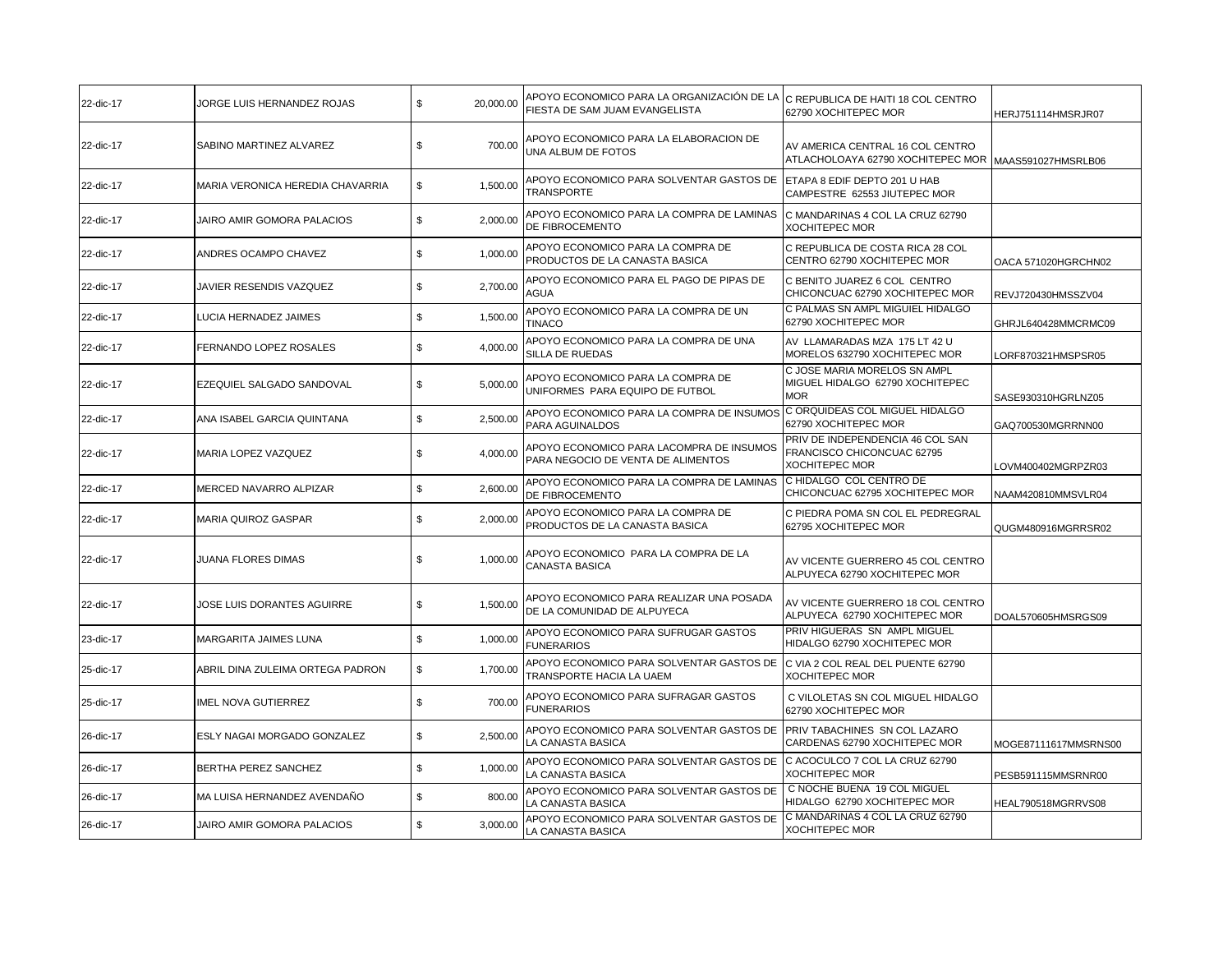| 26-dic-17 | <b>GERONIMO FRANCISCO MARTINEZ OCAMPO \$</b> | 1,000.00       | APOYO ECONOMICO PARA SOLVENTAR GASTOS DE C 13 DE SEPTIEMBRE S/N LOC LA CANELA<br><b>TRANSPORTE</b> | 62790 XOCHITEPEC MOR                                                           |                    |
|-----------|----------------------------------------------|----------------|----------------------------------------------------------------------------------------------------|--------------------------------------------------------------------------------|--------------------|
| 26-dic-17 | JUAN CARVAJAL ORTIZ                          | \$<br>500.00   | APOYO ECONOMICO PARA SOLVENTAR GASTOS DE<br>TRANSPORTE                                             | AV MORELOS MZA 1 LT 10 COL LOMA<br>BONITA 62790 XOCHITEPEC MOR                 |                    |
| 26-dic-17 | CARLOS ALBERTO BALDERAS MELGAR               | \$<br>2,100.00 | APOYO ECONOMICO PARA PAGO DE INSCRIPCION<br>Y ARBITRAJE DE LA SELECCIÓN XOCHITEPEC                 | C REPUBLICA DE CUBA 2 COL CENTRO<br>62790 XOCHITEPEC MOR                       | BAMC780727HMSLLR01 |
| 26-dic-17 | JUAN MANUEL OSORIO BAHENA                    | \$<br>2,100.00 | APOYO ECONOMICP PARA PAGO DE ARBITRAJE E<br><b>INSCRIPCION AL TORNEO DE REYES</b>                  | C ILLHUICAMINA SN U MORELOS 62790<br><b>XOCHITEPEC MOR</b>                     |                    |
| 26-dic-17 | <b>LEONOR GUZMAN FLORES</b>                  | \$<br>1,000.00 | APOYO ECONOMICO PARA SOLVENTAR GASTOS DE<br>LA CANASTA BASICA                                      | CARR MEXICO ACAPULCO 15 COL 3 DE<br>MAYO ALPUYECA 62797 XOCHITEPEC             |                    |
| 26-dic-17 | RAFAEL NAVA GUADARRAMA                       | \$<br>1,800.00 | APOYO ECONOMICO PARA SOLVENTAR GASTOS DE<br>LA CANASTA BASICA                                      | C INDEPENDENCIA 46 COL CENTRO<br>CHICONCUAC 62795 XOCHITEPEC MOR               | NAGR741227HMSVDF10 |
| 26-dic-17 | JULIO CESAR BELTRAN MORALES                  | \$<br>1,500.00 | APOYO ECONOMICO PARA SOLVENTAR GASTOS DE<br>LA CANASTA BASICA                                      | C NAVAJILLAS 136 COL VISTA HERMISA<br>62556 JIUTEPEC MOR                       | BEMJ931026HMSLR02  |
| 26-dic-17 | KARLA ALONDRA PELAEZ VISOSO                  | \$<br>1,200.00 | APOYO ECONOMICO PARA SOLVENTAR GASTOS DE<br>LA CANASTA BASICA                                      | C VICENTE GUERRERO 52 COL BENITO<br>JUAREZ 62790 XOCHITEPEC MOR                | PEVK981227MMSLSR06 |
| 26-dic-17 | CESAR EDUARDO MENDEZ SAMANO                  | \$<br>1,500.00 | APOYO ECONOMICO PARA SOLVENTAR GASTOS DE<br>LA CANASTA BASICA                                      | CJON 20 DE NOVIEMBRE SN COL CENTRO<br>62790 XOCHITEPEC MOR                     | MESC931212HMSNMS01 |
| 26-dic-17 | ESTEFANIA REYES LUCERO                       | \$<br>1,800.00 | APOYO ECONOMICO PARA SOLVENTAR GASTOS DE<br>MI EDAD                                                | C OAXACA SN LOC LA ESPERANZA 62790<br><b>XOCHIEPEC MOR</b>                     | RELE300716MOCYCS06 |
| 26-dic-17 | VICTOR HUGO SORIANO REYNOSO                  | \$<br>1,500.00 | APOYO ECONOMICO PARA SOLVENTAR GASTOS DE<br>LA CANASTA BASICA                                      | C PUEBLA SN COL LAZARO CARDENAS<br>62790 XOCHITEPEC MOR                        | SORV900819HMSRYC00 |
| 26-dic-17 | FERNANDO ANTONIO HERRERA GUTIERREZ \$        | 1,800.00       | APOYO ECONOMICO PARA SOLVENTAR GASTOS DE<br>LA CANASTA BASICA                                      | PRIV REFORMA SN COL BENITO JUAREZ<br>62790 XOCHITEPEC MOR                      | HEGF770117HMSRTR04 |
| 26-dic-17 | SAMUEL JUAREZ MIGUEL                         | 2,000.00<br>\$ | APOYO ECONOMICO PARA SUFRAGAR GASTO DE<br>POSADA NAVIDEÑA                                          | C EL BRASIL SN COL EL CLAVARIO<br>ATLACHOLOAYA 62790 XOCHITEPEC MOR            | JUMS750216HPLRGM01 |
| 26-dic-17 | ROSELIA INFANTE MORALES                      | \$<br>4,000.00 | APOYO ECONOMICO PARA SOLVENTAR GASTOS DE<br>FIESTAS NAVIDEÑAS DE LA COL MIGUEL HIDALGO             | C PASTORES 30 COL MIGUEL HIDALGO<br>62790 XOCHITEPEC MOR                       | IAMR520714MMNNRS03 |
| 27-dic-17 | <b>FLORENTINA TAPIA RAMIREZ</b>              | \$<br>1,000.00 | APOYO ECONOMICO PARA SOLVENTAR GASTOS DE<br>LA CANASTA BASICA                                      | C SOLIS SN LOC CRUCERO DE<br>ATLACHOLOAYA 62790XOCHITEPEC MOR                  | TARF850620MMSPML09 |
| 27-dic-17 | ROSELIA INFANTE MORALES                      | \$<br>2,000.00 | APOYO ECONOMICO PARA LA COMPRA DE LA<br><b>CANASTA BASICA</b>                                      | C PASTORES 30 COL MIGUEL HIDALGO<br>62790 XOCHITEPEC MOR                       | IAMR520714MMNNRS03 |
| 27-dic-17 | JOSE LUIS DORANTES AGUIRRE                   | \$<br>3,000.00 | APOYO ECONOMICO PARA LA COMPRA DE LA<br><b>CANASTA BASICA</b>                                      | AV VICENTE GUERRERO 18 COL CENTRO<br>ALPUYECA 62790 XOCHITEPEC MOR             | DOAL570605HMSRGS09 |
| 27-dic-17 | JORGE ARTURO PANTITLAN BAHENA                | 1,200.00<br>\$ | APOYO ECONOMICO PARA SUFRUGAR GASTOS<br><b>FUNERARIOS</b>                                          | AV MEXICO 4 COL 3 DE MAYO ALPUYECA<br>62790 XOCHITEPEC MOR                     | PABJ740423HMSNHR09 |
| 27-dic-17 | JHONNY GONZALEZ ORTEGA                       | 3,000.00<br>\$ | APOYO ECONOMICO PARA SOLVENTAR GATSOS DE<br><b>POSADA</b>                                          | C NO REELECCION 3 PBLO REAL DEL<br>PUENTE 62790 XOCHITEPEC MOR                 | GOOJ880518HMSNRH07 |
| 27-dic-17 | LILIA GUADALUPE BERNAL GONZALEZ              | \$             | 1,600.00 APOYO ECONOMICO PARA COMPRA DE LAMINAS                                                    | C CAMINO REAL SN AMPL MIGUEL<br>HIDALGO 62790 XOCHITEPEC MOR                   | BEGL940126MMSRNL01 |
| 27-dic-17 | VERONICA OCHOA ORTEGA                        | S.<br>300.00   | APOYO ECONOMICO PARA COMPRA DE<br>PRODUCTOS DE LA CANASTA BASICA                                   | AV VICENTE GUERRERO 27 B COL<br>CENTRO ALPUYECA 62790 XOCHITEPEC<br><b>MOR</b> | OOOV710830MMSCRR06 |
| 27-dic-17 | MARTHA ROBLES RODRIGUEZ                      | \$<br>570.00   | APOYO ECONOMICO PARA COMPRA DE<br>MEDICAMENTO CONTROLADO                                           | C CEDROS MZA 2 LT 3 COL LAS FLORES<br>62790 XOCHIEPEC MOR                      | RORM870130MMSBDR04 |
| 27-dic-17 | <b>FRANCISCA ANZURES SANCHEZ</b>             | \$             | 1,000.00 APOYO ECONOMICO PARA COMPRA DE LAMINAS                                                    | C NARDOS 10 COL FRANCISCO VILLA<br>62790 XOCHITEPEC MOR                        | QUSF651010MMSNNR08 |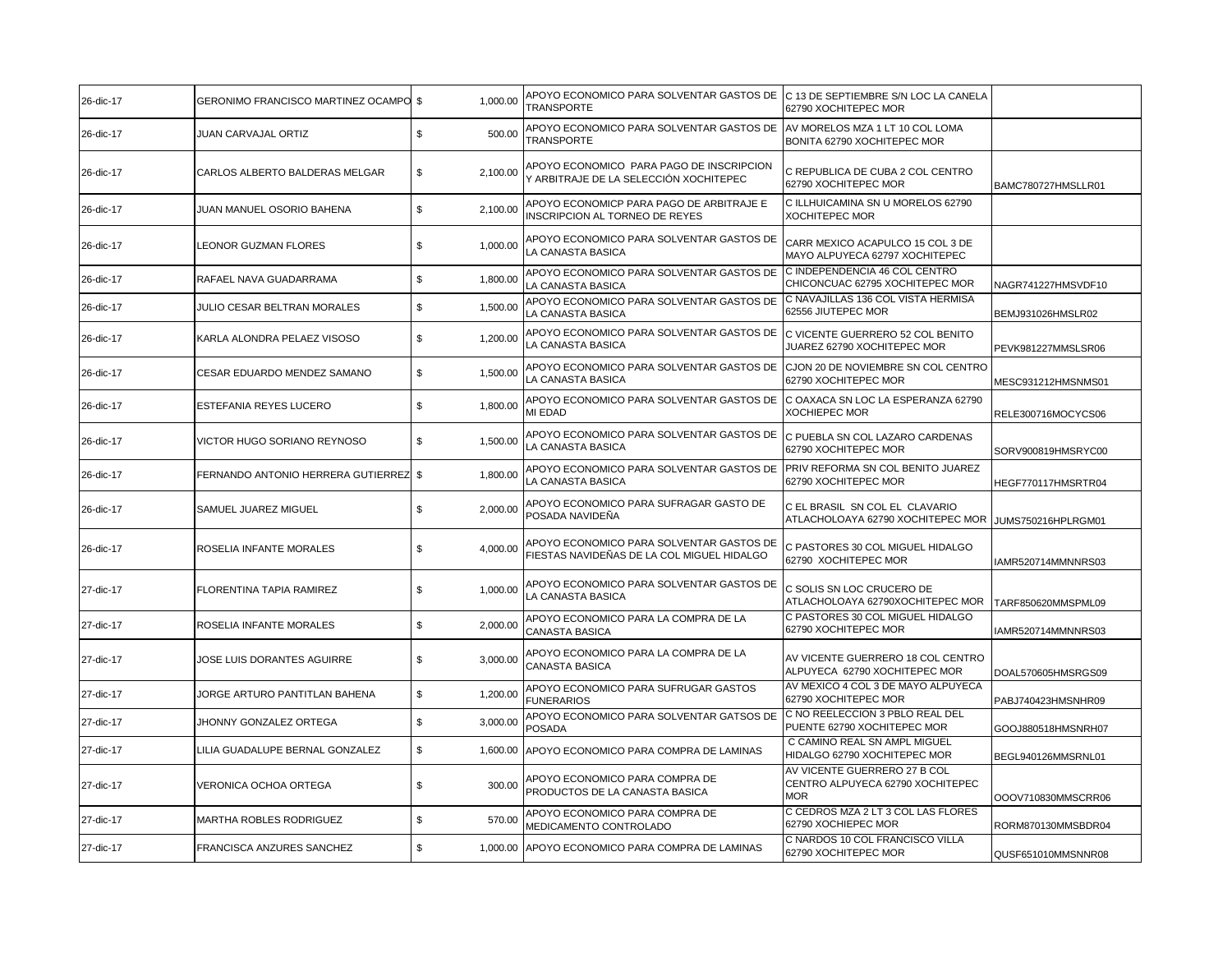| 28-dic-17 | BERTHA LETICIA WILHELM FERRIZ     | \$             | APOYO ECONOMICO PARA SOLVENTAR GASTOS DE<br>2,000.00 PASAJES Y MATERIAL PARA IMPARTIR TALLERES DE C ACOCULCO 7 COL LA CRUZ 62790<br>CLASES DE YOGA      | XOCHITEPEC MOR                                                                       | PESB591115MMSRNR00  |
|-----------|-----------------------------------|----------------|---------------------------------------------------------------------------------------------------------------------------------------------------------|--------------------------------------------------------------------------------------|---------------------|
| 28-dic-17 | ROBERTO BRITO SILVA               | \$<br>2.000.00 | APOYO ECONOMICO PARA SOLVENTAR GASTOS DE<br>PASAJES Y MATERIAL PARA IMPARTIR TALLERES<br>DE EDUCACION FISICA                                            | AV JOSE MARIA MORELOS 69 A COL<br>CENTRO 62640 AMACUZAC MOR                          | BISR880408HMSRLB09  |
| 28-dic-17 | ALBERTO MILLAN MELCHOR            | \$<br>1,500.00 | APOYO ECONOMICO PARA SOLVENTAR GASTOS DE<br>PASAJES Y MATERIAL PARA IMPARTIR TALLERES<br>DE ZUMBA                                                       | CJON CALVARIO 1 COL CENTRO<br>ALPUYECA 61790 XOCHITEPEC MOR                          | MIMA761204HMSLLL04  |
| 28-dic-17 | FRANCISCO JAVIER GUTIERREZ CORTEZ | \$<br>1,500.00 | APOYO ECONOMICO PARA SOLVENTAR GASTOS DE<br>PASAJES Y MATERIAL PARA IMPARTIR TALLERES<br>DE DEPORTES                                                    | AND CHICHEITZA 59 U HABJOSE MA<br>MORELOS Y PAVON 62909 JOJUTLA MOR                  | GUCF660518HMSTRR09  |
| 28-dic-17 | JAIRO RODRIGO ALVAREZ BECERRIL    | \$<br>1,500.00 | APOYO ECONOMICO PARA SOLVENTAR GASTOS DE<br>PASAJES Y MATERIAL PARA IMPARTIR TALLERES<br>DE ZUMBA                                                       | AV EMILIANO ZAPATA SN COL SAN<br>FRANCISCO 62795 XOCHITEPEC MOR                      | AABJ920814HMSLCR02  |
| 28-dic-17 | ULISES JONATHAN CARRILLO CUEVAS   | \$<br>1,500.00 | APOYO ECONOMICO PARA SOLVENTAR GASTOS DE<br>PASAJES Y MATERIAL PARA IMPARTIR TALLERES<br>DE NATACION                                                    | C JUAN ESCUTIA 14 COL SAN JOSE EL<br>CUARTEL 52400 TENANCINGO MEX                    | CACU790403HMSRVL06  |
| 28-dic-17 | DIANA FABIOLA BELLO CUELLAR       | \$<br>1,500.00 | APOYO ECONOMICO PARA SOLVENTAR GASTOS DE<br>PASAJES Y MATERIAL PARA IMPARTIR TALLERES DE C NORTE 10 COL MARGARITA MAZA DE<br><b>DANZA</b>               | JUAREZ 62017 CUERNAVACA MOR                                                          | BECD930929MMSLLLN00 |
| 28-dic-17 | ALFREDO SOTO ARANDA               | \$<br>1,500.00 | APOYO ECONOMICO PARA SOLVENTAR GASTOS DE<br>PASAJES Y MATERIAL PARA IMPARTIR TALLERES DE PRIV LA SELVA S/N COL SAN FRANCISCO<br><b>GUITARRA Y CANTO</b> | 62795 XOCHITEPEC MOR                                                                 | SOAA830403HMSTRL02  |
| 28-dic-17 | ERIK JOEL PEREZ GOMEZ             | \$<br>1,000.00 | APOYO ECONOMICO PARA SOLVENTAR GASTOS DE<br>PASAJES Y MATERIAL PARA IMPARTIR TALLERES DE C REPUBLICA DE NICARAGUA 31 COL<br><b>FLAG FOOTBALL</b>        | CENTRO 62790 XOCHITEPEC MOR                                                          | PEGE931114HDFRMR05  |
| 28-dic-17 | AMANCIA TECORRAL EUGENIO          | \$<br>1,500.00 | APOYO ECONOMICO PARA SOLVENTAR GASTOS DE<br>PASAJES Y MATERIAL PARA IMPARTIR TALLERES DE C MANGO SN COL MIGUEL HIDALGO 62790<br>NAHUATL                 | <b>XOCHITEPEC MOR</b>                                                                | TEEA820329MGRCGM00  |
| 28-dic-17 | ROBERTO MORALES MORENO            | \$<br>1,500.00 | APOYO ECONOMICO PARA SOLVENTAR GASTOS DE<br>PASAJES Y MATERIAL PARA IMPARTIR TALLERES DE C DE LA VIA SN COL REAL DEL PUENTE<br><b>BOX</b>               | 62790 XOCHITEPEC MOR                                                                 | MOMR700607HDFRRB08  |
| 28-dic-17 | <b>GERARDO ORTEGA QUESADA</b>     | \$<br>900.00   | APOYO ECONOMICO PARA SOLVENTAR GASTOS DE<br>PASAJES Y MATERIAL PARA IMPARTIR TALLERES DE<br><b>MUSICA</b>                                               | PRIV SAN GASPAR 2 U HAB EL SEMINARIO<br>62767 EMILIANO ZAPATA MOR                    | OEQG640703HDFRSR03  |
| 28-dic-17 | DIEGO ORLANDO DIAZ CASTILLO       | \$<br>2.500.00 | APOYO ECONOMICO PARA SOLVENTAR GASTOS DE<br>PASAJES Y MATERIAL PARA CLASES DE FUTBOL<br>PLAYERO                                                         | PASEO DE LA LIBERTAD 82 U HAB<br>PASEOS DE XOCHITEPEC 62790<br><b>XOCHITEPEC MOR</b> | DICD840501HDFZSG04  |
| 28-dic-17 | INGRID MEYRAN PATIÑO              | \$<br>3,000.00 | APOYO ECONOMICO PARA SOLVENTAR GASTOS DE<br>PASAJES Y MATERIAL PARA IMPARTIR TALLERES DE CARRETERA ATLACHOLOAYA KM 1 COL<br><b>BALLET</b>               | EL PARAISO 62790 XOCHITEPEC MOR                                                      | MEPI770426MDFYTN02  |
| 28-dic-17 | JORGE LUIS HERNANDEZ ROJAS        | \$<br>2.000.00 | APOYO ECONOMICO PARA GASTOS DE LA CANASTA<br><b>BASICA</b>                                                                                              | C REPUBLICA DE HAITI 18 COL CENTRO<br>62790 XOCHITEPEC MOR                           | HERJ751114HMSRJR07  |
| 28-dic-17 | KEILA MARESA LOPEZ JUAREZ         | \$<br>1,000.00 | APOYO ECONOMICO PARA PAGO DE VIATICOS Y<br>PASAJES PARA TRASLADARME A LA U.A.E.M                                                                        | AV LA CRUZ 51 COL LA CRUZ 62790<br><b>XOCHITEPEC MOR</b>                             | LOJK960429MMCPRL07  |
| 28-dic-17 | DIOMIRA SUGEIS MEDINA RIVERA      | \$<br>2,000.00 | APOYO ECONOMICO PARA SOLVENTAR GASTOS DE<br>LA CANASTA BASICA                                                                                           | AV VICENTE GUERRERO 54 COL CENTRO<br>ALPUYECA 62790 XOCHITEPEC MOR                   | MERD831110MNTDVM03  |
| 28-dic-17 | LEYDI ABIGAIL HERNANDEZ CRUZ      | \$<br>1.000.00 | APOYO ECONOMICO PARA PAGO DE PASAJES PARA<br>TRASLADARME A REALIZAR MIS PRACTICAS<br><b>PROFESIONALES</b>                                               | C BERNABE BRAVO NO 33<br>ATLACHOLOAYA 62790 XOCHITEPEC MOR                           |                     |
| 28-dic-17 | VERONICA RABADAN SANDOVAL         | \$<br>1,000.00 | APOYO ECONOMICO PARA SOLVENTAR GASTOS DE<br>LA CANASTA BASICA                                                                                           | C GIRASOLES 26 COL NUEVA MORELOS<br>62790 XOCHITEPEC MOR                             | RASV720704MMSBNR00  |
| 28-dic-17 | LIBNY HALI LEON MOJICA            | \$<br>2,000.00 | APOYO ECONOMICO PARA PAGO DE PASAJES PARA<br>TRASLADARMEA REALIZAR MI SERVICIO SOCIAL                                                                   | AV MEXICO BALSAS 215 COL SAN MATEOS<br>PTE DE IXTLA MOR.                             |                     |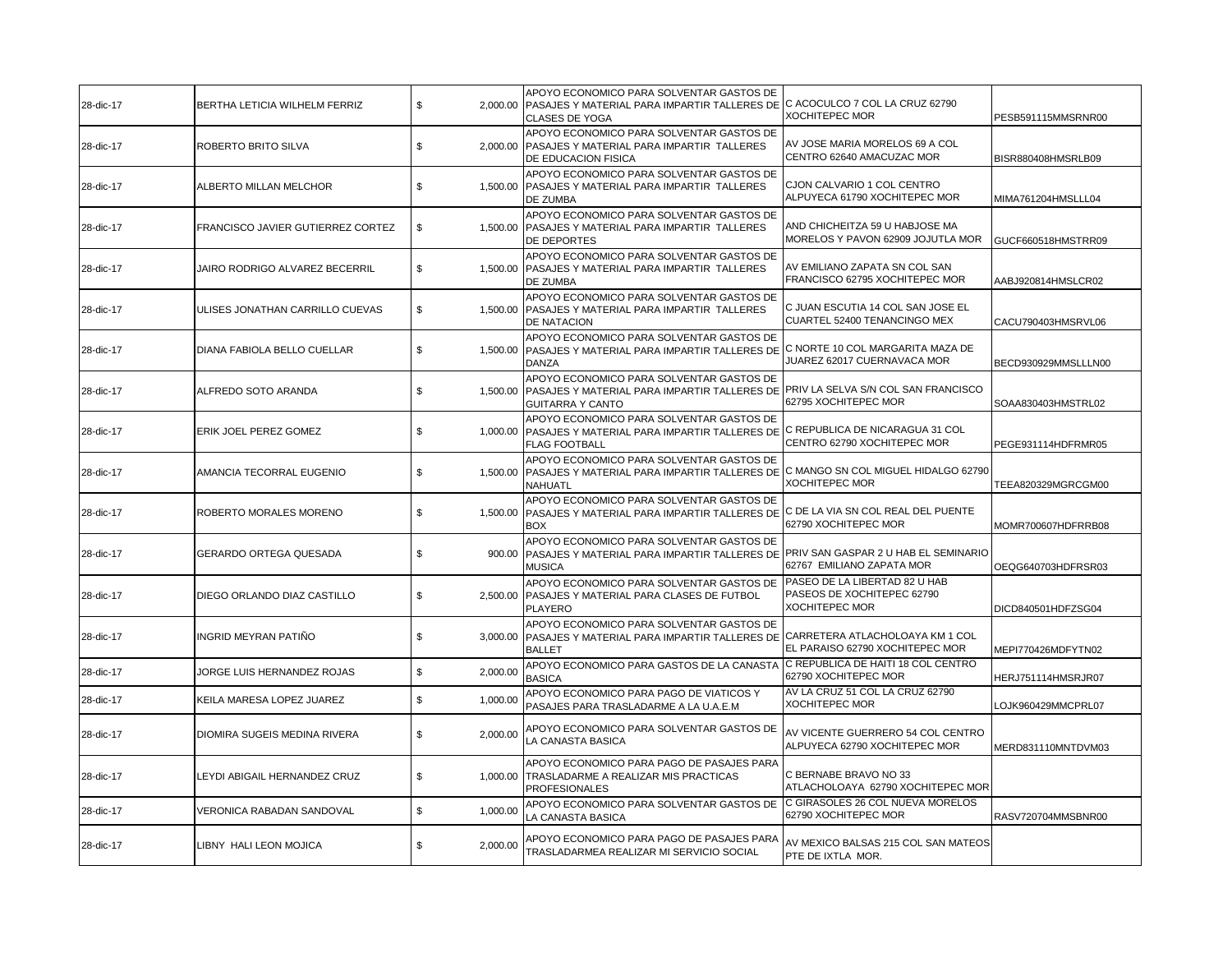| 28-dic-17 | LAYLA YURIKO FLORES GAMARRA         | \$<br>1.500.00         | APOYO ECONOMICO PARA SOLVENTAR GASTOS DE C REPUBLICA DE COLOMBIA 5 COL<br>LA CANASTA BASICA                                                          | CENTRO 62790 XOCHITEPEC MOR                                                             |                     |
|-----------|-------------------------------------|------------------------|------------------------------------------------------------------------------------------------------------------------------------------------------|-----------------------------------------------------------------------------------------|---------------------|
| 28-dic-17 | ENRIQUE ALVARO DELGADO MONDRAGON    | $\sqrt{3}$<br>4,900.00 | APOYO ECONOMICO POR VIATICOS PARA PODER<br>ACUDIR A RESOLVER PROBLEMAS DEL AGUA<br><b>POTABLE</b>                                                    | AV EMILIANO ZAPATA S/N COL LAZARO<br>CARDENAS CHICONCUAC 62790<br><b>XOCHITEPEC MOR</b> | DEME610715HMSLNN07  |
| 28-dic-17 | ANTONIA BARRAGAN GARCIA             | \$                     | APOYO ECONOMICO PARA COMPRA DE MATERIAL<br>1,500.00 DE LIMPIEZA PARA EL ASEO DE LA ESC PRIMARIA 17<br>DE ABRIL                                       | AV BAJA CALIFORNIA SUR SN COL LAS<br>PALMAS ALPUYECA 62790 XOCHITEPEC<br><b>MOR</b>     | BAGA840705MGRRRN03  |
| 28-dic-17 | FRANCISCO LARA MEJIA                | \$                     | APOYO ECONOMICO PARA SOLVENTAR GASTOS DE<br>3,000.00 PASAJES Y MATERIAL PARA IMPARTIR TALLERES DE C CUAUHTEMOTZIN 3 COL 3 DE MAYO<br><b>FUTBOL</b>   | ALPUYECA 62797 XOCHITEPEC MOR                                                           |                     |
| 28-dic-17 | SANDRA ALVAREZ CHAVARRIA            | \$                     | APOYO ECONOMICO PARA SOLVENTAR GASTOS DE<br>1,200.00 PASAJES Y MATERIAL PARA IMPARTIR TALLERES DE C FELIPE CARRILLO PUERTO29 7 FRACC<br><b>ZUMBA</b> | GRANJAS MERIDA 62580 TEMIXCO MOR                                                        | AACS681220MDFLHN02  |
| 28-dic-17 | KARIN LEONARDO ROJAS MENDOZA        | \$<br>2,500.00         | APOYO ECONOMICO PARA COMPRA DE LA CANAST/<br><b>BASICA</b>                                                                                           | AND 404 MZA 61 LT 13 COL UNIDAD<br>MORELOS 1A SECC 62790 XOCHITEPEC<br><b>MOR</b>       | ROMK651106HGRJNR06  |
| 28-dic-17 | PILAR SANCHEZ REYNOSO               | \$<br>1,000.00         | APOYO ECONOMICO PARA LA COMPRA DE<br>PRODUCTOS DE LA CANASTA BASICA                                                                                  | C CRISANTEMOS MZA 8 COL LOMA<br>BONITA 62790 XOCHITEPEC MOR                             |                     |
| 28-dic-17 | LAURA GAMARRA ALVAREZ               | \$<br>2,000.00         | APOYO ECONOMICO PARA COMPRA DE<br>PRODUCTOS DE LA CANASTA BASICA                                                                                     | C COLOMBIA 5 COL CENTRO 62790<br><b>XOCHITEPEC MOR</b>                                  | GAAL720107MMSMLR07  |
| 28-dic-17 | MINERVA RODRIGUEZ FLORES            | \$<br>3,000.00         | APOYTO ECONOMICO PARA LA COMPRA DE<br>MATERIAL PARA CONSTRUCCION                                                                                     | C 21 DE MARZO SN AMPL LOMA BONITA<br>62790 XOCHITEPEC MOR                               | ROFM810920MGRDLN03  |
| 28-dic-17 | SIMON OCAMPO MARTINEZ               | \$                     | 1,600.00 APOYO ECONOMICO PARA COMPRA DE LAMINAS                                                                                                      | C VICENTE GUERRERO MZA 22 LT 9 COL<br>LOMA BONITA XOCHITEPEC MOR                        | OAMS680218HGRCRM07  |
| 28-dic-17 | RAFAEL ELISEO ADAN FLORES           | \$                     | 2,000.00 APOYO ECONOMICO PARA COMPRA DE LAMINAS                                                                                                      | C BUGAMBILIAS 29 COL LA CANELA 62790<br><b>XOCHITEPEC MOR</b>                           | AAFE380614HGRDLF02  |
| 28-dic-17 | <b>FRANCISCO CASPETA GUADARRAMA</b> | \$<br>5,000.00         | APOYO ECONOMICO PARA VENTA DE TAMALES Y<br><b>ATOLE</b>                                                                                              | C REPUBLICA DE COSTA RICA 33 COL<br>CENTRO 62790 XOCHITEPEC MOR                         | CAGF760106HMSSDR07  |
| 28-dic-17 | LUCIA HERNANDEZ JAIMES              | \$<br>1,600.00         | APOYO ECONOMICO PARA COMPRA DE<br>PRODUCTOS DE LA CANASTA BASICA                                                                                     | C PALMAS SN AMPL MIGUIEL HIDALGO<br>62790 XOCHITEPEC MOR                                | GHRJL640428MMCRMC09 |
| 28-dic-17 | MAYRA KARIME GOMEZ HERNANDEZ        | \$<br>4,500.00         | APOYO ECONOMICO PARA SOLVENTAR GASTOS DE<br>APARATOS ORTOPEDICOS                                                                                     | AV EMILIANO ZAPATA 32 COL BENITO<br>JUAREZ 62790 XOCHITEPEC MOR                         |                     |
| 28-dic-17 | URIEL JAIME DIAZ                    | \$                     | APOYO ECONOMICO POR PRESENTACION DE<br>2,500.00 BANDA DE VIENTO EN INAUGURACION DE OBRA EN<br>LA UNIDAD DEPORTIVA MARIANO MATAMOROS                  | C DE LOS PINOS S/N COL REAL DEL<br>PUENTE 62790 XOCHITEPEC MOR                          | JMDZUR900306        |
| 29-dic-17 | CLARA ILIANA HERNANDEZ CABRERA      | \$<br>2,500.00         | APOYO ECONOMICO PARA LA COMPRA DE<br>MATERIAL Y MEDICAMENTOS                                                                                         | C DEL ESTUDIANTE 3 COL CENTRO 62790<br><b>XOCHITEPEC MOR</b>                            | HECC890105MMSRBL08  |
| 29-dic-17 | MARIA DEL CARMEN NUÑEZ ORTEGA       | 700.00<br>\$           | APOYO ECONOMICO PARA LA COMPRA DE LA<br><b>CANASTA BASICA</b>                                                                                        | C REPUBLICA DE HAITI SN COL CENTRO<br>62790 XOCHITEPEC MOR                              | NUOC740610MMSXRR03  |
| 29-dic-17 | MARIA ESTELA LOZANO RIVAS           | \$                     | APOYO ECONOMICO PARA PAGO DE VIATICOS PARA<br>1,000.00 TRASLADARME A LAS DIFERENTES ESCUELAS DEL<br>MUNICIPIO DE XOCHITEPEC                          | AV EMILIANO ZAPATA S/N COL LAZARO<br>CARDENAS CHICONCUAC 62790<br><b>XOCHITEPEC MOR</b> |                     |
| 29-dic-17 | MARGARITA PORFIRIO MEDRANO          | 1,500.00<br>\$         | APOYO ECONOMICO PARA LA COMPRA DE LA<br><b>CANASTA BASICA</b>                                                                                        | PRIV NIÑOS HEROES 4 COL SAN<br>FRANCISCO CHICONCUAC 62795<br><b>XOCHITEPEC MOR</b>      | POMM780609MMSRDR06  |
| 29-dic-17 | ALBINA HERNANDEZ SOTO               | S.<br>2,500.00         | APOYO ECONOMICO PARA LA COMPRA DE LA<br><b>CANASTA BASICA</b>                                                                                        | C AMERICA CENTRAL 33 COL CENTRO<br>ATLACHOLOAYA 62790 XOCHITEPEC MOR                    |                     |
| 29-dic-17 | <b>DAVID CORTES PARRA</b>           | \$<br>700.00           | APOYO ECONOMICO PARA SOLVENTAR GASTOS DE<br>MI EDAD                                                                                                  | C REPUBLICA DEL PERU 1 COL CENTRO<br>62790 XOCHITEPEC MOR                               |                     |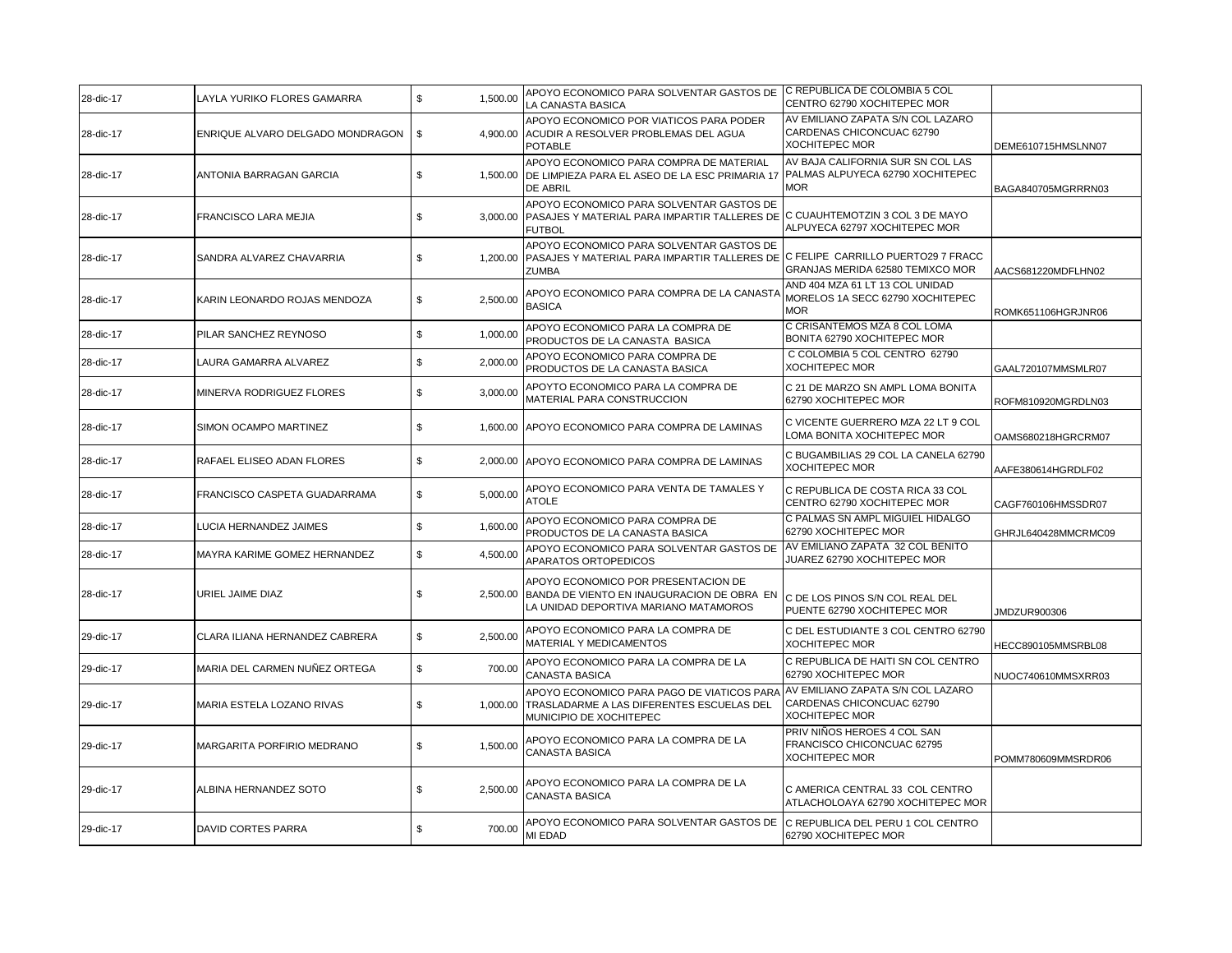| 29-dic-17 | LUIS GOMEZ CRUZ                         | \$<br>500.00   | APOYO ECONOMICO PARA LA COMPRA DE LA<br>CANASTA BASICA                                                                                                      | C LA CANELA S/N LOC LA CANELA 62790<br><b>XOCHITEPEC MOR</b>                               | GOCL400819HJCMRS05  |
|-----------|-----------------------------------------|----------------|-------------------------------------------------------------------------------------------------------------------------------------------------------------|--------------------------------------------------------------------------------------------|---------------------|
| 29-dic-17 | ZAIRA JOCELYN BARRANCO CARRILLO         | \$<br>2,500.00 | APOYO ECONOMICO PARA LA COMPRA DE LA<br><b>CANASTA BASICA</b>                                                                                               | C ARROYO DULCE 14 D UHAB ARROYOS<br>DE XOCHITEPEC 62790 XOCHITEPEC MOR BACZ9111015MMSRRR04 |                     |
| 29-dic-17 | MARIA ELENA ESQUIVEL GARCIA             | \$<br>800.00   | APOYO ECONOMICO PARA LA COMPRA DE LA<br>CANASTA BASICA                                                                                                      | C 13 DE SEPTIEMBRE S/N LOC LA CANELA<br>62790 XOCHITEPEC MOR                               | EUGE530818MMSSRL02  |
| 29-dic-17 | LAURA ELIZABETH MORALES PEREZ           | \$<br>1,500.00 | APOYO ECONOMICO PARA LA COMPRA DE LA<br>CANASTA BASICA                                                                                                      | C VERACRUZ 28 COL LAZARO CARDENAS<br>61790 XOCHITEPEC MOR                                  | MOPL920818MMSRRR06  |
| 29-dic-17 | AUSENCIO MEDINA FLORES                  | \$<br>1,500.00 | APOYO ECONOMICO PARA LA COMPRA DE LA<br>CANASTA BASICA                                                                                                      | C HAITI S/N COL LAZARO CARDENAS<br>62790 XOCHITEPEC MOR                                    | MEFA531218HMSDLS01  |
| 29-dic-17 | CARLOS IVAN VALLE VARGAS                | \$<br>1,500.00 | APOYO ECONOMICO PARA LA COMPRA DE LA<br><b>CANASTA BASICA</b>                                                                                               | C VERACRUZ 28 COL LAZARO CARDENAS<br>62790 XOCHITEPEC MOR                                  | VAVC940616HMSLRR09  |
| 29-dic-17 | MARIA DE LOS ANGELES DIRCIO DURAN       | \$<br>1,500.00 | APOYO ECONOMICO PARA LA COMPRA DE LA<br><b>CANASTA BASICA</b>                                                                                               | AV LAS ROSAS SN COL LOMA BONIRA<br>62790 XOCHITEPEC MOR                                    |                     |
| 29-dic-17 | SARA SALGADO BENITEZ                    | \$<br>3.000.00 | APOYO ECONOMICO PARA RENTA DE LOCAL                                                                                                                         | C REPUBLICA DE BRASIL 9 COL CENTRO<br>62790 XOCHITEPEC MOR                                 | SABS601012MMSLNR08  |
| 29-dic-17 | TANIA ESMERALDA ADAME GAONA             | S.             | APOYO ECONOMICO PARA SOLVENTAR GASTOS DE<br>2,500.00 PASAJES Y MATERIAL PARA IMPARTIR TALLERES DE PRIV INDEPENDENCIA I COL CENTRO<br><b>CLASES DE ZUMBA</b> | CHICONCUAC 62795 XOCHITEPEC MOR                                                            | AAGT850830MMSSDNN09 |
| 29-dic-17 | LETICIA DIMAS GONZALEZ                  | \$             | APOYO ECONOMICO PARA SOLVENTAR GASTOS DE<br>2,500.00 PASAJES Y MATERIAL PARA IMPARTIR TALLERES DE C EL CANAL S/N COL NORTE 62665<br><b>CLASES DE ZUMBA</b>  | PUENTE DE IXTLA MOR                                                                        | DIGL780224MGRMNT01  |
| 29-dic-17 | PAULA SANCHEZ CAMPOS                    | \$<br>2,000.00 | APOYO ECONOMICO PARA SOLVENTAR GASTOS DE<br>MI EDAD                                                                                                         | IC ZOOLOGIA 3 PBLO REAL DEL PUENTE<br>62790 XOCHITEPEC MOR                                 | SACP371118MMSNML08  |
| 29-dic-17 | NARCIZA GAMARRA ARCE                    | 1,000.00<br>\$ | APOYO ECONOMICO PARA COMPRA DE LA CANASTA<br><b>BASICA</b>                                                                                                  | CJON 20 DE NOVIEMBRE 13 COL CENTRO<br>62790 XOCHITEPEC MOR                                 | GAAN641029MMSMRR08  |
| 29-dic-17 | YADIRA ALMANZA RIOS                     | 2,500.00<br>\$ | APOYO ECONOMICO PARA COMPRA DE LA CANASTA<br><b>BASICA</b>                                                                                                  | AV JOSE MARIA MORELOS 21 COL<br>CENTRO XOCHITEPEC MOR                                      | AARY740811MMSLSD06  |
| 29-dic-17 | ANDRES OCAMPO CHAVEZ                    | \$<br>1,000.00 | APOYO ECONOMICO PARA COMPRA DE LA CANASTA<br><b>BASICA</b>                                                                                                  | C REPUBLICA DE COSTA RICA 28 COL<br>CENTRO 62790 XOCHITEPEC MOR                            | OACA 571020HGRCHN02 |
| 29-dic-17 | VERONICA PALACIOS GALVAN                | \$<br>3,303.75 | APOYO ECONOMICO PARA SOLVENTAR GASTOS DE<br><b>MEDICAMENTOS</b>                                                                                             | C LEOPOLDO REYNOSO S/N COL CENTRO<br>62790 XOCHITEPEC MOR.                                 | PAGV730112MMSLLR03  |
| 29-dic-17 | VICENTE ALEJANDRO FIGUEROA JUAREZ       | \$<br>1,500.00 | APOYO ECONOMICO PARA SOLVENTAR GASTOS DE<br>LA CANASTA BASICA                                                                                               | C REPUBLICA DE BOLIVIA S/N COL.<br>CENTRO 62790 XOCHITEPEC MOR                             | FIJV720220HMSGRC02  |
| 29-dic-17 | FIDELA GUADALUPE FLORES GUADARRAMA   \$ | 2.000.00       | APOYO ECONOMICO PARA SOLVENTAR GASTOS DE<br>ESTANCIA DE MI HIJO CARLOS ALBERTO LOPEZ<br>FLORES EN EL CLUB UNIVERSIDAD DE FUTBOL                             | C BUGAMBILIA SN COL LA CANELA 62790<br><b>XOCHITEPEC MOR</b>                               | FOGF680423MMSLDD05  |
| 29-dic-17 | DAVID CASTRO GONZALEZ                   | \$<br>1,000.00 | APOYO ECONOMICO PARA SOLVENTAR GASTOS DE<br>LA CANASTA BASICA                                                                                               | AV MORELOS MZA 1 LT 10 COL LOMA<br>BONITA 62790 XOCHITEPEC MOR                             | CAGD781212HMCSNV04  |
| 29-dic-17 | ADRIAN ROMERO CASTAÑEDA                 | \$<br>1,500.00 | APOYO ECONOMICO PARA SOLVENTAR GASTOS DE<br>LA CANASTA BASICA                                                                                               | CJON DEL ESTUDIANTE 5 COL CENTRO<br>62790 XOCHITEPEC MOR                                   | ROCA540830HMSMSD01  |
| 29-dic-17 | MARIA MANZANAREZ ARCE                   | \$<br>1,500.00 | APOYO ECONOMICO PARA LA COMPRA DE<br>PRODUCTOS DE LA CANASTA BASICA                                                                                         | C RIO TLAZALA 2 COL BENITO JUAREZ<br>62790 XOCHITEPEC MOR                                  | MAAM730119MMSNRR00  |
| 29-dic-17 | MIRELBA PEREZ CAMPOS                    | \$<br>1,500.00 | APOYO ECONOMICO PARA LA COMPRA DE<br>PRODUCTOS DE LA CANASTA BASICA                                                                                         | PRIV DE LOS FLORES 7 COL LA CRUZ<br>62790 XOCHITEPEC MOR                                   |                     |